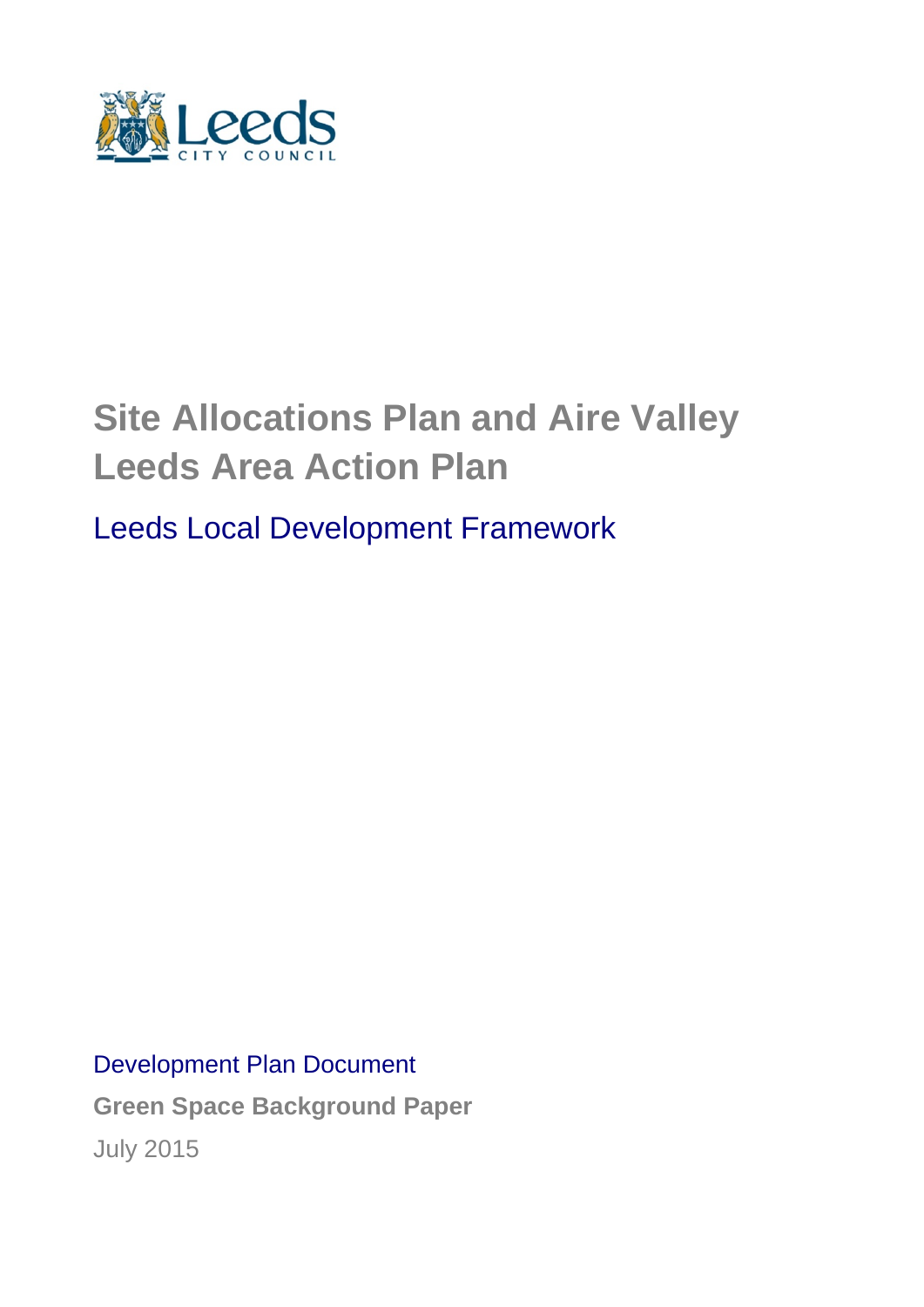# **GREEN SPACE BACKGROUND PAPER RELATING TO SITE ALLOCATIONS PLAN AND AIRE VALLEY LEEDS AREA ACTION PLAN**

#### **Green space sites**

The Site Allocations Plan (SAP) protects over 1600 green spaces that are currently in an open space, recreational use. These are shown on the SAP proposals map and listed in Appendix 2. This represents approximately a 45% increase in the amount of green space compared to the UDP. However the majority of the additional open space is not new space, rather long established areas that were not identified and protected by the UDP.

# **Sources of Green Space Sites**

The green space sites shown in the SAP are mainly those sites designated as green space under Policies N1, N1A and N6 in the Unitary Development Plan Review 2006 and those identified as in a green space use in the citywide Open Space, Sport and Recreation Assessment (July 2011)(OSSRA). Each site has been recorded, plotted, assessed (in terms of quality and facilities available) and classified according to typology using the categories:

- Parks & Gardens
- Amenity Space
- Children and Young People's Play Provision
- Outdoor Sport
- Allotments
- Natural Green Space
- City Centre Civic Space
- Cemeteries/Churchyards
- Green Corridors
- Private Gardens open to the public e.g. Harewood House

The OSSRA was undertaken to inform the Core Strategy and was submitted to Development Plan Panel on 12<sup>th</sup> July 2011.

# **Green Space Standards**

Core Strategy Policy G3 sets quantity, quality and accessibility standards for some of the different types of open space identified in the OSSRA. The standards are set out below: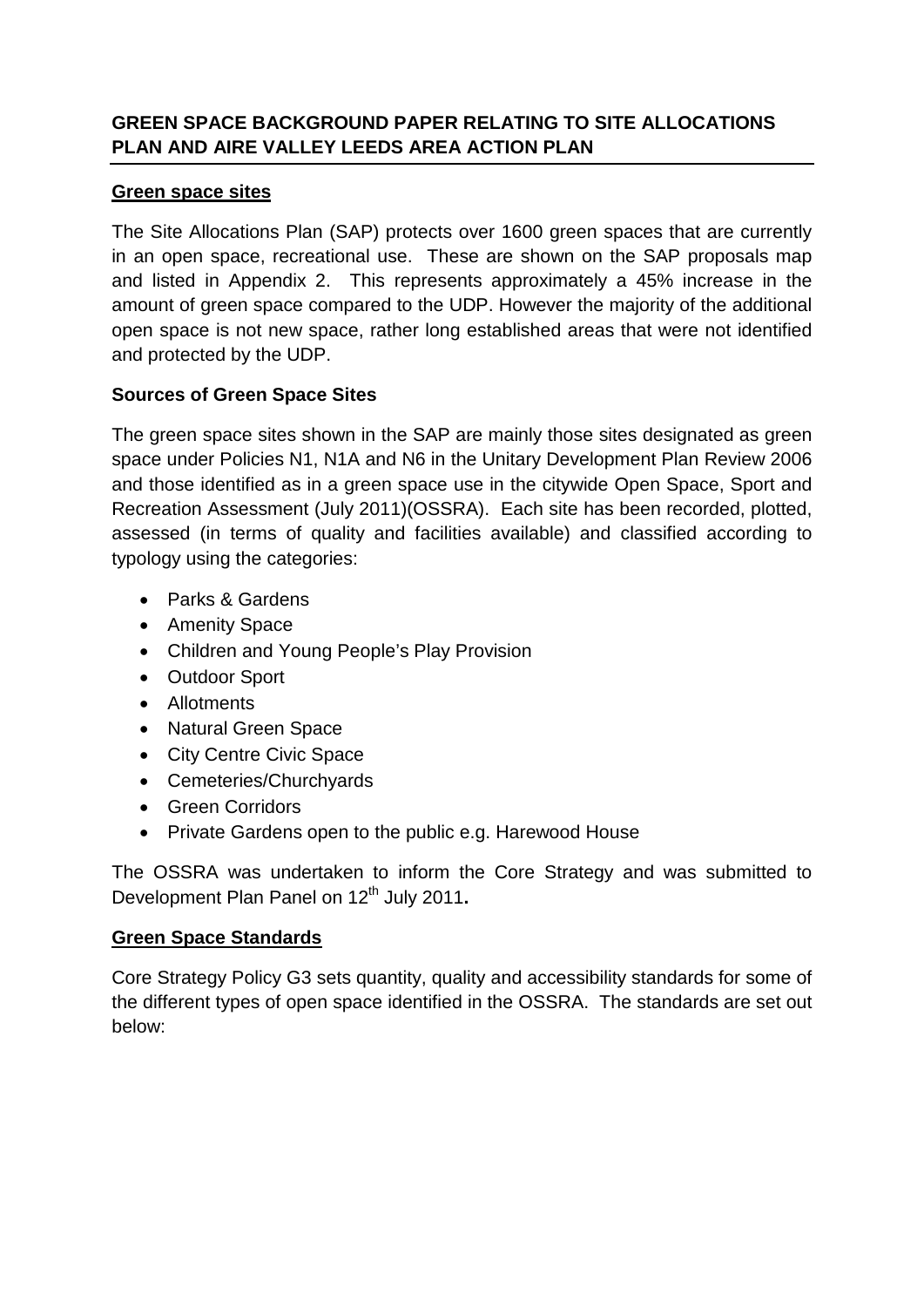| <b>Type</b>                                                       | <b>Quantity per 1000</b><br>people                                                                        | <b>Quality (Sites were</b><br>scored from 1 to 10,<br>10 being excellent<br>quality, 1 very poor.<br>A score of 7 is<br>considered good) | <b>Accessibility</b>                                                                                                                    |
|-------------------------------------------------------------------|-----------------------------------------------------------------------------------------------------------|------------------------------------------------------------------------------------------------------------------------------------------|-----------------------------------------------------------------------------------------------------------------------------------------|
| Parks and gardens                                                 | 1 hectare                                                                                                 | Good (7)                                                                                                                                 | 720 metres                                                                                                                              |
| Outdoor sports<br>provision                                       | 1.2 hectares (does<br>not include<br>education provision)                                                 | Good (7)                                                                                                                                 | Tennis court 720<br>metres, bowling<br>greens and<br>grass playing<br>pitches 3.2km,<br>athletics tracks,<br>synthetic pitches<br>6.4km |
| Amenity<br>greenspace                                             | 0.45 hectares                                                                                             | Good (7)                                                                                                                                 | 480 metres                                                                                                                              |
| Children and<br>young people's<br>equipped play<br>facilities     | 2 facilities (per 1000<br>children/young<br>people, 0 -16 year<br>olds)(excluding<br>education provision) | Good (7)                                                                                                                                 | 720 metres                                                                                                                              |
| <b>Allotments</b>                                                 | 0.24 hectares                                                                                             | Good (7)                                                                                                                                 | 960 metres                                                                                                                              |
| <b>Natural</b><br>greenspace                                      | 0.7 hectares main<br>urban area and<br>major settlements, 2<br>hectares other areas                       | Good (7)                                                                                                                                 | 720 metres and<br>2km from site of<br>20 hectares                                                                                       |
| City Centre open<br>space (all types<br>including civic<br>space) | 0.41 hectares                                                                                             | Good (7)                                                                                                                                 | 720 metres                                                                                                                              |

These set out the standards that should be achieved and provide a structure and basis for future provision. There are no standards for the quantity of cemeteries/churchyards, green corridors or private gardens open to the public. Golf courses were assessed as "outdoor sport" but these have not been included.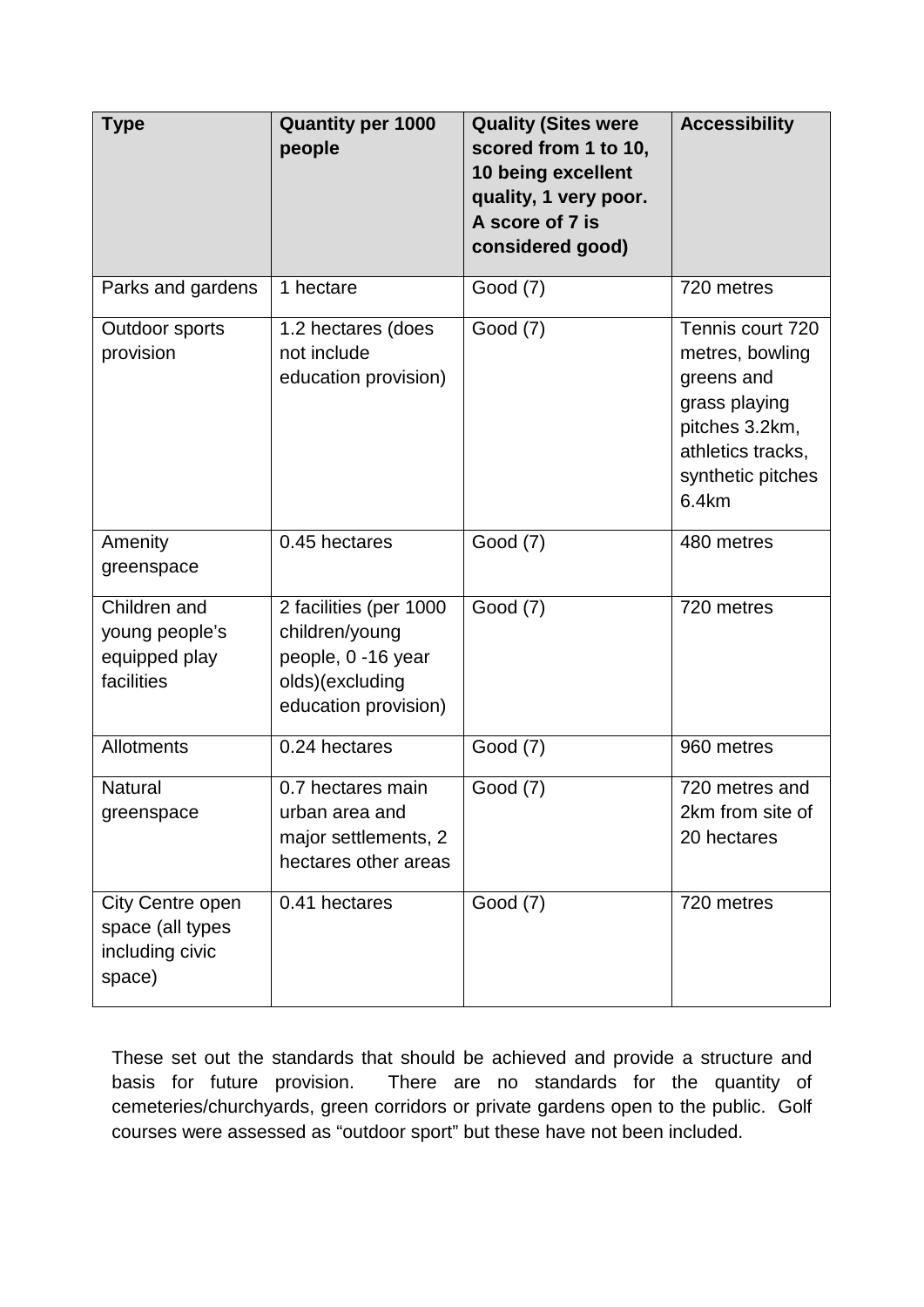The standards contained in G3 set out a clear strategy for future provision of green space in terms of quantity, quality and accessibility. New green space required through Core Strategy Policies G4 and G5 should be considered carefully in an attempt to improve the provision of typologies in deficit and every opportunity should be made to provide new areas where accessibility is poor, however it is recognised that green space must be appropriate to the circumstances of individual sites. There is scope to change typologies where there are excessive amounts of land in one typology to address deficiencies in other typologies however its suitability as a revised typology would need to be carefully assessed.

# **Process chronologically**

The continuing aim throughout the preparation of the Site Allocation Plan is to designate and protect all sites in an open space, recreational use across the city. The stock of sites is forever changing over time as new sites are created, current spaces are increased and all or part of existing sites are developed or cease to function as green space. Much time has been spent updating and refining the data held by the City Council in an attempt to have as accurate a picture of green space across the city as possible and therefore identify the correct sites in the Site Allocations Plan. This is rightly an ongoing process as more information becomes available and appropriate amendments can be made. Information presented to Development Plan Panel and Executive Board at various times was inevitably a snap shot in time and the most up to date situation at that time.

#### **Issues and Options Stage**

The sites proposed for designation were shown on the plans attached to the Issues and Options HMCA Area documents. These were mainly those areas identified through the OSSRA as this was more up to date and accurate than the UDP green space sites. Those UDP green space sites not identified in the OSSRA were proposed for deletion as they were no longer in a green space use e.g. built on, and listed in the documentation.

# **Quantity/Quality/Accessibility**

An assessment of the quantity of green space against the standards set out in Policy G3 was undertaken for each Ward to establish which typologies had a surplus of provision and which were in deficit. These were set out and conclusions were drawn. All Wards were in deficiency in at least one typology so no Ward met the full standards. These calculations were done by Ward rather than by HMCA (as done in the housing and employment topics) as accurate population data was readily available by Ward but not for HMCA's.

The green space sites proposed for protection at the Issues and Option stage of the Site Allocations Plan were assessed against these standards and details were published in the documentation. A number of amendments have been made to the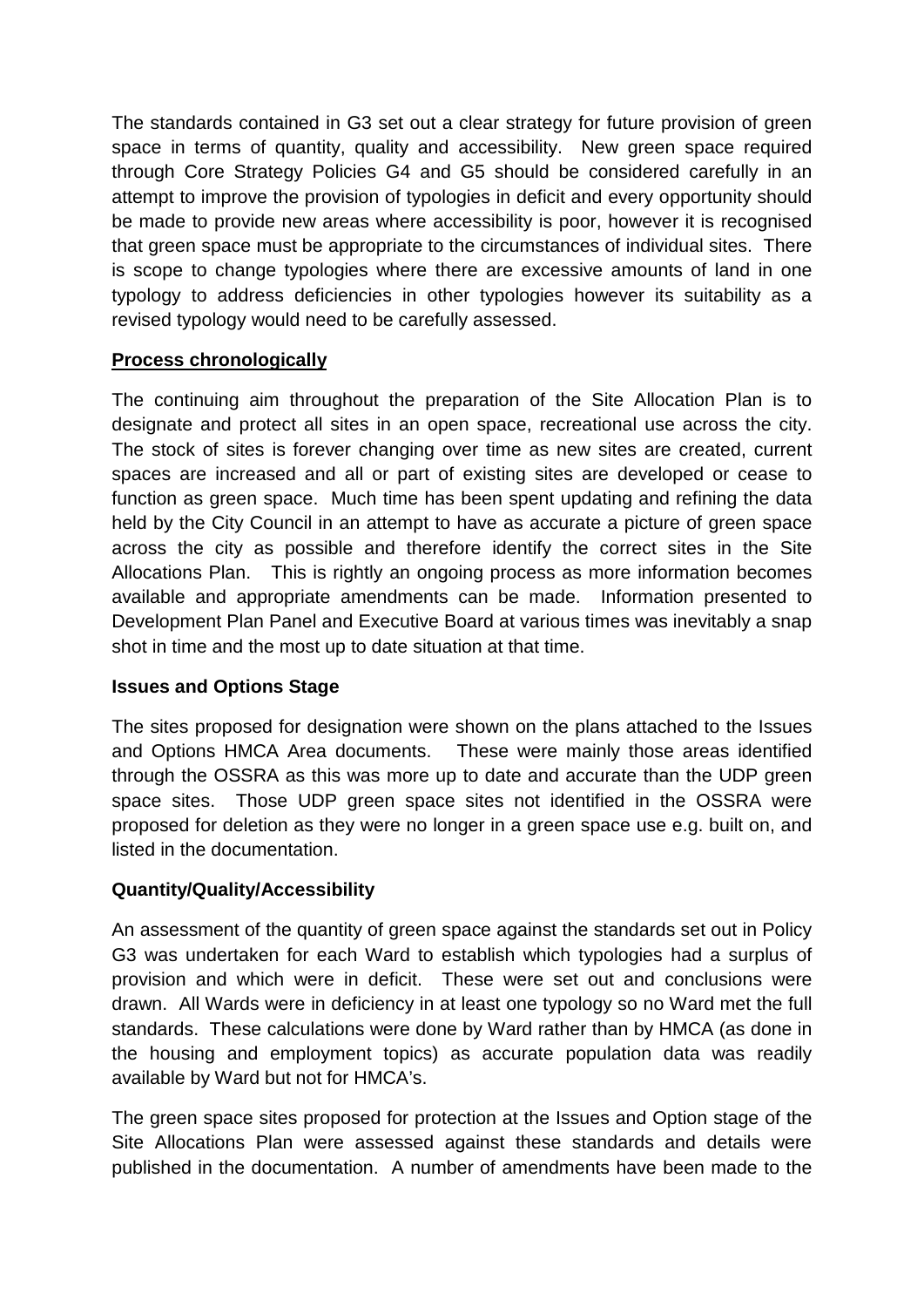proposed green space sites since that time to ensure, as far as possible, that sites are identified accurately and reflect the existing land in green space uses across the City. This revised provision has been assessed against the standards to identify which wards and which typologies are in surplus and deficiency.

# **Questions**

The Issues and Options documentation asked a number of general questions about the approach to green space provision, protection, quality and accessibility as well as site specific questions relating to the future of some UDP green space sites.

# **Public Consultation exercise on Issues and Options**

The City Council consulted on the Issues and Options documents between 2nd June  $-29<sup>th</sup>$  July 2013 and a number of comments were received on green space provision generally and specifically relating to individual sites.

# **Post Public Consultation**

Green space sites were reviewed in light of formal representations and other technical information received since the Issues and Options document preparation. Some sites were deleted, added and boundaries amended to reflect the current situation more accurately and update the OSSRA survey work which was undertaken in 2008/9. There was also a review of some typologies especially in relation to "green corridor" sites. It was considered that most sites more accurately functioned as "amenity" or "natural" which allowed them to be reclassified to a typology that had a standard in Policy G3 and provided for future delivery of additional spaces. Some were also historically N1 green space and their continued protection ensured continuity. These were reported to Development Plans Panel on 6<sup>th</sup> January 2015 and Executive Board on 11<sup>th</sup> February 2015.

# **Since Executive Board in February 2015**

Further changes were made to green space sites including those made in relation to potential conflicts with other allocations proposed in the draft SAP and were reported to Development Plan Panel on  $16<sup>th</sup>$  June 2015. Sites cannot be allocated for two different land uses therefore some green space is no longer proposed for protection as it falls within a proposed housing/employment/PAS allocation. In recognition that some such green space does, and will continue to, function as green space until development takes place, some "deleted" green space sites (especially allotments and outdoor sport) have been included in the calculations of surpluses and deficiencies.

Whilst this has resulted in a loss of proposed green space, Core Strategy Policies G4 and G5 will be applied to housing proposals and new green space will be required on site. These new areas of green space will not be specifically identified and designated as green space through the SAP but will be protected as part of the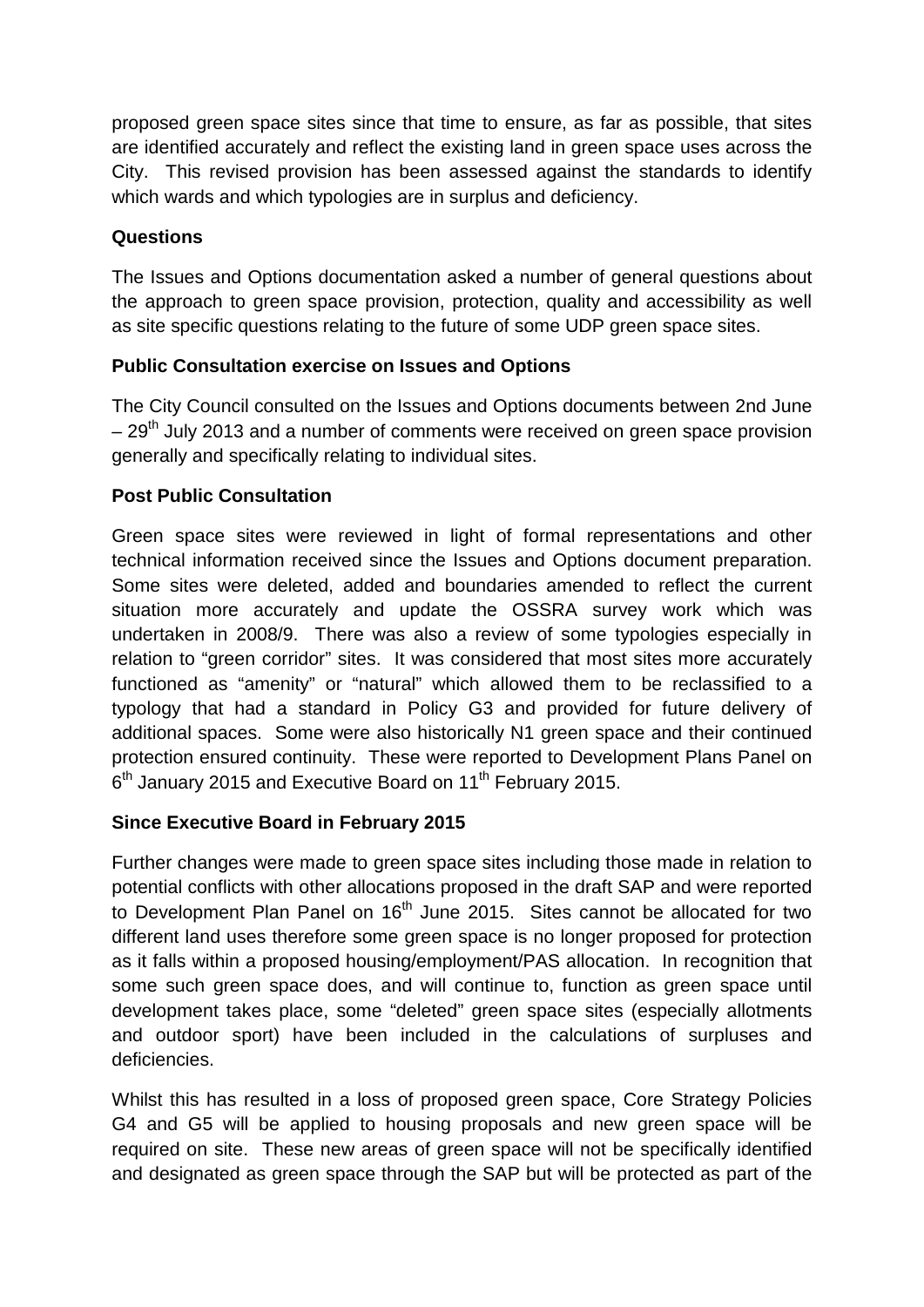development. Furthermore, a number of housing sites will have specific green space requirements which will be set out clearly in site specific policies e.g. Silverdale Allotments, Red Hall.

#### **Changes since Development Plan Panel (16/6/2015)**

A small number of boundary changes have been made since Development Plan Panel which are as follows:

| <b>Site Address</b>    | Area   | <b>Ward</b>      | <b>HMCA</b>  | <b>Action</b> | <b>Reason</b>        |
|------------------------|--------|------------------|--------------|---------------|----------------------|
| <b>Mount Preston</b>   | 0.536  | <b>Hyde Park</b> | City         | <b>Delete</b> | Developed            |
| <b>Street</b>          |        | &                | Centre       |               |                      |
|                        |        | Woodhouse        |              |               |                      |
| <b>Woodsley Road</b>   | 1.208  | <b>Hyde Park</b> | Inner        | <b>Delete</b> | Partially developed. |
|                        |        | &                |              |               |                      |
|                        |        | Woodhouse        |              |               |                      |
| Ash Tree               | 0.275  | Crossgates       | East         | <b>Delete</b> | Wider regeneration   |
| Approach               |        | & Whinmoor       |              |               | objectives           |
| <b>Boddington Hall</b> | 20.502 | Weetwood         | <b>North</b> | Partially     | To exclude Park      |
|                        |        |                  |              | delete        | and Ride allocation  |

# **Revised Surpluses and Deficiencies**

In light of the many changes made to green space since the Issues and Options stage, new calculations have been undertaken to determine whether the standards set out in Policy G3 are met and by how much the quantity is in deficit or surplus. The results are set out in Appendix 1. There is one standard of 0.41ha/1000 population for the City Centre. Using the total of 11.23ha of green space and a population estimate of 18,909 (based on council tax banned residences and average household sizes at 2011 census) the quantity is 0.594ha/1000 population which exceeds the standard (by 0.184ha). There is also 18.686ha of civic space within the City Centre which represents a provision of 0.988/1000 population which again exceeds the standard (by 0.578ha). Overall there is a great variety of provision across the typologies and Wards with no Ward meeting the standards of provision for all typologies. Provision of allotments is particularly poor and outdoor sports provision in deficit in many Wards whilst the provision of natural green space is in surplus across many Wards. These results will enable the Council to know what specific types of open space are in shortfall in an area so resources can be channelled to meeting any deficiencies. If any surpluses exist, alternative uses may be an option. There are no standards for cemeteries, green corridors and private golf courses therefore no surpluses and deficiencies calculations.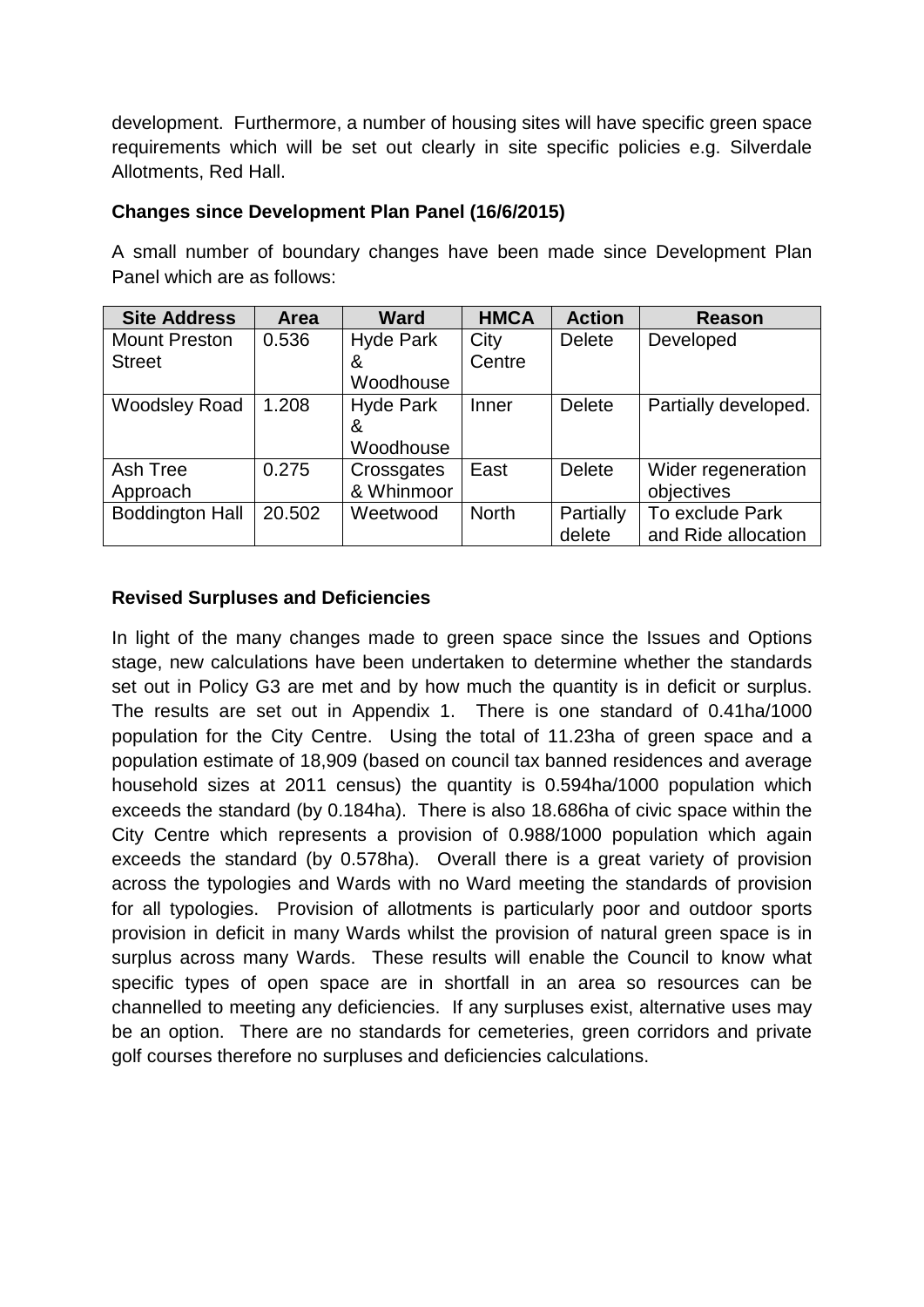#### **Quality scores and accessibility standards**

It is anticipated that further analysis will be undertaken in relation to quality and accessibility assessments in the context of the standards set out in Policy G3. This will be available at a later date.

#### **Approach taken on specific issues**

#### **Future sites**

UDP Policy N5 established the principle of identifying potential future green space sites however only a very limited number of such sites have been delivered over the last 14 years and there is no similar policy in the Core Strategy. It is acknowledged that future provision will primarily be through new housing development and the application of Policies G4 and G5 and site specific requirements linked to certain sites.

In principle only sites that are currently in a green space use are identified on the SAP plan and proposed for protection however there are a small number of exceptions to this – the new pocket park at Sovereign Street which is currently being laid out, the Country Park proposed as part of the East Leeds Extension and the new park (Green Park) at Thorpe Park. This has not yet commenced however the park has planning permission and its delivery is embedded in a S106 agreement to 12/03386/OT. Work will commence when the trigger point is reached. These two sites are not included in the calculations of surpluses and deficiencies.

# **Cemeteries**

76 cemeteries, burial grounds and churchyards were identified in the OSSRA. They are identified in the SAP and therefore given protection as open space with amenity value even though there is no standard for provision in Policy G3. This is a considerable increase compared to the UDP however these are not newly created sites rather long established sites that have now been identified and given formal green space protection in recognition of their amenity value.

#### **Private Green space**

Whilst most green space proposed for protection is publically accessible, some privately owned green spaces are identified in the SAP in recognition of their contribution to open space provision across the city. These areas include private sports clubs, those facilities that are part of a wider 'members only' facility and privately owned open space. Private golf courses have consistently not been identified on plans or included in assessments as their inclusion would severely skew outdoor sport provision in certain areas and give misleading quantities of public open space in comparison with Policy G3. Furthermore, most private golf courses are located in the green belt and are already afforded a high level of protection.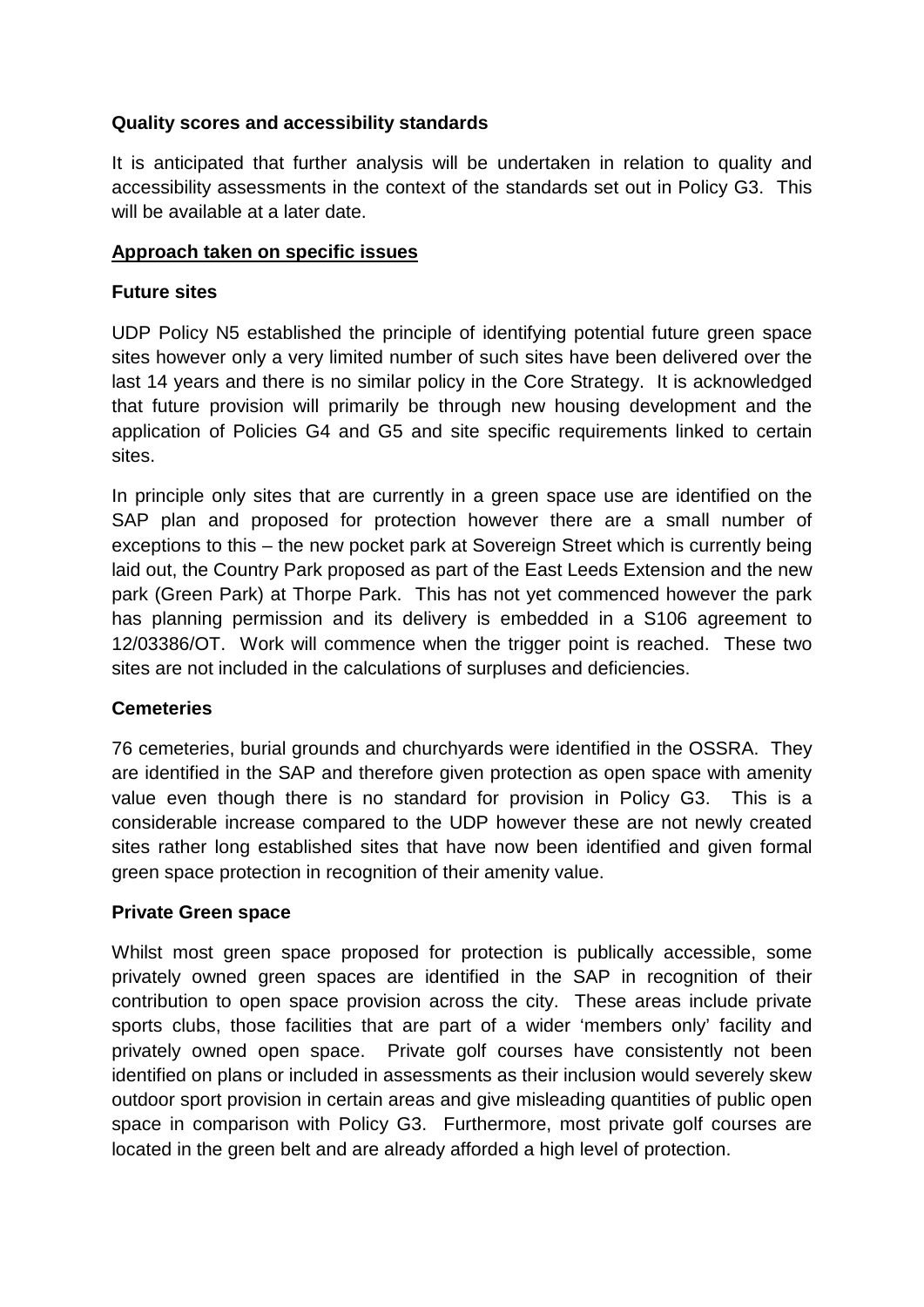#### **Municipal Golf Courses**

Up until recently there were 4 municipal golf courses in Leeds- Roundhay, Temple Newsam, Middleton and Gotts Park. Middleton has now closed and the area has been reclassified as "Park and Garden." To reflect the historic protection of these golf courses in the UDP under Policy N1, their amenity function and the more accessible nature of public as opposed to private golf courses, municipal golf courses are identified in the SAP and proposed for protection.

#### **New greenspace on identified housing sites**

New green space created as part of recent residential development has been specifically identified where possible however these areas will be afforded protection through their delivery as part of their associated planning consent.

#### **Facilities within other typologies**

There are cases where certain facilities especially outdoor sport and children's play facilities are located within larger green space sites of a different typology e.g. park and garden or amenity. Care has been taken to ensure any dual functioning of spaces is taken into account but that double counting is avoided. For example the playing pitches located in Roundhay Park are counted within the wider park and classified as "park and garden" but are also included in the area of "outdoor sport" within the Roundhay Ward. This accurately acknowledges that the pitches are used for team sports at certain times of the week but are open for general access and informal recreation at other times. The area of outdoor sport has been calculated using the actual number of pitches, greens, courts etc and standard areas for each type of facility. This means only the actually useable area for sport has been taken into account and not additional peripheral areas that do not strictly function as outdoor sport.

# **Green Space and other proposed allocations**

Sites cannot be allocated for more than one purpose therefore where sites were identified as in a green space use and proposed for allocation for another use e,g, housing, employment, the proposed allocation was shown on the plans and the existing or proposed green space designation was effectively deleted. These areas of green space will not be given any formal protection but green space provision will be addressed through the application of Policies G4 and G5 to any development proposals and any specific green space site requirements set out in the SAP. Green space located within PAS sites has been removed from the SAP map for the same reason however where the green space is actively used especially with specific facilities such as allotments or playing fields, the areas have still been included within the surpluses and deficiencies calculations in recognition of their current use and the opportunities for recreation they present. Depending on the timescale for the release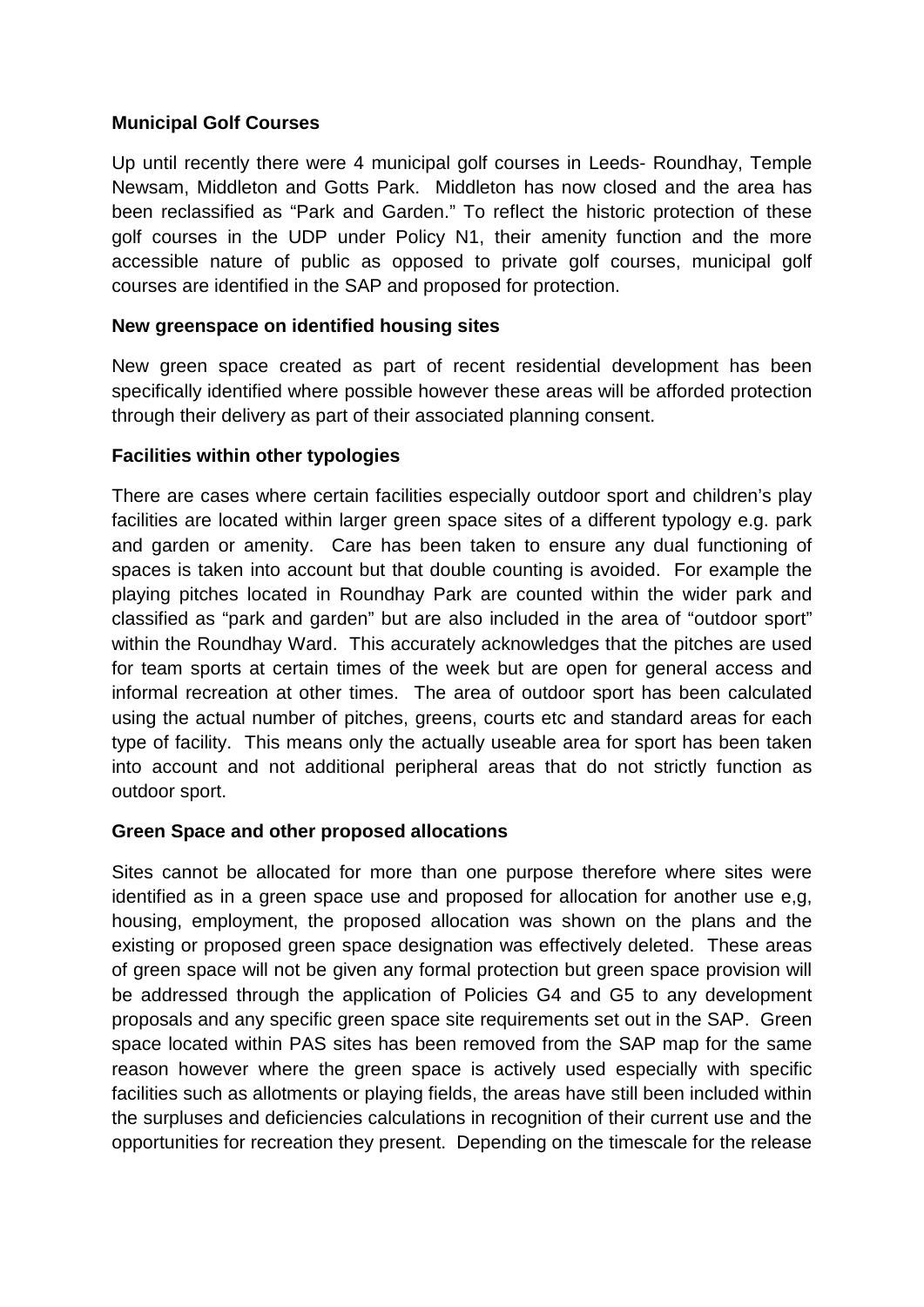of PAS sites, these areas of green space could continue to function as such for some time.

#### **Aire Valley Area Action Plan**

The Aire Valley Area Action Plan 1300 ha of land extending from the City Centre south eastwards through Cross Green to Junction 45 of the A1/M1 link and beyond to Skelton Gate. There are 130 hectares of green space on 21 sites, plus an additional 3.2 hectares of civic space across 7 sites in Leeds City Centre. Sites have been assessed using the standard criteria and provision has been assessed against the standards set out in Policy G3 using an estimation of the population of the Aire Valley area. This is a similar exercise to what has been done for each Ward across the city. There is a surplus of amenity, children's play and natural green space. Further details of green space within the Aire Valley Leeds Area Action Plan, is contained within the 'Aire Valley Leeds Area Action Plan – Greenspace Background Paper'.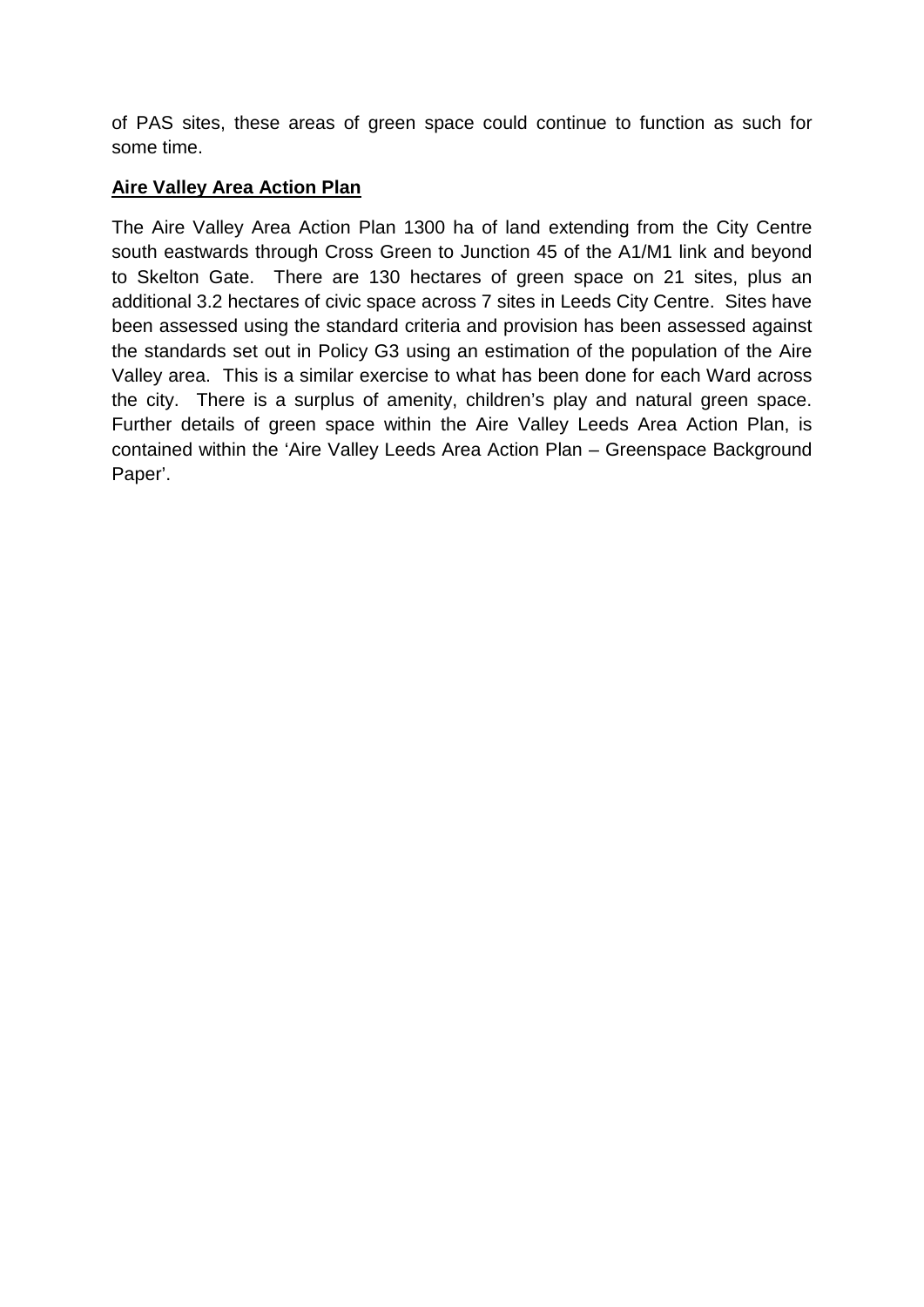# **Appendix 1: Quantity and surpluses/deficiencies (June 2015)**

# Parks & Gardens

| <b>Ward</b>                      | Area (ha) | <b>Population</b> | <b>Surplus/deficiency against</b><br>Policy G3 (ha) |
|----------------------------------|-----------|-------------------|-----------------------------------------------------|
| Adel & Wharfedale                | 27.49     | 17,804            | 0.54                                                |
| Alwoodley                        | 10.41     | 21,000            | $-0.5$                                              |
| Ardsley & Robin Hood             | 23.69     | 21,719            | 0.09                                                |
| Armley                           | 18.33     | 24,322            | $-0.25$                                             |
| <b>Beeston</b>                   | 51.74     | 21,796            | 1.37                                                |
| <b>Bramley &amp; Stanningley</b> | 73.60     | 23,486            | 2.13                                                |
| Burmantofts & Richmond Hill      | 28.39     | 29,063            | $-0.02$                                             |
| Calverley & Farsley              | 18.83     | 22,284            | $-0.15$                                             |
| <b>Chapel Allerton</b>           | 19.75     | 22,739            | $-0.13$                                             |
| City & Hunslet                   | 14.27     | 31,525            | $-0.55$                                             |
| Crossgates & Whinmoor            | 22.52     | 22,323            | 0.01                                                |
| Garforth & Swillington           | 36.01     | 25,750            | 0.4                                                 |
| Gipton & Harehills               | 10.34     | 19,377            | $-0.47$                                             |
| Guiseley & Rawdon                | 13.30     | 27,703            | $-0.52$                                             |
| Farnley & Wortley                | 41.43     | 25,301            | 0.64                                                |
| Harewood                         | 57.98     | 19,374            | 1.99                                                |
| Headingley                       | 2.02      | 22,010            | $-0.91$                                             |
| Horsforth                        | 21.54     | 21,511            | $\overline{0}$                                      |
| Hyde Park & Woodhouse            | 28.77     | 28,405            | 0.01                                                |
| Killingbeck & Seacroft           | 7.60      | 24,245            | $-0.69$                                             |
| Kippax & Methley                 | 14.30     | 20,821            | $-0.31$                                             |
| Kirkstall                        | 59.84     | 22,644            | 1.64                                                |
| <b>Middleton Park</b>            | 209.90    | 26,169            | 7.02                                                |
| <b>Morley North</b>              | 33.13     | 22,344            | 0.48                                                |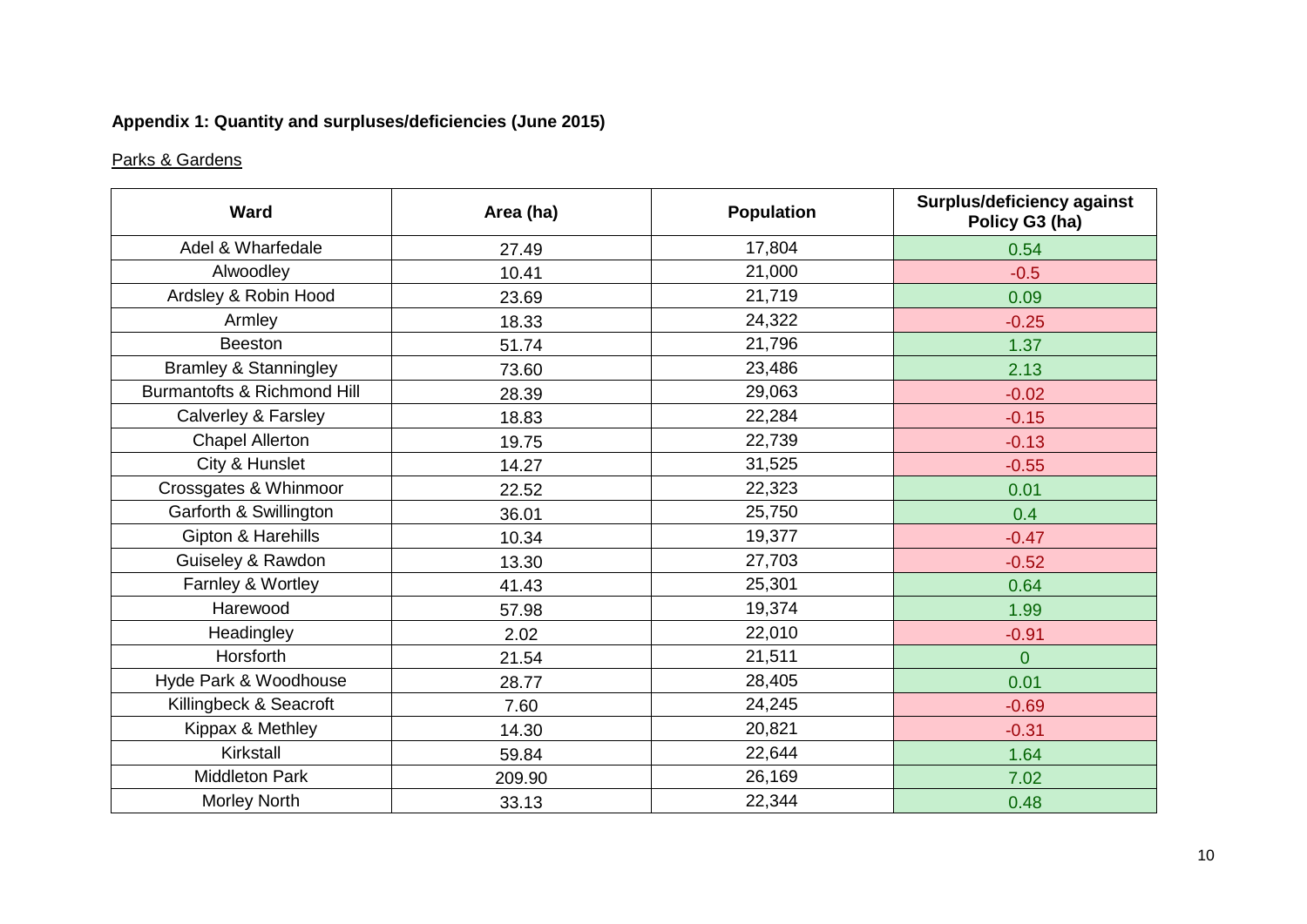| <b>Morley South</b> | 23.62  | 22,201 | 0.06    |
|---------------------|--------|--------|---------|
| Moortown            | 24.54  | 21,765 | 0.13    |
| Otley & Yeadon      | 28.13  | 19,187 | 0.47    |
| Pudsey              | 24.74  | 22,536 | 0.1     |
| Rothwell            | 43.86  | 22,844 | 0.92    |
| Roundhay            | 150.27 | 25,240 | 4.95    |
| Temple Newsam       | 373.69 | 19,418 | 18.24   |
| Wetherby            | 23.53  | 24,195 | $-0.03$ |
| Weetwood            | 14.93  | 20,380 | $-0.27$ |

#### **Outdoor Sports (excluding education)**

| <b>Ward</b>                      | Area (ha) | <b>Population</b> | <b>Surplus/deficiency against</b><br>Policy G3 (ha) |
|----------------------------------|-----------|-------------------|-----------------------------------------------------|
| Adel & Wharfedale                | 33.90     | 17,804            | 0.7                                                 |
| Alwoodley                        | 19.08     | 21,000            | $-0.29$                                             |
| Ardsley & Robin Hood             | 15.01     | 21,719            | $-0.51$                                             |
| Armley                           | 10.40     | 24,322            | $-0.77$                                             |
| <b>Beeston</b>                   | 16.41     | 21,796            | $-0.45$                                             |
| <b>Bramley &amp; Stanningley</b> | 25.76     | 23,486            | $-0.1$                                              |
| Burmantofts & Richmond Hill      | 22.00     | 29,063            | $-0.44$                                             |
| Calverley & Farsley              | 26.15     | 22,284            | $-0.03$                                             |
| <b>Chapel Allerton</b>           | 19.46     | 22,739            | $-0.34$                                             |
| City & Hunslet                   | 17.42     | 31,525            | $-0.65$                                             |
| Crossgates & Whinmoor            | 22.58     | 22,323            | $-0.19$                                             |
| Garforth & Swillington           | 23.31     | 25,750            | $-0.29$                                             |
| Gipton & Harehills               | 22.84     | 19,377            | $-0.02$                                             |
| Guiseley & Rawdon                | 20.27     | 27,703            | $-0.47$                                             |
| Farnley & Wortley                | 22.93     | 25,301            | $-0.29$                                             |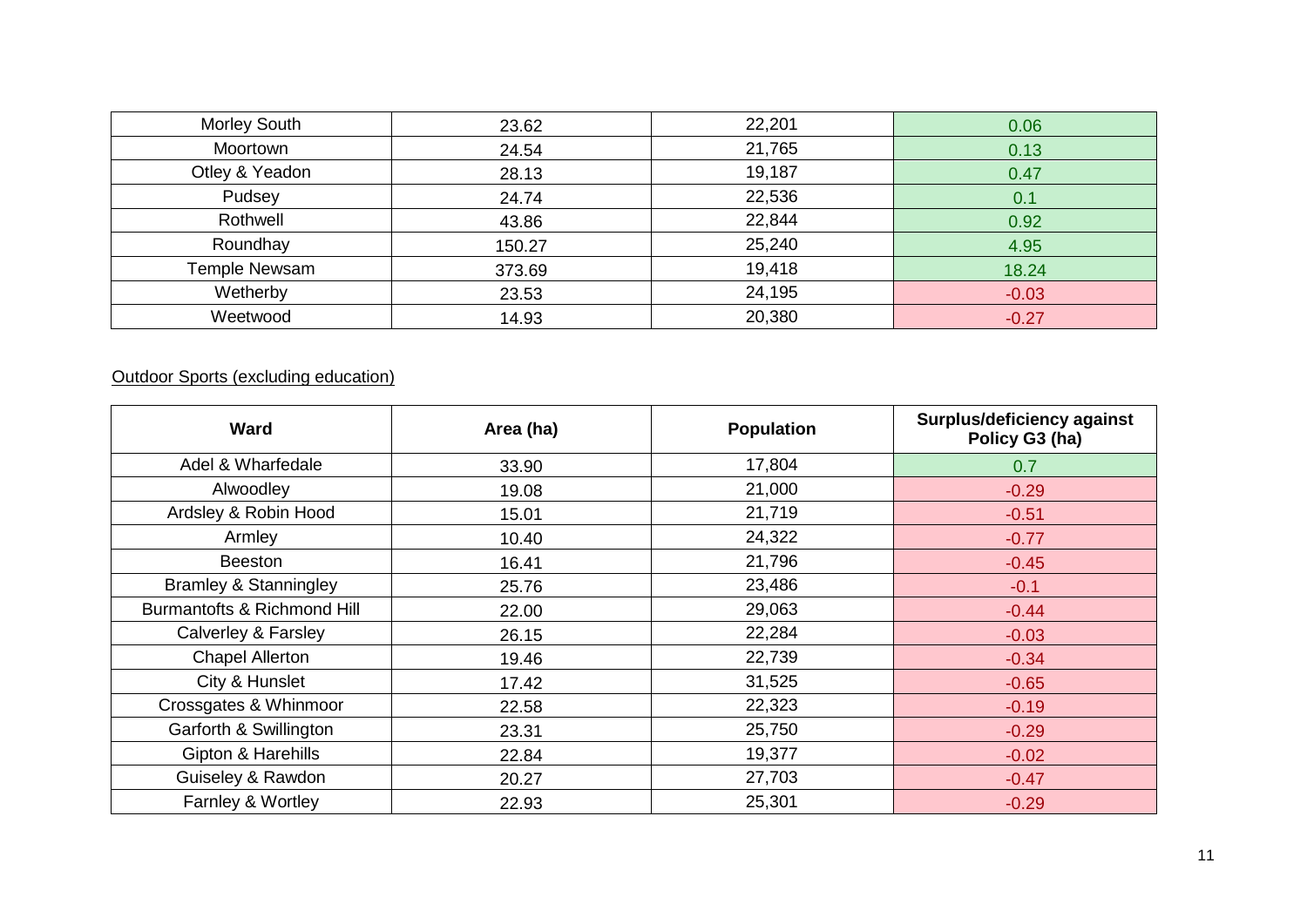| Harewood               | 28.93 | 19,374 | 0.29    |
|------------------------|-------|--------|---------|
| Headingley             | 2.57  | 22,010 | $-1.08$ |
| Horsforth              | 37.51 | 21,511 | 0.54    |
| Hyde Park & Woodhouse  | 4.46  | 28,405 | $-1.04$ |
| Killingbeck & Seacroft | 17.41 | 24,245 | $-0.48$ |
| Kippax & Methley       | 22.48 | 20,821 | $-0.12$ |
| Kirkstall              | 24.14 | 22,644 | $-0.13$ |
| <b>Middleton Park</b>  | 25.70 | 26,169 | $-0.22$ |
| Morley North           | 10.00 | 22,344 | $-0.75$ |
| Morley South           | 18.60 | 22,201 | $-0.36$ |
| Moortown               | 17.40 | 21,765 | $-0.4$  |
| Otley & Yeadon         | 21.47 | 19,187 | $-0.08$ |
| Pudsey                 | 21.83 | 22,536 | $-0.23$ |
| Rothwell               | 23.40 | 22,844 | $-0.18$ |
| Roundhay               | 21.26 | 25,240 | $-0.36$ |
| Temple Newsam          | 32.86 | 19,418 | 0.49    |
| Wetherby               | 20.45 | 24,195 | $-0.35$ |
| Weetwood               | 29.41 | 20,380 | 0.24    |

#### **Amenity**

| <b>Ward</b>                      | Area (ha) | <b>Population</b> | <b>Surplus/deficiency against</b><br>Policy G3 (ha) |
|----------------------------------|-----------|-------------------|-----------------------------------------------------|
| Adel & Wharfedale                | 8.55      | 17,804            | 0.03                                                |
| Alwoodley                        | 22.12     | 21,000            | 0.6                                                 |
| Ardsley & Robin Hood             | 11.58     | 21,719            | 0.08                                                |
| Armley                           | 21.76     | 24,322            | 0.44                                                |
| <b>Beeston</b>                   | 15.46     | 21,796            | 0.26                                                |
| <b>Bramley &amp; Stanningley</b> | 7.16      | 23,486            | $-0.15$                                             |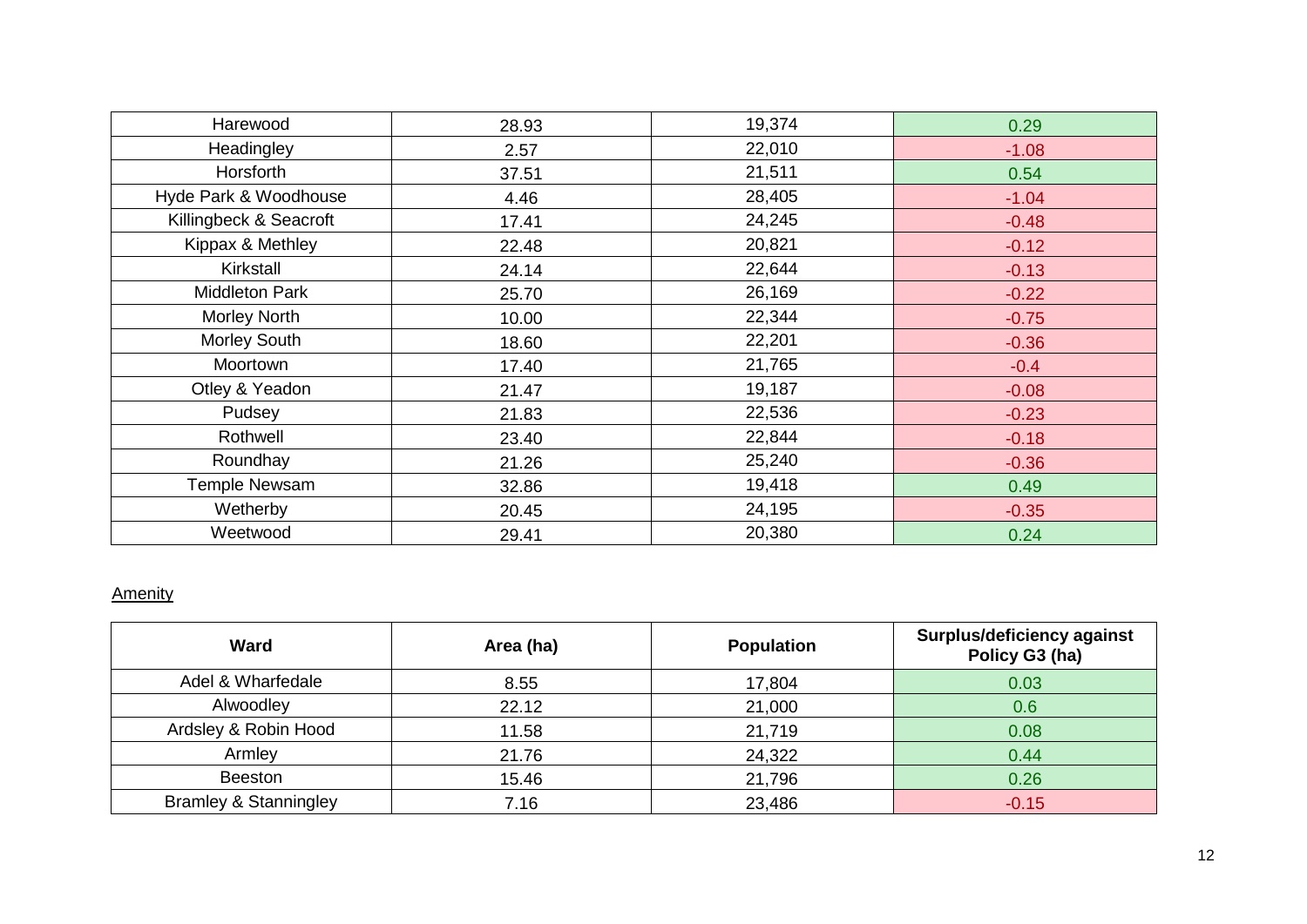| Burmantofts & Richmond Hill | 17.43 | 29,063 | 0.15    |
|-----------------------------|-------|--------|---------|
| Calverley & Farsley         | 5.63  | 22,284 | $-0.2$  |
| <b>Chapel Allerton</b>      | 19.31 | 22,739 | 0.4     |
| City & Hunslet              | 12.79 | 31,525 | $-0.04$ |
| Crossgates & Whinmoor       | 22.52 | 22,323 | 0.56    |
| Garforth & Swillington      | 25.24 | 25,750 | 0.53    |
| Gipton & Harehills          | 7.91  | 19,377 | $-0.04$ |
| Guiseley & Rawdon           | 5.15  | 27,703 | $-0.26$ |
| Farnley & Wortley           | 22.08 | 25,301 | 0.42    |
| Harewood                    | 7.69  | 19,374 | $-0.05$ |
| Headingley                  | 1.92  | 22,010 | $-0.36$ |
| Horsforth                   | 5.42  | 21,511 | $-0.2$  |
| Hyde Park & Woodhouse       | 16.62 | 28,405 | 0.14    |
| Killingbeck & Seacroft      | 65.54 | 24,245 | 2.25    |
| Kippax & Methley            | 14.74 | 20,821 | 0.26    |
| Kirkstall                   | 11.19 | 22,644 | 0.04    |
| <b>Middleton Park</b>       | 22.26 | 26,169 | 0.4     |
| Morley North                | 29.99 | 22,344 | 0.89    |
| Morley South                | 10.52 | 22,201 | 0.02    |
| Moortown                    | 16.87 | 21,765 | 0.33    |
| Otley & Yeadon              | 15.10 | 19,187 | 0.34    |
| Pudsey                      | 6.19  | 22,536 | $-0.18$ |
| Rothwell                    | 2.26  | 22,844 | $-0.35$ |
| Roundhay                    | 4.48  | 25,240 | $-0.27$ |
| Temple Newsam               | 17.26 | 19,418 | 0.44    |
| Wetherby                    | 11.19 | 24,195 | 0.01    |
| Weetwood                    | 24.19 | 20,380 | 0.74    |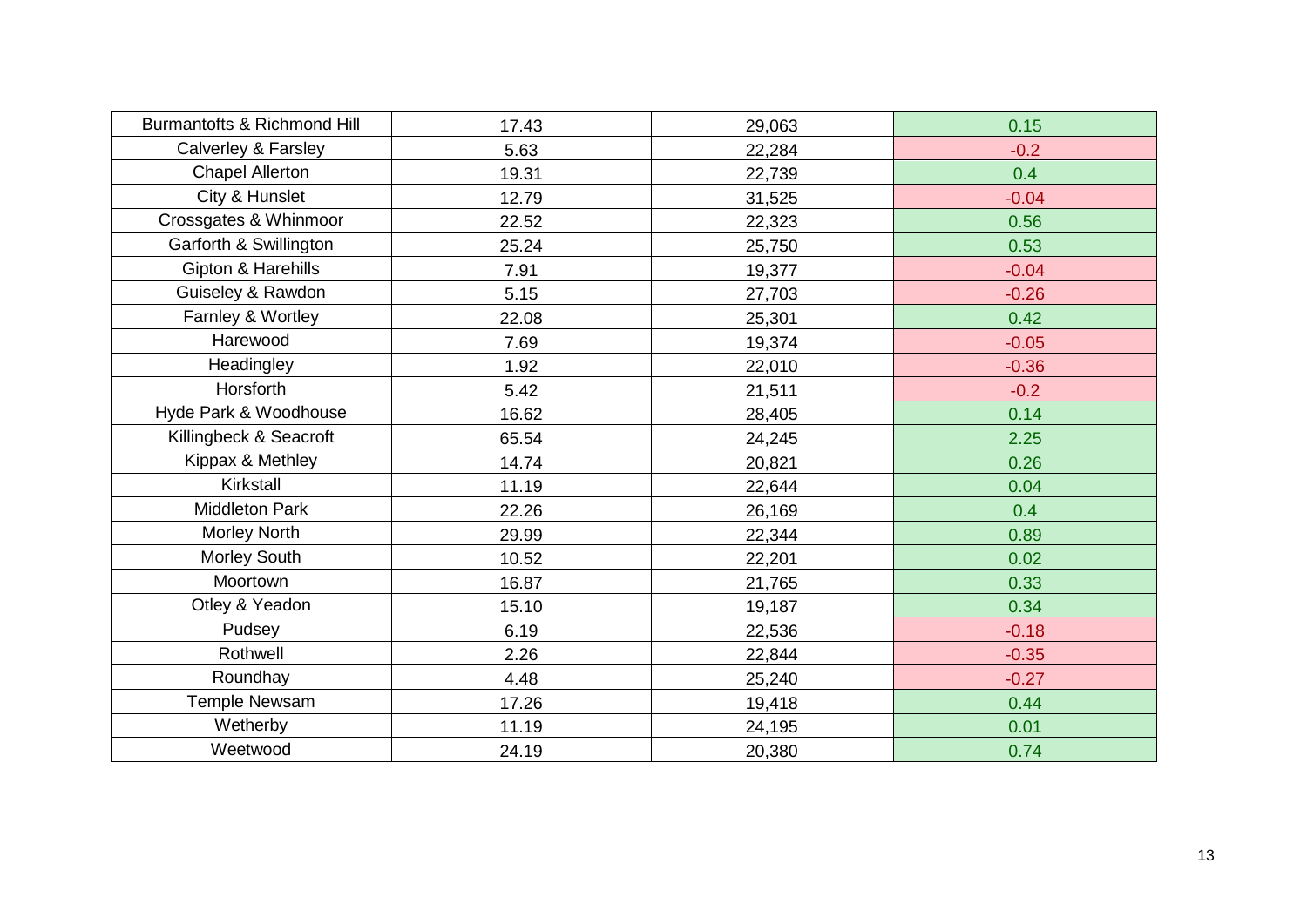# Children & Young People Equipped Play

| <b>Ward</b>                      | <b>Count (no. of facilities)</b> | Population (0-16 years) | <b>Surplus/deficiency against</b><br>Policy G3 (no. of facilities) |
|----------------------------------|----------------------------------|-------------------------|--------------------------------------------------------------------|
| Adel & Wharfedale                | 5                                | 3,330                   | $-0.5$                                                             |
| Alwoodley                        | 4                                | 4,170                   | $-1.04$                                                            |
| Ardsley & Robin Hood             | 10                               | 4,779                   | 0.09                                                               |
| Armley                           | 5                                | 4,964                   | $-0.99$                                                            |
| <b>Beeston</b>                   | 12                               | 5,065                   | 0.37                                                               |
| <b>Bramley &amp; Stanningley</b> | $\overline{7}$                   | 4,776                   | $-0.53$                                                            |
| Burmantofts & Richmond Hill      | 18                               | 6,916                   | 0.6                                                                |
| Calverley & Farsley              | $\,6\,$                          | 4,518                   | $-0.67$                                                            |
| <b>Chapel Allerton</b>           | 11.00                            | 4,820                   | 0.28                                                               |
| City & Hunslet                   | 14                               | 4,669                   | $\mathbf 1$                                                        |
| Crossgates & Whinmoor            | 10                               | 4,453                   | 0.25                                                               |
| Garforth & Swillington           | 8                                | 5,339                   | $-0.5$                                                             |
| Gipton & Harehills               | 8                                | 3,467                   | 0.31                                                               |
| Guiseley & Rawdon                | 14                               | 8,566                   | $-0.37$                                                            |
| Farnley & Wortley                | 7                                | 5,199                   | $-0.65$                                                            |
| Harewood                         | 8                                | 3,577                   | 0.24                                                               |
| Headingley                       | 0                                | 1,030                   | $-2$                                                               |
| Horsforth                        | $\overline{\mathbf{4}}$          | 4,028                   | $-1.01$                                                            |
| Hyde Park & Woodhouse            | 19                               | 2,645                   | 5.18                                                               |
| Killingbeck & Seacroft           | $\overline{2}$                   | 5,897                   | $-1.66$                                                            |
| Kippax & Methley                 | 16                               | 4,274                   | 1.74                                                               |
| Kirkstall                        | $\overline{7}$                   | 3,709                   | $-0.11$                                                            |
| <b>Middleton Park</b>            | 8                                | 6,454                   | $-0.76$                                                            |
| Morley North                     | 4                                | 4,457                   | $-1.1$                                                             |
| Morley South                     | 8                                | 4,294                   | $-0.14$                                                            |
| Moortown                         | 10                               | 4,255                   | 0.35                                                               |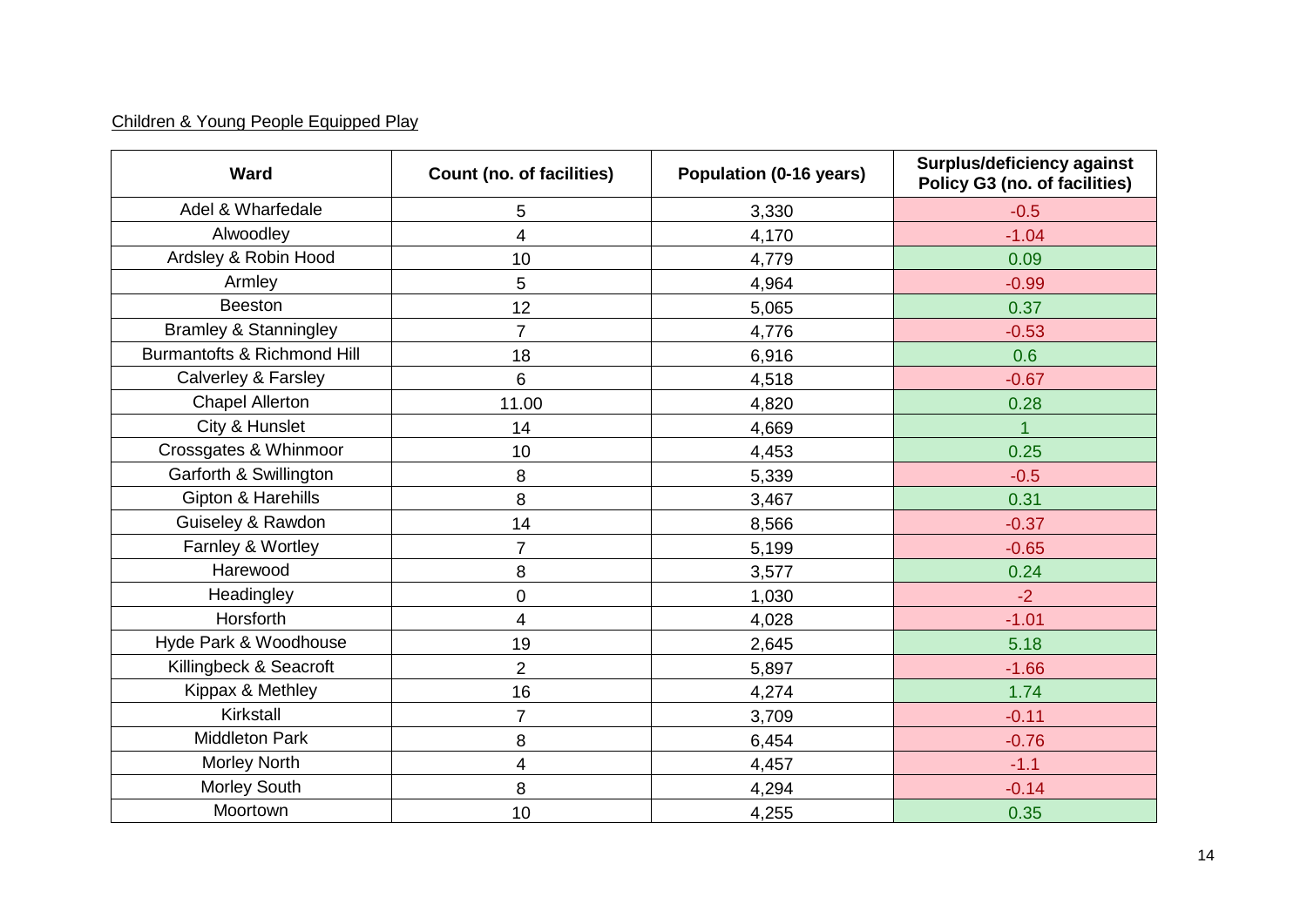| Otley & Yeadon |    | 3,498 | $-0.28$ |
|----------------|----|-------|---------|
| Pudsey         |    | 4,541 | $-0.68$ |
| Rothwell       | 13 | 4,629 | 0.81    |
| Roundhay       |    | 5,560 | $-1.28$ |
| Temple Newsam  |    | 4,178 | $-0.56$ |
| Wetherby       |    | 4,084 | $-1.02$ |
| Weetwood       |    | 3,476 | .16     |

#### **Allotments**

| <b>Ward</b>                      | Area (ha) | <b>Population</b> | Surplus/deficiency against<br>Policy G3 (ha) |
|----------------------------------|-----------|-------------------|----------------------------------------------|
| Adel & Wharfedale                | 0.38      | 17,804            | $-0.22$                                      |
| Alwoodley                        | 0.23      | 21,000            | $-0.23$                                      |
| Ardsley & Robin Hood             | 9.90      | 21,719            | 0.22                                         |
| Armley                           | 3.75      | 24,322            | $-0.09$                                      |
| <b>Beeston</b>                   | 8.75      | 21,796            | 0.16                                         |
| <b>Bramley &amp; Stanningley</b> | 1.55      | 23,486            | $-0.17$                                      |
| Burmantofts & Richmond Hill      | 2.70      | 29,063            | $-0.15$                                      |
| Calverley & Farsley              | 3.14      | 22,284            | $-0.1$                                       |
| <b>Chapel Allerton</b>           | 5.79      | 22,739            | 0.01                                         |
| City & Hunslet                   | 2.72      | 31,525            | $-0.15$                                      |
| Crossgates & Whinmoor            | 0.00      | 22,323            | $-0.24$                                      |
| Garforth & Swillington           | 3.88      | 25,750            | $-0.09$                                      |
| Gipton & Harehills               | 7.91      | 19,377            | 0.17                                         |
| Guiseley & Rawdon                | 6.77      | 27,703            | $\overline{0}$                               |
| Farnley & Wortley                | 3.84      | 25,301            | $-0.09$                                      |
| Harewood                         | 2.91      | 19,374            | $-0.09$                                      |
| Headingley                       | 4.60      | 22,010            | $-0.03$                                      |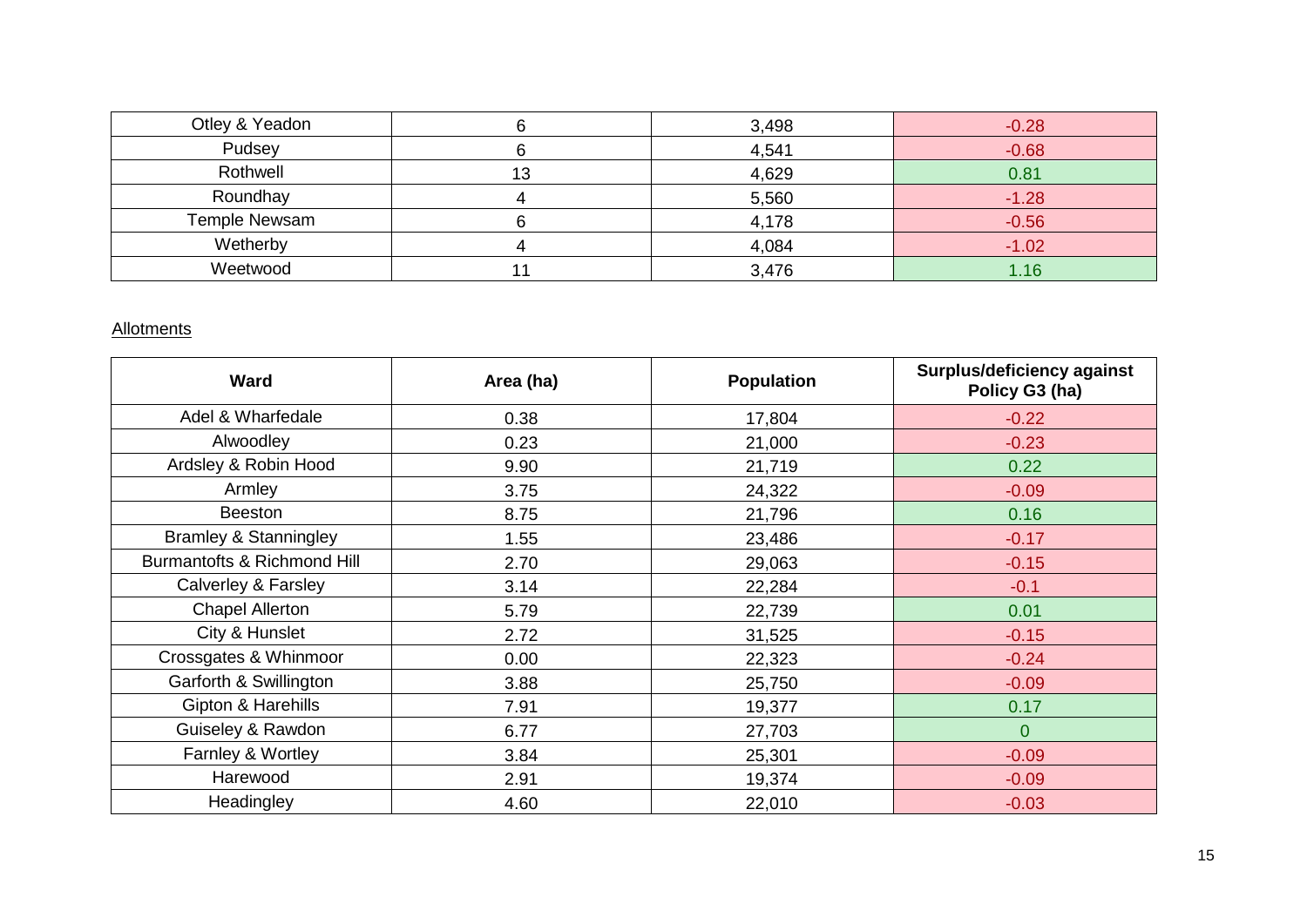| Horsforth              | 3.60  | 21,511 | $-0.07$ |
|------------------------|-------|--------|---------|
| Hyde Park & Woodhouse  | 2.32  | 28,405 | $-0.16$ |
| Killingbeck & Seacroft | 0.86  | 24,245 | $-0.2$  |
| Kippax & Methley       | 15.47 | 20,821 | 0.5     |
| Kirkstall              | 14.70 | 22,644 | 0.41    |
| <b>Middleton Park</b>  | 1.60  | 26,169 | $-0.18$ |
| Morley North           | 1.49  | 22,344 | $-0.17$ |
| Morley South           | 2.98  | 22,201 | $-0.11$ |
| Moortown               | 4.15  | 21,765 | $-0.05$ |
| Otley & Yeadon         | 7.73  | 19,187 | 0.16    |
| Pudsey                 | 1.86  | 22,536 | $-0.16$ |
| Rothwell               | 6.12  | 22,844 | 0.03    |
| Roundhay               | 3.11  | 25,240 | $-0.12$ |
| Temple Newsam          | 1.65  | 19,418 | $-0.16$ |
| Wetherby               | 2.18  | 24,195 | $-0.15$ |
| Weetwood               | 3.54  | 20,380 | $-0.07$ |

#### **Natural**

| <b>Ward</b>                      | Area (ha) | <b>Population</b> | <b>Surplus/deficiency against</b><br>Policy G3 (ha) |
|----------------------------------|-----------|-------------------|-----------------------------------------------------|
| Adel & Wharfedale                | 85.99     | 17,804            | 4.13                                                |
| Alwoodley                        | 95.08     | 21,000            | 3.83                                                |
| Ardsley & Robin Hood             | 111.95    | 21,719            | 4.45                                                |
| Armley                           | 15.09     | 24,322            | $-0.08$                                             |
| <b>Beeston</b>                   | 0.00      | 21,796            | $-0.7$                                              |
| <b>Bramley &amp; Stanningley</b> | 68.42     | 23,486            | 2.21                                                |
| Burmantofts & Richmond Hill      | 8.32      | 29,063            | $-0.41$                                             |
| Calverley & Farsley              | 128.58    | 22,284            | 5.07                                                |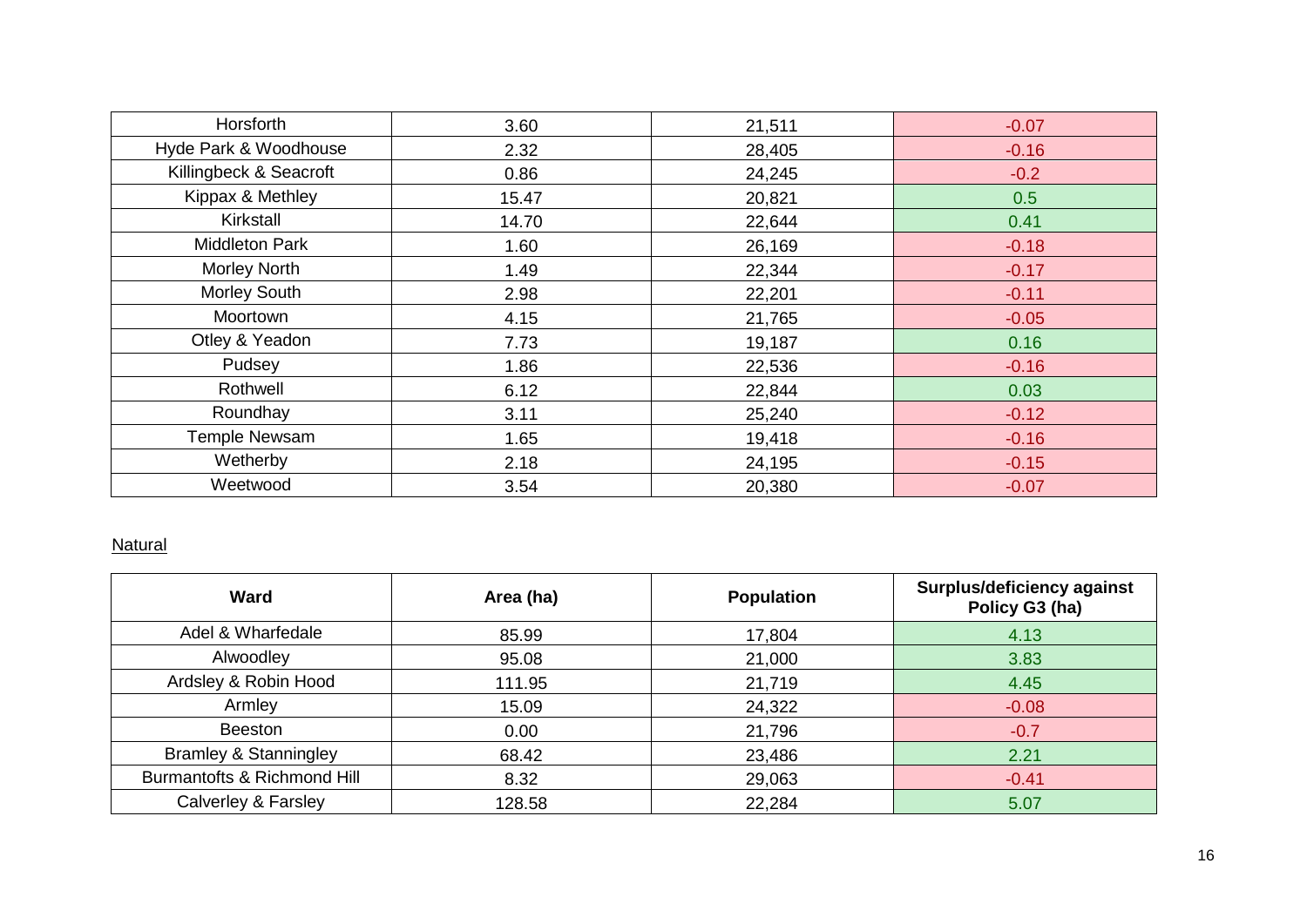| <b>Chapel Allerton</b> | 21.24  | 22,739 | 0.23    |
|------------------------|--------|--------|---------|
| City & Hunslet         | 2.03   | 31,525 | $-0.64$ |
| Crossgates & Whinmoor  | 17.09  | 22,323 | 0.07    |
| Garforth & Swillington | 69.92  | 25,750 | 2.02    |
| Gipton & Harehills     | 464.23 | 19,377 | 23.26   |
| Guiseley & Rawdon      | 5.27   | 27,703 | $-0.51$ |
| Farnley & Wortley      | 32.70  | 25,301 | 0.59    |
| Harewood               | 38.98  | 19,374 | 1.31    |
| Headingley             | 12.00  | 22,010 | $-0.15$ |
| Horsforth              | 81.85  | 21,511 | 3.11    |
| Hyde Park & Woodhouse  | 6.71   | 28,405 | $-0.46$ |
| Killingbeck & Seacroft | 46.41  | 24,245 | 1.21    |
| Kippax & Methley       | 288.36 | 20,821 | 13.15   |
| Kirkstall              | 19.55  | 22,644 | 0.16    |
| <b>Middleton Park</b>  | 47.91  | 26,169 | 1.13    |
| Morley North           | 28.12  | 22,344 | 0.56    |
| Morley South           | 39.17  | 22,201 | 1.06    |
| Moortown               | 52.32  | 21,765 | 1.7     |
| Otley & Yeadon         | 201.47 | 19,187 | 9.8     |
| Pudsey                 | 43.98  | 22,536 | 1.25    |
| Rothwell               | 209.84 | 22,844 | 8.49    |
| Roundhay               | 150.27 | 25,240 | 5.25    |
| Temple Newsam          | 25.69  | 19,418 | 0.62    |
| Wetherby               | 70.97  | 24,195 | 2.23    |
| Weetwood               | 23.07  | 20,380 | 0.43    |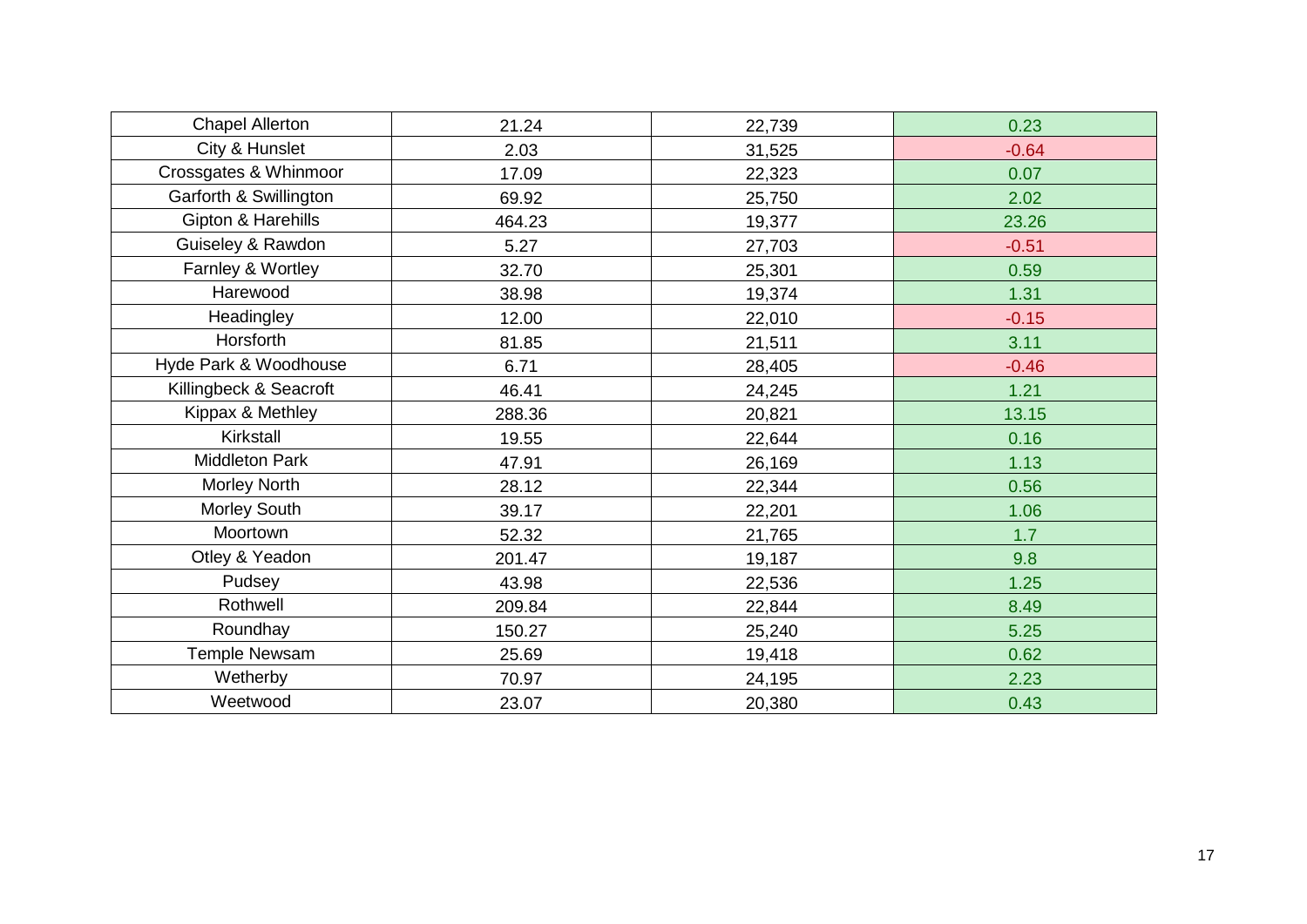# APPENDIX 2: GREEN SPACE SITES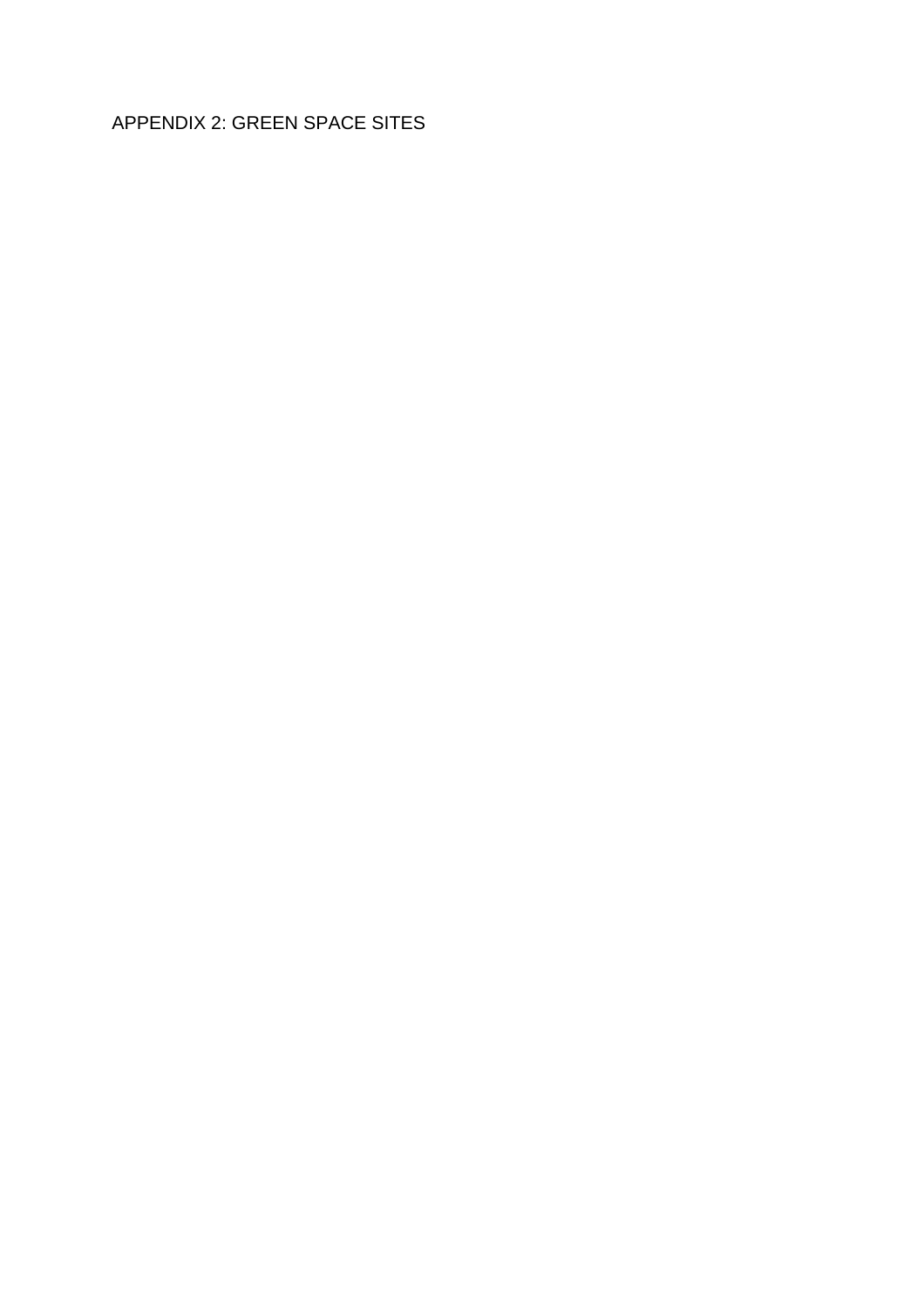| Site ref | <b>HMCA</b>                      | Address                                         | Ward                       | Area ha | Typology                        |
|----------|----------------------------------|-------------------------------------------------|----------------------------|---------|---------------------------------|
| G41      | Aireborough                      | <b>Engine Fields</b>                            | Guiseley and Rawdon (100%) | 0.83    | <b>Amenity Greenspace</b>       |
| G55      | Aireborough                      | Green Bottom Bowling Club                       | Guiseley and Rawdon (100%) | 0.32    | <b>Outdoor Sport</b>            |
| G56      | Aireborough                      | Cairn Garth                                     | Guiseley and Rawdon (100%) | 0.93    | <b>Natural</b>                  |
| G69      | Aireborough                      | Kirk Lane Park                                  | Guiseley and Rawdon (100%) | 3.04    | <b>Neighbourhood Park</b>       |
| G73      | Aireborough                      | Micklefield Park, Rawdon                        | Guiseley and Rawdon (100%) | 4.28    | <b>Neighbourhood Park</b>       |
| G77      | Aireborough                      | Nethermore Park, Guiseley                       | Guiseley and Rawdon (100%) | 3.56    | <b>Neighbourhood Park</b>       |
| G81      | Aireborough                      | Nunroyd Park, Guiseley                          | Guiseley and Rawdon (100%) | 22.33   | <b>Neighbourhood Park</b>       |
| G83      | Aireborough, Outer<br>North West | Otley Chevin Country Park                       | Otley and Yeadon (77%)     | 175.15  | <b>Natural</b>                  |
| G91      | Aireborough, North<br>Leeds      | Rawdon Crematorium                              | Horsforth (100%)           | 7.42    | <b>Cemeteries</b>               |
| G96      | Aireborough                      | Tarnfield Park, Yeadon                          | Otley and Yeadon (100%)    | 16.95   | <b>Neighbourhood Park</b>       |
| G133     | Aireborough                      | Hawksworth Wood (Guiseley)                      | Guiseley and Rawdon (100%) | 3.31    | <b>Natural</b>                  |
| G152     | Aireborough                      | Fairfax Grove POS                               | Guiseley and Rawdon (100%) | 0.3     | <b>Amenity Greenspace</b>       |
| G163     | Aireborough                      | Yeadon Cemetery                                 | Otley and Yeadon (100%)    | 2.51    | <b>Cemeteries</b>               |
| G765     | Aireborough                      | St Oswalds Church                               | Guiseley and Rawdon (100%) | 0.94    | <b>Cemeteries</b>               |
| G766     | Aireborough                      | Shaw Lane Recreation Ground                     | Guiseley and Rawdon (100%) | 3       | <b>Neighbourhood Park</b>       |
| G839     | Aireborough                      | Henshaw Oval                                    | Otley and Yeadon (100%)    | 0.27    | <b>Local Recreation</b><br>Area |
| G840     | Aireborough                      | Cemetery Road Allotments - Yeadon               | Otley and Yeadon (100%)    | 0.3     | <b>Allotments</b>               |
| G842     | Aireborough                      | Flicks Allotments, Yeadon                       | Otley and Yeadon (100%)    | 1.11    | <b>Allotments</b>               |
| G853     | Aireborough                      | Nunroyd Beck (Shaw Lane)                        | Otley and Yeadon (100%)    | 0.95    | <b>Amenity Greenspace</b>       |
| G854     | Aireborough                      | Coppice Wood Avenue                             | Otley and Yeadon (100%)    | 0.23    | <b>Amenity Greenspace</b>       |
| G886     | Aireborough                      | <b>Hawkhill Avenue</b>                          | Guiseley and Rawdon (100%) | 0.37    | <b>Amenity Greenspace</b>       |
| G1029    | Aireborough                      | Plane Tree Hill                                 | Otley and Yeadon (100%)    | 3.45    | <b>Amenity Greenspace</b>       |
| G1030    | Aireborough                      | Rawdon Common, Rawdon Ponds, off<br>Bayton Lane | Otley and Yeadon (100%)    | 4.14    | <b>Natural</b>                  |
| G1039    | Aireborough                      | New Road Side Playing Fields                    | Guiseley and Rawdon (100%) | 4.24    | <b>Local Recreation</b><br>Area |
| G1040    | Aireborough                      | <b>Little Moor</b>                              | Guiseley and Rawdon (100%) | 0.98    | <b>Natural</b>                  |
| G1041    | Aireborough                      | Victory Garden (Pease Hill) Allotments          | Guiseley and Rawdon (100%) | 0.66    | <b>Allotments</b>               |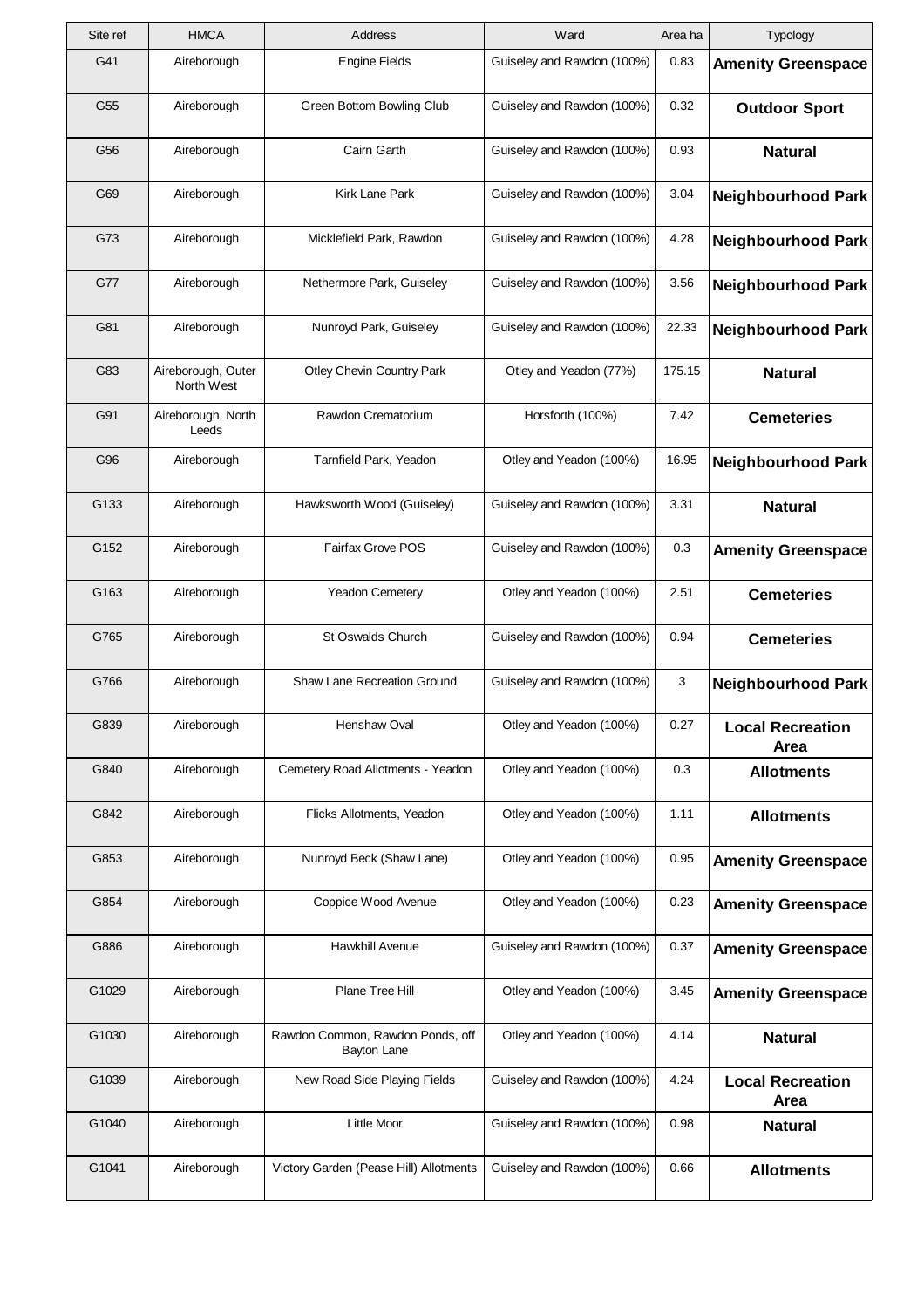| Site ref | <b>HMCA</b> | Address                             | Ward                       | Area ha | Typology                        |
|----------|-------------|-------------------------------------|----------------------------|---------|---------------------------------|
| G1042    | Aireborough | Park Avenue Playing Fields          | Guiseley and Rawdon (100%) | 0.97    | <b>Local Recreation</b><br>Area |
| G1043    | Aireborough | Pease Hill Allotments (Crowtrees)   | Guiseley and Rawdon (100%) | 1.28    | <b>Allotments</b>               |
| G1047    | Aireborough | High Royds Hospital 3               | Guiseley and Rawdon (100%) | 5.18    | <b>Amenity Greenspace</b>       |
| G1060    | Aireborough | Larkfield Dam                       | Guiseley and Rawdon (100%) | 5.24    | <b>Natural</b>                  |
| G1061    | Aireborough | <b>Billing Hill</b>                 | Guiseley and Rawdon (100%) | 1.87    | <b>Natural</b>                  |
| G1068    | Aireborough | Hawksworth Recreation Ground        | (% )                       | 1.02    | <b>Local Recreation</b><br>Area |
| G1070    | Aireborough | <b>Tranmere Park Tennis Courts</b>  | Guiseley and Rawdon (100%) | 0.25    | <b>Outdoor Sport</b>            |
| G1086    | Aireborough | The Oval - Otley                    | Guiseley and Rawdon (100%) | 0.28    | <b>Amenity Greenspace</b>       |
| G1087    | Aireborough | Tranmere Park Primary School        | Guiseley and Rawdon (100%) | 1.32    | <b>Childrens Play</b>           |
| G1338    | Aireborough | Guiseley Secondary School           | Guiseley and Rawdon (100%) | 7.68    | <b>Outdoor Sport</b>            |
| G1342    | Aireborough | <b>Emmott Drive</b>                 | Horsforth (100%)           | 0.22    | <b>Amenity Greenspace</b>       |
| G1356    | Aireborough | Jubilee Hall                        | Horsforth (100%)           | 0.69    | <b>Local Recreation</b><br>Area |
| G1357    | Aireborough | St Peters Church                    | Horsforth (100%)           | 1.07    | <b>Cemeteries</b>               |
| G1359    | Aireborough | Layton Park Drive                   | Horsforth (100%)           | 0.92    | <b>Amenity Greenspace</b>       |
| G1360    | Aireborough | <b>Billing View Pond</b>            | Guiseley and Rawdon (100%) | 1.1     | <b>Natural</b>                  |
| G1362    | Aireborough | Yeadon Brickwoods / Railway Cutting | Guiseley and Rawdon (97%)  | 2.17    | <b>Natural</b>                  |
| G1363    | Aireborough | West Lea Crescent POS               | Guiseley and Rawdon (100%) | 0.27    | <b>Amenity Greenspace</b>       |
| G1364    | Aireborough | Greenlea Avenue POS                 | Guiseley and Rawdon (100%) | 0.57    | <b>Amenity Greenspace</b>       |
| G1393    | Aireborough | Hawksworth Spring Wood              | Guiseley and Rawdon (54%)  | 8.22    | <b>Natural</b>                  |
| G1394    | Aireborough | Hawthorn Crescent POS               | Otley and Yeadon (100%)    | 0.44    | <b>Local Recreation</b><br>Area |
| G1395    | Aireborough | Kirk Lane Allotments                | Guiseley and Rawdon (100%) | 0.34    | <b>Allotments</b>               |
| G1396    | Aireborough | <b>Engine Fields</b>                | Guiseley and Rawdon (100%) | 2.63    | <b>Natural</b>                  |
| G1397    | Aireborough | Harper Terrace                      | Otley and Yeadon (100%)    | 0.28    | <b>Amenity Greenspace</b>       |
| G1412    | Aireborough | Springwood Road (Rear of)           | Horsforth (100%)           | 1.17    | <b>Natural</b>                  |
| G1413    | Aireborough | Orchard Hill                        | Horsforth (100%)           | 2.2     | <b>Natural</b>                  |
| G1415    | Aireborough | Bronte House School Playing Fields  | Horsforth (100%)           | 1.59    | <b>Outdoor Sport</b>            |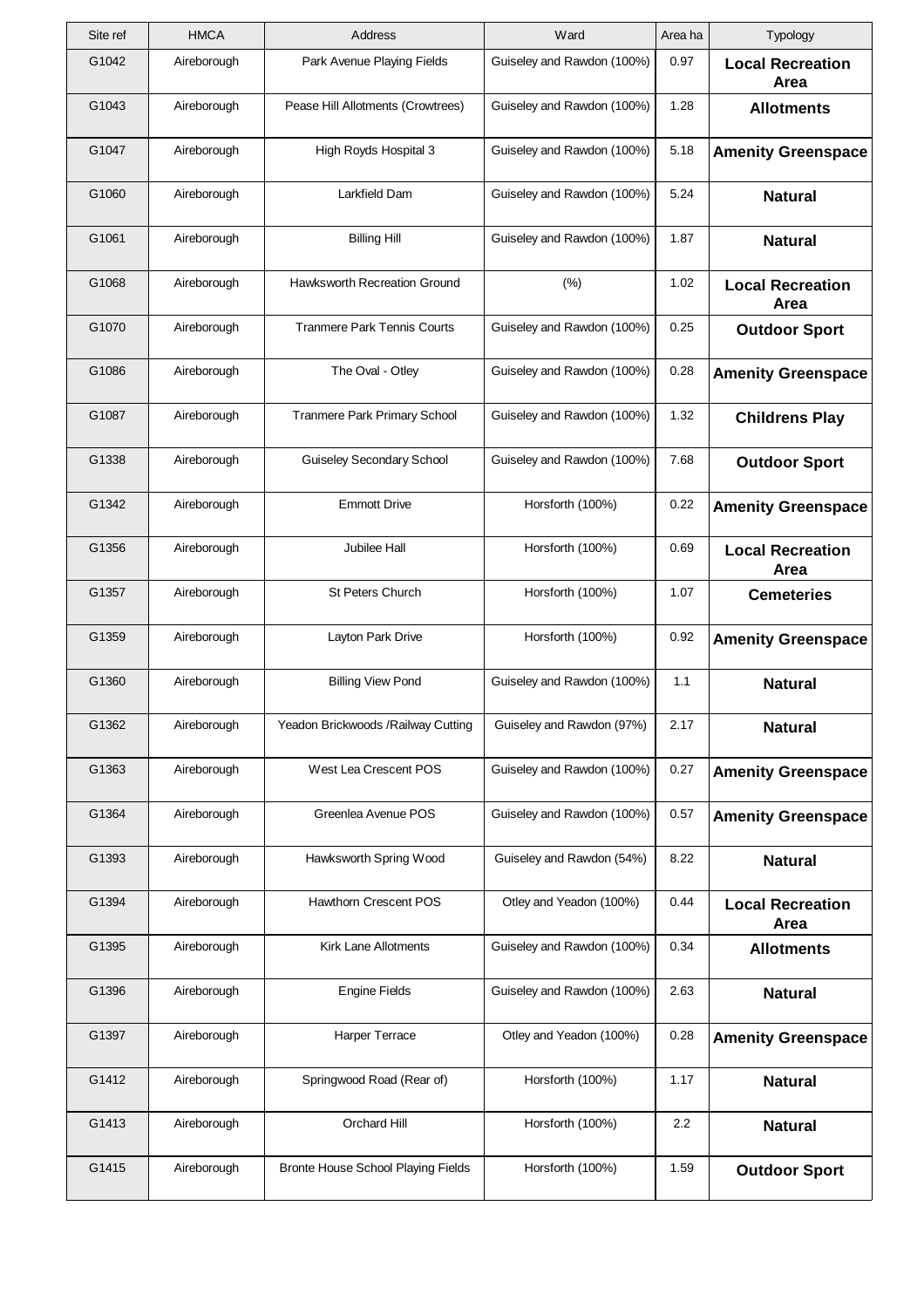| Site ref | <b>HMCA</b>                 | Address                                               | Ward                       | Area ha | Typology                  |
|----------|-----------------------------|-------------------------------------------------------|----------------------------|---------|---------------------------|
| G1420    | Aireborough, North<br>Leeds | Scotland Lane Wood                                    | Otley and Yeadon (80%)     | 0.64    | <b>Natural</b>            |
| G1425    | Aireborough                 | Sodhall Hill Woods                                    | Guiseley and Rawdon (100%) | 1.55    | <b>Natural</b>            |
| G1599    | Aireborough                 | Rawdon Littlemoor Primary School                      | Guiseley and Rawdon (100%) | 0.78    | <b>Outdoor Sport</b>      |
| G1601    | Aireborough                 | St Oswald Church of England Junior<br>School          | Guiseley and Rawdon (100%) | 1.53    | <b>Outdoor Sport</b>      |
| G1603    | Aireborough                 | Queensway Junior and Infant School                    | Otley and Yeadon (100%)    | 0.51    | <b>Outdoor Sport</b>      |
| G1611    | Aireborough                 | St Marys Comprehensive School                         | Guiseley and Rawdon (100%) | 4.41    | <b>Outdoor Sport</b>      |
| G1616    | Aireborough                 | Hawksworth Church of England<br><b>Primary School</b> | Guiseley and Rawdon (100%) | 0.3     | <b>Outdoor Sport</b>      |
| G1665    | Aireborough                 | <b>Fulford Grange Meadow</b>                          | Horsforth (100%)           | 1.08    | <b>Natural</b>            |
| G1666    | Aireborough                 | Fulford Grange 1                                      | Horsforth (100%)           | 0.28    | <b>Amenity Greenspace</b> |
| G1667    | Aireborough                 | Fulford Grange 2                                      | Horsforth (100%)           | 0.37    | <b>Amenity Greenspace</b> |
| G1692    | Aireborough                 | <b>Benton Park School</b>                             | Guiseley and Rawdon (100%) | 2.48    | <b>Outdoor Sport</b>      |
| G1773    | Aireborough                 | <b>Yeadon Cricket Club</b>                            | Otley and Yeadon (100%)    | 2.05    | <b>Outdoor Sport</b>      |
| G1774    | Aireborough                 | <b>Yeadon Football Pitch</b>                          | Otley and Yeadon (100%)    | 0.85    | <b>Outdoor Sport</b>      |
| G1775    | Aireborough                 | Swaine Hill Terrace                                   | Guiseley and Rawdon (100%) | 0.54    | <b>Amenity Greenspace</b> |
| G1780    | Aireborough                 | Rawdon Cricket Club                                   | Guiseley and Rawdon (95%)  | 1.44    | <b>Outdoor Sport</b>      |
| G1785    | Aireborough                 | Cragg Wood South                                      | Horsforth (100%)           | 9.99    | <b>Natural</b>            |
| G1786    | Aireborough                 | <b>Rawdon Grounds</b>                                 | Guiseley and Rawdon (100%) | 0.83    | <b>Outdoor Sport</b>      |
| G1787    | Aireborough                 | Cragg Wood North                                      | Horsforth (100%)           | 5.67    | <b>Natural</b>            |
| G1807    | Aireborough                 | Rawdon St Peters C of School                          | Horsforth (100%)           | 2.04    | <b>Outdoor Sport</b>      |
| G1808    | Aireborough                 | Rufford Park Primary School                           | Otley and Yeadon (100%)    | 0.9     | <b>Outdoor Sport</b>      |
| G1809    | Aireborough                 | Yeadon - Westfield Junior School                      | Guiseley and Rawdon (100%) | 2.08    | <b>Outdoor Sport</b>      |
| G1810    | Aireborough                 | Guiseley Infant School                                | Guiseley and Rawdon (100%) | 0.9     | <b>Outdoor Sport</b>      |
| G1816    | Aireborough                 | Woodhouse Public School Playing<br>Fields             | Horsforth (100%)           | 10.35   | <b>Outdoor Sport</b>      |
| G1818    | Aireborough                 | Rawdon Meadow Playing Fields                          | Horsforth (100%)           | 5.14    | <b>Outdoor Sport</b>      |
| G1844    | Aireborough                 | Moor (Ripley Lane) Allotments                         | Guiseley and Rawdon (100%) | 0.67    | <b>Allotments</b>         |
| G1869    | Aireborough                 | Yeadon Banks                                          | Otley and Yeadon (100%)    | 4.73    | <b>Natural</b>            |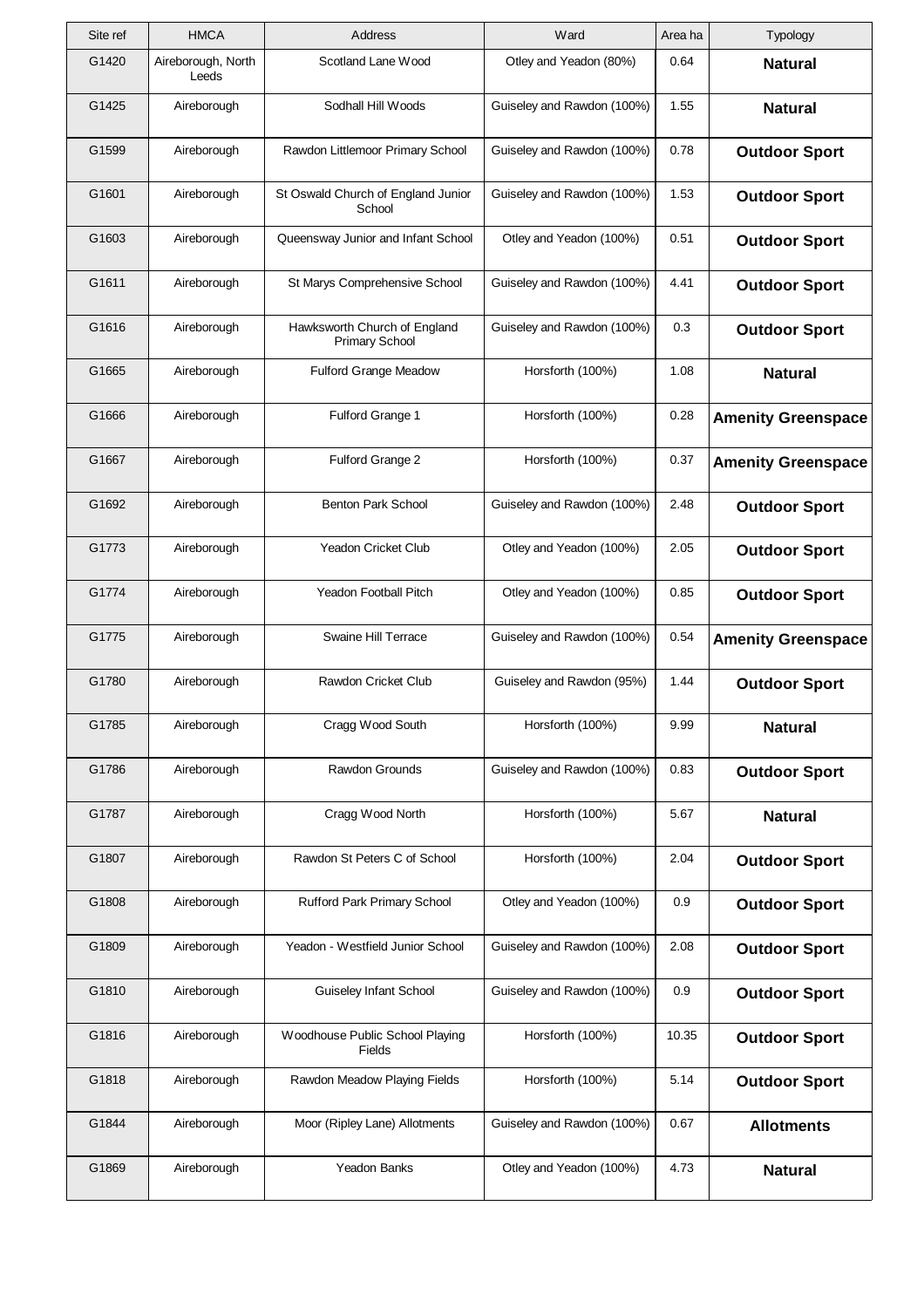| Site ref | <b>HMCA</b>                     | Address                                       | Ward                                    | Area ha | Typology                  |
|----------|---------------------------------|-----------------------------------------------|-----------------------------------------|---------|---------------------------|
| G1870    | Aireborough                     | Rawdon Littlemoor Primary School              | Guiseley and Rawdon (100%)              | 0.5     | <b>Natural</b>            |
| G1871    | Aireborough                     | The Green                                     | Guiseley and Rawdon (100%)              | 0.94    | <b>Amenity Greenspace</b> |
| G1872    | Aireborough                     | Parkinson Park                                | Guiseley and Rawdon (100%)              | 4.26    | <b>Natural</b>            |
| G1873    | Aireborough                     | <b>High Royds</b>                             | Guiseley and Rawdon (100%)              | 11.79   | <b>Amenity Greenspace</b> |
| G1898    | Aireborough                     | <b>Engine Fields</b>                          | Otley and Yeadon (70%)                  | 3.34    | <b>Amenity Greenspace</b> |
| G84      | <b>City Centre</b>              | Parish Church Gardens (Penny Pocket<br>Park)  | City and Hunslet (100%)                 | 0.94    | <b>Amenity Greenspace</b> |
| G85      | <b>City Centre</b>              | Park Square                                   | City and Hunslet (100%)                 | 0.62    | <b>Amenity Greenspace</b> |
| G128     | <b>City Centre</b>              | Hanover Square                                | Hyde Park and Woodhouse<br>$(100\%)$    | 0.9     | <b>Amenity Greenspace</b> |
| G141     | <b>City Centre</b>              | Lovell Park                                   | Hyde Park and Woodhouse<br>$(100\%)$    | 1.55    | <b>Neighbourhood Park</b> |
| G161     | <b>City Centre</b>              | Woodhouse Square                              | Hyde Park and Woodhouse<br>$(100\%)$    | 0.26    | <b>Amenity Greenspace</b> |
| G171     | City Centre, Inner<br>Area      | North Street Verge                            | Hyde Park and Woodhouse<br>$(100\%)$    | 0.32    | <b>Amenity Greenspace</b> |
| G178     | <b>City Centre</b>              | Drydock POS                                   | City and Hunslet (100%)                 | 0.5     | <b>Amenity Greenspace</b> |
| G181     | <b>City Centre</b>              | St Georges Fields (Leeds General<br>Cemetery) | Hyde Park and Woodhouse<br>$(100\%)$    | 3.66    | <b>Cemeteries</b>         |
| G182     | <b>City Centre</b>              | <b>Merrion Gardens</b>                        | City and Hunslet (100%)                 | 0.22    | <b>Amenity Greenspace</b> |
| G183     | <b>City Centre</b>              | St John's Churchyard                          | City and Hunslet (100%)                 | 0.44    | <b>Cemeteries</b>         |
| G184     | <b>City Centre</b>              | <b>Belgrave Street POS</b>                    | City and Hunslet (100%)                 | 0.25    | <b>Amenity Greenspace</b> |
| G188     | <b>City Centre</b>              | Leeds City Office Park                        | City and Hunslet (100%)                 | 0.27    | <b>Amenity Greenspace</b> |
| G190     | <b>City Centre</b>              | Queen Square                                  | City and Hunslet (100%)                 | 0.26    | <b>Amenity Greenspace</b> |
| G306     | City Centre, Inner<br>Area      | Saxton Gardens (Dolphins Greenspace)          | Burmantofts and Richmond<br>Hill (100%) | 0.68    | <b>Amenity Greenspace</b> |
| G1007    | City Centre, Inner<br>Area      | <b>Holbeck Stocks Hill</b>                    | Beeston and Holbeck (100%)              | 1.1     | <b>Amenity Greenspace</b> |
| G1900    | <b>City Centre</b>              | Duncombe Street                               | City and Hunslet (100%)                 | 0.26    | <b>Amenity Greenspace</b> |
| G40      | East Leeds, Inner<br>Area       | East End Park                                 | Burmantofts and Richmond<br>Hill (100%) | 20.23   | <b>Neighbourhood Park</b> |
| G63      | East Leeds, Inner<br>Area       | <b>Hunslet Cemetery</b>                       | Middleton Park (100%)                   | 9.66    | <b>Cemeteries</b>         |
| G97      | East Leeds, Outer<br>South East | <b>Temple Newsam Estate</b>                   | Temple Newsam (100%)                    | 338.15  | <b>City Park</b>          |
| G110     | East Leeds                      | <b>Whinmoor Park</b>                          | Cross Gates and Whinmoor<br>$(100\%)$   | 2.08    | <b>Neighbourhood Park</b> |
| G117     | East Leeds, Outer<br>North East | Chippies Quarry(AKA Scholes Brick<br>Works)   | Cross Gates and Whinmoor<br>$(100\%)$   | 1.51    | <b>Amenity Greenspace</b> |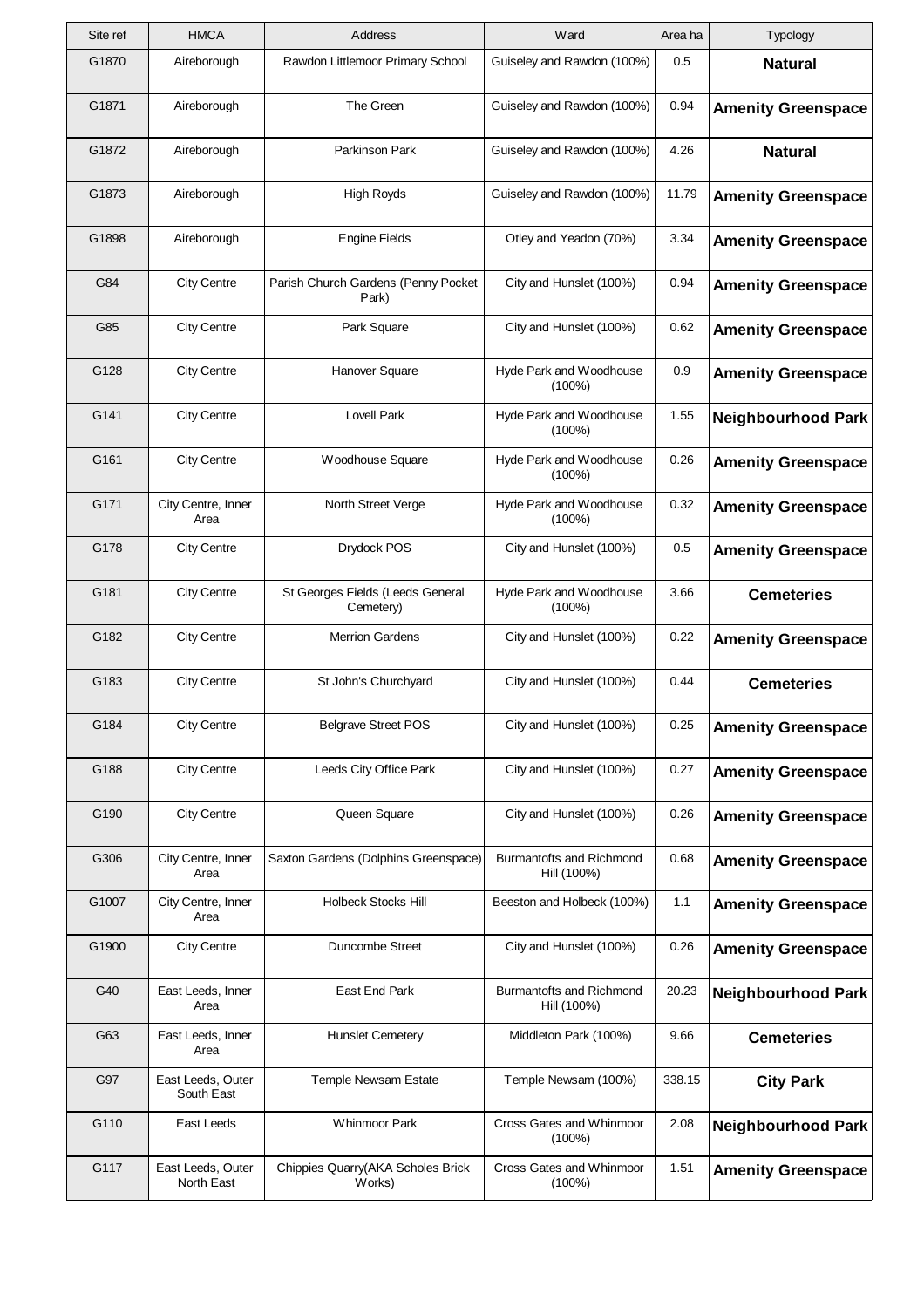| Site ref | <b>HMCA</b>                     | <b>Address</b>                               | Ward                                  | Area ha | Typology                  |
|----------|---------------------------------|----------------------------------------------|---------------------------------------|---------|---------------------------|
| G127     | East Leeds                      | Halton Dean - Primrose Valley                | Temple Newsam (100%)                  | 34.46   | <b>Neighbourhood Park</b> |
| G143     | East Leeds                      | <b>Manston Park</b>                          | Cross Gates and Whinmoor<br>$(100\%)$ | 5.32    | <b>Neighbourhood Park</b> |
| G156     | East Leeds, Outer<br>North East | Skelton Wood Sports Field                    | Cross Gates and Whinmoor<br>$(100\%)$ | 10.87   | <b>Outdoor Sport</b>      |
| G157     | East Leeds                      | <b>Whitkirk Cemetery</b>                     | Temple Newsam (100%)                  | 1.02    | <b>Cemeteries</b>         |
| G185     | East Leeds                      | Cockbeck                                     | Cross Gates and Whinmoor<br>$(100\%)$ | 2.93    | <b>Natural</b>            |
| G192     | East Leeds                      | Little Swarcliffe Plantation                 | Cross Gates and Whinmoor<br>$(100\%)$ | 0.95    | <b>Natural</b>            |
| G193     | East Leeds                      | <b>Great Swarcliffe Plantation</b>           | Cross Gates and Whinmoor<br>$(100\%)$ | 3.55    | <b>Natural</b>            |
| G194     | East Leeds                      | Swarcliffe Parade Greenspace                 | Cross Gates and Whinmoor<br>$(100\%)$ | 0.22    | <b>Amenity Greenspace</b> |
| G195     | East Leeds                      | Southwood Gate Backland                      | Cross Gates and Whinmoor<br>$(100\%)$ | 0.39    | <b>Amenity Greenspace</b> |
| G196     | East Leeds                      | Southwood Crescent Amenity Space             | Cross Gates and Whinmoor<br>$(100\%)$ | 0.75    | <b>Amenity Greenspace</b> |
| G197     | East Leeds                      | Coal Road - Sherburn Road North              | Cross Gates and Whinmoor<br>$(100\%)$ | 1.67    | <b>Amenity Greenspace</b> |
| G198     | East Leeds                      | Naburn Gardens                               | Cross Gates and Whinmoor<br>$(100\%)$ | 0.28    | <b>Amenity Greenspace</b> |
| G199     | East Leeds                      | <b>Ringwood Crescent</b>                     | Cross Gates and Whinmoor<br>$(100\%)$ | 0.3     | <b>Natural</b>            |
| G200     | East Leeds                      | White Laith Primary School                   | Cross Gates and Whinmoor<br>$(100\%)$ | 0.52    | <b>Outdoor Sport</b>      |
| G201     | East Leeds                      | Naburn Chase Play Area                       | Cross Gates and Whinmoor<br>$(100\%)$ | 0.25    | <b>Amenity Greenspace</b> |
| G207     | East Leeds                      | Hawthorn Farm Nature Area                    | Cross Gates and Whinmoor<br>$(100\%)$ | 6.24    | <b>Natural</b>            |
| G208     | East Leeds                      | Whinmoor St Pauls School Playing<br>Pitch    | Cross Gates and Whinmoor<br>$(100\%)$ | 1.19    | <b>Outdoor Sport</b>      |
| G209     | East Leeds                      | St James The Great Cemetery                  | Cross Gates and Whinmoor<br>$(100\%)$ | 0.88    | <b>Amenity Greenspace</b> |
| G214     | East Leeds                      | Mill Green View 'Village Green'              | Cross Gates and Whinmoor<br>$(100\%)$ | 0.84    | <b>Amenity Greenspace</b> |
| G215     | East Leeds                      | Mill Green View Amenity Space                | Cross Gates and Whinmoor<br>$(100\%)$ | 0.43    | <b>Amenity Greenspace</b> |
| G222     | East Leeds                      | Manston Primary School Playing Field         | Cross Gates and Whinmoor<br>$(100\%)$ | 0.99    | <b>Outdoor Sport</b>      |
| G223     | East Leeds                      | St Theresas Primary School Playing<br>fields | Cross Gates and Whinmoor<br>$(100\%)$ | 7.38    | <b>Outdoor Sport</b>      |
| G224     | East Leeds                      | Manston St James Playing Fields              | Cross Gates and Whinmoor<br>$(100\%)$ | 0.75    | <b>Outdoor Sport</b>      |
| G245     | East Leeds                      | Maryfield Avenue                             | Killingbeck and Seacroft<br>(100%)    | 0.33    | <b>Amenity Greenspace</b> |
| G246     | East Leeds                      | Cross Gates Road Green Corridor              | Killingbeck and Seacroft<br>$(100\%)$ | 0.58    | <b>Amenity Greenspace</b> |
| G248     | East Leeds                      | Byelaw Men's Field Allotments                | Temple Newsam (100%)                  | 0.87    | <b>Allotments</b>         |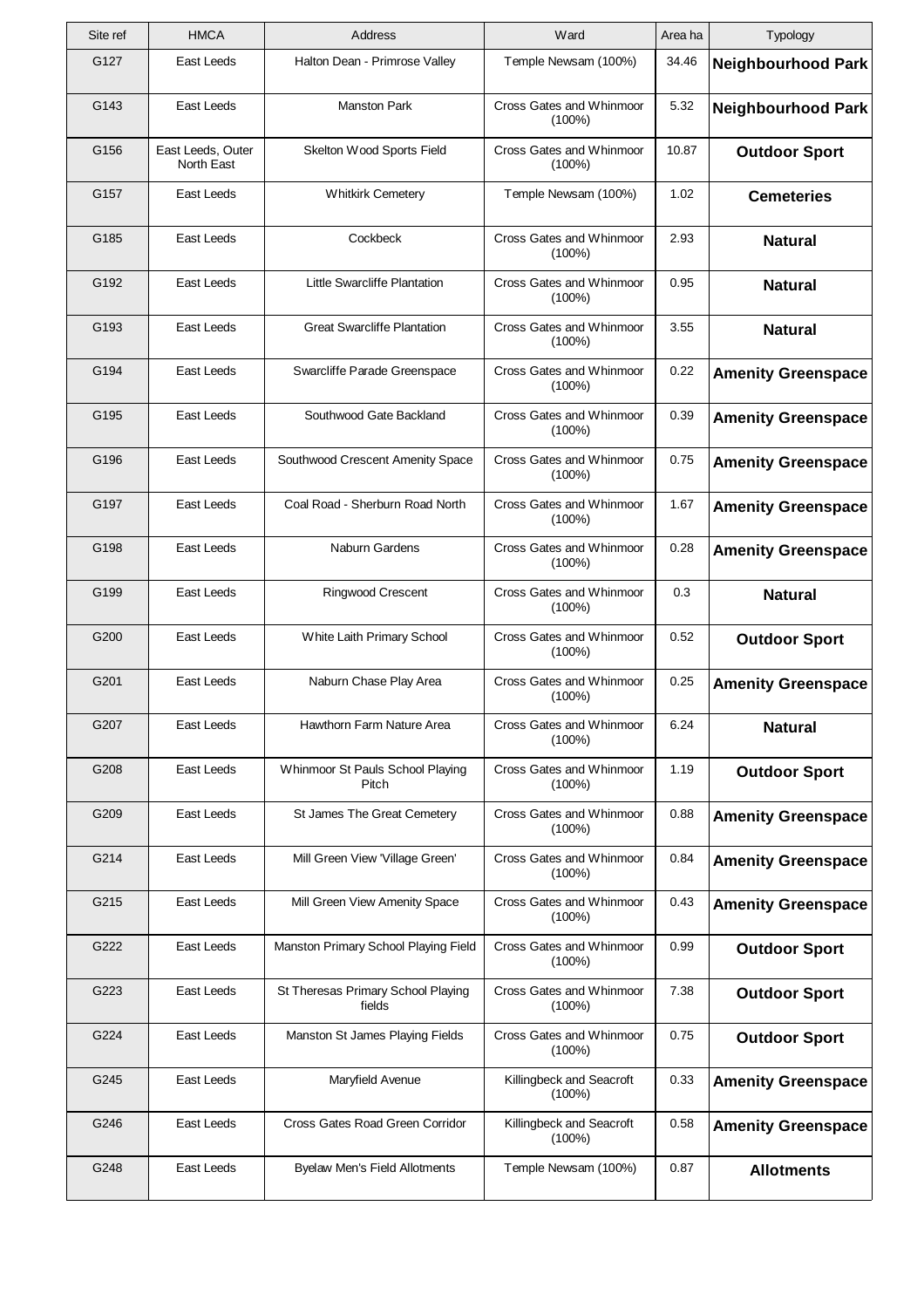| Site ref | <b>HMCA</b>                                         | Address                                               | Ward                                           | Area ha | Typology                        |
|----------|-----------------------------------------------------|-------------------------------------------------------|------------------------------------------------|---------|---------------------------------|
| G249     | East Leeds                                          | York Road Bridle Path                                 | Killingbeck and Seacroft<br>(100%)             | 0.32    | <b>Amenity Greenspace</b>       |
| G283     | East Leeds                                          | Kelmscott Green (Stanks Amenity<br>Space)             | Cross Gates and Whinmoor<br>$(100\%)$          | 1.5     | <b>Amenity Greenspace</b>       |
| G289     | East Leeds                                          | The Crescent, Selby Road                              | Temple Newsam (100%)                           | 0.36    | <b>Amenity Greenspace</b>       |
| G290     | East Leeds                                          | Field Terrace (Primrose Lane)<br>Allotments           | Temple Newsam (100%)                           | 0.21    | <b>Allotments</b>               |
| G291     | East Leeds                                          | Temple Newsam, Halton Primary<br>School Playing Pitch | Temple Newsam (100%)                           | 1.47    | <b>Outdoor Sport</b>            |
| G320     | East Leeds                                          | Cross Green Lane Former Rugby<br><b>Pitches</b>       | Burmantofts and Richmond<br>Hill (100%)        | 0.83    | <b>Outdoor Sport</b>            |
| G346     | East Leeds, Inner<br>Area                           | Wyke Beck (Halton<br>Moor/Osmondthorpe)               | Temple Newsam (100%)                           | 18.82   | <b>Natural</b>                  |
| G347     | East Leeds, Inner<br>Area                           | Meadowfield Primary School                            | Temple Newsam (100%)                           | 1.06    | <b>Outdoor Sport</b>            |
| G367     | East Leeds                                          | Temple Newsam Road Amenity /<br>Sports Area           | Temple Newsam (100%)                           | 2.58    | <b>Local Recreation</b><br>Area |
| G376     | East Leeds                                          | <b>Cross Gates Primary School</b>                     | Killingbeck and Seacroft<br>$(100\%)$          | 1.19    | <b>Childrens Play</b>           |
| G377     | East Leeds                                          | <b>Whitkirk Primary School</b>                        | Temple Newsam (100%)                           | 1.07    | <b>Childrens Play</b>           |
| G511     | East Leeds                                          | Penda's Playing Field                                 | Cross Gates and Whinmoor<br>(100%)             | 4.6     | <b>Amenity Greenspace</b>       |
| G520     | East Leeds, Outer<br>North East                     | Penda's Field Disused Railway Path                    | Cross Gates and Whinmoor<br>$(100\%)$          | 3.12    | <b>Natural</b>                  |
| G521     | East Leeds                                          | East Leeds Cricket and Sports Club                    | Burmantofts and Richmond<br>Hill (100%)        | 1       | <b>Outdoor Sport</b>            |
| G522     | East Leeds                                          | <b>Red Road Allotments</b>                            | <b>Burmantofts and Richmond</b><br>Hill (100%) | 1.21    | <b>Allotments</b>               |
| G523     | East Leeds                                          | Neville POS                                           | Burmantofts and Richmond<br>Hill (98%)         | 1.49    | <b>Amenity Greenspace</b>       |
| G816     | East Leeds, Inner<br>Area, Outer South,<br>Outer SE | River / Canal Towpath TPT East                        | City and Hunslet (63%)                         | 22.42   | <b>Green Corridor</b>           |
| G913     | East Leeds                                          | Westbury Grove POS                                    | City and Hunslet (100%)                        | 0.49    | <b>Natural</b>                  |
| G915     | East Leeds                                          | Pepper Road Recreation Ground                         | City and Hunslet (100%)                        | 4.12    | <b>Outdoor Sport</b>            |
| G960     | East Leeds, Inner<br>Area                           | Middleton Croft Close POS (2)                         | Middleton Park (100%)                          | 2.25    | <b>Amenity Greenspace</b>       |
| G961     | East Leeds                                          | Middle Croft Close POS (3)                            | Middleton Park (100%)                          | 0.87    | <b>Amenity Greenspace</b>       |
| G1050    | East Leeds, Inner<br>Area                           | Leasowe Recreation Ground                             | City and Hunslet (100%)                        | 1.91    | <b>Local Recreation</b><br>Area |
| G1057    | East Leeds, Inner<br>Area                           | <b>Leasow Road Sub Station</b>                        | City and Hunslet (100%)                        | 0.33    | <b>Amenity Greenspace</b>       |
| G1059    | East Leeds                                          | <b>Thwaites Mill Paddock</b>                          | City and Hunslet (100%)                        | 3.05    | <b>Amenity Greenspace</b>       |
| G1137    | East Leeds, Outer<br>South East                     | Leventhorpe Lagoon and Ings                           | Garforth and Swillington<br>$(100\%)$          | 41.18   | <b>Natural</b>                  |
| G1184    | East Leeds                                          | Whitkirk                                              | Temple Newsam (100%)                           | 3.31    | <b>Outdoor Sport</b>            |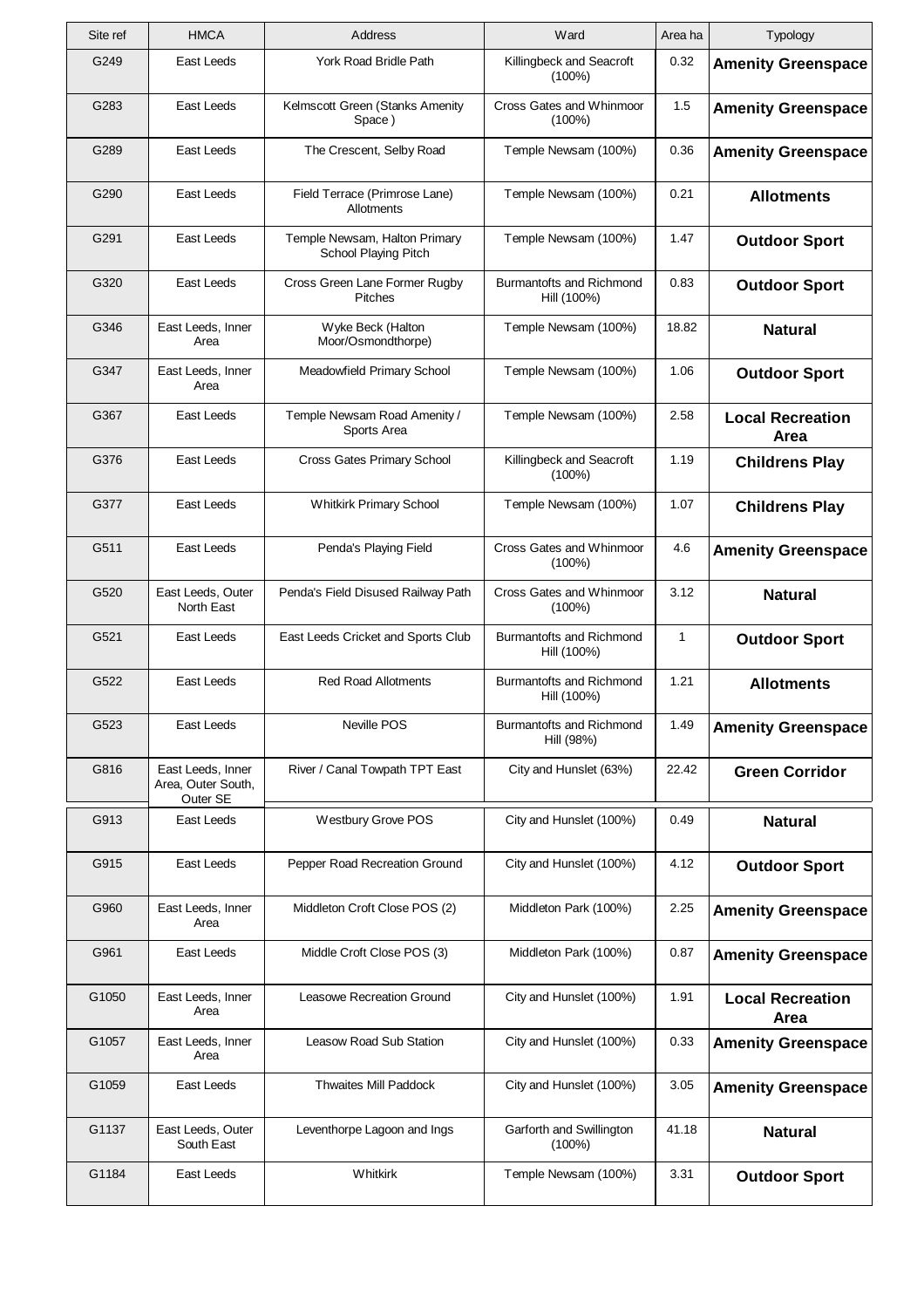| Site ref | <b>HMCA</b>                     | Address                          | Ward                                  | Area ha | Typology                        |
|----------|---------------------------------|----------------------------------|---------------------------------------|---------|---------------------------------|
| G1206    | East Leeds                      | New Nemple Gate POS              | Temple Newsam (100%)                  | 1.11    | <b>Amenity Greenspace</b>       |
| G1266    | East Leeds                      | Langbar Centre                   | Cross Gates and Whinmoor<br>$(100\%)$ | 0.41    | <b>Amenity Greenspace</b>       |
| G1274    | East Leeds                      | Swarcliffe Mill Green Close      | Cross Gates and Whinmoor<br>$(100\%)$ | 0.23    | <b>Amenity Greenspace</b>       |
| G1284    | East Leeds                      | Farndale Approach Playground     | Cross Gates and Whinmoor<br>$(100\%)$ | 0.39    | <b>Childrens Play</b>           |
| G1323    | East Leeds                      | Whinwood Grange                  | Cross Gates and Whinmoor<br>$(100\%)$ | 0.39    | <b>Amenity Greenspace</b>       |
| G1365    | East Leeds                      | Whinmoor White Laith Approach    | Cross Gates and Whinmoor<br>$(100\%)$ | 0.49    | <b>Amenity Greenspace</b>       |
| G1371    | East Leeds                      | Grimes Dyke Whinmoor             | Cross Gates and Whinmoor<br>$(100\%)$ | 4.31    | <b>Amenity Greenspace</b>       |
| G1433    | East Leeds                      | Smeaton Approach                 | Cross Gates and Whinmoor<br>$(100\%)$ | 0.76    | <b>Amenity Greenspace</b>       |
| G1436    | East Leeds                      | <b>Colton Corridor</b>           | Temple Newsam (100%)                  | 0.32    | <b>Amenity Greenspace</b>       |
| G1437    | East Leeds                      | Hertford Footpath Corridor       | Temple Newsam (100%)                  | 0.58    | <b>Amenity Greenspace</b>       |
| G1438    | East Leeds                      | St Mary's Church Whitkirk        | Temple Newsam (100%)                  | 0.39    | <b>Cemeteries</b>               |
| G1440    | East Leeds                      | <b>Temple Row Close</b>          | Temple Newsam (100%)                  | 0.52    | <b>Amenity Greenspace</b>       |
| G1441    | East Leeds                      | Colton Common West               | Temple Newsam (100%)                  | 1.23    | <b>Amenity Greenspace</b>       |
| G1442    | East Leeds, Outer<br>South East | <b>Barrowby Drive</b>            | Temple Newsam (99%)                   | 0.41    | <b>Natural</b>                  |
| G1444    | East Leeds                      | Meynell Road                     | Temple Newsam (100%)                  | 0.38    | <b>Amenity Greenspace</b>       |
| G1445    | East Leeds                      | Hollyshaw Lane                   | Temple Newsam (100%)                  | 0.54    | <b>Natural</b>                  |
| G1446    | East Leeds                      | <b>Whitkirk Lane End</b>         | Temple Newsam (100%)                  | 4.54    | <b>Amenity Greenspace</b>       |
| G1447    | East Leeds                      | High Bank Approach               | Temple Newsam (100%)                  | 0.27    | <b>Natural</b>                  |
| G1448    | East Leeds                      | High Bank Corridor               | Temple Newsam (100%)                  | 1.74    | <b>Natural</b>                  |
| G1449    | East Leeds                      | <b>Colton Sports Association</b> | Temple Newsam (100%)                  | 3.01    | <b>Outdoor Sport</b>            |
| G1450    | East Leeds                      | <b>Colton Recreation Ground</b>  | Temple Newsam (100%)                  | 2.73    | <b>Amenity Greenspace</b>       |
| G1451    | East Leeds                      | School Lane Allotments           | Temple Newsam (100%)                  | 0.56    | <b>Allotments</b>               |
| G1452    | East Leeds                      | Darnley Lane                     | Temple Newsam (100%)                  | 0.43    | <b>Amenity Greenspace</b>       |
| G1453    | East Leeds                      | <b>Colton Garth</b>              | Temple Newsam (100%)                  | 0.29    | <b>Amenity Greenspace</b>       |
| G1454    | East Leeds                      | Meynell Court                    | Temple Newsam (100%)                  | 0.73    | <b>Natural</b>                  |
| G1511    | East Leeds                      | Swarcliffe Langbar               | Cross Gates and Whinmoor<br>(100%)    | 1.98    | <b>Local Recreation</b><br>Area |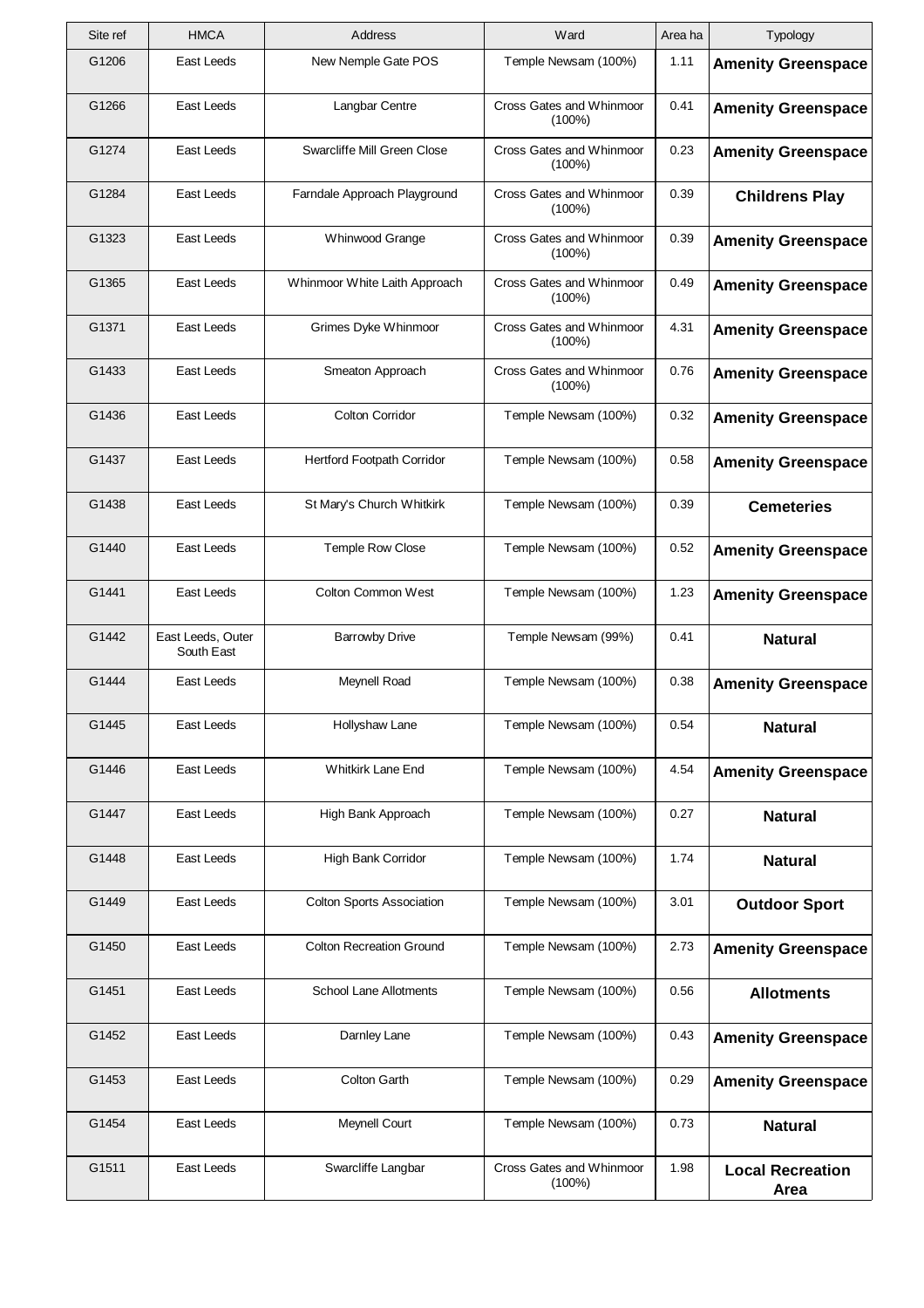| Typology                  | Area ha | Ward                                  | Address                                        | <b>HMCA</b>                | Site ref       |
|---------------------------|---------|---------------------------------------|------------------------------------------------|----------------------------|----------------|
| <b>Amenity Greenspace</b> | 0.41    | Cross Gates and Whinmoor<br>$(100\%)$ | Smeaton Approach                               | East Leeds                 | G1577          |
| <b>Amenity Greenspace</b> | 1.9     | Cross Gates and Whinmoor<br>$(100\%)$ | Penda's Fields (Adjacent)                      | East Leeds                 | G1578          |
| <b>Outdoor Sport</b>      | 3.27    | Cross Gates and Whinmoor<br>$(100\%)$ | Grimes Dyke Primary School                     | East Leeds                 | G1580          |
| <b>Outdoor Sport</b>      | 2.32    | Cross Gates and Whinmoor<br>$(100\%)$ | Swarcliffe Primary School and Nursery          | East Leeds                 | G1581          |
| <b>Outdoor Sport</b>      | 2.82    | Cross Gates and Whinmoor<br>$(100\%)$ | <b>Fieldhead Carr School</b>                   | East Leeds                 | G1684          |
| <b>Outdoor Sport</b>      | 2.17    | Temple Newsam (100%)                  | Temple Moor High School                        | East Leeds                 | G1812          |
| <b>Outdoor Sport</b>      | 0.84    | Temple Newsam (100%)                  | Austhorpe Primary School                       | East Leeds                 | G1813          |
| <b>Outdoor Sport</b>      | 0.72    | Temple Newsam (100%)                  | <b>Colton Primary School</b>                   | East Leeds                 | G1814          |
| <b>Outdoor Sport</b>      | 3.36    | Cross Gates and Whinmoor<br>$(100\%)$ | John Smeaton Sports Centre                     | East Leeds                 | G1829          |
| <b>Natural</b>            | 50.5    | Garforth and Swillington<br>$(100\%)$ | <b>Skelton Lane</b>                            | East Leeds, Outer<br>South | G1830          |
| <b>Outdoor Sport</b>      | 141.63  | Temple Newsam (100%)                  | Temple Newsam Golf Course                      | East Leeds, Inner<br>Area  | G1840          |
| <b>Outdoor Sport</b>      | 0.17    | Killingbeck and Seacroft<br>$(100\%)$ | <b>Crossgates Bowling Club</b>                 | East Leeds                 | G1855          |
| <b>Outdoor Sport</b>      | 0.12    | Cross Gates and Whinmoor<br>$(100\%)$ | Crossgates Recreational Hall                   | East Leeds                 | G1860          |
| <b>Outdoor Sport</b>      | 1.83    | Cross Gates and Whinmoor<br>$(100\%)$ | <b>Stanks Gardens</b>                          | East Leeds                 | G1878          |
| <b>Outdoor Sport</b>      | 0.31    | Cross Gates and Whinmoor<br>$(100\%)$ | St Gregorys Youth Adult Training<br>Centre     | East Leeds                 | G1891          |
| <b>Childrens Play</b>     | 0       | (%)                                   | The Larches/Swarcliffe Drive                   | East Leeds                 | G1911          |
| <b>Neighbourhood Park</b> |         | (%)                                   | Green Park Austhorpe Lane/Barrowby<br>Lane     | East Leeds                 | G1913          |
| <b>Cemeteries</b>         | 3.58    | Beeston and Holbeck (100%)            | <b>Bank Avenue</b>                             | Inner Area                 | G <sub>1</sub> |
| <b>Amenity Greenspace</b> | 0.2     | Beeston and Holbeck (100%)            | <b>Czar Street</b>                             | Inner Area                 | G <sub>2</sub> |
| <b>Amenity Greenspace</b> | 0.19    | City and Hunslet (100%)               | Lady Pit Lane                                  | Inner Area                 | G <sub>3</sub> |
| <b>Allotments</b>         | 1.91    | City and Hunslet (100%)               | Lady Pit Lane Allotments & POS                 | Inner Area                 | G7             |
| <b>Amenity Greenspace</b> | 1.09    | Beeston and Holbeck (100%)            | Ingram Road POS                                | Inner Area                 | G9             |
| <b>Amenity Greenspace</b> | 1.06    | Beeston and Holbeck (100%)            | Beeston Road Local Green Space                 | Inner Area                 | G10            |
| <b>Amenity Greenspace</b> | 0.76    | City and Hunslet (100%)               | Dewsbury Road Traffic Island (Turbine<br>Site) | Inner Area                 | G11            |
| <b>Amenity Greenspace</b> | 0.91    | Beeston and Holbeck (100%)            | <b>Cambrian Street POS</b>                     | Inner Area                 | G12            |
| <b>Neighbourhood Park</b> | 6.11    | City and Hunslet (100%)               | Hunslet Moor                                   | Inner Area                 | G13            |
|                           |         |                                       |                                                |                            |                |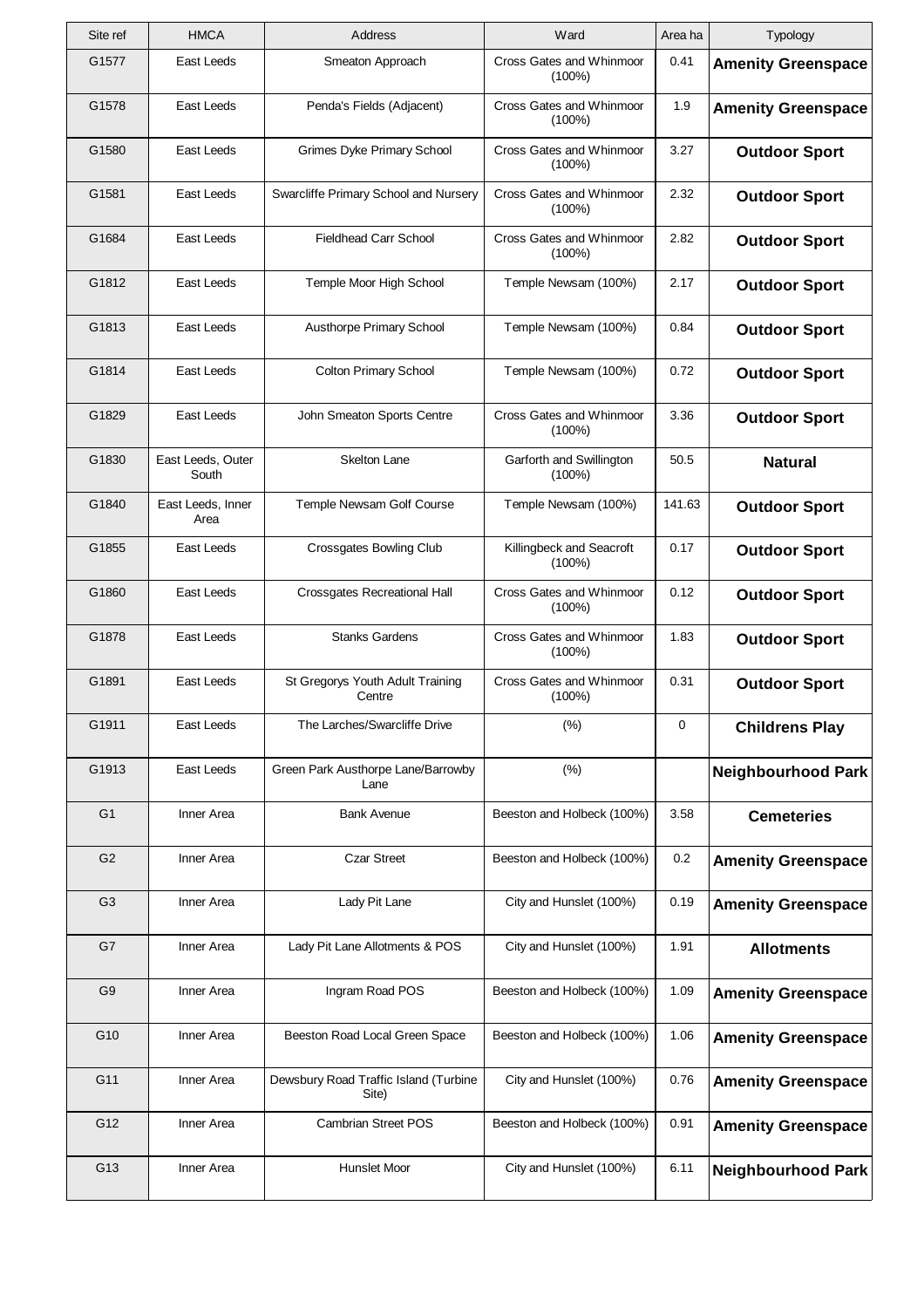| Site ref | <b>HMCA</b>                     | Address                                | Ward                                    | Area ha | Typology                               |
|----------|---------------------------------|----------------------------------------|-----------------------------------------|---------|----------------------------------------|
| G14      | Inner Area                      | <b>Holbeck Moor-Towers Side</b>        | Beeston and Holbeck (100%)              | 4.68    | <b>Neighbourhood Park</b>              |
| G15      | Inner Area                      | Holbeck Moor Bowling Club              | Beeston and Holbeck (100%)              | 1.1     | <b>Local Recreation</b><br>Area        |
| G16      | Inner Area                      | South Leeds Sports Centre              | City and Hunslet (100%)                 | 5.64    | <b>Outdoor Sport</b>                   |
| G21      | Inner Area, Outer<br>West       | <b>Armley Park</b>                     | Armley (100%)                           | 13.69   | <b>Neighbourhood Park</b>              |
| G22      | Inner Area                      | <b>Banstead Park</b>                   | Gipton and Harehills (100%)             | 2.14    | <b>Local Recreation</b><br>Area        |
| G24      | Inner Area                      | <b>Beckett Street Cemetery</b>         | Burmantofts and Richmond<br>Hill (100%) | 6.47    | <b>Cemeteries</b>                      |
| G28      | Inner Area, Outer<br>South West | <b>Beggars Hill</b>                    | Beeston and Holbeck (100%)              | 10.1    | <b>Local Recreation</b><br>Area        |
| G34      | Inner Area, North<br>Leeds      | <b>Burley Park</b>                     | Kirkstall (100%)                        | 6.35    | <b>Neighbourhood Park</b>              |
| G35      | Inner Area, Outer<br>South      | <b>Cranmore Recreation Ground</b>      | Middleton Park (100%)                   | 3.64    | <b>Natural</b>                         |
| G36      | Inner Area, Outer<br>South West | Cross Flats Park                       | Beeston and Holbeck (100%)              | 17.3    | <b>Neighbourhood Park</b>              |
| G64      | Inner Area                      | Hunslet Lake                           | City and Hunslet (100%)                 | 1.97    | <b>Neighbourhood Park</b>              |
| G74      | Inner Area, Outer<br>South West | <b>Middleton Park</b>                  | Middleton Park (99%)                    | 143.07  | <b>City Park</b>                       |
| G79      | Inner Area                      | New Wortley Cemetery                   | Armley (100%)                           | 4.17    | <b>Cemeteries</b>                      |
| G80      | Inner Area, Outer<br>West       | New Wortley Recreation Ground          | Farnley and Wortley (100%)              | 12.36   | <b>Outdoor Sport</b>                   |
| G87      | Inner Area, North<br>Leeds      | Potternewton Park                      | Chapel Allerton (100%)                  | 12.61   | <b>Neighbourhood Park</b>              |
| G111     | Inner Area                      | <b>Buslingthorpe Recreation Ground</b> | Chapel Allerton (100%)                  | 1.96    | <b>Local Recreation</b><br><b>Area</b> |
| G120     | Inner Area                      | <b>St Matthews Cemetery</b>            | Beeston and Holbeck (100%)              | 1.05    | <b>Cemeteries</b>                      |
| G124     | Inner Area                      | Grove Road Recreational Ground         | City and Hunslet (100%)                 | 1.03    | <b>Local Recreation</b><br>Area        |
| G125     | Inner Area                      | <b>Shafton Lane Allotments</b>         | Beeston and Holbeck (100%)              | 1.59    | <b>Allotments</b>                      |
| G129     | Inner Area                      | Brown Lane East POS                    | Beeston and Holbeck (100%)              | 1.62    | <b>Outdoor Sport</b>                   |
| G130     | Inner Area                      | <b>Harehills Cemetery</b>              | Gipton and Harehills (100%)             | 18.03   | <b>Cemeteries</b>                      |
| G131     | Inner Area                      | Harehills Park                         | Gipton and Harehills (100%)             | 11.16   | <b>Neighbourhood Park</b>              |
| G136     | Inner Area                      | Ley Lane Recreation Ground             | Armley (100%)                           | 1.97    | <b>Local Recreation</b><br>Area        |
| G159     | Inner Area                      | Woodhouse Moor Park                    | Hyde Park and Woodhouse<br>$(100\%)$    | 19.8    | <b>Neighbourhood Park</b>              |
| G160     | Inner Area, North<br>Leeds      | Woodhouse Ridge                        | Headingley (65%)                        | 16.83   | <b>Natural</b>                         |
| G167     | Inner Area                      | <b>Blackman Lane Rec</b>               | Hyde Park and Woodhouse<br>$(100\%)$    | 1.3     | <b>Local Recreation</b><br>Area        |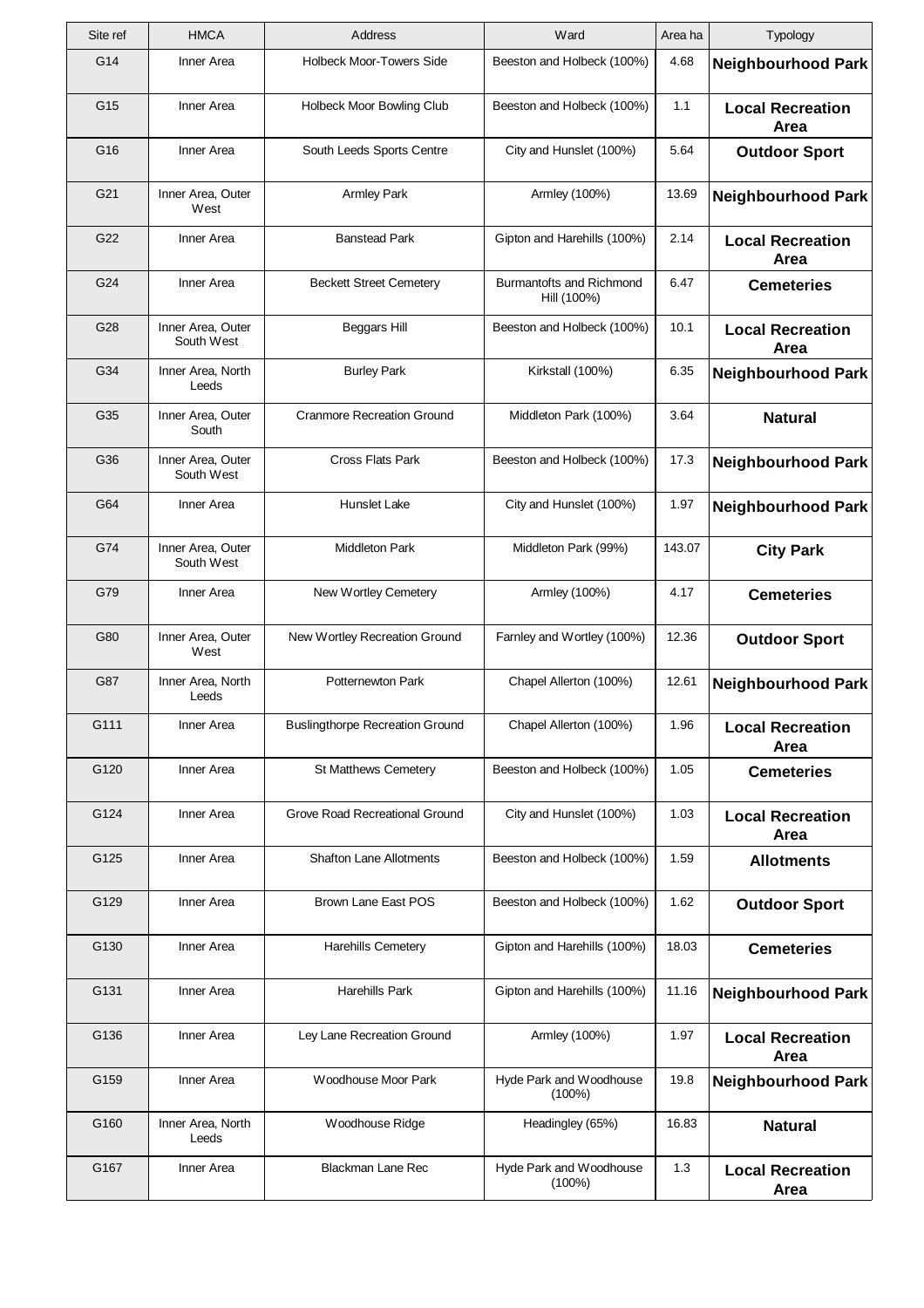| Site ref | <b>HMCA</b> | Address                               | Ward                                  | Area ha | Typology                        |
|----------|-------------|---------------------------------------|---------------------------------------|---------|---------------------------------|
| G168     | Inner Area  | Meanwood Road                         | Hyde Park and Woodhouse<br>(100%)     | 1.04    | <b>Amenity Greenspace</b>       |
| G169     | Inner Area  | Clay Pit Lane (1)                     | Hyde Park and Woodhouse<br>(100%)     | 0.99    | <b>Amenity Greenspace</b>       |
| G170     | Inner Area  | North West Road                       | Hyde Park and Woodhouse<br>$(100\%)$  | 0.78    | <b>Local Recreation</b><br>Area |
| G172     | Inner Area  | Little London Play Area               | Hyde Park and Woodhouse<br>(100%)     | 0.35    | <b>Childrens Play</b>           |
| G173     | Inner Area  | <b>Oatland Towers</b>                 | Hyde Park and Woodhouse<br>$(100\%)$  | 0.54    | <b>Amenity Greenspace</b>       |
| G174     | Inner Area  | <b>Bagby Fields</b>                   | Hyde Park and Woodhouse<br>$(100\%)$  | 0.7     | <b>Amenity Greenspace</b>       |
| G175     | Inner Area  | Cambridge Road                        | Hyde Park and Woodhouse<br>(100%)     | 3.33    | <b>Outdoor Sport</b>            |
| G176     | Inner Area  | Servia Gardens                        | Hyde Park and Woodhouse<br>(100%)     | 0.35    | <b>Amenity Greenspace</b>       |
| G179     | Inner Area  | <b>City Gate</b>                      | City and Hunslet (100%)               | 0.51    | <b>Amenity Greenspace</b>       |
| G189     | Inner Area  | <b>Blenheim Square</b>                | Hyde Park and Woodhouse<br>(100%)     | 0.6     | <b>Amenity Greenspace</b>       |
| G202     | Inner Area  | Lime Pitt Wood                        | Killingbeck and Seacroft<br>$(100\%)$ | 5.96    | <b>Natural</b>                  |
| G203     | Inner Area  | Ramshead Drive Open Area              | Killingbeck and Seacroft<br>$(100\%)$ | 1.3     | <b>Amenity Greenspace</b>       |
| G204     | Inner Area  | Lime Wood Approach Greenspace         | Killingbeck and Seacroft<br>$(100\%)$ | 0.36    | <b>Amenity Greenspace</b>       |
| G205     | Inner Area  | Ring Road, Lime Wood Court            | Killingbeck and Seacroft<br>(100%)    | 0.92    | <b>Amenity Greenspace</b>       |
| G206     | Inner Area  | Ring Road - Monkswood Walk            | Killingbeck and Seacroft<br>$(100\%)$ | 3.42    | <b>Amenity Greenspace</b>       |
| G210     | Inner Area  | Ramshead Drive                        | Killingbeck and Seacroft<br>$(100\%)$ | 2.02    | <b>Amenity Greenspace</b>       |
| G211     | Inner Area  | Our Lady Primary Playing Field        | Killingbeck and Seacroft<br>$(100\%)$ | 0.46    | <b>Outdoor Sport</b>            |
| G212     | Inner Area  | Eastdene Grove / York Road            | Killingbeck and Seacroft<br>$(100\%)$ | 0.3     | <b>Amenity Greenspace</b>       |
| G213     | Inner Area  | Seacroft Industrial Estate            | Killingbeck and Seacroft<br>$(100\%)$ | 1.94    | <b>Amenity Greenspace</b>       |
| G217     | Inner Area  | Kentmere Rise Green Corridor          | Killingbeck and Seacroft<br>$(100\%)$ | 0.67    | <b>Amenity Greenspace</b>       |
| G219     | Inner Area  | Seacroft Crescent (Former Gala Bingo) | Killingbeck and Seacroft<br>$(100\%)$ | 1.25    | <b>Amenity Greenspace</b>       |
| G220     | Inner Area  | East Dean Drive                       | Killingbeck and Seacroft<br>$(100\%)$ | 0.31    | <b>Amenity Greenspace</b>       |
| G221     | Inner Area  | Ramshead Approach                     | Killingbeck and Seacroft<br>$(100\%)$ | 3.01    | <b>Amenity Greenspace</b>       |
| G225     | Inner Area  | Ramshead Wood                         | Killingbeck and Seacroft<br>(100%)    | 2.54    | <b>Natural</b>                  |
| G226     | Inner Area  | Ramshead Approach (Open Scrub)        | Killingbeck and Seacroft<br>$(100\%)$ | 0.37    | <b>Amenity Greenspace</b>       |
| G227     | Inner Area  | Ramshead Approach/Training Centre     | Killingbeck and Seacroft<br>$(100\%)$ | 0.27    | <b>Amenity Greenspace</b>       |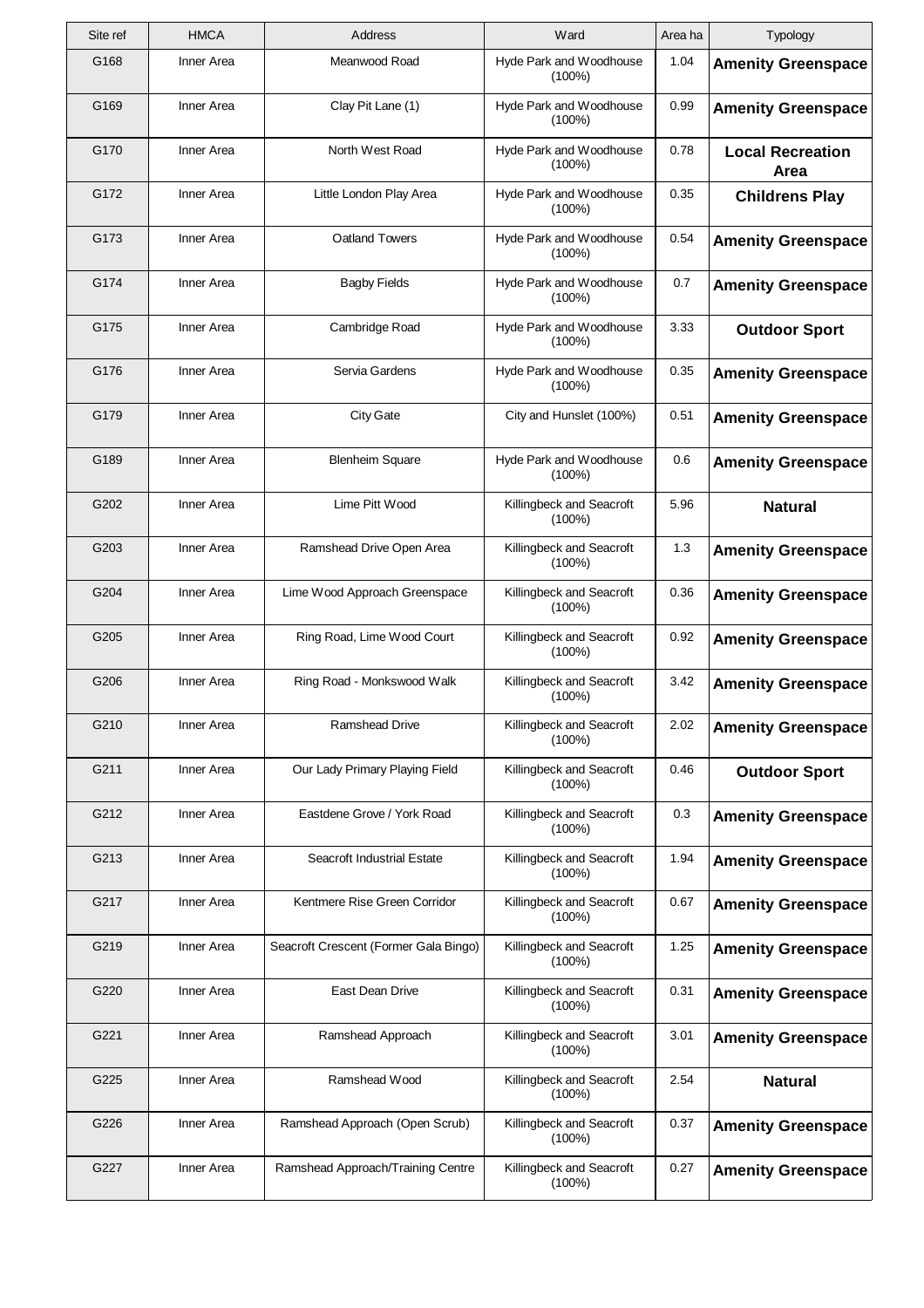| Site ref | <b>HMCA</b>                | Address                                                 | Ward                                    | Area ha | Typology                        |
|----------|----------------------------|---------------------------------------------------------|-----------------------------------------|---------|---------------------------------|
| G228     | Inner Area                 | Beechwood Primary School Playing<br>Field               | Killingbeck and Seacroft<br>$(100\%)$   | 1.22    | <b>Outdoor Sport</b>            |
| G229     | Inner Area                 | Beechwood Primary School (Adjacent<br>to)               | Killingbeck and Seacroft<br>$(100\%)$   | 0.31    | <b>Amenity Greenspace</b>       |
| G230     | Inner Area                 | The Green - Seacroft                                    | Killingbeck and Seacroft<br>$(100\%)$   | 1.46    | <b>Outdoor Sport</b>            |
| G232     | Inner Area                 | <b>Ironwood Crescent</b>                                | Killingbeck and Seacroft<br>$(100\%)$   | 0.37    | <b>Amenity Greenspace</b>       |
| G233     | Inner Area                 | Foundry Lane (2)                                        | Killingbeck and Seacroft<br>$(100\%)$   | 0.81    | <b>Amenity Greenspace</b>       |
| G234     | Inner Area                 | Moresdale Lane (West of York Road)                      | Killingbeck and Seacroft<br>$(100\%)$   | 0.77    | <b>Amenity Greenspace</b>       |
| G235     | Inner Area                 | Inglewood Drive (Allotments off)                        | Killingbeck and Seacroft<br>$(100\%)$   | 0.64    | <b>Allotments</b>               |
| G236     | Inner Area                 | <b>Cavalier Hill Recreation Ground</b>                  | Burmantofts and Richmond<br>Hill (100%) | 1.81    | <b>Outdoor Sport</b>            |
| G237     | Inner Area                 | Inglewood Approach                                      | Killingbeck and Seacroft<br>$(100\%)$   | 0.23    | <b>Amenity Greenspace</b>       |
| G238     | Inner Area                 | Inglewood Approach North                                | Killingbeck and Seacroft<br>$(100\%)$   | 0.21    | <b>Amenity Greenspace</b>       |
| G240     | Inner Area                 | St James Approach (Backland off)                        | Killingbeck and Seacroft<br>$(100\%)$   | 0.46    | <b>Amenity Greenspace</b>       |
| G242     | Inner Area                 | <b>St James Allotments</b>                              | Killingbeck and Seacroft<br>$(100\%)$   | 0.23    | <b>Allotments</b>               |
| G243     | Inner Area                 | Lambrigg Crescent                                       | Killingbeck and Seacroft<br>$(100\%)$   | 0.54    | <b>Amenity Greenspace</b>       |
| G244     | Inner Area                 | South Parkway                                           | Killingbeck and Seacroft<br>$(100\%)$   | 0.22    | <b>Amenity Greenspace</b>       |
| G247     | Inner Area                 | Low Wood, Barncroft Drive                               | Killingbeck and Seacroft<br>$(100\%)$   | 4.65    | <b>Amenity Greenspace</b>       |
| G250     | Inner Area                 | David Young Playing Fields (East)                       | Killingbeck and Seacroft<br>(100%)      | 4.82    | <b>Outdoor Sport</b>            |
| G251     | Inner Area                 | David Young Academy - Green Corridor<br>adjacent to     | Killingbeck and Seacroft<br>$(100\%)$   | 2.17    | <b>Amenity Greenspace</b>       |
| G252     | Inner Area                 | <b>Brooklands Allotment</b>                             | Killingbeck and Seacroft<br>$(100\%)$   | 0.46    | <b>Amenity Greenspace</b>       |
| G254     | Inner Area                 | The Rein - Seacroft                                     | Killingbeck and Seacroft<br>$(100\%)$   | 4.66    | <b>Local Recreation</b><br>Area |
| G257     | Inner Area                 | Boggart Hill Road - Grassed Area                        | Killingbeck and Seacroft<br>$(100\%)$   | 0.23    | <b>Amenity Greenspace</b>       |
| G262     | Inner Area                 | Brooklands View Basket Ball Area                        | Killingbeck and Seacroft<br>$(100\%)$   | 0.48    | <b>Outdoor Sport</b>            |
| G263     | Inner Area                 | Parkway Grange                                          | Killingbeck and Seacroft<br>$(100\%)$   | 0.39    | <b>Amenity Greenspace</b>       |
| G264     | Inner Area                 | Wykebeck Valley                                         | Killingbeck and Seacroft (70%)          | 3.56    | <b>Amenity Greenspace</b>       |
| G265     | Inner Area                 | Fearnville Sports Centre (outdoor<br>sports facilities) | Gipton and Harehills (100%)             | 2.73    | <b>Outdoor Sport</b>            |
| G266     | Inner Area, North<br>Leeds | Wykebeck North (Fearnville Playing<br>Pitches)          | Gipton and Harehills (98%)              | 25.78   | <b>Outdoor Sport</b>            |
| G267     | Inner Area                 | Foundry Mill View                                       | Killingbeck and Seacroft<br>$(100\%)$   | 0.49    | <b>Amenity Greenspace</b>       |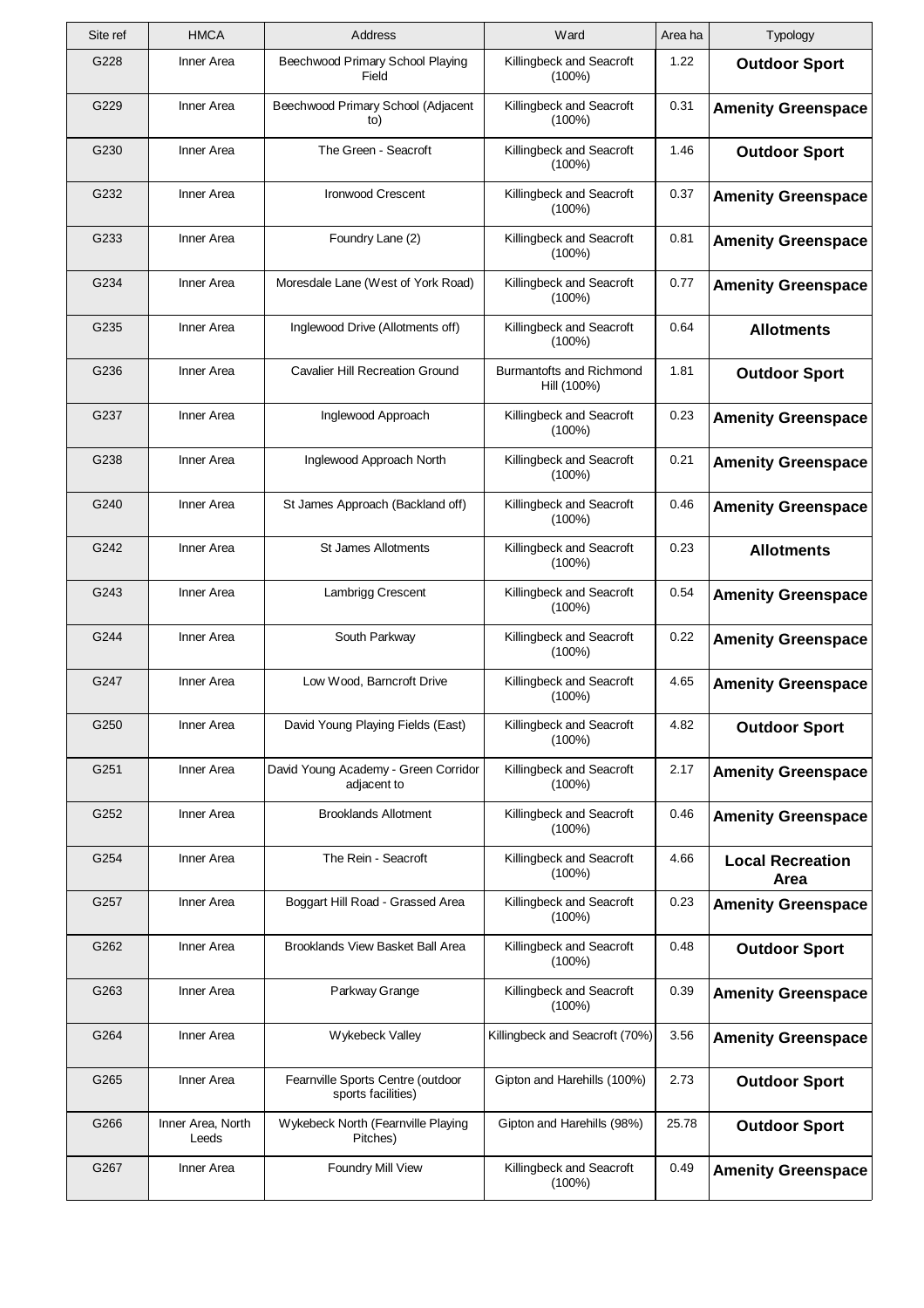| Site ref | <b>HMCA</b>                | <b>Address</b>                                         | Ward                                           | Area ha | Typology                        |
|----------|----------------------------|--------------------------------------------------------|------------------------------------------------|---------|---------------------------------|
| G268     | Inner Area                 | Foundry Mill (private pitch off)                       | Killingbeck and Seacroft<br>$(100\%)$          | 1.47    | <b>Outdoor Sport</b>            |
| G269     | Inner Area                 | <b>Seacroft Gardens</b>                                | Killingbeck and Seacroft<br>$(100\%)$          | 2.94    | <b>Local Recreation</b><br>Area |
| G270     | Inner Area                 | Foundry Mill Walk                                      | Killingbeck and Seacroft<br>$(100\%)$          | 1.37    | <b>Amenity Greenspace</b>       |
| G271     | Inner Area                 | Moresdale Lane East                                    | Killingbeck and Seacroft<br>$(100\%)$          | 0.24    | <b>Amenity Greenspace</b>       |
| G272     | Inner Area                 | Foundry Lane (1)                                       | Killingbeck and Seacroft<br>$(100\%)$          | 0.43    | <b>Amenity Greenspace</b>       |
| G273     | Inner Area                 | Seacroft Grange Primary School<br><b>Playing Field</b> | Killingbeck and Seacroft<br>$(100\%)$          | 0.44    | <b>Outdoor Sport</b>            |
| G275     | Inner Area                 | <b>Cartmell Drive</b>                                  | Temple Newsam (100%)                           | 2.21    | <b>Amenity Greenspace</b>       |
| G276     | Inner Area                 | Corpus Christie High School                            | Temple Newsam (100%)                           | 0.74    | <b>Outdoor Sport</b>            |
| G277     | Inner Area, North<br>Leeds | West Oaks School Annexe                                | Gipton and Harehills (100%)                    | 0.34    | <b>Outdoor Sport</b>            |
| G278     | Inner Area                 | Amberton Lane                                          | Gipton and Harehills (100%)                    | 0.2     | <b>Amenity Greenspace</b>       |
| G279     | Inner Area                 | Lawrence Road (backland area off)                      | Gipton and Harehills (100%)                    | 0.3     | <b>Amenity Greenspace</b>       |
| G281     | Inner Area, North<br>Leeds | Fearnville Allotments (Oakwood Lane<br>Allotment)      | Gipton and Harehills (100%)                    | 2.51    | <b>Allotments</b>               |
| G284     | Inner Area                 | Oak Tree Drive Amenity Space                           | Gipton and Harehills (100%)                    | 1.45    | <b>Amenity Greenspace</b>       |
| G285     | Inner Area                 | <b>Coldcotes Circus</b>                                | Gipton and Harehills (100%)                    | 0.48    | <b>Amenity Greenspace</b>       |
| G286     | Inner Area                 | St Nicholas Playing Fields                             | Gipton and Harehills (100%)                    | 2.5     | <b>Outdoor Sport</b>            |
| G292     | Inner Area                 | Easy Road                                              | Burmantofts and Richmond<br>Hill (100%)        | 1.02    | <b>Amenity Greenspace</b>       |
| G298     | Inner Area                 | <b>Richmond Hill Amenity Space</b>                     | Burmantofts and Richmond<br>Hill (100%)        | 0.51    | <b>Amenity Greenspace</b>       |
| G299     | Inner Area                 | <b>Ebors Playing Fields</b>                            | Burmantofts and Richmond<br>Hill (100%)        | 3.21    | <b>Local Recreation</b><br>Area |
| G300     | Inner Area                 | Ebor Gardens Primary School<br>Playground              | Burmantofts and Richmond<br>Hill (100%)        | 0.67    | <b>Childrens Play</b>           |
| G301     | Inner Area                 | St Agnes MUGA                                          | <b>Burmantofts and Richmond</b><br>Hill (100%) | 0.16    | <b>Outdoor Sport</b>            |
| G302     | Inner Area                 | St Agnes Pitch                                         | Burmantofts and Richmond<br>Hill (100%)        | 0.34    | <b>Outdoor Sport</b>            |
| G303     | Inner Area                 | <b>Burmantofts Street</b>                              | Burmantofts and Richmond<br>Hill (100%)        | 0.94    | <b>Amenity Greenspace</b>       |
| G304     | Inner Area                 | <b>Bow Street Rec Ground</b>                           | Burmantofts and Richmond<br>Hill (100%)        | 1.25    | <b>Local Recreation</b><br>Area |
| G305     | Inner Area                 | Grantham Tower Play Area                               | Burmantofts and Richmond<br>Hill (100%)        | 0.79    | <b>Amenity Greenspace</b>       |
| G307     | Inner Area                 | Richmond Hill Primary School                           | Burmantofts and Richmond<br>Hill (100%)        | 0.86    | <b>Outdoor Sport</b>            |
| G309     | Inner Area                 | Scarsgill Close Amenity Area                           | Burmantofts and Richmond<br>Hill (100%)        | 0.27    | <b>Amenity Greenspace</b>       |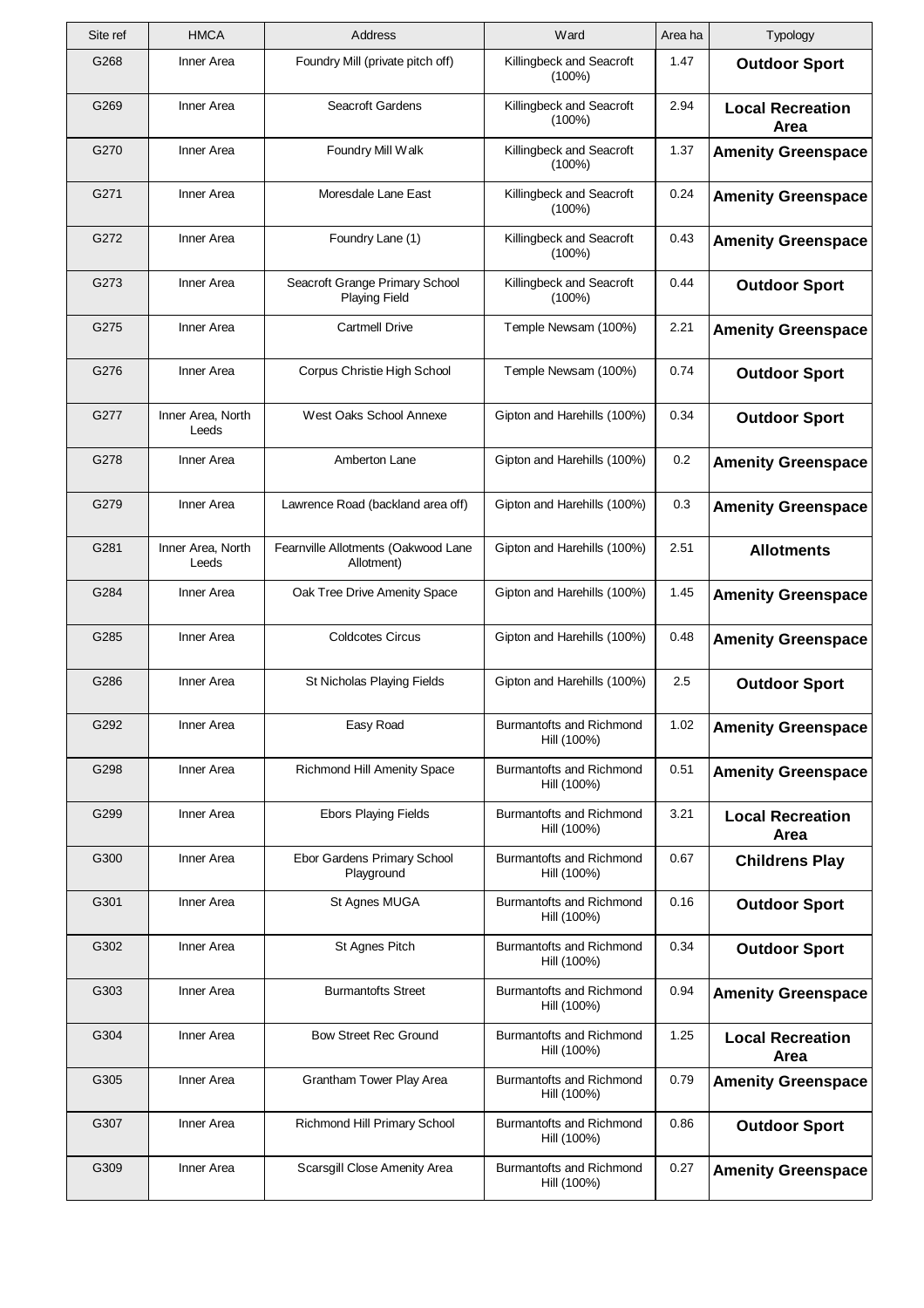| Site ref | <b>HMCA</b> | Address                                                                   | Ward                                    | Area ha | Typology                  |
|----------|-------------|---------------------------------------------------------------------------|-----------------------------------------|---------|---------------------------|
| G310     | Inner Area  | <b>Beckett Street Amenity Corridor</b>                                    | Burmantofts and Richmond<br>Hill (100%) | 3.61    | <b>Amenity Greenspace</b> |
| G311     | Inner Area  | Primrose High (Sports Ground<br>Associated With Former)                   | Gipton and Harehills (100%)             | 0.53    | <b>Outdoor Sport</b>      |
| G312     | Inner Area  | Trent Road (Arcadia Access) -<br>Greenspace west of                       | Burmantofts and Richmond<br>Hill (100%) | 1.33    | <b>Amenity Greenspace</b> |
| G313     | Inner Area  | Shakespeare Lawn Village Green Area                                       | Burmantofts and Richmond<br>Hill (100%) | 0.19    | <b>Amenity Greenspace</b> |
| G314     | Inner Area  | Shakespeare Primary, Primrose High                                        | Burmantofts and Richmond<br>Hill (100%) | 1.69    | <b>Outdoor Sport</b>      |
| G315     | Inner Area  | Leopold Street Playing Field                                              | Chapel Allerton (100%)                  | 0.67    | <b>Outdoor Sport</b>      |
| G316     | Inner Area  | <b>Hillcrest Primary School</b>                                           | Chapel Allerton (100%)                  | 0.45    | <b>Outdoor Sport</b>      |
| G317     | Inner Area  | Bankside Multi Sport Area                                                 | Gipton and Harehills (100%)             | 0.23    | <b>Outdoor Sport</b>      |
| G318     | Inner Area  | Gathorne Terrace Amenity Area                                             | Gipton and Harehills (100%)             | 0.58    | <b>Amenity Greenspace</b> |
| G322     | Inner Area  | Irish Centre Sports Pitch                                                 | Burmantofts and Richmond<br>Hill (100%) | 0.6     | <b>Outdoor Sport</b>      |
| G323     | Inner Area  | Temple View Road Green Space                                              | Burmantofts and Richmond<br>Hill (100%) | 0.2     | <b>Amenity Greenspace</b> |
| G324     | Inner Area  | Raincliffe Road Recreation Ground                                         | Burmantofts and Richmond<br>Hill (100%) | 0.98    | <b>Amenity Greenspace</b> |
| G326     | Inner Area  | Parklands Amenity Space (Seacroft<br>Hall Allotment)                      | Killingbeck and Seacroft<br>$(100\%)$   | 10.93   | <b>Amenity Greenspace</b> |
| G327     | Inner Area  | <b>Parklands Football Pitches</b>                                         | Killingbeck and Seacroft<br>$(100\%)$   | 4.82    | <b>Outdoor Sport</b>      |
| G328     | Inner Area  | Parkland High School                                                      | Killingbeck and Seacroft<br>$(100\%)$   | 1.91    | <b>Outdoor Sport</b>      |
| G329     | Inner Area  | Parklands Primary School                                                  | Killingbeck and Seacroft<br>(100%)      | 1.64    | <b>Outdoor Sport</b>      |
| G331     | Inner Area  | St Patricks School Playing Pitch                                          | Burmantofts and Richmond<br>Hill (100%) | 2.03    | <b>Outdoor Sport</b>      |
| G332     | Inner Area  | Brownhill Primary School Playing Field                                    | Burmantofts and Richmond<br>Hill (100%) | 0.9     | <b>Childrens Play</b>     |
| G334     | Inner Area  | Torre Drive (Semi - Circle)                                               | Burmantofts and Richmond<br>Hill (100%) | 0.2     | <b>Amenity Greenspace</b> |
| G335     | Inner Area  | <b>Torre Grove</b>                                                        | Burmantofts and Richmond<br>Hill (100%) | 0.62    | <b>Amenity Greenspace</b> |
| G337     | Inner Area  | <b>Toll Bar Fields Allotments</b>                                         | Gipton and Harehills (100%)             | 0.63    | <b>Allotments</b>         |
| G338     | Inner Area  | Hovingham Play Area                                                       | Gipton and Harehills (100%)             | 0.55    | <b>Amenity Greenspace</b> |
| G339     | Inner Area  | Hovingham Primary Playing Fields<br>(Rear of)                             | Gipton and Harehills (100%)             | 0.36    | <b>Natural</b>            |
| G340     | Inner Area  | Hovingham Primary School Playing<br>Field (St Wilfrid's Drive, Harehills) | Gipton and Harehills (100%)             | 0.6     | <b>Outdoor Sport</b>      |
| G341     | Inner Area  | Hovingham Allotments                                                      | Gipton and Harehills (100%)             | 0.53    | <b>Allotments</b>         |
| G342     | Inner Area  | Woodhouse Cliff                                                           | Hyde Park and Woodhouse<br>$(100\%)$    | 0.26    | <b>Amenity Greenspace</b> |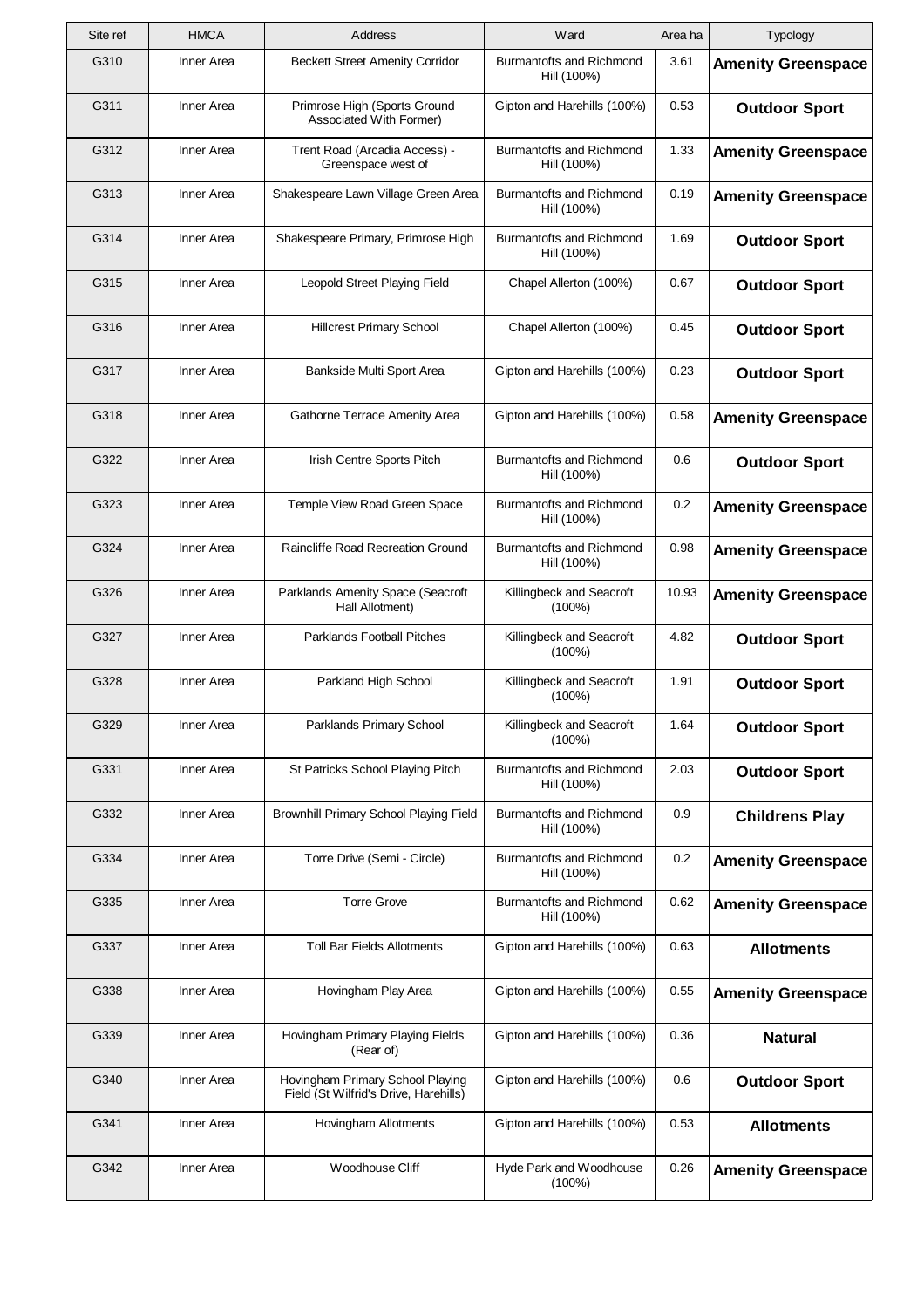| Site ref | <b>HMCA</b> | Address                                                          | Ward                                    | Area ha | Typology                  |
|----------|-------------|------------------------------------------------------------------|-----------------------------------------|---------|---------------------------|
| G343     | Inner Area  | Rookwood Crescent                                                | Burmantofts and Richmond<br>Hill (100%) | 0.38    | <b>Amenity Greenspace</b> |
| G345     | Inner Area  | Osmondthorpe Recreation Ground                                   | Burmantofts and Richmond<br>Hill (100%) | 5.2     | <b>Outdoor Sport</b>      |
| G348     | Inner Area  | Osmondthorpe Lane and Rookwood<br>Road (Between)                 | Burmantofts and Richmond<br>Hill (100%) | 0.3     | <b>Amenity Greenspace</b> |
| G349     | Inner Area  | Rookwood Road Amenity Space                                      | Burmantofts and Richmond<br>Hill (100%) | 0.6     | <b>Amenity Greenspace</b> |
| G350     | Inner Area  | Osmondthorpe Allotments                                          | Burmantofts and Richmond<br>Hill (100%) | 1.49    | <b>Allotments</b>         |
| G351     | Inner Area  | Skelton Road (Private Sports Pitch)                              | Burmantofts and Richmond<br>Hill (100%) | 2.12    | <b>Outdoor Sport</b>      |
| G352     | Inner Area  | <b>Wades Charity Pitches</b>                                     | Burmantofts and Richmond<br>Hill (100%) | 2.78    | <b>Outdoor Sport</b>      |
| G353     | Inner Area  | Corpus Christie Primary School Playing<br>Fields                 | Temple Newsam (100%)                    | 0.73    | <b>Outdoor Sport</b>      |
| G354     | Inner Area  | Gipton Square Play Area                                          | Gipton and Harehills (100%)             | 0.41    | <b>Childrens Play</b>     |
| G355     | Inner Area  | Gipton Square (Playing Field behind)                             | Gipton and Harehills (100%)             | 1.23    | <b>Outdoor Sport</b>      |
| G358     | Inner Area  | St Augustines Primary School                                     | Gipton and Harehills (100%)             | 1.19    | <b>Outdoor Sport</b>      |
| G359     | Inner Area  | Foundry Place/Drive/Avenue<br>(Allotments Behind) (Gipton South) | Gipton and Harehills (100%)             | 1.8     | <b>Allotments</b>         |
| G360     | Inner Area  | <b>Coronation Parade Amenity Space</b>                           | Temple Newsam (100%)                    | 0.57    | <b>Amenity Greenspace</b> |
| G361     | Inner Area  | Killingbeck Business Park                                        | Killingbeck and Seacroft<br>(100%)      | 0.9     | <b>Natural</b>            |
| G362     | Inner Area  | Killingbeck Cemetery                                             | Killingbeck and Seacroft<br>$(100\%)$   | 5.18    | <b>Cemeteries</b>         |
| G363     | Inner Area  | The Oval - Killingbeck                                           | Killingbeck and Seacroft<br>$(100\%)$   | $0.2\,$ | <b>Amenity Greenspace</b> |
| G365     | Inner Area  | Selby Road Amenity Space                                         | Temple Newsam (100%)                    | 0.34    | <b>Amenity Greenspace</b> |
| G366     | Inner Area  | Kyffin Avenue Play Area                                          | Temple Newsam (100%)                    | 0.51    | <b>Childrens Play</b>     |
| G368     | Inner Area  | Halton Moor Public House (Land to rear<br>of)                    | Temple Newsam (100%)                    | 1.63    | <b>Amenity Greenspace</b> |
| G369     | Inner Area  | Beechwood Working Mens Club (land<br>adjacent to)                | Killingbeck and Seacroft<br>$(100\%)$   | 0.3     | <b>Amenity Greenspace</b> |
| G371     | Inner Area  | Selby Road and Halton Moor Avenue<br>(Junction off)              | Temple Newsam (100%)                    | 0.3     | <b>Natural</b>            |
| G373     | Inner Area  | <b>Cromwell Heights</b>                                          | Burmantofts and Richmond<br>Hill (100%) | 0.73    | <b>Amenity Greenspace</b> |
| G375     | Inner Area  | Wykebeck - York Road to Wykebeck<br><b>Valley Road</b>           | Killingbeck and Seacroft (88%)          | 41.92   | <b>Natural</b>            |
| G378     | Inner Area  | Ring Road Seacroft / A64 Green<br>Corridor                       | Killingbeck and Seacroft<br>(100%)      | 0.39    | <b>Amenity Greenspace</b> |
| G379     | Inner Area  | Oakwood Primary School Playing Pitch                             | Gipton and Harehills (100%)             | 0.76    | <b>Outdoor Sport</b>      |
| G380     | Inner Area  | Wykebeck Primary School Playing Field                            | Gipton and Harehills (100%)             | 0.66    | <b>Outdoor Sport</b>      |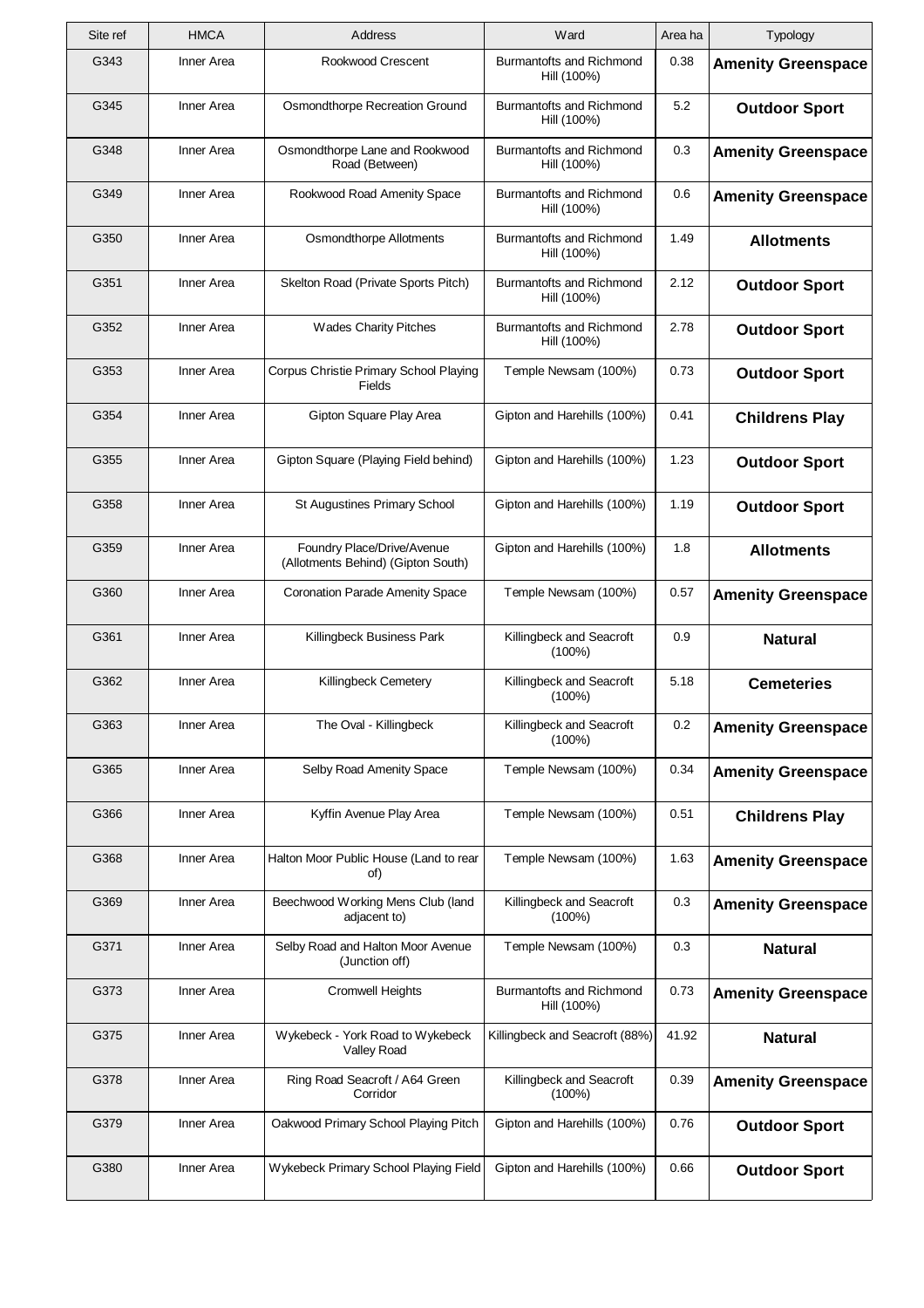| Site ref | <b>HMCA</b>                     | <b>Address</b>                                        | Ward                                    | Area ha      | Typology                               |
|----------|---------------------------------|-------------------------------------------------------|-----------------------------------------|--------------|----------------------------------------|
| G382     | Inner Area                      | St Mary's Churchyard                                  | Burmantofts and Richmond<br>Hill (100%) | 0.51         | <b>Amenity Greenspace</b>              |
| G383     | Inner Area                      | St Marys Street Greenspace                            | Burmantofts and Richmond<br>Hill (100%) | 0.31         | <b>Amenity Greenspace</b>              |
| G384     | Inner Area                      | <b>Stocks Road Green Corridor</b>                     | Killingbeck and Seacroft<br>$(100\%)$   | 0.29         | <b>Amenity Greenspace</b>              |
| G385     | Inner Area                      | Hansby Bank Green Corridor/Ring<br>Road Seacroft      | Killingbeck and Seacroft<br>$(100\%)$   | 0.71         | <b>Amenity Greenspace</b>              |
| G390     | Inner Area                      | Woodhouse Lane Greenspace                             | Hyde Park and Woodhouse<br>$(100\%)$    | 1.53         | <b>Amenity Greenspace</b>              |
| G391     | Inner Area                      | Hyde Park Rec Ground Next to Mosque                   | Hyde Park and Woodhouse<br>$(100\%)$    | 0.31         | <b>Local Recreation</b><br>Area        |
| G392     | Inner Area                      | Queens Road Recreation Ground                         | Hyde Park and Woodhouse<br>$(100\%)$    | 0.64         | <b>Local Recreation</b><br>Area        |
| G393     | Inner Area                      | <b>Burley Lodge</b>                                   | Hyde Park and Woodhouse<br>$(100\%)$    | $\mathbf{1}$ | <b>Local Recreation</b><br>Area        |
| G415     | Inner Area                      | East Leeds Leisure Centre - playground<br>adjacent to | Temple Newsam (100%)                    | 0.23         | <b>Childrens Play</b>                  |
| G437     | Inner Area                      | Nowell Mount                                          | Burmantofts and Richmond<br>Hill (100%) | 3.7          | <b>Local Recreation</b><br>Area        |
| G438     | Inner Area                      | <b>Torre Crescent</b>                                 | Burmantofts and Richmond<br>Hill (100%) | 0.4          | <b>Amenity Greenspace</b>              |
| G478     | Inner Area, Outer<br>West       | Kirkstall Valley Nature Reserve Site 1                | Armley (100%)                           | 8.56         | <b>Natural</b>                         |
| G505     | Inner Area                      | Dunkirk Hill                                          | Armley (100%)                           | 1.55         | <b>Natural</b>                         |
| G510     | Inner Area, North<br>Leeds      | Gledhow Lane Wood                                     | Chapel Allerton (100%)                  | 5.09         | <b>Natural</b>                         |
| G585     | Inner Area, Outer<br>South West | Windmill Hill                                         | Beeston and Holbeck (100%)              | 5.72         | <b>Local Recreation</b><br>Area        |
| G638     | Inner Area                      | City West One Office Park (1)                         | Beeston and Holbeck (100%)              | 0.59         | <b>Amenity Greenspace</b>              |
| G676     | Inner Area                      | Scott Hall Farm                                       | Chapel Allerton (100%)                  | 1.59         | <b>Natural</b>                         |
| G719     | Inner Area                      | Matthew Murray High School                            | Beeston and Holbeck (100%)              | 4.22         | <b>Outdoor Sport</b>                   |
| G752     | Inner Area                      | Meanwood Valley Model Farm                            | Chapel Allerton (100%)                  | 10.02        | <b>Amenity Greenspace</b>              |
| G768     | Inner Area, Outer<br>West       | Gotts Park Golf Course                                | Armley (100%)                           | 37.43        | <b>Outdoor Sport</b>                   |
| G784     | Inner Area                      | <b>Strawberry Fields</b>                              | Armley (100%)                           | 1.28         | <b>Amenity Greenspace</b>              |
| G785     | Inner Area                      | St Bartholomew's Churchyard                           | Armley (100%)                           | 1.31         | <b>Cemeteries</b>                      |
| G790     | Inner Area                      | Parliament Road MUGA                                  | Armley (100%)                           | 0.27         | <b>Outdoor Sport</b>                   |
| G791     | Inner Area                      | <b>Stott Street POS</b>                               | Armley (100%)                           | 0.45         | <b>Amenity Greenspace</b>              |
| G843     | Inner Area                      | Sharp Lane (Belle Isle)                               | Middleton Park (100%)                   | 12.57        | <b>Natural</b>                         |
| G844     | Inner Area                      | St Peters Playing Field                               | Middleton Park (100%)                   | 1.6          | <b>Local Recreation</b><br><b>Area</b> |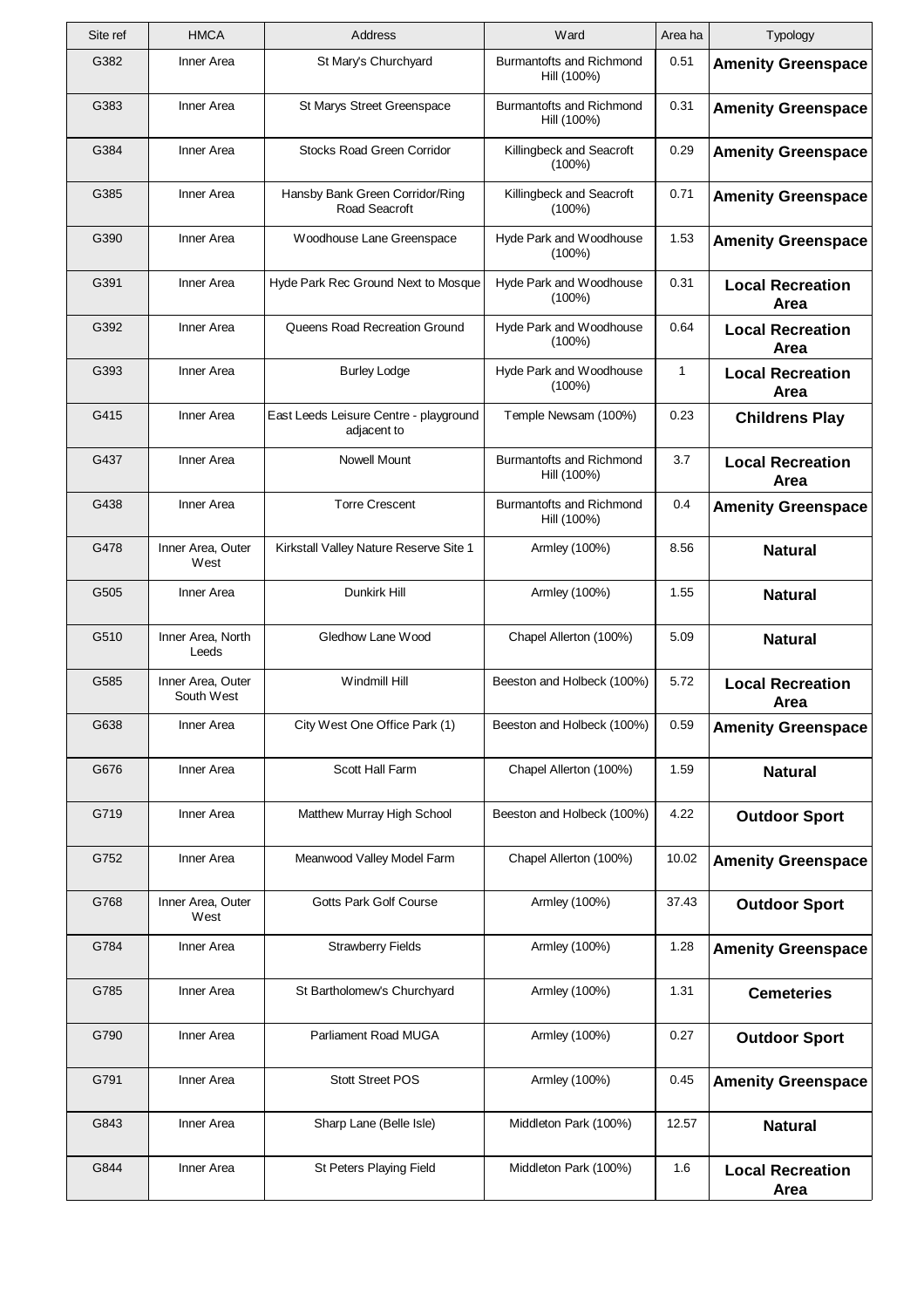| Site ref | <b>HMCA</b>                     | Address                             | Ward                                 | Area ha | Typology                        |
|----------|---------------------------------|-------------------------------------|--------------------------------------|---------|---------------------------------|
| G846     | Inner Area, Outer<br>South West | <b>St Georges Centre</b>            | Middleton Park (100%)                | 0.7     | <b>Amenity Greenspace</b>       |
| G852     | Inner Area                      | Hunslet Carr Primary School         | City and Hunslet (100%)              | 0.26    | <b>Childrens Play</b>           |
| G856     | Inner Area                      | Armley Liberal Bowling Club         | Armley (100%)                        | 0.21    | <b>Outdoor Sport</b>            |
| G857     | Inner Area                      | Armley Road Verge                   | Armley (100%)                        | 1.01    | <b>Amenity Greenspace</b>       |
| G858     | Inner Area                      | Armley Road Verge 2                 | Armley (100%)                        | 0.82    | <b>Amenity Greenspace</b>       |
| G859     | Inner Area                      | Clyde Grange                        | Armley (100%)                        | 0.27    | <b>Amenity Greenspace</b>       |
| G860     | Inner Area                      | <b>Wortley Heights</b>              | Armley (100%)                        | 0.62    | <b>Amenity Greenspace</b>       |
| G884     | Inner Area, Outer<br>South West | Kippow Springs / Throstle Carr Beck | Ardsley and Robin Hood (98%)         | 14.04   | <b>Natural</b>                  |
| G914     | Inner Area                      | Middleton Ring Road                 | Middleton Park (100%)                | 2.92    | <b>Amenity Greenspace</b>       |
| G917     | Inner Area                      | Cliff Road Greenspace               | Hyde Park and Woodhouse<br>$(100\%)$ | 2.29    | <b>Amenity Greenspace</b>       |
| G918     | Inner Area                      | Woodhouse Street Recreation Ground  | Hyde Park and Woodhouse<br>$(100\%)$ | 0.94    | <b>Local Recreation</b><br>Area |
| G932     | Inner Area                      | Grosvenor Road Greenspace           | Headingley (100%)                    | 0.42    | <b>Amenity Greenspace</b>       |
| G935     | Inner Area                      | Meanwood Road Rugby Club            | Chapel Allerton (100%)               | 1.34    | <b>Outdoor Sport</b>            |
| G936     | Inner Area                      | Woodhouse Cricket Club              | Chapel Allerton (100%)               | 0.93    | <b>Outdoor Sport</b>            |
| G938     | Inner Area, North<br>Leeds      | Beckhill Approach Green Corridor    | Chapel Allerton (100%)               | 0.56    | <b>Amenity Greenspace</b>       |
| G939     | Inner Area                      | Meanwood Road Green Corridor (1)    | Chapel Allerton (100%)               | 3.06    | <b>Amenity Greenspace</b>       |
| G941     | Inner Area                      | <b>Cliff Mount Fields</b>           | Hyde Park and Woodhouse<br>$(100\%)$ | 1.31    | <b>Local Recreation</b><br>Area |
| G942     | Inner Area                      | City of Leeds School                | Hyde Park and Woodhouse<br>$(100\%)$ | 1.23    | <b>Outdoor Sport</b>            |
| G954     | Inner Area                      | <b>Clapgate Primary School</b>      | Middleton Park (100%)                | 1.96    | <b>Outdoor Sport</b>            |
| G955     | Inner Area                      | <b>Cranmore Rise</b>                | Middleton Park (100%)                | 0.46    | <b>Local Recreation</b><br>Area |
| G956     | Inner Area                      | Ring Road Middleton                 | Middleton Park (100%)                | 0.33    | <b>Amenity Greenspace</b>       |
| G957     | Inner Area                      | Off Tong Road                       | Armley (100%)                        | 0.32    | <b>Amenity Greenspace</b>       |
| G959     | Inner Area, Outer<br>South      | Middlecroft Close POS (7)           | Middleton Park (100%)                | 1.63    | <b>Amenity Greenspace</b>       |
| G970     | Inner Area                      | South Hill Grove                    | Middleton Park (100%)                | 0.67    | <b>Amenity Greenspace</b>       |
| G994     | Inner Area                      | <b>Broom Place</b>                  | Middleton Park (100%)                | 0.64    | <b>Amenity Greenspace</b>       |
| G995     | Inner Area                      | Ring Road Middleton                 | Middleton Park (100%)                | 1.21    | <b>Amenity Greenspace</b>       |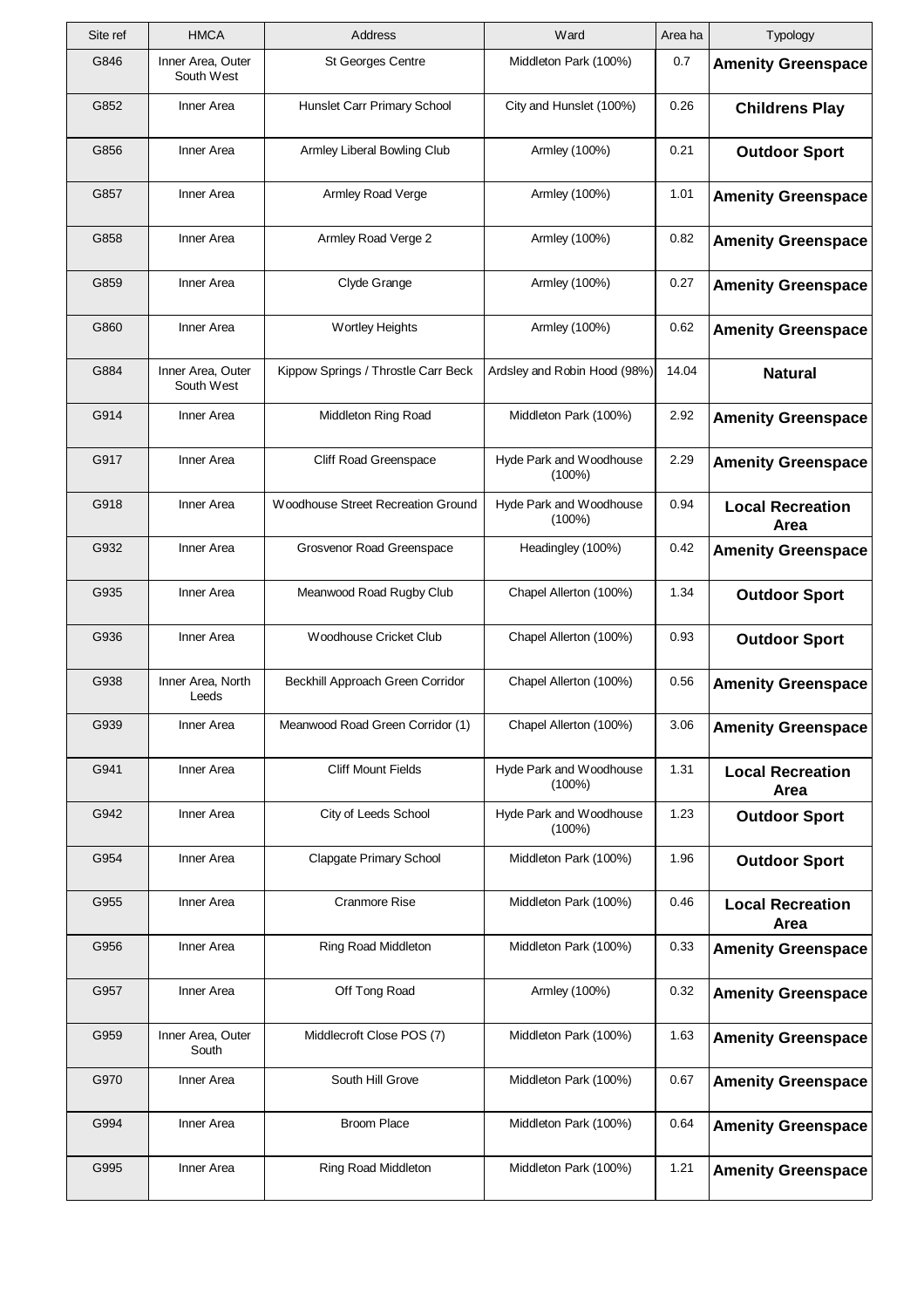| Site ref | <b>HMCA</b>                     | Address                                                   | Ward                             | Area ha | Typology                        |
|----------|---------------------------------|-----------------------------------------------------------|----------------------------------|---------|---------------------------------|
| G996     | Inner Area                      | <b>Belle Isle Road</b>                                    | Middleton Park (100%)            | 0.56    | <b>Amenity Greenspace</b>       |
| G1001    | Inner Area                      | Jack Lane                                                 | City and Hunslet (100%)          | 1.54    | <b>Natural</b>                  |
| G1006    | Inner Area                      | <b>Holbeck Park</b>                                       | Beeston and Holbeck (100%)       | 0.69    | <b>Amenity Greenspace</b>       |
| G1024    | Inner Area                      | The Clearings POS                                         | Middleton Park (100%)            | 0.55    | <b>Amenity Greenspace</b>       |
| G1025    | Inner Area                      | Windmill Road Rec                                         | Middleton Park (100%)            | 1.11    | <b>Local Recreation</b><br>Area |
| G1032    | Inner Area                      | White House Farm Allotments                               | Middleton Park (100%)            | 1.6     | <b>Allotments</b>               |
| G1033    | Inner Area                      | Nursery Mount Road                                        | Middleton Park (100%)            | 0.58    | <b>Amenity Greenspace</b>       |
| G1035    | Inner Area                      | South Side Broomfield School                              | Middleton Park (100%)            | 0.49    | <b>Childrens Play</b>           |
| G1036    | Inner Area                      | Windmill PS                                               | Middleton Park (100%)            | 3.59    | <b>Outdoor Sport</b>            |
| G1037    | Inner Area                      | Windmill Primary School                                   | Middleton Park (100%)            | 1.05    | <b>Childrens Play</b>           |
| G1038    | Inner Area                      | <b>Belle Isle Circus</b>                                  | Middleton Park (100%)            | 1.36    | <b>Amenity Greenspace</b>       |
| G1044    | Inner Area                      | Low Grange View                                           | Middleton Park (100%)            | 1.6     | <b>Local Recreation</b><br>Area |
| G1046    | Inner Area                      | Merlyn Rees Youth Hub (High School)                       | Middleton Park (100%)            | 0.65    | <b>Outdoor Sport</b>            |
| G1051    | Inner Area                      | <b>Telford Terrace Allotments</b>                         | City and Hunslet (100%)          | 0.52    | <b>Allotments</b>               |
| G1052    | Inner Area                      | Hunslet St Marys Primary School                           | City and Hunslet (100%)          | 0.67    | <b>Outdoor Sport</b>            |
| G1053    | Inner Area                      | Hunslet Green (Community Sports<br>Club)                  | City and Hunslet (100%)          | 3.76    | <b>Outdoor Sport</b>            |
| G1054    | Inner Area                      | <b>Beza Street Recreation Ground</b>                      | City and Hunslet (100%)          | 2.33    | <b>Local Recreation</b><br>Area |
| G1055    | Inner Area                      | Moor Road- Middleton Railway                              | City and Hunslet (100%)          | 0.49    | <b>Amenity Greenspace</b>       |
| G1058    | Inner Area                      | Sandon Mount Allotments (Woodhouse<br><b>Hill Street)</b> | City and Hunslet (100%)          | 0.29    | <b>Allotments</b>               |
| G1065    | Inner Area                      | Town Street /Aberfield Mount                              | Middleton Park (100%)            | 0.31    | <b>Amenity Greenspace</b>       |
| G1067    | Inner Area                      | Aberfield Drive (rear of)                                 | Middleton Park (100%)            | 0.3     | <b>Amenity Greenspace</b>       |
| G1071    | Inner Area                      | Mexborough Street POS                                     | Chapel Allerton (100%)           | 0.72    | <b>Amenity Greenspace</b>       |
| G1072    | Inner Area, Outer<br>South West | Old Run Road                                              | Middleton Park (92%)             | 10.8    | <b>Local Recreation</b><br>Area |
| G1075    | Inner Area                      | Kirkstall Road Green Corridor (Willows)                   | Hyde Park and Woodhouse<br>(61%) | 4.46    | <b>Amenity Greenspace</b>       |
| G1076    | Inner Area                      | Phil May Court                                            | Armley (100%)                    | 0.34    | <b>Amenity Greenspace</b>       |
| G1078    | Inner Area                      | <b>Jaily Fields</b>                                       | Armley (100%)                    | 1.91    | <b>Local Recreation</b><br>Area |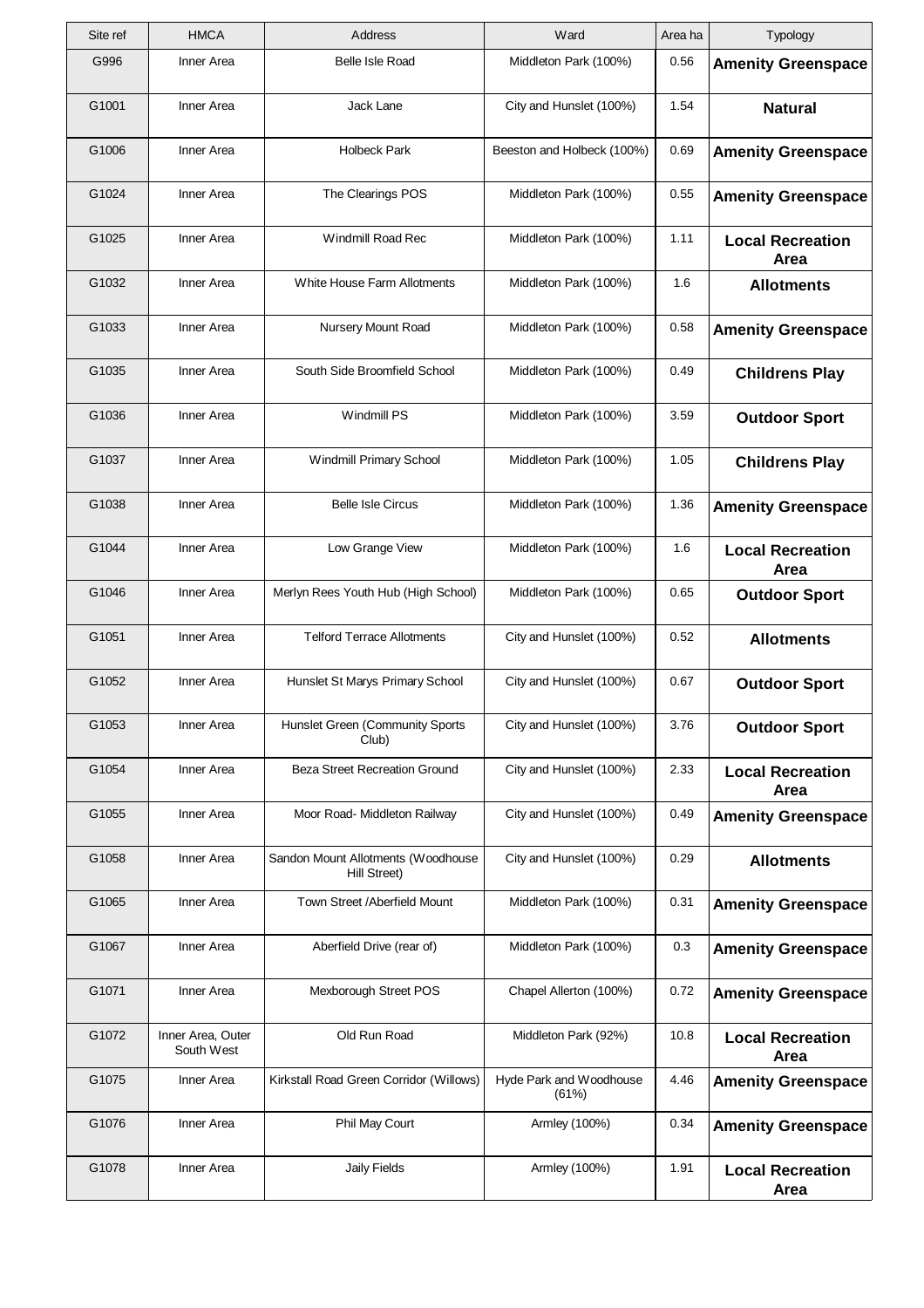| Site ref | <b>HMCA</b>                     | Address                                                 | Ward                                    | Area ha | Typology                        |
|----------|---------------------------------|---------------------------------------------------------|-----------------------------------------|---------|---------------------------------|
| G1079    | Inner Area                      | New Wortley Shops and CC Adjacent                       | Armley (100%)                           | 0.31    | <b>Amenity Greenspace</b>       |
| G1082    | Inner Area                      | Amberley Road and Oldfield (Green<br>Corridor Between)  | Armley (100%)                           | 1.46    | <b>Amenity Greenspace</b>       |
| G1107    | Inner Area, Outer<br>South West | Cross Flatts North Primary School                       | City and Hunslet (100%)                 | 0.34    | <b>Childrens Play</b>           |
| G1167    | Inner Area                      | Meanwood Road                                           | Chapel Allerton (100%)                  | 1.82    | <b>Amenity Greenspace</b>       |
| G1168    | Inner Area                      | <b>Cross Chancellor</b>                                 | Hyde Park and Woodhouse<br>$(100\%)$    | 0.74    | <b>Amenity Greenspace</b>       |
| G1169    | Inner Area                      | Hartley Avenue Park                                     | Hyde Park and Woodhouse<br>$(100\%)$    | 1.14    | <b>Local Recreation</b><br>Area |
| G1170    | Inner Area                      | St Marks Churchyard                                     | Hyde Park and Woodhouse<br>$(100\%)$    | 0.99    | <b>Cemeteries</b>               |
| G1173    | Inner Area                      | Meanwood Valley Urban Farm                              | Chapel Allerton (100%)                  | 0.29    | <b>Allotments</b>               |
| G1174    | Inner Area                      | <b>Beckhill Fold</b>                                    | Chapel Allerton (100%)                  | 0.42    | <b>Amenity Greenspace</b>       |
| G1270    | Inner Area                      | Midland Garth POS                                       | City and Hunslet (100%)                 | 0.22    | <b>Amenity Greenspace</b>       |
| G1272    | Inner Area                      | <b>Miles Hill</b>                                       | Chapel Allerton (100%)                  | 1.87    | <b>Local Recreation</b><br>Area |
| G1281    | Inner Area, North<br>Leeds      | Scott Hall Pitches                                      | Chapel Allerton (100%)                  | 6.71    | <b>Outdoor Sport</b>            |
| G1285    | Inner Area                      | Rocheford Walk POS                                      | City and Hunslet (100%)                 | 1.2     | <b>Amenity Greenspace</b>       |
| G1316    | Inner Area                      | Leeds United FC - Elland Road                           | Beeston and Holbeck (100%)              | 0.85    | <b>Outdoor Sport</b>            |
| G1341    | Inner Area                      | Low Road County Primary School                          | City and Hunslet (100%)                 | 0.85    | <b>Outdoor Sport</b>            |
| G1515    | Inner Area                      | Armley Primary School                                   | Armley (100%)                           | 0.21    | <b>Childrens Play</b>           |
| G1517    | Inner Area                      | <b>Castleton Primary School</b>                         | Armley (100%)                           | 0.75    | <b>Outdoor Sport</b>            |
| G1532    | Inner Area                      | Chapel Town Football Youth<br><b>Development Centre</b> | Chapel Allerton (100%)                  | 3.82    | <b>Outdoor Sport</b>            |
| G1545    | Inner Area                      | <b>Scott Hall Drive</b>                                 | Chapel Allerton (100%)                  | 2.12    | <b>Natural</b>                  |
| G1546    | Inner Area                      | Scott Hall Sports Pitches                               | Chapel Allerton (100%)                  | 8.86    | <b>Outdoor Sport</b>            |
| G1589    | Inner Area                      | <b>Bandstand Allotments</b>                             | Chapel Allerton (100%)                  | 1.21    | <b>Allotments</b>               |
| G1596    | Inner Area                      | <b>Reginald Street</b>                                  | Chapel Allerton (100%)                  | 0.85    | <b>Amenity Greenspace</b>       |
| G1615    | Inner Area                      | <b>Grange Farm Primary School</b>                       | Killingbeck and Seacroft<br>$(100\%)$   | 1.34    | <b>Childrens Play</b>           |
| G1617    | Inner Area                      | St Peter's Primary School                               | Burmantofts and Richmond<br>Hill (100%) | 0.34    | <b>Childrens Play</b>           |
| G1618    | Inner Area                      | Harehills Primary School                                | Gipton and Harehills (100%)             | 0.48    | <b>Childrens Play</b>           |
| G1621    | Inner Area                      | Mill Field Primary School Field                         | Chapel Allerton (100%)                  | 0.69    | <b>Childrens Play</b>           |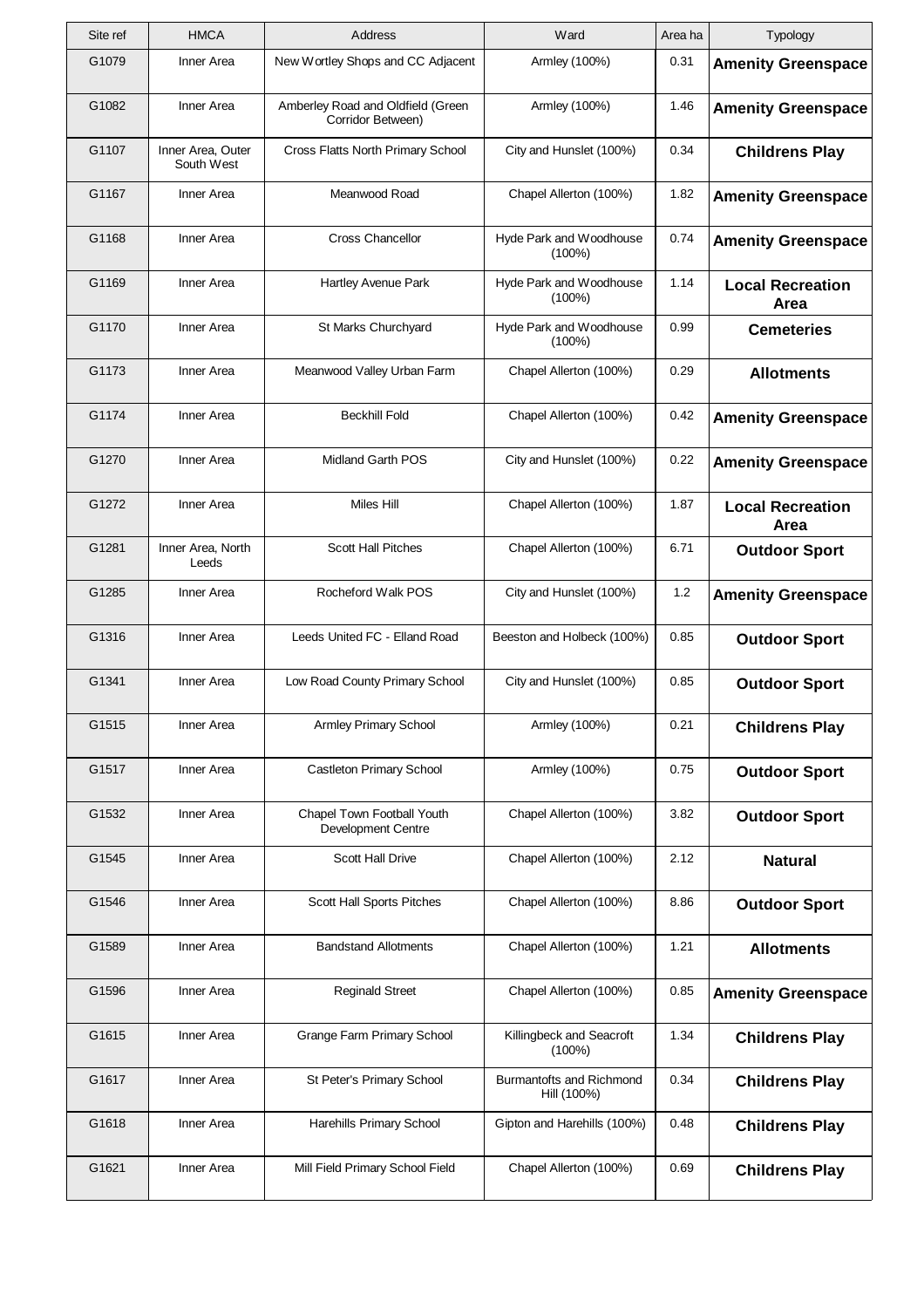| Site ref | <b>HMCA</b>                | Address                                     | Ward                                  | Area ha | Typology                  |
|----------|----------------------------|---------------------------------------------|---------------------------------------|---------|---------------------------|
| G1643    | Inner Area                 | St Barts Primary School                     | Armley (100%)                         | 0.42    | <b>Childrens Play</b>     |
| G1646    | Inner Area                 | St Josephs Primary School                   | City and Hunslet (100%)               | 0.44    | <b>Outdoor Sport</b>      |
| G1647    | Inner Area                 | Oakhurst                                    | Beeston and Holbeck (100%)            | 0.14    | <b>Childrens Play</b>     |
| G1676    | Inner Area                 | Brudenell Primary School.                   | Headingley (100%)                     | 0.4     | <b>Childrens Play</b>     |
| G1685    | Inner Area                 | St Francis of Assisi Primary School         | City and Hunslet (100%)               | 0.45    | <b>Outdoor Sport</b>      |
| G1694    | Inner Area                 | Quarry Mount Primary School.                | Hyde Park and Woodhouse<br>$(100\%)$  | 0.36    | <b>Childrens Play</b>     |
| G1695    | Inner Area                 | Blenhiem Primary School.                    | Hyde Park and Woodhouse<br>$(100\%)$  | 2.08    | <b>Outdoor Sport</b>      |
| G1696    | Inner Area                 | Grafton School.                             | Hyde Park and Woodhouse<br>$(100\%)$  | 0.38    | <b>Childrens Play</b>     |
| G1698    | Inner Area                 | Little London Primary School.               | Hyde Park and Woodhouse<br>$(100\%)$  | 0.37    | <b>Outdoor Sport</b>      |
| G1700    | Inner Area                 | Rosebank Primary School.                    | Hyde Park and Woodhouse<br>$(100\%)$  | 0.22    | <b>Childrens Play</b>     |
| G1733    | Inner Area                 | New Bewerley Primary School                 | City and Hunslet (100%)               | 0.85    | <b>Outdoor Sport</b>      |
| G1737    | Inner Area                 | Sharp Lane Primary School                   | Middleton Park (100%)                 | 1.06    | <b>Childrens Play</b>     |
| G1806    | Inner Area                 | Holy Rosery and St Annes Catholic<br>School | Chapel Allerton (100%)                | 0.44    | <b>Childrens Play</b>     |
| G1817    | Inner Area                 | <b>Beeston Primary School</b>               | Beeston and Holbeck (100%)            | 1.13    | <b>Outdoor Sport</b>      |
| G1819    | Inner Area                 | <b>Greenmount Primary School</b>            | City and Hunslet (100%)               | 0.56    | <b>Outdoor Sport</b>      |
| G1820    | Inner Area                 | Rosebank Millenium Green                    | Hyde Park and Woodhouse<br>$(100\%)$  | 1.68    | <b>Natural</b>            |
| G1822    | Inner Area, North<br>Leeds | Willow Road - Rising Sun POS                | Kirkstall (57%)                       | 1.99    | <b>Amenity Greenspace</b> |
| G1824    | Inner Area                 | Sugarwell Hill                              | Chapel Allerton (100%)                | 10.05   | <b>Natural</b>            |
| G1825    | Inner Area                 | Hunslet Moor Primary School                 | City and Hunslet (100%)               | 0.26    | <b>Outdoor Sport</b>      |
| G1826    | Inner Area                 | South Leeds High School PFI                 | Middleton Park (100%)                 | 4.61    | <b>Outdoor Sport</b>      |
| G1837    | Inner Area                 | Woodhouse Moor Allotments                   | Hyde Park and Woodhouse<br>$(100\%)$  | 2.32    | <b>Allotments</b>         |
| G1843    | Inner Area                 | <b>Goals Football Centre</b>                | Armley (100%)                         | 3.72    | <b>Outdoor Sport</b>      |
| G1848    | Inner Area, North<br>Leeds | Wyke Beck North - David Young<br>Academy    | Killingbeck and Seacroft<br>$(100\%)$ | 11.86   | <b>Outdoor Sport</b>      |
| G1849    | Inner Area                 | Wyke Beck North - Amenity Space             | Killingbeck and Seacroft<br>$(100\%)$ | 3.16    | <b>Amenity Greenspace</b> |
| G1850    | Inner Area                 | The Green - Seacroft                        | Killingbeck and Seacroft<br>$(100\%)$ | 1.42    | <b>Amenity Greenspace</b> |
| G1886    | Inner Area                 | Whitefield Way, Hunslet                     | City and Hunslet (100%)               | 0.46    | <b>Amenity Greenspace</b> |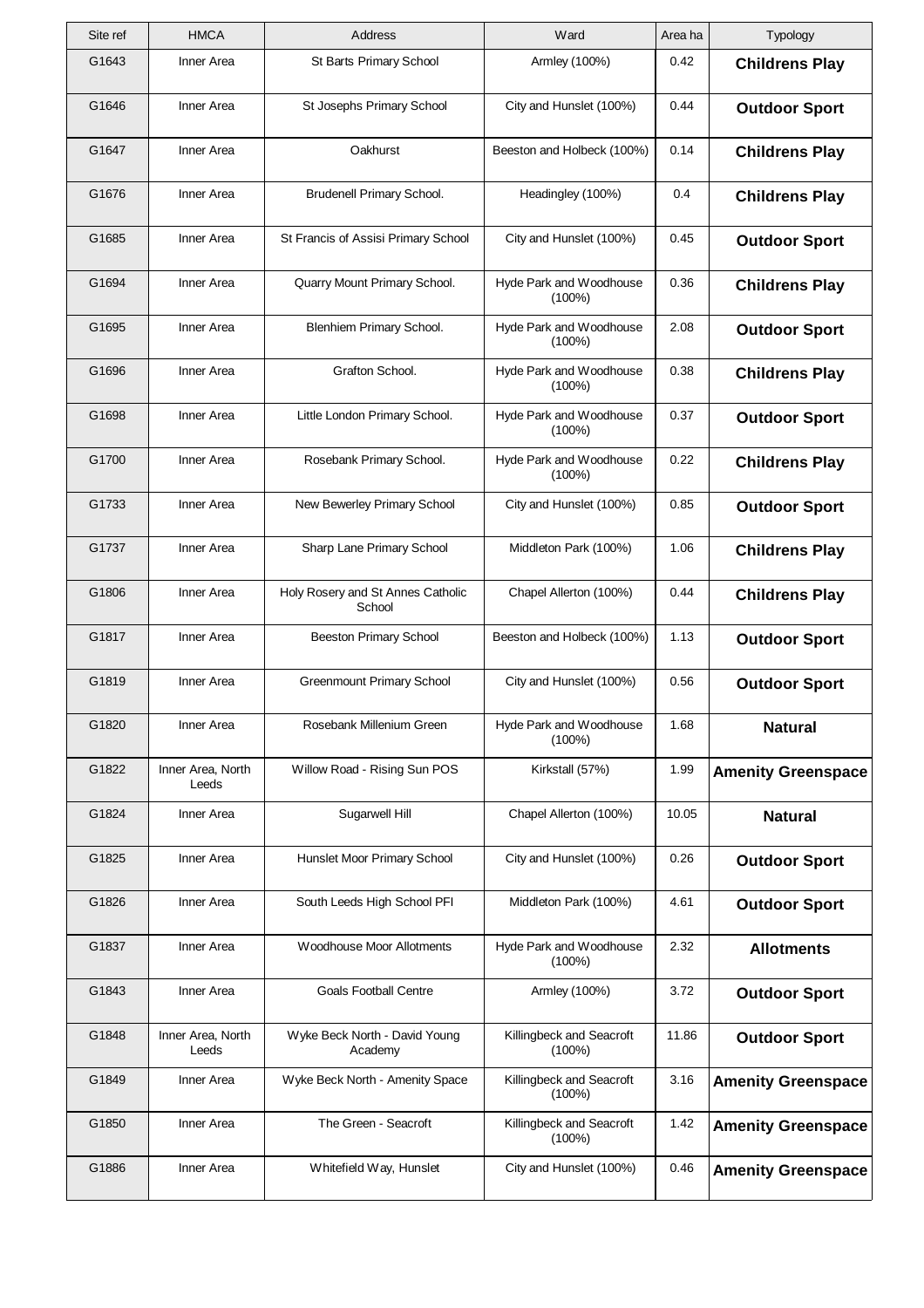| Site ref | <b>HMCA</b>                      | Address                                                | Ward                              | Area ha | Typology                               |
|----------|----------------------------------|--------------------------------------------------------|-----------------------------------|---------|----------------------------------------|
| G1889    | Inner Area                       | St Marks Road                                          | Hyde Park and Woodhouse<br>(100%) | 0.77    | <b>Amenity Greenspace</b>              |
| G1899    | Inner Area                       | Amberley Road and Oldfield (Green<br>Corridor Between) | Armley (100%)                     | 1.04    | <b>Outdoor Sport</b>                   |
| G1902    | Inner Area                       | Vale Circles                                           | City and Hunslet (100%)           | 0.05    | <b>Childrens Play</b>                  |
| G1903    | Inner Area                       | <b>Trentham Street</b>                                 | City and Hunslet (100%)           | 0.18    | <b>Childrens Play</b>                  |
| G1904    | Inner Area                       | Ashton Road                                            | Gipton and Harehills (100%)       | 0.17    | <b>Childrens Play</b>                  |
| G1910    | Inner Area                       | Richmond Hill Primary School                           | (% )                              | 0       | <b>Childrens Play</b>                  |
| G17      | North Leeds, Outer<br>North East | Addymans Wood                                          | Roundhay (73%)                    | 9.55    | <b>Natural</b>                         |
| G18      | North Leeds, Outer<br>North West | Adel Woods                                             | Alwoodley (90%)                   | 48.28   | <b>Natural</b>                         |
| G25      | North Leeds                      | <b>Becketts Park</b>                                   | Weetwood (76%)                    | 18.84   | <b>Neighbourhood Park</b>              |
| G26      | North Leeds                      | <b>Bedquilts Recreation Ground</b>                     | Adel and Wharfedale (100%)        | 22.12   | <b>Local Recreation</b><br>Area        |
| G50      | North Leeds                      | Gipton Wood                                            | Roundhay (100%)                   | 8.21    | <b>Natural</b>                         |
| G52      | North Leeds                      | Gledhow Valley Woods                                   | Roundhay (100%)                   | 15.63   | <b>Natural</b>                         |
| G58      | North Leeds                      | <b>Holt Park</b>                                       | Adel and Wharfedale (100%)        | 2.14    | <b>Neighbourhood Park</b>              |
| G59      | North Leeds                      | Horsforth Cemetery                                     | Horsforth (100%)                  | 2.39    | <b>Cemeteries</b>                      |
| G60      | North Leeds                      | Highbury Cricket Club (Disused)                        | Moortown (100%)                   | 1.02    | <b>Outdoor Sport</b>                   |
| G61      | North Leeds                      | Horsforth Hall Park                                    | Horsforth (100%)                  | 15.15   | <b>Neighbourhood Park</b>              |
| G62      | North Leeds                      | Hungerhills Wood                                       | Horsforth (100%)                  | 6.35    | <b>Natural</b>                         |
| G65      | North Leeds                      | Mill Pond Lane Greenspace                              | Moortown (100%)                   | 0.56    | <b>Amenity Greenspace</b>              |
| G67      | North Leeds                      | King George's Playing Fields                           | Horsforth (100%)                  | 7.22    | <b>Outdoor Sport</b>                   |
| G70      | North Leeds                      | Kirkstall Abbey Estate                                 | Kirkstall (100%)                  | 24.13   | <b>City Park</b>                       |
| G71      | North Leeds                      | Lawnswood Cemetery/Crematorium                         | Adel and Wharfedale (100%)        | 21.59   | <b>Cemeteries</b>                      |
| G75      | North Leeds                      | Moss Woods                                             | Alwoodley (100%)                  | 5.46    | <b>Natural</b>                         |
| G98      | North Leeds                      | The Hollies                                            | Weetwood (100%)                   | 22.75   | <b>Natural</b>                         |
| G100     | North Leeds                      | <b>Tinshill Recreation Ground</b>                      | Weetwood (100%)                   | 6.88    | <b>Local Recreation</b><br><b>Area</b> |
| G105     | North Leeds                      | Lupton Flats Greenspace                                | Headingley (100%)                 | 0.97    | <b>Amenity Greenspace</b>              |
| G108     | North Leeds                      | Shire Oak Church of England Primary<br>School          | Headingley (100%)                 | 0.45    | <b>Childrens Play</b>                  |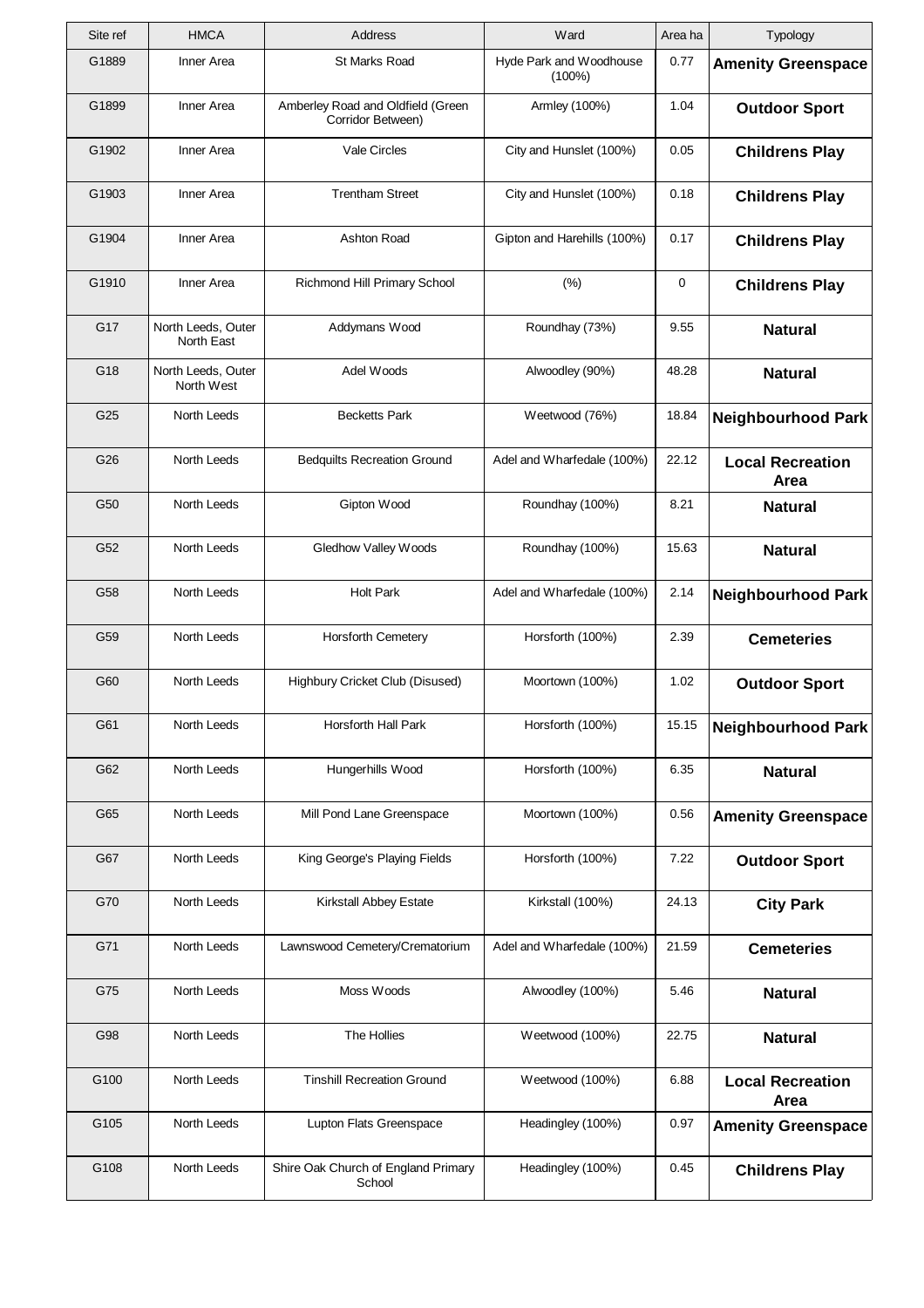| Site ref | <b>HMCA</b> | Address                                                  | Ward                        | Area ha | Typology                        |
|----------|-------------|----------------------------------------------------------|-----------------------------|---------|---------------------------------|
| G113     | North Leeds | Carr Manor Recreation Ground                             | Moortown (100%)             | 4.25    | <b>Amenity Greenspace</b>       |
| G115     | North Leeds | <b>Chapel Allerton Park</b>                              | Chapel Allerton (100%)      | 3.31    | <b>Neighbourhood Park</b>       |
| G122     | North Leeds | <b>Cranmer Bank Recreation Ground</b>                    | Alwoodley (100%)            | 4.68    | <b>Local Recreation</b><br>Area |
| G138     | North Leeds | Holy Trinity Church, Meanwood                            | Moortown (100%)             | 0.79    | <b>Cemeteries</b>               |
| G139     | North Leeds | Richmond Holme School Sports Ground                      | Weetwood (100%)             | 3.61    | <b>Outdoor Sport</b>            |
| G142     | North Leeds | <b>Beechwood Crescent Allotments</b>                     | Kirkstall (100%)            | 0.57    | <b>Allotments</b>               |
| G144     | North Leeds | Meanwood Park                                            | Moortown (96%)              | 34.11   | <b>Neighbourhood Park</b>       |
| G145     | North Leeds | The Spinney                                              | Moortown (100%)             | 0.27    | <b>Natural</b>                  |
| G150     | North Leeds | Roundhay Park                                            | Roundhay (100%)             | 147.87  | <b>City Park</b>                |
| G154     | North Leeds | Scotland Woods                                           | Alwoodley (79%)             | 21.44   | <b>Natural</b>                  |
| G162     | North Leeds | <b>Woodside Recreation Ground</b>                        | Horsforth (100%)            | 1.26    | <b>Amenity Greenspace</b>       |
| G186     | North Leeds | <b>Holtdale Place</b>                                    | Adel and Wharfedale (100%)  | 1.13    | <b>Amenity Greenspace</b>       |
| G216     | North Leeds | <b>Headingley Cricket Ground Practice</b><br>Area        | Headingley (100%)           | 0.79    | <b>Outdoor Sport</b>            |
| G260     | North Leeds | Asket Hill                                               | Roundhay (100%)             | 3.13    | <b>Natural</b>                  |
| G282     | North Leeds | Fearnville Road (Overgrown Allotment)                    | Gipton and Harehills (100%) | 1.31    | <b>Allotments</b>               |
| G325     | North Leeds | Hollin Hill Wood /Oakwood Green                          | Roundhay (100%)             | 2.37    | <b>Natural</b>                  |
| G336     | North Leeds | Upland Crescent / Easterly Avenue<br><b>Amenity Area</b> | Roundhay (100%)             | 0.62    | <b>Amenity Greenspace</b>       |
| G356     | North Leeds | Foxglove Avenue Greenspace                               | Roundhay (100%)             | 2.19    | <b>Amenity Greenspace</b>       |
| G386     | North Leeds | St Mathias Primary School                                | Kirkstall (100%)            | 0.34    | <b>Outdoor Sport</b>            |
| G387     | North Leeds | The Village Street Recreation Ground                     | Kirkstall (100%)            | 1.87    | <b>Local Recreation</b><br>Area |
| G389     | North Leeds | Greenhow Road                                            | Kirkstall (100%)            | 0.63    | <b>Amenity Greenspace</b>       |
| G408     | North Leeds | Chapel Allerton Park Wood                                | Chapel Allerton (100%)      | 1.46    | <b>Natural</b>                  |
| G409     | North Leeds | St Matthews Church Yard                                  | Chapel Allerton (100%)      | 0.86    | <b>Cemeteries</b>               |
| G410     | North Leeds | <b>Gledhow Manor Park</b>                                | Chapel Allerton (100%)      | 0.99    | <b>Amenity Greenspace</b>       |
| G411     | North Leeds | <b>Gledhow Primary School</b>                            | Roundhay (100%)             | 1.51    | <b>Childrens Play</b>           |
| G412     | North Leeds | Chandos Gardens Playground                               | Roundhay (100%)             | 0.36    | <b>Childrens Play</b>           |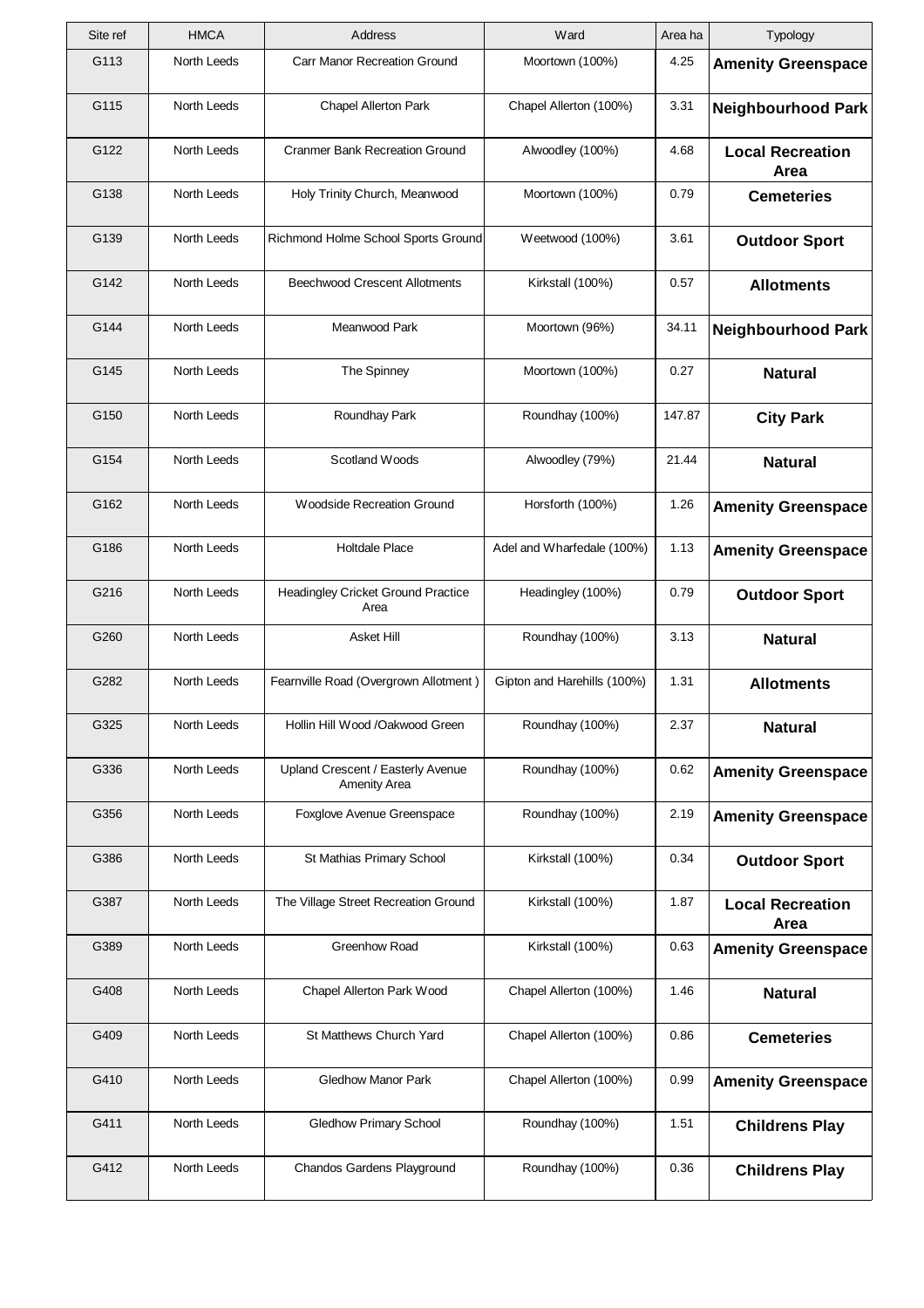| Site ref | <b>HMCA</b>        | Address                                        | Ward                   | Area ha | Typology                  |
|----------|--------------------|------------------------------------------------|------------------------|---------|---------------------------|
| G413     | North Leeds        | <b>Gledhow Valley Allotments</b>               | Chapel Allerton (100%) | 4.29    | <b>Allotments</b>         |
| G414     | <b>North Leeds</b> | Gledhow Primary School - greenspace<br>behind  | Roundhay (100%)        | 1.51    | <b>Childrens Play</b>     |
| G427     | North Leeds        | Scotland Wood Road Greenspace                  | Alwoodley (100%)       | 0.5     | <b>Amenity Greenspace</b> |
| G429     | <b>North Leeds</b> | <b>Alderton Crescent</b>                       | Alwoodley (100%)       | 0.25    | <b>Amenity Greenspace</b> |
| G431     | North Leeds        | <b>Tynwald Road</b>                            | Alwoodley (100%)       | 0.28    | <b>Amenity Greenspace</b> |
| G432     | North Leeds        | <b>Tynwald Drive</b>                           | Alwoodley (100%)       | 0.27    | <b>Amenity Greenspace</b> |
| G433     | North Leeds        | Saxon Grove Wood                               | Alwoodley (100%)       | 1.4     | <b>Amenity Greenspace</b> |
| G434     | North Leeds        | Boundary Farm Road - Church of the<br>Nazarene | Alwoodley (100%)       | 0.27    | <b>Amenity Greenspace</b> |
| G435     | North Leeds        | Deanswood                                      | Alwoodley (100%)       | 0.74    | <b>Amenity Greenspace</b> |
| G436     | North Leeds        | St Pauls Roman Catholic Primary<br>School      | Alwoodley (100%)       | 0.87    | <b>Childrens Play</b>     |
| G439     | North Leeds        | Alwoodley Primary School                       | Alwoodley (100%)       | 1.92    | <b>Childrens Play</b>     |
| G440     | North Leeds        | King Lane Green Corridor (Site 1)              | Alwoodley (100%)       | 0.36    | <b>Amenity Greenspace</b> |
| G441     | North Leeds        | King Lane Green Corridor (Site 2)              | Alwoodley (100%)       | 0.43    | <b>Amenity Greenspace</b> |
| G442     | North Leeds        | King Lane Green Corridor (Site 3)              | Alwoodley (100%)       | 2.3     | <b>Amenity Greenspace</b> |
| G443     | <b>North Leeds</b> | King Lane Green Corridor (Site 4)              | Alwoodley (100%)       | 1.53    | <b>Amenity Greenspace</b> |
| G444     | North Leeds        | Sandringham Gardens                            | Alwoodley (100%)       | 0.72    | <b>Amenity Greenspace</b> |
| G445     | North Leeds        | Ring Road Moortown Green Corridor              | Alwoodley (100%)       | 6.05    | <b>Natural</b>            |
| G446     | North Leeds        | Allerton High, Fir Tree Site                   | Alwoodley (100%)       | 1.74    | <b>Childrens Play</b>     |
| G447     | North Leeds        | St Johns Church                                | Alwoodley (100%)       | 0.82    | <b>Cemeteries</b>         |
| G448     | North Leeds        | Sandringham Mount Wood                         | Alwoodley (100%)       | 0.61    | <b>Natural</b>            |
| G449     | North Leeds        | Fir Tree Wood                                  | Alwoodley (100%)       | 2.39    | <b>Natural</b>            |
| G451     | North Leeds        | <b>Lingfield Gate</b>                          | Alwoodley (100%)       | 0.36    | <b>Amenity Greenspace</b> |
| G463     | North Leeds        | Gledhow Valley Road Wood                       | Roundhay (100%)        | 8.23    | <b>Natural</b>            |
| G465     | North Leeds        | Ravenscar Wood                                 | Roundhay (100%)        | 1.25    | <b>Natural</b>            |
| G471     | North Leeds        | Vesper Road Quarry                             | Kirkstall (100%)       | 0.29    | <b>Amenity Greenspace</b> |
| G472     | North Leeds        | St Stephens Church                             | Kirkstall (100%)       | 1.33    | <b>Cemeteries</b>         |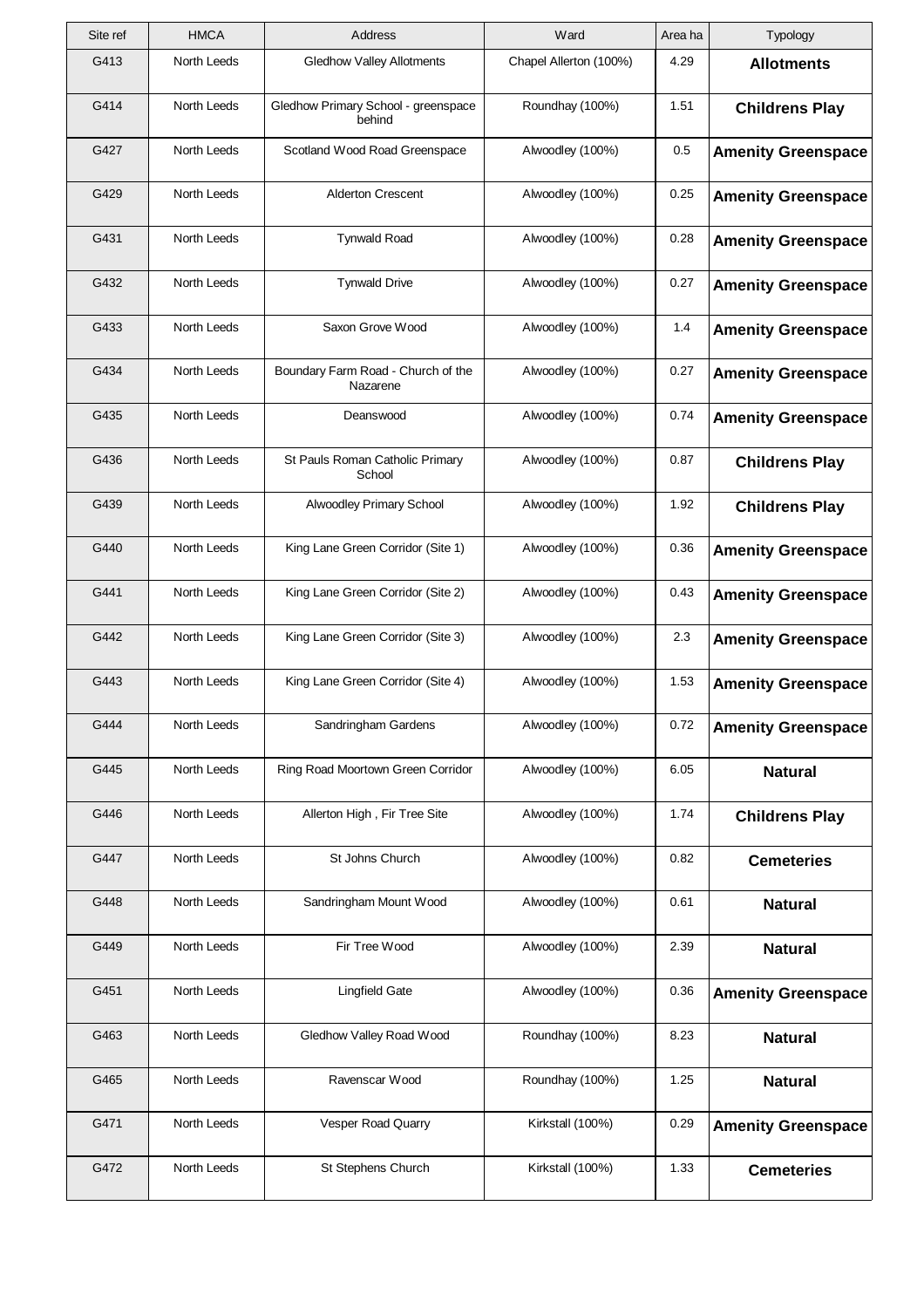| Site ref | <b>HMCA</b>        | Address                            | Ward                   | Area ha | Typology                        |
|----------|--------------------|------------------------------------|------------------------|---------|---------------------------------|
| G473     | North Leeds        | Sandford Road                      | Kirkstall (100%)       | 1.56    | <b>Local Recreation</b><br>Area |
| G474     | North Leeds        | Woodland Off Lea Farm Mount        | Kirkstall (100%)       | 5.06    | <b>Natural</b>                  |
| G475     | North Leeds        | Hawksworth Woods                   | Kirkstall (100%)       | 1.4     | <b>Natural</b>                  |
| G476     | North Leeds        | Goits Woodland Walk 1              | Kirkstall (100%)       | 3.59    | <b>Natural</b>                  |
| G477     | North Leeds        | Burley Mills (aka Goit Allotments) | Kirkstall (100%)       | 6.53    | <b>Allotments</b>               |
| G496     | North Leeds        | Yorkshire Amateur FC               | Chapel Allerton (100%) | 1.8     | <b>Outdoor Sport</b>            |
| G497     | North Leeds        | Allerton Grange High School        | Roundhay (100%)        | 5.49    | <b>Outdoor Sport</b>            |
| G499     | <b>North Leeds</b> | Roundhay School                    | Roundhay (100%)        | 7.77    | <b>Outdoor Sport</b>            |
| G500     | North Leeds        | Moor Allerton Hall Primary School  | Roundhay (100%)        | 0.49    | <b>Childrens Play</b>           |
| G501     | North Leeds        | Kerr Mackie Primary School         | Roundhay (100%)        | 0.78    | <b>Childrens Play</b>           |
| G502     | North Leeds        | Gledhow Lane Cricket Pitch         | Roundhay (100%)        | 1.88    | <b>Outdoor Sport</b>            |
| G503     | North Leeds        | Roundhay Allotment Gardens         | Roundhay (100%)        | 1.61    | <b>Allotments</b>               |
| G504     | North Leeds        | North Park Avenue Allotments       | Roundhay (100%)        | 1.5     | <b>Allotments</b>               |
| G506     | North Leeds        | <b>Gledhow Towers Greenspace</b>   | Roundhay (100%)        | 0.51    | <b>Amenity Greenspace</b>       |
| G508     | North Leeds        | <b>Lidgett Towers Greenspace</b>   | Roundhay (100%)        | 0.31    | <b>Amenity Greenspace</b>       |
| G509     | North Leeds        | Roundhay Hall Hospital             | Roundhay (100%)        | 2.31    | <b>Natural</b>                  |
| G515     | North Leeds        | <b>Church Crescent Greenspace</b>  | Moortown (100%)        | 0.35    | <b>Amenity Greenspace</b>       |
| G516     | North Leeds        | Shadwell Lane Recreation Ground    | Alwoodley (100%)       | 2.84    | <b>Local Recreation</b><br>Area |
| G518     | North Leeds        | Round Legions Club (Rugby Ground)  | Moortown (100%)        | 3.39    | <b>Outdoor Sport</b>            |
| G519     | North Leeds        | <b>Highfield Primary School</b>    | Alwoodley (100%)       | 1.09    | <b>Childrens Play</b>           |
| G634     | North Leeds        | Calverley Picnic Area              | Horsforth (100%)       | 1.34    | <b>Natural</b>                  |
| G678     | North Leeds        | Old Farm Close Greenspace          | Kirkstall (100%)       | 1.57    | <b>Neighbourhood Park</b>       |
| G679     | North Leeds        | Otley Old Road                     | Weetwood (100%)        | 0.39    | <b>Amenity Greenspace</b>       |
| G680     | North Leeds        | Otley Old Road / Shepcote Crescent | Weetwood (100%)        | 0.5     | <b>Amenity Greenspace</b>       |
| G681     | North Leeds        | Otley Old Road / Haven Close       | Weetwood (100%)        | 0.36    | <b>Amenity Greenspace</b>       |
| G682     | North Leeds        | Otley Old Road / Tinshill Lane     | Weetwood (100%)        | 0.46    | <b>Amenity Greenspace</b>       |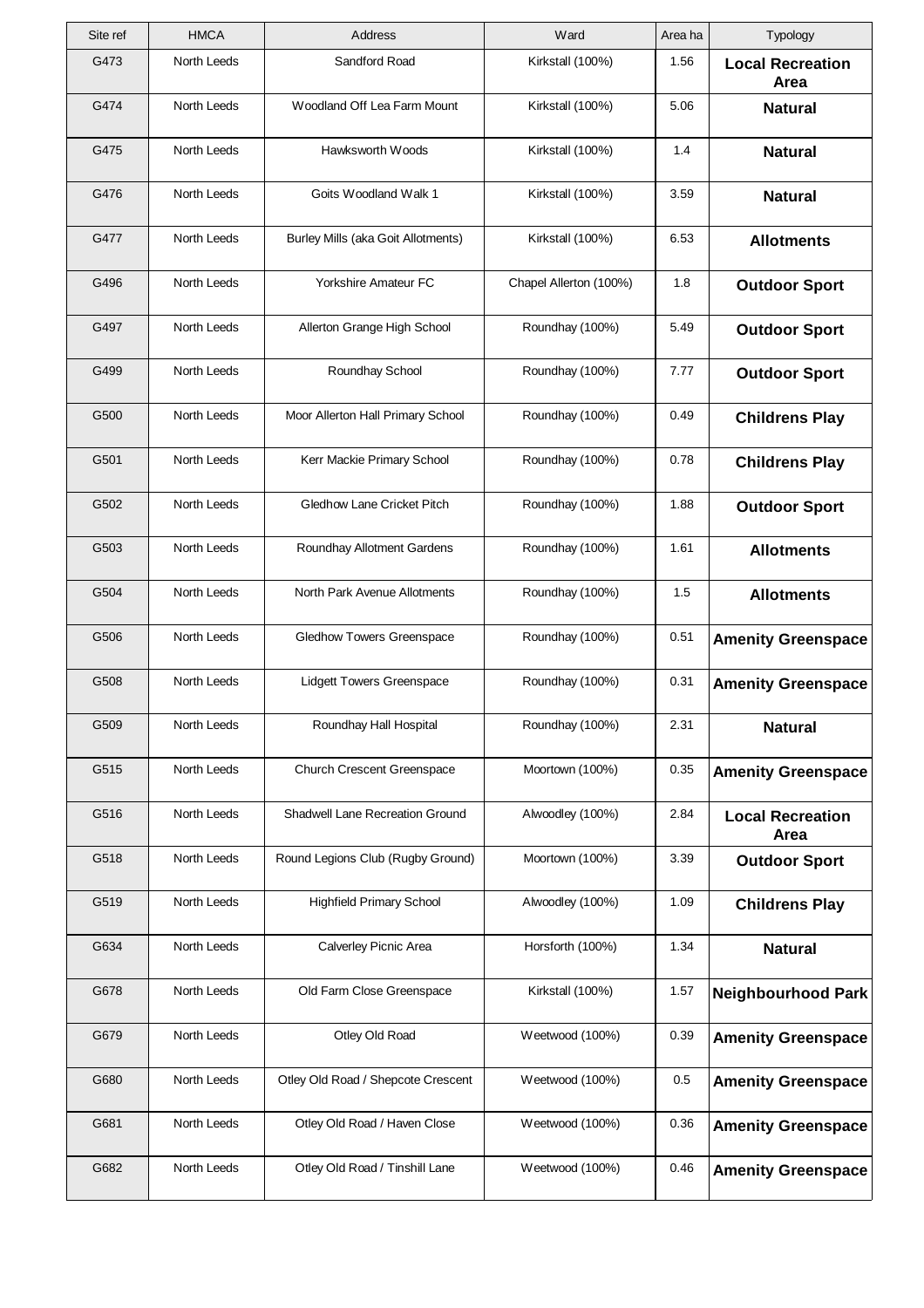| Site ref | <b>HMCA</b>                      | Address                                                       | Ward              | Area ha | Typology                        |
|----------|----------------------------------|---------------------------------------------------------------|-------------------|---------|---------------------------------|
| G686     | North Leeds                      | Nursery Grove Greenspace                                      | Alwoodley (100%)  | 0.27    | <b>Amenity Greenspace</b>       |
| G687     | North Leeds                      | Birkdale Walk Greenspace                                      | Alwoodley (100%)  | 0.4     | <b>Amenity Greenspace</b>       |
| G688     | North Leeds                      | Alwoodley Community Association<br>Sports Ground              | Alwoodley (100%)  | 2.53    | <b>Outdoor Sport</b>            |
| G689     | North Leeds                      | <b>Alwoodley Park</b>                                         | Alwoodley (100%)  | 12.23   | <b>Natural</b>                  |
| G690     | North Leeds                      | <b>Windermere Drive</b>                                       | Alwoodley (100%)  | 0.24    | <b>Amenity Greenspace</b>       |
| G691     | North Leeds                      | St Barnabos Church                                            | Alwoodley (100%)  | 0.27    | <b>Amenity Greenspace</b>       |
| G692     | North Leeds                      | The Valley Greenspace                                         | Alwoodley (100%)  | 0.44    | <b>Natural</b>                  |
| G693     | North Leeds                      | Allerton High School                                          | Alwoodley (100%)  | 3.19    | <b>Outdoor Sport</b>            |
| G694     | North Leeds                      | Archbishop Cranmer Church Of<br><b>England Primary School</b> | Alwoodley (100%)  | 2.14    | <b>Childrens Play</b>           |
| G695     | <b>North Leeds</b>               | <b>Brodetsky Primary School</b>                               | Alwoodley (100%)  | 2.01    | <b>Childrens Play</b>           |
| G698     | North Leeds, Outer<br>North West | <b>Wigton Sports Association</b>                              | Alwoodley (100%)  | 3.64    | <b>Outdoor Sport</b>            |
| G699     | North Leeds                      | Wigton Manor Primary School                                   | Alwoodley (100%)  | 1.3     | <b>Childrens Play</b>           |
| G700     | North Leeds                      | Lingfield Hill Greenspace                                     | Alwoodley (100%)  | 0.22    | <b>Amenity Greenspace</b>       |
| G715     | North Leeds                      | Ring Road Moortown / Queenshill<br>Green Corridor             | Moortown (100%)   | 1.95    | <b>Amenity Greenspace</b>       |
| G764     | North Leeds, Outer<br>West       | Swaine Wood                                                   | Horsforth (100%)  | 6.7     | <b>Natural</b>                  |
| G823     | North Leeds                      | Willow Green Allotments                                       | Horsforth (100%)  | 1.47    | <b>Allotments</b>               |
| G887     | North Leeds                      | Weetwood Primary School                                       | Weetwood (100%)   | 0.43    | <b>Childrens Play</b>           |
| G888     | North Leeds                      | <b>St Chad's Parish Centre</b>                                | Weetwood (100%)   | 0.58    | <b>Amenity Greenspace</b>       |
| G889     | North Leeds                      | St Chads Garden of Rest                                       | Weetwood (100%)   | 0.32    | <b>Cemeteries</b>               |
| G890     | North Leeds                      | St Chads Graveyard                                            | Weetwood (100%)   | 1.05    | <b>Cemeteries</b>               |
| G891     | North Leeds                      | <b>St Chads Tennis Club</b>                                   | Weetwood (100%)   | 0.19    | <b>Outdoor Sport</b>            |
| G892     | North Leeds                      | St Chads Broomfield Cricket Club                              | Weetwood (100%)   | 0.86    | <b>Outdoor Sport</b>            |
| G893     | North Leeds                      | Headingley Stadium - Rugby Ground                             | Headingley (100%) | 0.94    | <b>Outdoor Sport</b>            |
| G894     | North Leeds                      | Headingley Stadium - Yorkshire Cricket<br>Club                | Headingley (100%) | 1.74    | <b>Outdoor Sport</b>            |
| G897     | North Leeds                      | Stonegate Approach Greenspace                                 | Moortown (100%)   | 0.51    | <b>Amenity Greenspace</b>       |
| G898     | North Leeds                      | Stonegate Approach Recreation Ground                          | Moortown (100%)   | 0.22    | <b>Local Recreation</b><br>Area |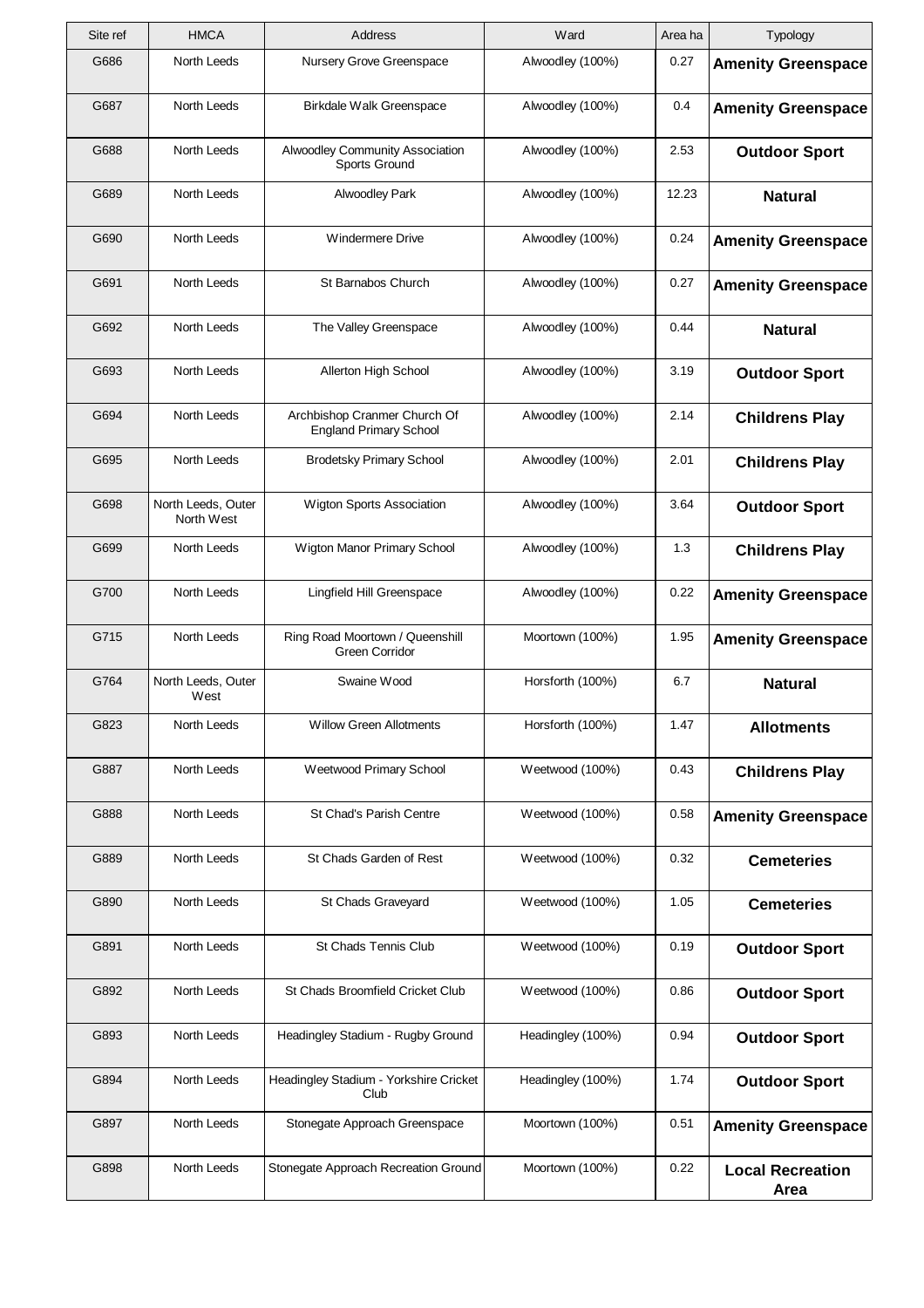| Site ref | <b>HMCA</b> | Address                                                             | Ward                       | Area ha | Typology                  |
|----------|-------------|---------------------------------------------------------------------|----------------------------|---------|---------------------------|
| G899     | North Leeds | Stonegate Lane Greenspace                                           | Moortown (100%)            | 0.46    | <b>Amenity Greenspace</b> |
| G900     | North Leeds | Church Avenue Greenspace                                            | Moortown (100%)            | 0.43    | <b>Amenity Greenspace</b> |
| G919     | North Leeds | Stonegate Road Allotments                                           | Moortown (100%)            | 0.4     | <b>Allotments</b>         |
| G921     | North Leeds | <b>Ridge Plantation</b>                                             | Moortown (100%)            | 2.98    | <b>Natural</b>            |
| G922     | North Leeds | Cardinal Heenan RC High School                                      | Moortown (100%)            | 8.73    | <b>Outdoor Sport</b>      |
| G923     | North Leeds | Tongue Lane Wood                                                    | Moortown (100%)            | 0.68    | <b>Natural</b>            |
| G924     | North Leeds | North West SILC (Pennyfield) School                                 | Moortown (100%)            | 0.42    | <b>Childrens Play</b>     |
| G925     | North Leeds | New Rover Cricket Club                                              | Adel and Wharfedale (100%) | 2.65    | <b>Outdoor Sport</b>      |
| G926     | North Leeds | <b>Tunnel How Wood</b>                                              | Moortown (100%)            | 1.7     | <b>Natural</b>            |
| G928     | North Leeds | Stanmore Terrace Sports Ground                                      | Kirkstall (100%)           | 1.76    | <b>Outdoor Sport</b>      |
| G931     | North Leeds | Rose Court Leeds Girls High School                                  | Headingley (100%)          | 0.81    | <b>Outdoor Sport</b>      |
| G933     | North Leeds | Parkside Road Allotments                                            | Moortown (100%)            | 0.86    | <b>Allotments</b>         |
| G934     | North Leeds | Grove Lane Greenspace                                               | Weetwood (100%)            | 0.74    | <b>Amenity Greenspace</b> |
| G940     | North Leeds | Meanwood Road Green Corridor (2)                                    | Weetwood (100%)            | 0.41    | <b>Amenity Greenspace</b> |
| G945     | North Leeds | David Lloyd Sports Club                                             | Moortown (100%)            | 9.43    | <b>Amenity Greenspace</b> |
| G946     | North Leeds | Stonegate Road Recreation Ground                                    | Moortown (100%)            | 10.51   | <b>Amenity Greenspace</b> |
| G947     | North Leeds | Carr Manor High School                                              | Moortown (100%)            | 4.61    | <b>Outdoor Sport</b>      |
| G967     | North Leeds | Calverley Lane Sports Ground                                        | Horsforth (100%)           | 2.51    | <b>Outdoor Sport</b>      |
| G968     | North Leeds | Newlaithes Junior School                                            | Horsforth (100%)           | 1.68    | <b>Outdoor Sport</b>      |
| G971     | North Leeds | Smithy Mills Wood                                                   | Adel and Wharfedale (100%) | 0.65    | <b>Natural</b>            |
| G972     | North Leeds | Oaklands Fold Greenspace                                            | Adel and Wharfedale (100%) | 0.21    | <b>Amenity Greenspace</b> |
| G973     | North Leeds | Oaklands Grove Greenspace                                           | Adel and Wharfedale (100%) | 0.31    | <b>Natural</b>            |
| G974     | North Leeds | East Moor Wood                                                      | Adel and Wharfedale (100%) | 2.25    | <b>Natural</b>            |
| G975     | North Leeds | Adel St John the Baptist Church of<br><b>England Primary School</b> | Adel and Wharfedale (100%) | 1.37    | <b>Outdoor Sport</b>      |
| G976     | North Leeds | St John the Baptist Church                                          | Adel and Wharfedale (100%) | 1.74    | <b>Cemeteries</b>         |
| G977     | North Leeds | Middlethorne Rise Greenspace                                        | Alwoodley (100%)           | 1.28    | <b>Amenity Greenspace</b> |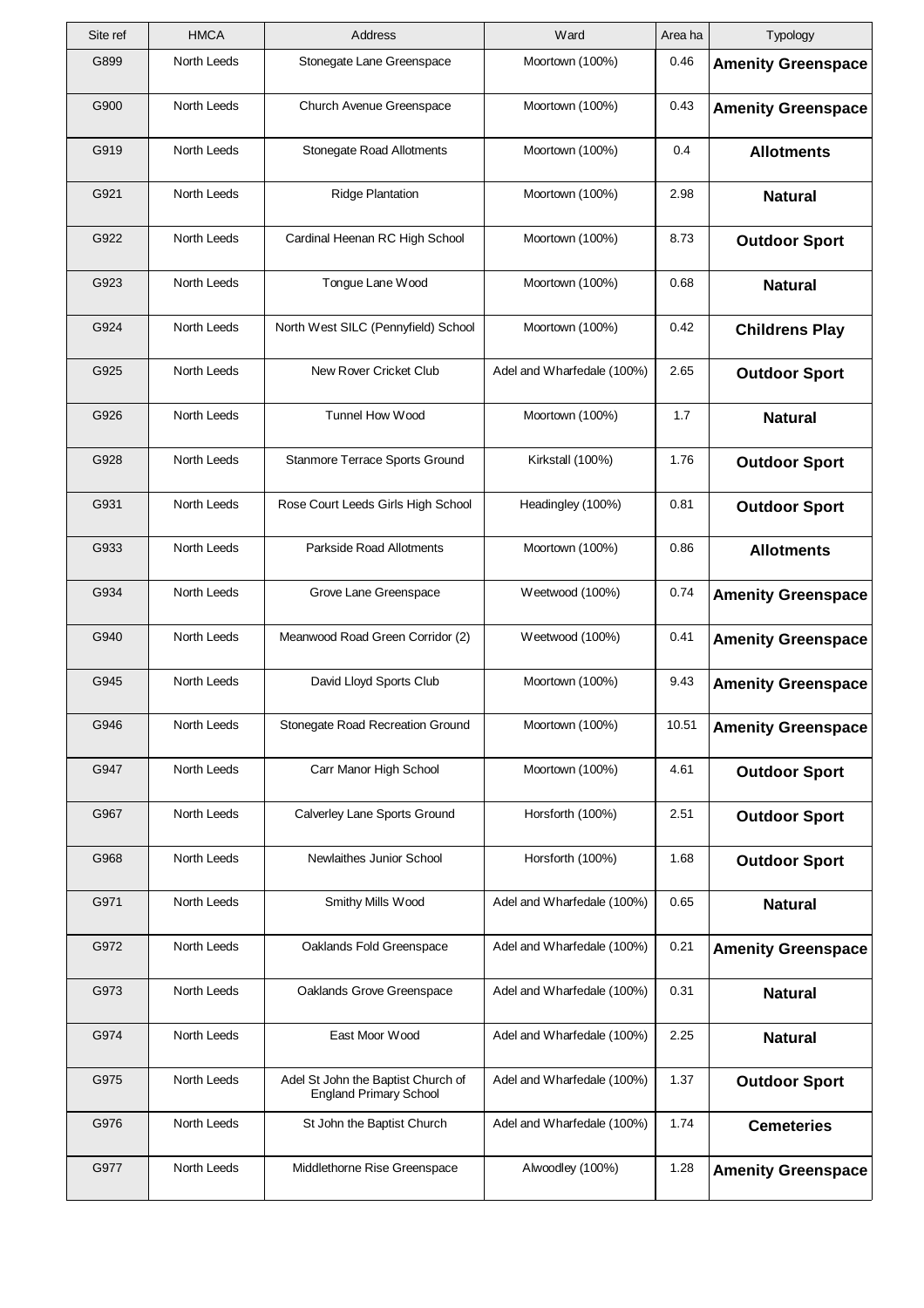| Site ref | <b>HMCA</b>                      | Address                                           | Ward                       | Area ha | Typology                               |
|----------|----------------------------------|---------------------------------------------------|----------------------------|---------|----------------------------------------|
| G978     | North Leeds                      | <b>Moss Plantation</b>                            | Alwoodley (100%)           | 4.48    | <b>Amenity Greenspace</b>              |
| G980     | <b>North Leeds</b>               | Shadwell Lane Greenspace                          | Alwoodley (100%)           | 0.73    | <b>Amenity Greenspace</b>              |
| G981     | North Leeds, Outer<br>North East | Dark Wood                                         | Alwoodley (100%)           | 2.33    | <b>Natural</b>                         |
| G982     | North Leeds, Outer<br>North East | <b>Birch Wood</b>                                 | Alwoodley (100%)           | 3.54    | <b>Natural</b>                         |
| G983     | North Leeds                      | The Bumps                                         | Roundhay (100%)            | 2.4     | <b>Local Recreation</b><br>Area        |
| G984     | North Leeds                      | Roman (Vale) Avenue Greenspace                    | Roundhay (100%)            | 0.45    | <b>Amenity Greenspace</b>              |
| G985     | North Leeds                      | The Moor Allerton Sports and Social<br>Centre     | Moortown (100%)            | 0.8     | <b>Outdoor Sport</b>                   |
| G987     | North Leeds                      | <b>Adel Primary School</b>                        | Adel and Wharfedale (100%) | 0.93    | <b>Outdoor Sport</b>                   |
| G988     | North Leeds                      | Tile Lane Wood                                    | Adel and Wharfedale (100%) | 0.23    | <b>Natural</b>                         |
| G989     | <b>North Leeds</b>               | <b>Mullbery Greenspace</b>                        | Adel and Wharfedale (100%) | 0.87    | <b>Amenity Greenspace</b>              |
| G990     | North Leeds                      | Adel Wood (Adj to Long Causeway)                  | Adel and Wharfedale (100%) | 1.28    | <b>Natural</b>                         |
| G991     | North Leeds                      | Adel Sports and Social Club                       | Adel and Wharfedale (100%) | 4.84    | <b>Outdoor Sport</b>                   |
| G1002    | North Leeds                      | <b>Burley Model Allotment</b>                     | Kirkstall (100%)           | 2.8     | <b>Allotments</b>                      |
| G1005    | North Leeds                      | <b>Beckett Park Primary School</b>                | Kirkstall (100%)           | 2.11    | <b>Outdoor Sport</b>                   |
| G1020    | North Leeds                      | St Anne's Road Allotments                         | Headingley (100%)          | 0.56    | <b>Allotments</b>                      |
| G1021    | North Leeds                      | Ash Road Allotments                               | Headingley (100%)          | 4.05    | <b>Allotments</b>                      |
| G1022    | North Leeds                      | Hollin Lane Allotments (Mill Race)                | Weetwood (100%)            | 2.18    | <b>Allotments</b>                      |
| G1023    | North Leeds                      | <b>Highbury Small Holding</b>                     | Moortown (100%)            | 0.22    | <b>Allotments</b>                      |
| G1063    | North Leeds                      | Yarn Bury Rugby Club                              | Horsforth (100%)           | 4.4     | <b>Outdoor Sport</b>                   |
| G1064    | North Leeds                      | <b>Wetstone Plantation</b>                        | Horsforth (100%)           | 11.87   | <b>Natural</b>                         |
| G1103    | North Leeds                      | Cragg Wood Allotments                             | Horsforth (100%)           | 1.02    | <b>Allotments</b>                      |
| G1106    | North Leeds                      | Broadgate Lane (King Edward Avenue)<br>Allotments | Horsforth (100%)           | 0.73    | <b>Allotments</b>                      |
| G1108    | North Leeds                      | Drury Avenue Recreation Ground                    | Horsforth (100%)           | 1.97    | <b>Local Recreation</b><br>Area        |
| G1109    | North Leeds                      | Cragg Hill Recreation Ground                      | Horsforth (100%)           | 2.85    | <b>Local Recreation</b><br><b>Area</b> |
| G1110    | North Leeds                      | Cragg Wood                                        | Horsforth (100%)           | 3.53    | <b>Natural</b>                         |
| G1111    | North Leeds                      | Cragg Hill Farm                                   | Horsforth (100%)           | 1.39    | <b>Natural</b>                         |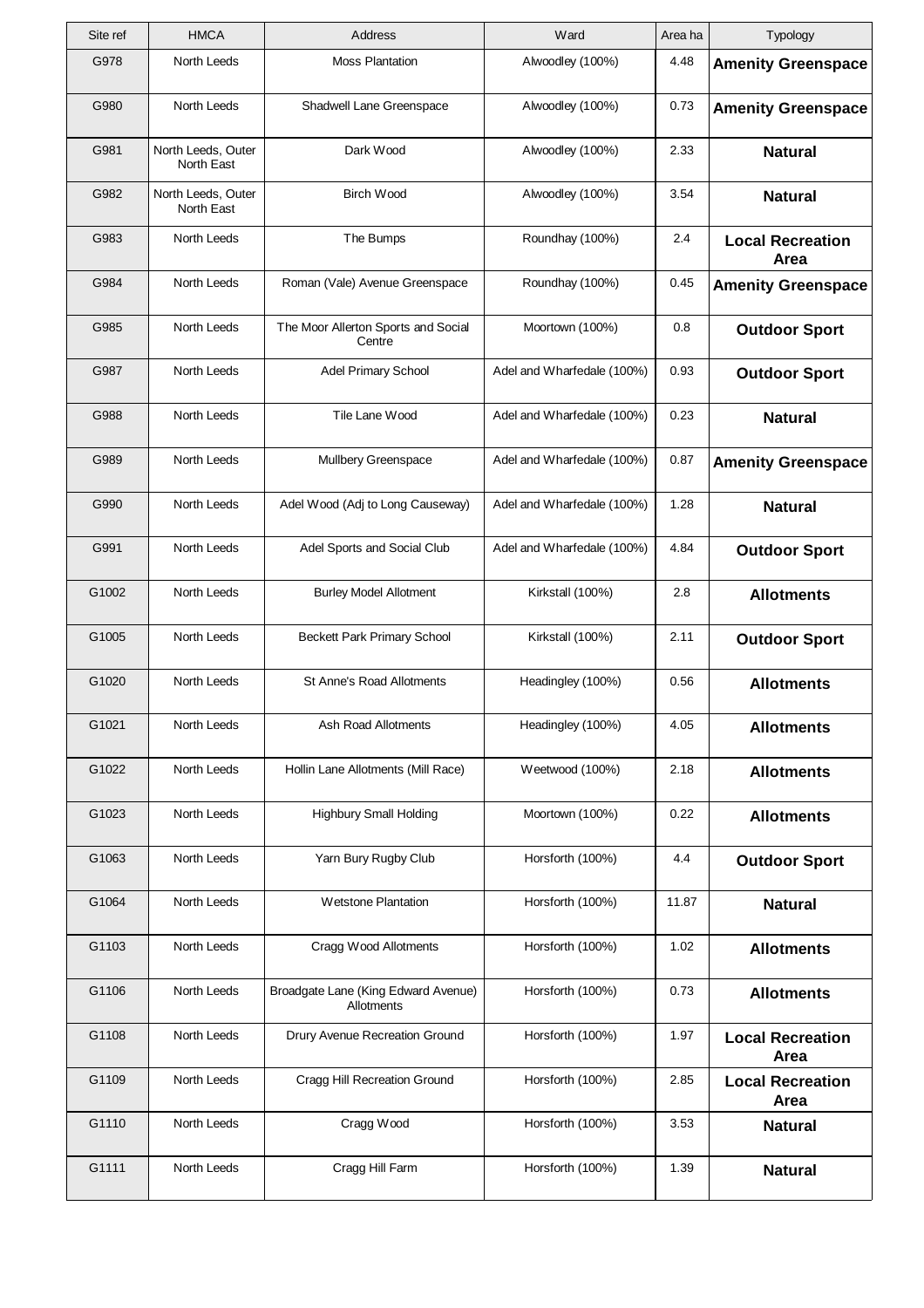| Site ref | <b>HMCA</b> | Address                                                           | Ward                       | Area ha | Typology                  |
|----------|-------------|-------------------------------------------------------------------|----------------------------|---------|---------------------------|
| G1140    | North Leeds | Haigh Wood, West of the Railway Line                              | Horsforth (98%)            | 9.44    | <b>Natural</b>            |
| G1141    | North Leeds | Iveson Wood                                                       | Weetwood (100%)            | 2.63    | <b>Natural</b>            |
| G1142    | North Leeds | Clayton Wood East                                                 | Weetwood (100%)            | 5.3     | <b>Natural</b>            |
| G1143    | North Leeds | Spring Wood                                                       | Weetwood (100%)            | 6.62    | <b>Natural</b>            |
| G1144    | North Leeds | Daffy Wood                                                        | Weetwood (100%)            | 4.89    | <b>Natural</b>            |
| G1145    | North Leeds | Back House Wood                                                   | Weetwood (100%)            | 2.96    | <b>Natural</b>            |
| G1148    | North Leeds | Westbank Lane Junior and Infant<br>School                         | Horsforth (100%)           | 0.99    | <b>Childrens Play</b>     |
| G1149    | North Leeds | Horsforth St Margarets Church of<br><b>England Primary School</b> | Horsforth (100%)           | 0.68    | <b>Childrens Play</b>     |
| G1150    | North Leeds | Cookridge Primary School                                          | Weetwood (100%)            | 1.26    | <b>Childrens Play</b>     |
| G1151    | North Leeds | Iveson House County Primary School                                | Weetwood (100%)            | 1.78    | <b>Childrens Play</b>     |
| G1152    | North Leeds | Ireland Wood Primary                                              | Weetwood (100%)            | 2.37    | <b>Childrens Play</b>     |
| G1153    | North Leeds | Lawnswood School                                                  | Weetwood (100%)            | 7.3     | <b>Childrens Play</b>     |
| G1154    | North Leeds | <b>Tinshill Learning Centre</b>                                   | Weetwood (100%)            | 1.24    | <b>Childrens Play</b>     |
| G1155    | North Leeds | St Chads Church of England School                                 | Weetwood (100%)            | 0.29    | <b>Childrens Play</b>     |
| G1156    | North Leeds | Holy Trinity Church of England Primary<br>School                  | Adel and Wharfedale (100%) | 0.85    | <b>Childrens Play</b>     |
| G1157    | North Leeds | Ralph Thoresby High School                                        | Weetwood (62%)             | 2.59    | <b>Outdoor Sport</b>      |
| G1158    | North Leeds | Cookridge Methodist Church                                        | Weetwood (100%)            | 0.22    | <b>Amenity Greenspace</b> |
| G1159    | North Leeds | Horsforth Featherbank Infants School                              | Horsforth (100%)           | 0.32    | <b>Childrens Play</b>     |
| G1160    | North Leeds | Holy Name Catholic School                                         | Weetwood (100%)            | 1.32    | <b>Childrens Play</b>     |
| G1161    | North Leeds | West End Primary School                                           | Horsforth (100%)           | 1.67    | <b>Childrens Play</b>     |
| G1162    | North Leeds | Horsforth School and F E Centre                                   | Horsforth (100%)           | 6.6     | <b>Childrens Play</b>     |
| G1166    | North Leeds | Boddington Playing Fields (1)                                     | Weetwood (100%)            | 20.51   | <b>Outdoor Sport</b>      |
| G1171    | North Leeds | Leafield Grange                                                   | Moortown (100%)            | 0.23    | <b>Natural</b>            |
| G1172    | North Leeds | Potternewton Heights                                              | Chapel Allerton (100%)     | 0.61    | <b>Amenity Greenspace</b> |
| G1177    | North Leeds | Shadwell Ring Road Woods                                          | Moortown (100%)            | 1.32    | <b>Natural</b>            |
| G1178    | North Leeds | <b>Highwood Grove Woods</b>                                       | Moortown (100%)            | 0.86    | <b>Natural</b>            |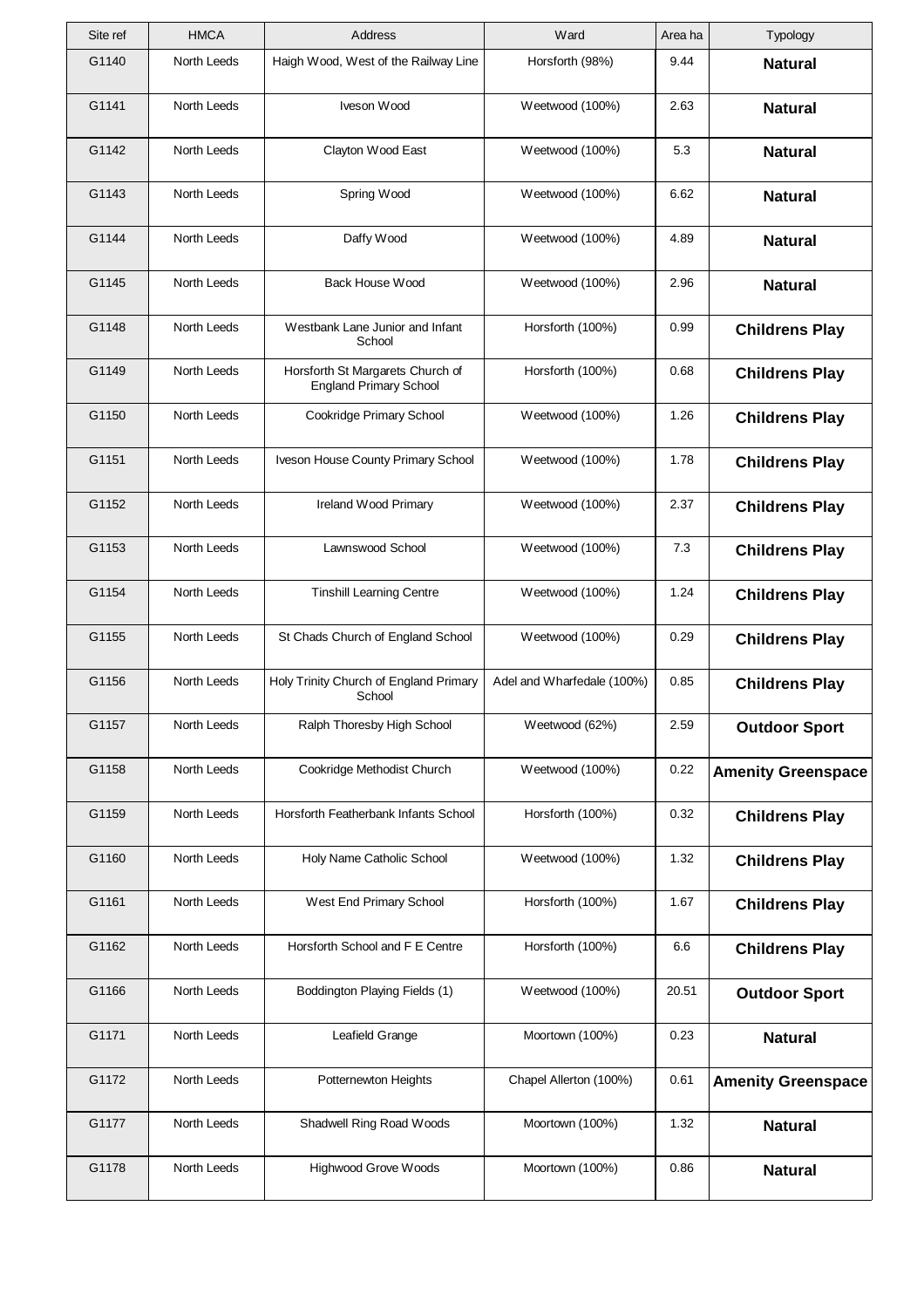| Site ref | <b>HMCA</b>        | Address                                                          | Ward                       | Area ha | Typology                  |
|----------|--------------------|------------------------------------------------------------------|----------------------------|---------|---------------------------|
| G1179    | North Leeds        | Moor Allerton POS                                                | Alwoodley (100%)           | 0.45    | <b>Natural</b>            |
| G1180    | North Leeds        | Ireland Wood B                                                   | Weetwood (100%)            | 2.34    | <b>Natural</b>            |
| G1217    | North Leeds        | Leafield POS                                                     | Moortown (100%)            | 0.27    | <b>Amenity Greenspace</b> |
| G1220    | North Leeds        | <b>Bedford Close</b>                                             | Weetwood (100%)            | 0.36    | <b>Natural</b>            |
| G1221    | North Leeds        | <b>Iveson Drive</b>                                              | Weetwood (100%)            | 0.29    | <b>Amenity Greenspace</b> |
| G1230    | North Leeds        | <b>High Ash Drive</b>                                            | Alwoodley (100%)           | 0.57    | <b>Amenity Greenspace</b> |
| G1250    | North Leeds        | Cookridge Village Hall                                           | Adel and Wharfedale (100%) | 0.11    | <b>Amenity Greenspace</b> |
| G1252    | North Leeds        | Holtdale Approach                                                | Adel and Wharfedale (100%) | 0.69    | <b>Amenity Greenspace</b> |
| G1253    | North Leeds        | <b>Holtdale Green</b>                                            | Adel and Wharfedale (100%) | 0.49    | <b>Amenity Greenspace</b> |
| G1256    | North Leeds        | Queenswood Drive Sports Pitches                                  | Kirkstall (100%)           | 4.58    | <b>Outdoor Sport</b>      |
| G1263    | North Leeds        | Queenswood Gardens                                               | Kirkstall (100%)           | 0.25    | <b>Amenity Greenspace</b> |
| G1268    | North Leeds        | Tynwald Road POS                                                 | Alwoodley (100%)           | 0.25    | <b>Amenity Greenspace</b> |
| G1271    | North Leeds        | Chapel Allerton and St Mathews<br>Primary School Playing Fields  | Chapel Allerton (100%)     | 0.83    | <b>Outdoor Sport</b>      |
| G1273    | North Leeds        | Chapel Allerton Tennis, Squash and<br>Gym Club                   | Chapel Allerton (100%)     | 1.34    | <b>Outdoor Sport</b>      |
| G1282    | <b>North Leeds</b> | Meanwood Park Hospital Grounds<br>(Former)                       | Moortown (100%)            | 17.49   | <b>Natural</b>            |
| G1283    | North Leeds        | Meanwood Cricket Club                                            | Moortown (100%)            | 0.81    | <b>Outdoor Sport</b>      |
| G1286    | North Leeds        | University of Leeds Athletics Ground<br>/Weetwood Sports Pitches | Weetwood (100%)            | 18.2    | <b>Outdoor Sport</b>      |
| G1293    | North Leeds        | Alwoodley Cricket Club                                           | Alwoodley (100%)           | 1.65    | <b>Outdoor Sport</b>      |
| G1314    | North Leeds        | Bank Avenue/Gardens (Rear of)                                    | Horsforth (100%)           | 0.22    | <b>Natural</b>            |
| G1322    | North Leeds        | West Park Playing Fields                                         | Weetwood (89%)             | 20.4    | <b>Outdoor Sport</b>      |
| G1352    | North Leeds        | King George Road                                                 | Horsforth (100%)           | 0.28    | <b>Amenity Greenspace</b> |
| G1354    | North Leeds        | Moseley Wood Croft                                               | Adel and Wharfedale (98%)  | 0.79    | <b>Natural</b>            |
| G1355    | North Leeds        | Simms Pond                                                       | Horsforth (100%)           | 0.35    | <b>Natural</b>            |
| G1367    | North Leeds        | Ireland Wood & Cookridge Hospital<br>Grounds                     | Weetwood (100%)            | 7.74    | <b>Natural</b>            |
| G1369    | North Leeds        | Haven Chase                                                      | Weetwood (100%)            | 0.51    | <b>Natural</b>            |
| G1370    | North Leeds        | <b>Luttrell Crescent</b>                                         | Weetwood (100%)            | 0.54    | <b>Natural</b>            |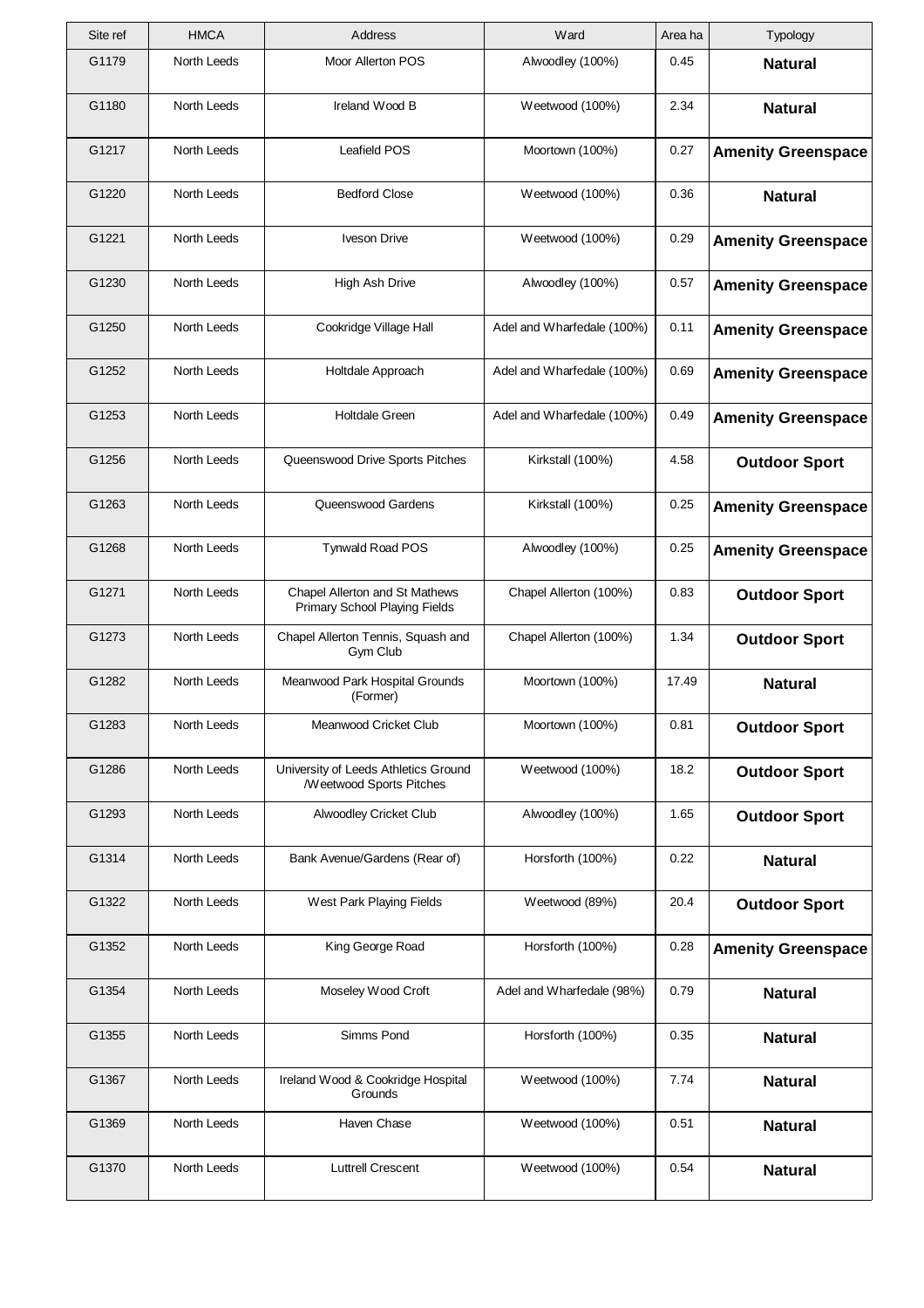| Site ref | <b>HMCA</b>                      | Address                         | Ward                       | Area ha | Typology                        |
|----------|----------------------------------|---------------------------------|----------------------------|---------|---------------------------------|
| G1373    | North Leeds                      | Kirkstall Hill Amenity Area     | Kirkstall (100%)           | 1.08    | <b>Amenity Greenspace</b>       |
| G1374    | North Leeds                      | Commercial Road Wildlife Garden | Kirkstall (100%)           | 0.85    | <b>Amenity Greenspace</b>       |
| G1375    | North Leeds                      | Leeds Rugby Academy             | Kirkstall (100%)           | 3.99    | <b>Outdoor Sport</b>            |
| G1381    | North Leeds                      | The Outwood - Horsforth         | Horsforth (100%)           | 2.28    | <b>Natural</b>                  |
| G1401    | North Leeds                      | <b>High Fields</b>              | Horsforth (100%)           | 1.09    | <b>Natural</b>                  |
| G1402    | North Leeds                      | Woodside Park Avenue POS        | Horsforth (100%)           | 1.86    | <b>Amenity Greenspace</b>       |
| G1403    | North Leeds                      | Cragg Wood Road                 | Horsforth (100%)           | 0.36    | <b>Natural</b>                  |
| G1404    | North Leeds                      | Little Hawksworth Wood          | Horsforth (100%)           | 3.63    | <b>Natural</b>                  |
| G1405    | North Leeds                      | St Johns Graveyard              | Roundhay (100%)            | 1.28    | <b>Cemeteries</b>               |
| G1406    | North Leeds                      | Elmete Lane Schools             | Roundhay (100%)            | 14.25   | <b>Outdoor Sport</b>            |
| G1486    | North Leeds                      | Park Road Avenue Woodland       | Roundhay (100%)            | 1.33    | <b>Natural</b>                  |
| G1490    | North Leeds                      | Silk Mill Way                   | Weetwood (100%)            | 0.2     | <b>Amenity Greenspace</b>       |
| G1491    | North Leeds                      | Roos Field                      | Horsforth (100%)           | 0.24    | <b>Amenity Greenspace</b>       |
| G1492    | North Leeds                      | Silk Mill Bank                  | Weetwood (100%)            | 1.13    | <b>Local Recreation</b><br>Area |
| G1493    | North Leeds                      | Cookridge Cricket Club          | Adel and Wharfedale (100%) | 1.78    | <b>Outdoor Sport</b>            |
| G1500    | North Leeds                      | Old Moderians Association       | Adel and Wharfedale (100%) | 2.71    | <b>Outdoor Sport</b>            |
| G1501    | North Leeds, Outer<br>North West | <b>Chestnut Plantation</b>      | Adel and Wharfedale (100%) | 3.28    | <b>Natural</b>                  |
| G1513    | North Leeds, Outer<br>North West | Leodiensions Rugby Pitches      | Alwoodley (100%)           | 7.85    | <b>Outdoor Sport</b>            |
| G1522    | North Leeds                      | Silk Mill Mews East             | Weetwood (100%)            | 0.36    | <b>Natural</b>                  |
| G1524    | North Leeds                      | Old Otley Road Long and Narrow  | Weetwood (99%)             | 2.58    | <b>Amenity Greenspace</b>       |
| G1526    | North Leeds                      | Ireland Wood                    | Weetwood (100%)            | 2.75    | <b>Natural</b>                  |
| G1527    | North Leeds                      | <b>Tinshill Mount</b>           | Weetwood (100%)            | 0.24    | <b>Amenity Greenspace</b>       |
| G1528    | North Leeds                      | Church Wood                     | Weetwood (100%)            | 3.41    | <b>Natural</b>                  |
| G1529    | North Leeds                      | Hawksworth Roundabout           | Kirkstall (100%)           | 0.36    | <b>Natural</b>                  |
| G1533    | North Leeds                      | <b>Hinsley Hall</b>             | Headingley (100%)          | 0.53    | <b>Amenity Greenspace</b>       |
| G1539    | North Leeds                      | Wetherby Road Meadow            | Roundhay (100%)            | 2.87    | <b>Natural</b>                  |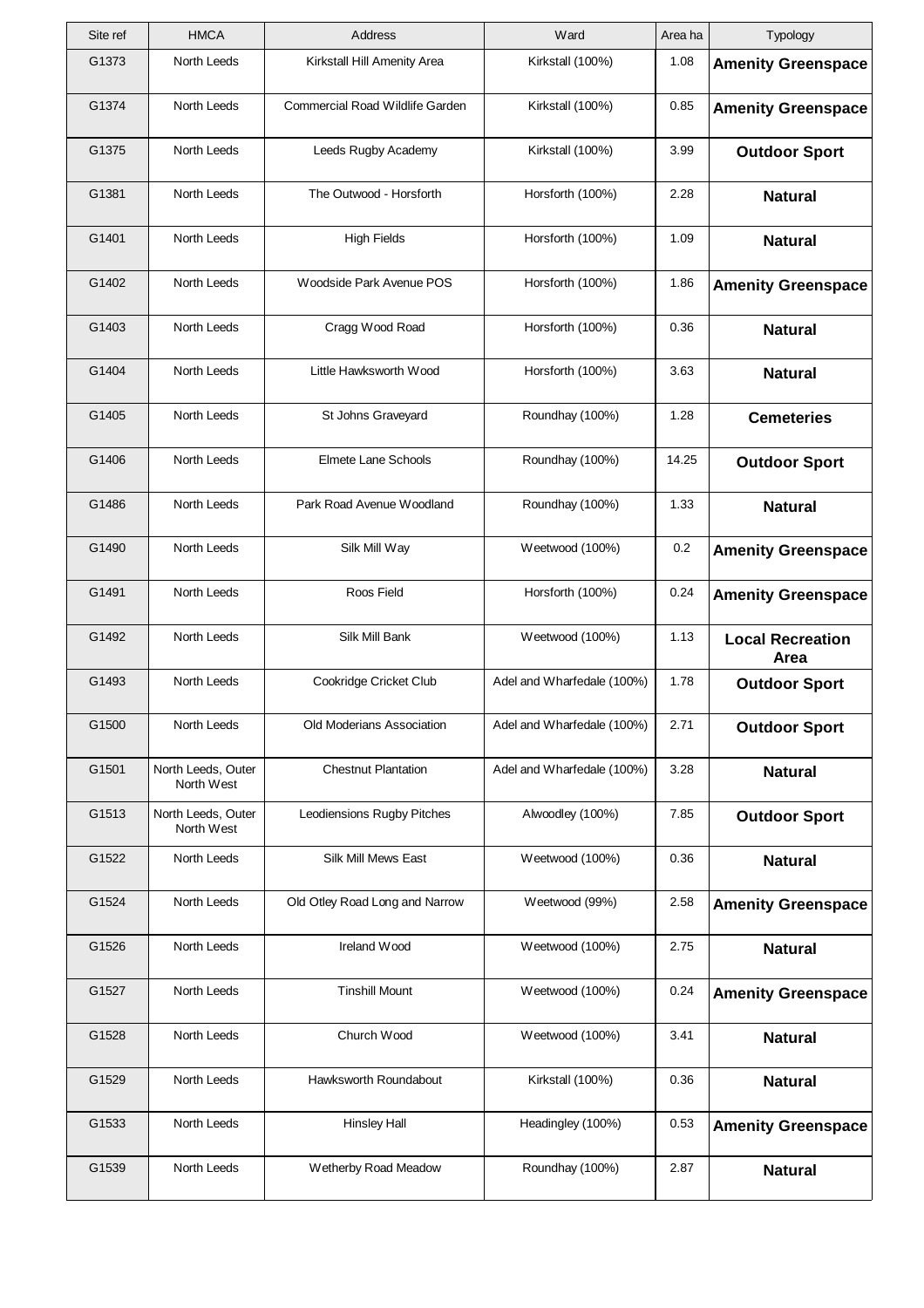| Site ref | <b>HMCA</b>                      | Address                                       | Ward                       | Area ha | Typology                  |
|----------|----------------------------------|-----------------------------------------------|----------------------------|---------|---------------------------|
| G1540    | North Leeds                      | Lincombe Mount                                | Roundhay (100%)            | 0.41    | <b>Amenity Greenspace</b> |
| G1543    | North Leeds                      | St Michael's and All Angels Church            | Headingley (100%)          | 0.52    | <b>Cemeteries</b>         |
| G1544    | North Leeds                      | Alderton Bank                                 | Alwoodley (100%)           | 3.17    | <b>Amenity Greenspace</b> |
| G1595    | North Leeds                      | Queenshill                                    | Moortown (100%)            | 0.37    | <b>Amenity Greenspace</b> |
| G1597    | North Leeds                      | <b>Buckstone Road</b>                         | Alwoodley (100%)           | 0.59    | <b>Amenity Greenspace</b> |
| G1598    | North Leeds                      | Yorkshire Bank Sports Ground                  | Moortown (100%)            | 3.03    | <b>Outdoor Sport</b>      |
| G1600    | North Leeds                      | Verity's Shaft                                | Alwoodley (100%)           | 0.27    | <b>Natural</b>            |
| G1614    | North Leeds                      | St Marys/Broadgate Primary School             | Horsforth (100%)           | 2.58    | <b>Outdoor Sport</b>      |
| G1620    | North Leeds                      | John Jameison School                          | Roundhay (100%)            | 0.35    | <b>Childrens Play</b>     |
| G1623    | North Leeds                      | Hawksworth Wood Primary                       | Kirkstall (100%)           | 0.41    | <b>Outdoor Sport</b>      |
| G1624    | North Leeds                      | Abbey Grange Church of England<br>School      | Kirkstall (100%)           | 1.3     | <b>Childrens Play</b>     |
| G1625    | North Leeds                      | Sacred Heart Roman Catholic Primary           | Kirkstall (100%)           | 1.44    | <b>Outdoor Sport</b>      |
| G1626    | North Leeds                      | <b>Beecroft Primary</b>                       | Kirkstall (100%)           | 0.28    | <b>Outdoor Sport</b>      |
| G1637    | North Leeds                      | Carr Manor Primary School                     | Moortown (100%)            | 0.98    | <b>Childrens Play</b>     |
| G1649    | North Leeds                      | Goodrick Lane                                 | Alwoodley (100%)           | 0.57    | <b>Natural</b>            |
| G1651    | North Leeds, Outer<br>North West | Holt Lane                                     | Adel and Wharfedale (100%) | 2.31    | <b>Amenity Greenspace</b> |
| G1658    | North Leeds                      | Hall Lane (Hunger Hills Wood Smaller<br>Site) | Horsforth (100%)           | 0.51    | <b>Natural</b>            |
| G1660    | North Leeds                      | Ridgeside                                     | Adel and Wharfedale (100%) | 0.42    | <b>Amenity Greenspace</b> |
| G1661    | North Leeds                      | Queenswood Drive (Rear of)                    | Weetwood (100%)            | 5.87    | <b>Natural</b>            |
| G1662    | North Leeds                      | Becket Park Campus - The Acre                 | Weetwood (100%)            | 1.81    | <b>Amenity Greenspace</b> |
| G1663    | North Leeds                      | <b>Becketts Park Sports Pitches</b>           | Weetwood (100%)            | 8.89    | <b>Outdoor Sport</b>      |
| G1664    | North Leeds                      | <b>Mosley Beck</b>                            | Horsforth (65%)            | 2.5     | <b>Natural</b>            |
| G1671    | North Leeds                      | East Beckett Park Campus                      | Weetwood (100%)            | 2.57    | <b>Outdoor Sport</b>      |
| G1672    | North Leeds                      | <b>Fillingfir Flicks</b>                      | Kirkstall (100%)           | 0.85    | <b>Natural</b>            |
| G1677    | North Leeds                      | <b>Beckett Park Community Centre</b>          | Kirkstall (100%)           | 0.28    | <b>Amenity Greenspace</b> |
| G1679    | North Leeds                      | <b>Butcher Hill Sports Ground</b>             | Kirkstall (100%)           | 10.4    | <b>Outdoor Sport</b>      |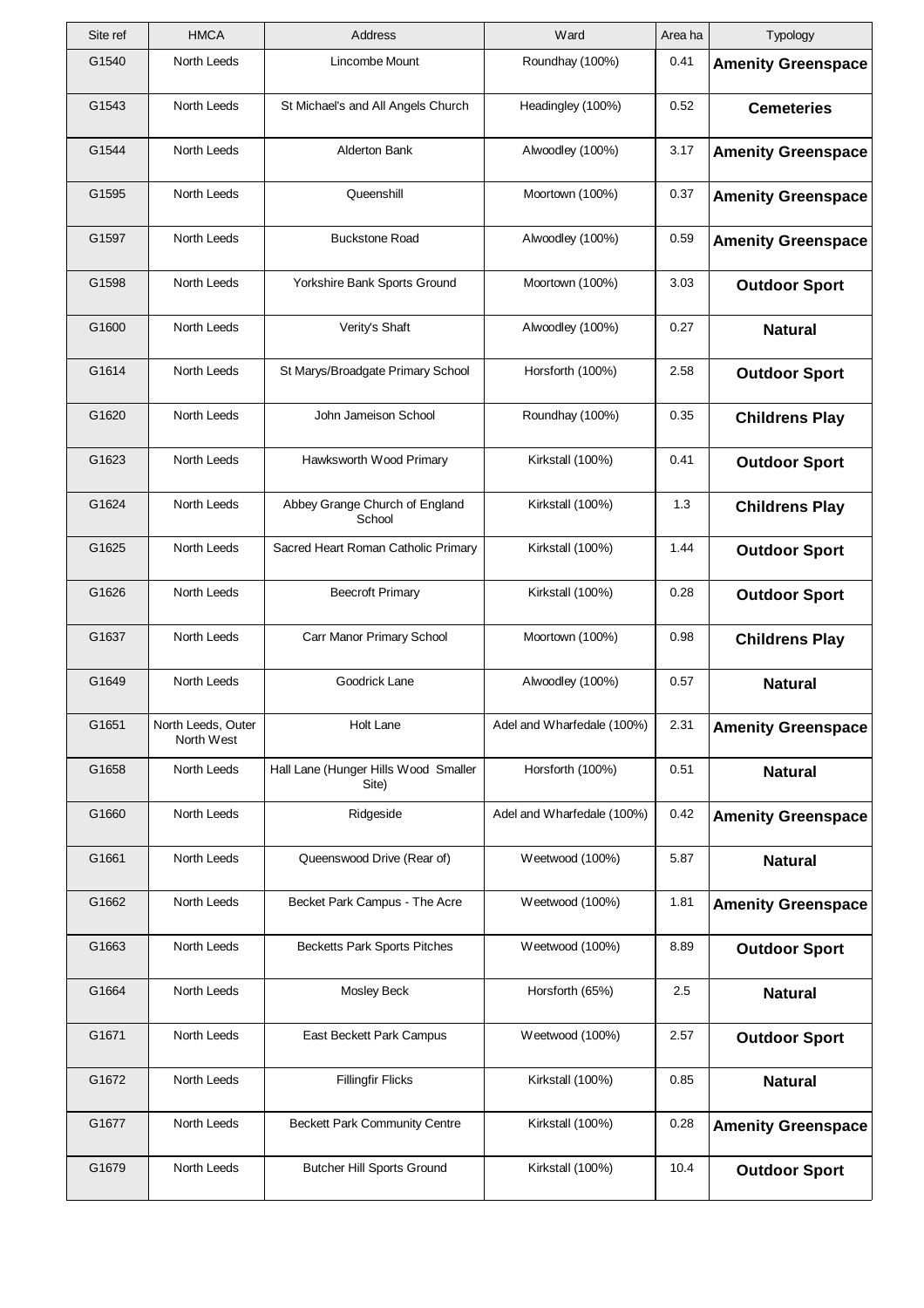| Site ref | <b>HMCA</b>                      | Address                                                       | Ward                       | Area ha | Typology                        |
|----------|----------------------------------|---------------------------------------------------------------|----------------------------|---------|---------------------------------|
| G1693    | North Leeds                      | Springbank Primary School.                                    | Headingley (100%)          | 0.43    | <b>Childrens Play</b>           |
| G1699    | North Leeds                      | Elmete Central BESD SKC                                       | Moortown (100%)            | 1.35    | <b>Outdoor Sport</b>            |
| G1703    | North Leeds                      | Smithy Lane Woods.                                            | Adel and Wharfedale (100%) | 4.46    | <b>Natural</b>                  |
| G1704    | North Leeds                      | Springfield Close Allotments                                  | Horsforth (100%)           | 0.39    | <b>Allotments</b>               |
| G1705    | North Leeds                      | <b>Headingley Station Allotments</b>                          | Kirkstall (100%)           | 2.5     | <b>Allotments</b>               |
| G1706    | North Leeds                      | Morris Woods                                                  | Kirkstall (100%)           | 6.17    | <b>Natural</b>                  |
| G1707    | North Leeds                      | Church Lane Allotment - Kirkstall                             | Kirkstall (100%)           | 2.29    | <b>Allotments</b>               |
| G1708    | North Leeds                      | Norman Towers                                                 | Kirkstall (100%)           | 0.68    | <b>Amenity Greenspace</b>       |
| G1709    | North Leeds                      | Low Wood, Foxcroft Road                                       | Kirkstall (100%)           | 0.67    | <b>Natural</b>                  |
| G1712    | North Leeds                      | Wetherby Road POS                                             | Roundhay (100%)            | 0.33    | <b>Natural</b>                  |
| G1715    | North Leeds, Outer<br>North West | Leeds Grammar School                                          | Alwoodley (100%)           | 27.45   | <b>Outdoor Sport</b>            |
| G1718    | North Leeds                      | <b>Shire View</b>                                             | Headingley (100%)          | 1.12    | <b>Natural</b>                  |
| G1719    | North Leeds                      | Roundhay Tennis Club                                          | Roundhay (100%)            | 0.44    | <b>Outdoor Sport</b>            |
| G1755    | North Leeds                      | Haven Chase POS                                               | Weetwood (100%)            | 0.35    | <b>Amenity Greenspace</b>       |
| G1784    | North Leeds                      | Cookridge Hospital Grounds 2.                                 | Weetwood (100%)            | 0.27    | <b>Amenity Greenspace</b>       |
| G1790    | North Leeds                      | Lawnswood Recreation Ground                                   | Weetwood (100%)            | 10.32   | <b>Outdoor Sport</b>            |
| G1791    | North Leeds                      | Laith Road                                                    | Weetwood (100%)            | 1.41    | <b>Natural</b>                  |
| G1792    | North Leeds                      | Chapel Allerton Primary School                                | Chapel Allerton (100%)     | 0.36    | <b>Outdoor Sport</b>            |
| G1793    | North Leeds                      | St Matthew's Church of England Aided<br><b>Primary School</b> | Chapel Allerton (100%)     | 0.35    | <b>Childrens Play</b>           |
| G1802    | North Leeds                      | Roundhay St John Primary School                               | Roundhay (100%)            | 0.17    | <b>Outdoor Sport</b>            |
| G1803    | North Leeds                      | <b>Talbot Primary School</b>                                  | Roundhay (100%)            | 0.65    | <b>Childrens Play</b>           |
| G1804    | North Leeds                      | Imaculate Heart of Mary Catholic<br><b>Primary School</b>     | Moortown (100%)            | 0.69    | <b>Childrens Play</b>           |
| G1805    | North Leeds                      | Elmet Central BESD SILC                                       | Roundhay (100%)            | 0.17    | <b>Outdoor Sport</b>            |
| G1815    | North Leeds                      | <b>St Martins Institute</b>                                   | Chapel Allerton (100%)     | 0.27    | <b>Amenity Greenspace</b>       |
| G1833    | North Leeds                      | Hawksworth Wood                                               | Kirkstall (96%)            | 22.72   | <b>Local Recreation</b><br>Area |
| G1836    | North Leeds                      | Brownberrie Lane Rec                                          | Horsforth (100%)           | 5.67    | <b>Outdoor Sport</b>            |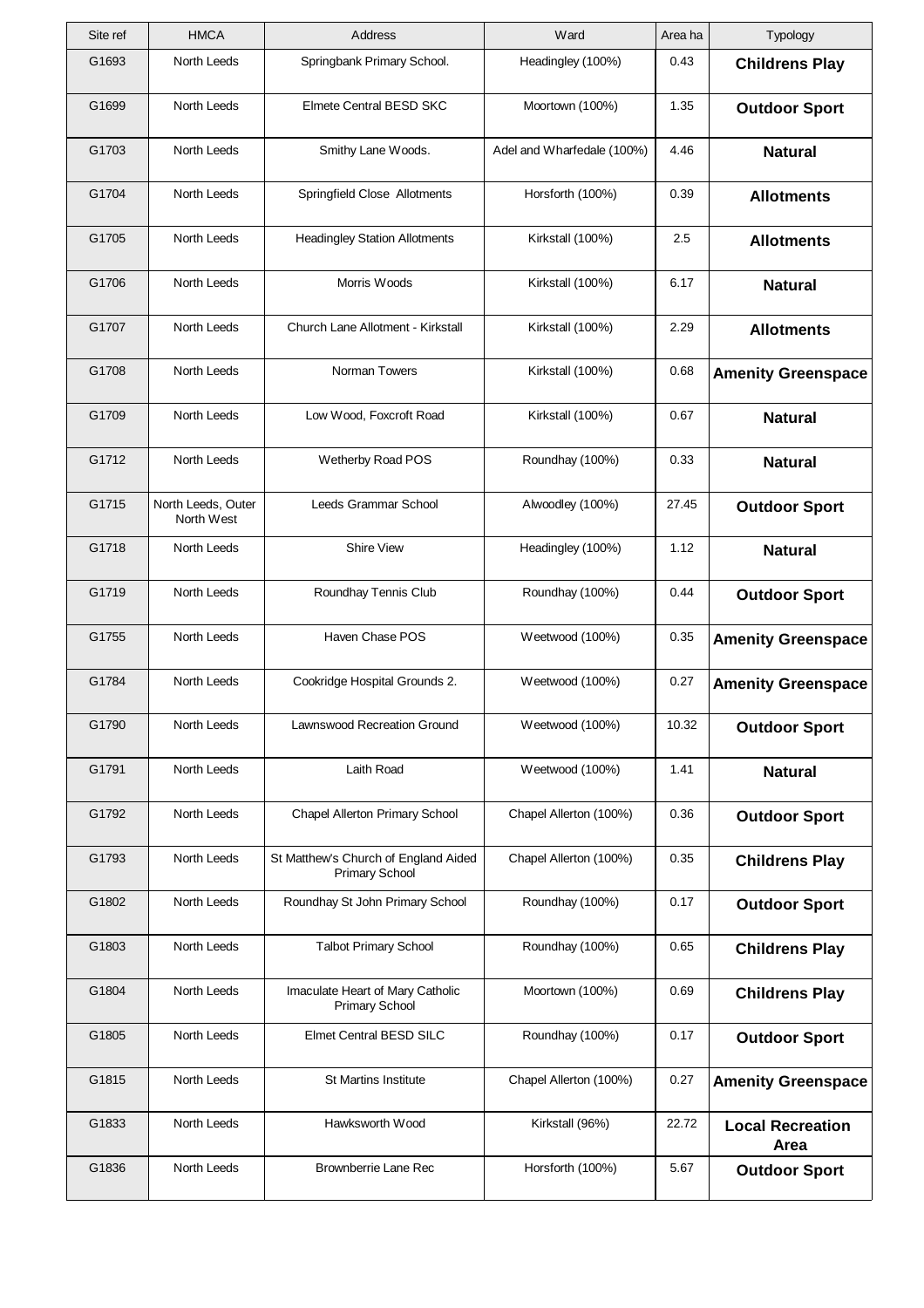| Site ref | <b>HMCA</b>             | Address                                     | Ward             | Area ha | Typology                               |
|----------|-------------------------|---------------------------------------------|------------------|---------|----------------------------------------|
| G1838    | North Leeds             | Roundhay Golf Course                        | Roundhay (100%)  | 30.78   | <b>Outdoor Sport</b>                   |
| G1842    | North Leeds             | Deanswood Drive Allotments                  | Alwoodley (100%) | 0.23    | <b>Allotments</b>                      |
| G1847    | North Leeds             | West Park Ring Road Open Space              | Kirkstall (100%) | 5.99    | <b>Amenity Greenspace</b>              |
| G1867    | North Leeds             | Stainbeck School Playing Field              | Moortown (100%)  | 0.79    | <b>Outdoor Sport</b>                   |
| G1875    | North Leeds             | Victoria Mount/Crescent                     | Horsforth (100%) | 2.07    | <b>Natural</b>                         |
| G1876    | North Leeds             | Saxton Mount/Tynwald Drive                  | Alwoodley (100%) | 0.26    | <b>Amenity Greenspace</b>              |
| G1877    | North Leeds             | Rear of Woodside Pub                        | Horsforth (100%) | 1.17    | <b>Natural</b>                         |
| G1879    | North Leeds             | Former Headingley Filter Beds               | Weetwood (100%)  | 0.54    | <b>Amenity Greenspace</b>              |
| G1887    | North Leeds             | Elmette/Roundhay Woods                      | Roundhay (100%)  | 3.39    | <b>Natural</b>                         |
| G1909    | North Leeds             | Clayton Wood East                           | Weetwood (100%)  | 0.6     | <b>Natural</b>                         |
| G1912    | North Leeds             | Allerton Grange Fields                      | (% )             |         | <b>Outdoor Sport</b>                   |
| G99      | Outer North East        | The Ings Wetherby                           | Wetherby (100%)  | 13.42   | <b>Outdoor Sport</b>                   |
| G132     | Outer North East        | Harland Way (Within Leeds boundary<br>only) | Wetherby (100%)  | 6.63    | <b>Natural</b>                         |
| G140     | Outer North East        | <b>Lotherton Hall Estate</b>                | Harewood (100%)  | 57.13   | <b>City Park</b>                       |
| G419     | Outer North East        | Quarry Hill Lane Rec, Wetherby              | Wetherby (100%)  | 2.8     | <b>Local Recreation</b><br><b>Area</b> |
| G420     | Outer North East        | St Joseph's School Playing Field            | Wetherby (100%)  | 0.68    | <b>Outdoor Sport</b>                   |
| G421     | <b>Outer North East</b> | St Joseph's Primary School                  | Wetherby (100%)  | 0.59    | <b>Childrens Play</b>                  |
| G422     | Outer North East        | Quarry Hill Bridge, Wetherby                | Wetherby (100%)  | 0.77    | <b>Amenity Greenspace</b>              |
| G423     | Outer North East        | Quarry Hill, Wetherby                       | Wetherby (100%)  | 1.21    | <b>Natural</b>                         |
| G425     | <b>Outer North East</b> | Lazenby Drive Greenspace                    | Wetherby (100%)  | 1.45    | <b>Natural</b>                         |
| G466     | Outer North East        | Raby Park                                   | Wetherby (100%)  | 1.66    | <b>Natural</b>                         |
| G467     | Outer North East        | <b>Butterwick Gardens</b>                   | Wetherby (100%)  | 0.6     | <b>Amenity Greenspace</b>              |
| G469     | Outer North East        | King Georges Field Recreation Ground        | Wetherby (100%)  | 3.88    | <b>Local Recreation</b><br>Area        |
| G512     | Outer North East        | Woodlea (Primrose Lane) Allotments          | Wetherby (100%)  | 0.2     | <b>Allotments</b>                      |
| G513     | <b>Outer North East</b> | Hallfield Lane Recreation Ground            | Wetherby (100%)  | 0.73    | <b>Local Recreation</b><br>Area        |
| G514     | Outer North East        | Hallfield Lane Cemetery                     | Wetherby (100%)  | 2.54    | <b>Cemeteries</b>                      |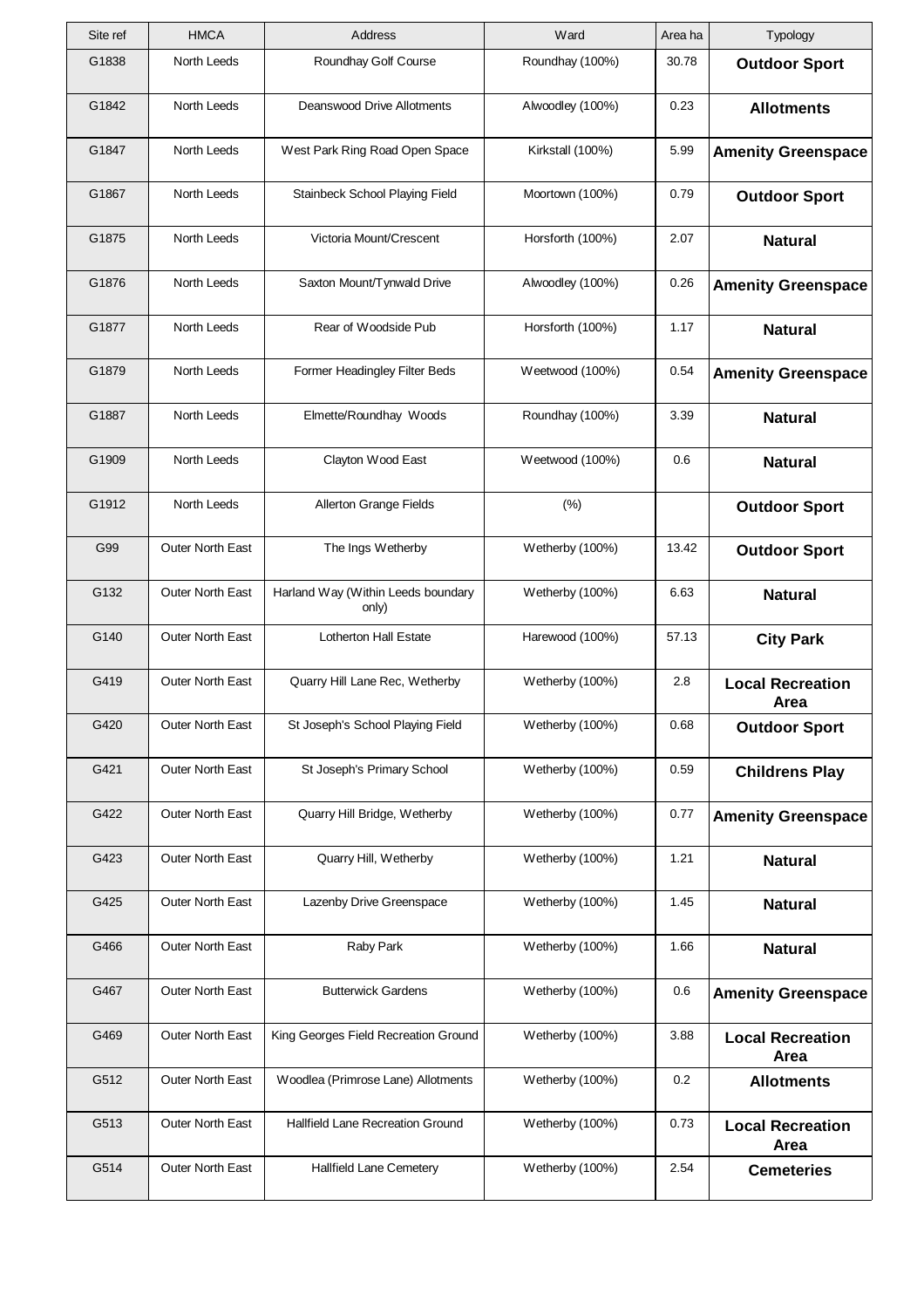| Site ref | <b>HMCA</b>             | Address                                    | Ward            | Area ha | Typology                        |
|----------|-------------------------|--------------------------------------------|-----------------|---------|---------------------------------|
| G534     | <b>Outer North East</b> | Law Close Greenspace                       | Wetherby (100%) | 0.48    | <b>Amenity Greenspace</b>       |
| G536     | <b>Outer North East</b> | Nidd Approach                              | Wetherby (100%) | 0.17    | <b>Local Recreation</b><br>Area |
| G537     | <b>Outer North East</b> | St James Church of England School          | Wetherby (100%) | 0.57    | <b>Childrens Play</b>           |
| G538     | <b>Outer North East</b> | Wetherby High School                       | Wetherby (100%) | 4.02    | <b>Outdoor Sport</b>            |
| G540     | <b>Outer North East</b> | Deighton Gates Junior and Infant<br>School | Wetherby (100%) | 1.28    | <b>Childrens Play</b>           |
| G542     | <b>Outer North East</b> | North Grove Road                           | Wetherby (100%) | 0.22    | <b>Amenity Greenspace</b>       |
| G543     | <b>Outer North East</b> | Deighton Road                              | Wetherby (100%) | 0.5     | <b>Amenity Greenspace</b>       |
| G544     | <b>Outer North East</b> | West Park                                  | Wetherby (100%) | 0.73    | <b>Local Recreation</b><br>Area |
| G545     | <b>Outer North East</b> | Deepdale Community Centre                  | Wetherby (100%) | 1.24    | <b>Local Recreation</b><br>Area |
| G554     | <b>Outer North East</b> | <b>Keswick Lane Allotments</b>             | Harewood (100%) | 0.21    | <b>Allotments</b>               |
| G571     | <b>Outer North East</b> | Boston Spa Riverside / Ebor Way            | Wetherby (100%) | 4.04    | <b>Natural</b>                  |
| G572     | <b>Outer North East</b> | Northways Field and Woodland Area          | Wetherby (100%) | 1.65    | <b>Local Recreation</b><br>Area |
| G573     | <b>Outer North East</b> | Stables Lane Playing Field                 | Wetherby (100%) | 2.08    | <b>Outdoor Sport</b>            |
| G574     | <b>Outer North East</b> | Clifford Village Hall                      | Wetherby (100%) | 0.25    | <b>Neighbourhood Park</b>       |
| G609     | Outer North East        | Crossley Park Wood                         | Wetherby (100%) | 0.23    | <b>Natural</b>                  |
| G610     | Outer North East        | Wetherby Wilderness                        | Wetherby (100%) | 1.03    | <b>Natural</b>                  |
| G611     | <b>Outer North East</b> | Sandringham Road Recreation Ground         | Wetherby (100%) | 0.98    | <b>Local Recreation</b><br>Area |
| G612     | <b>Outer North East</b> | Jubilee Gardens                            | Wetherby (100%) | 0.27    | <b>Amenity Greenspace</b>       |
| G618     | <b>Outer North East</b> | <b>Crossley Street Primary School</b>      | Wetherby (100%) | 1.31    | <b>Childrens Play</b>           |
| G622     | <b>Outer North East</b> | Deepdale Lane Playground                   | Wetherby (100%) | 0.2     | <b>Amenity Greenspace</b>       |
| G672     | Outer North East        | <b>Bramham Recreation Ground</b>           | Wetherby (100%) | 2.52    | <b>Local Recreation</b><br>Area |
| G673     | Outer North East        | Aberford Road Greenspace                   | Wetherby (100%) | 0.39    | <b>Natural</b>                  |
| G674     | <b>Outer North East</b> | Boston Spa Allotment Gardens               | Wetherby (100%) | 0.61    | <b>Allotments</b>               |
| G675     | <b>Outer North East</b> | Terrace Lawn Tennis Club                   | Wetherby (100%) | 0.8     | <b>Outdoor Sport</b>            |
| G992     | <b>Outer North East</b> | Harewood Cricket Club                      | Harewood (100%) | 1.23    | <b>Outdoor Sport</b>            |
| G993     | Outer North East        | Gateways School                            | Harewood (100%) | 4.95    | <b>Outdoor Sport</b>            |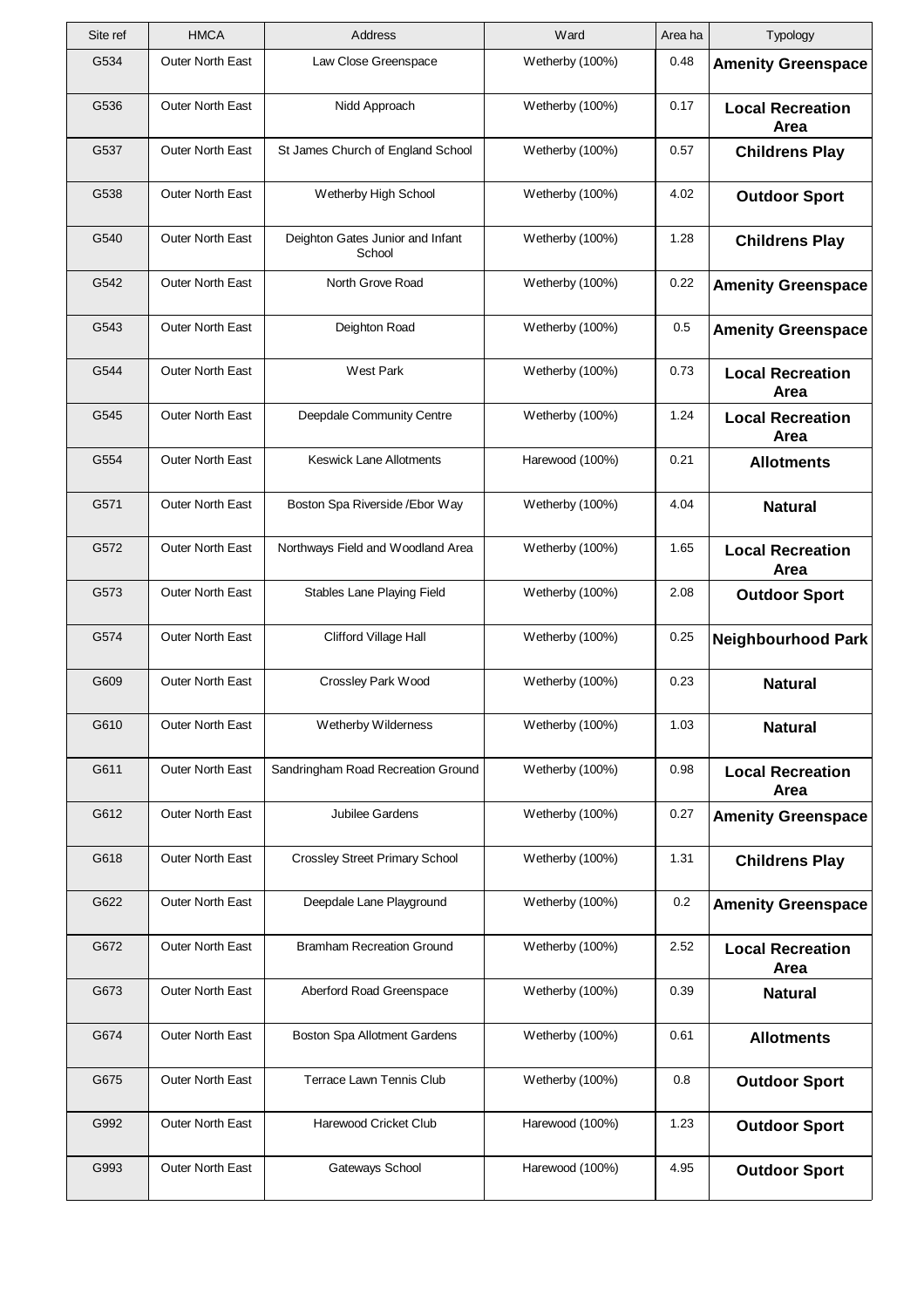| Site ref | <b>HMCA</b>             | Address                                      | Ward            | Area ha | Typology                  |
|----------|-------------------------|----------------------------------------------|-----------------|---------|---------------------------|
| G1208    | Outer North East        | St Peters Churchyard                         | Harewood (100%) | 1       | <b>Cemeteries</b>         |
| G1219    | Outer North East        | Moat End (rear of)                           | Harewood (100%) | 0.72    | <b>Amenity Greenspace</b> |
| G1398    | Outer North East        | St John's Residential School for the<br>Deaf | Wetherby (100%) | 2.8     | <b>Outdoor Sport</b>      |
| G1407    | Outer North East        | Aberford Albion FC                           | Harewood (100%) | 2.06    | <b>Outdoor Sport</b>      |
| G1408    | Outer North East        | Aberford Allotments - Field Lane             | Harewood (100%) | 0.78    | <b>Allotments</b>         |
| G1409    | Outer North East        | <b>St Ricarius Church</b>                    | Harewood (100%) | 0.48    | <b>Cemeteries</b>         |
| G1410    | Outer North East        | St Ricarius Churchyard                       | Harewood (100%) | 0.26    | <b>Cemeteries</b>         |
| G1455    | Outer North East        | The Yorkshire Conductive Education<br>Centre | Wetherby (100%) | 0.59    | <b>Outdoor Sport</b>      |
| G1456    | Outer North East        | Walton Road Sports Pitches                   | Wetherby (100%) | 3.17    | <b>Outdoor Sport</b>      |
| G1457    | Outer North East        | Thorp Arch HM Prison Sports Ground           | Wetherby (100%) | 1.01    | <b>Outdoor Sport</b>      |
| G1458    | Outer North East        | <b>Bramham Park Cricket Pitch</b>            | Wetherby (100%) | 0.78    | <b>Outdoor Sport</b>      |
| G1459    | Outer North East        | Wetherby Cricket Ground                      | Wetherby (100%) | 2.44    | <b>Outdoor Sport</b>      |
| G1460    | Outer North East        | Thorp Arch Cycleway                          | Wetherby (100%) | 14.68   | <b>Amenity Greenspace</b> |
| G1461    | <b>Outer North East</b> | St Edwards Church Clifford                   | Wetherby (100%) | 0.69    | <b>Cemeteries</b>         |
| G1463    | Outer North East        | Thorp Arch Grange                            | Wetherby (100%) | 1.09    | <b>Amenity Greenspace</b> |
| G1464    | Outer North East        | Leeds United Training Ground                 | Wetherby (100%) | 10.22   | <b>Outdoor Sport</b>      |
| G1465    | <b>Outer North East</b> | St Peters Church Walton                      | Wetherby (100%) | 0.3     | <b>Cemeteries</b>         |
| G1466    | Outer North East        | Thorp Arch and Boston Spa Cricket<br>Ground  | Wetherby (100%) | 0.99    | <b>Outdoor Sport</b>      |
| G1467    | Outer North East        | <b>Woodland Drive</b>                        | Wetherby (100%) | 0.28    | <b>Amenity Greenspace</b> |
| G1468    | Outer North East        | Rudgate Park                                 | Wetherby (100%) | 0.93    | <b>Amenity Greenspace</b> |
| G1470    | Outer North East        | <b>Clifford Allotments</b>                   | Wetherby (100%) | 0.72    | <b>Allotments</b>         |
| G1471    | Outer North East        | St Lukes Church Clifford                     | Wetherby (100%) | 0.41    | <b>Cemeteries</b>         |
| G1472    | Outer North East        | All Saints Church, Bramham                   | Wetherby (100%) | 1.11    | <b>Cemeteries</b>         |
| G1473    | Outer North East        | Rigton Hill                                  | Harewood (100%) | 0.27    | <b>Amenity Greenspace</b> |
| G1474    | <b>Outer North East</b> | Harewood Avenue Cemetery                     | Harewood (100%) | 0.6     | <b>Cemeteries</b>         |
| G1475    | Outer North East        | East Keswick Sports Association              | Harewood (100%) | 3.93    | <b>Outdoor Sport</b>      |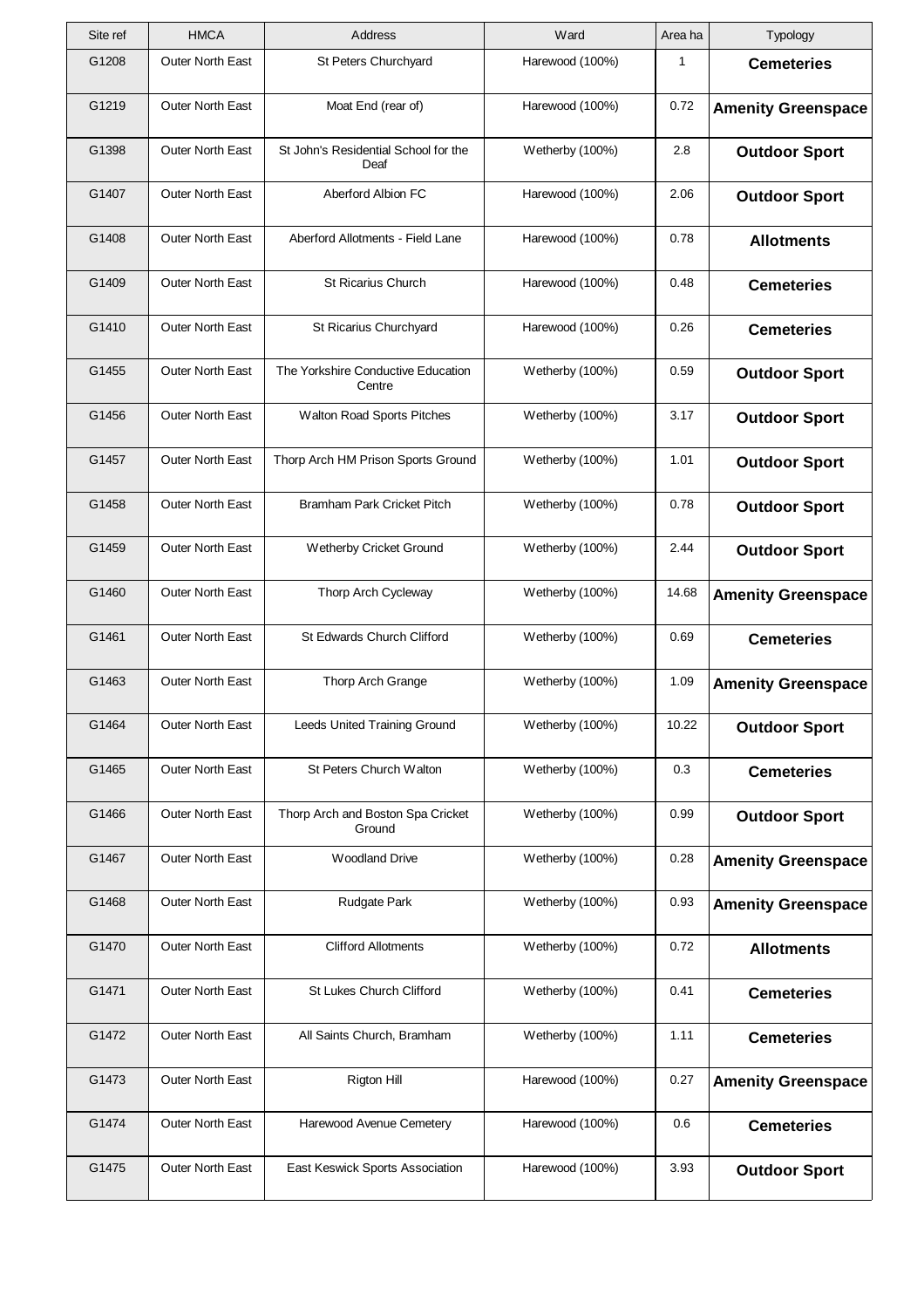| Site ref | <b>HMCA</b>             | Address                                       | Ward            | Area ha | Typology                  |
|----------|-------------------------|-----------------------------------------------|-----------------|---------|---------------------------|
| G1476    | <b>Outer North East</b> | East Keswick War Memorial and<br>Woodland     | Harewood (100%) | 0.65    | <b>Natural</b>            |
| G1477    | Outer North East        | St Mary Magdelene's Church East<br>Keswick    | Harewood (100%) | 0.35    | <b>Cemeteries</b>         |
| G1478    | <b>Outer North East</b> | East Keswick Main Street                      | Harewood (100%) | 1.62    | <b>Natural</b>            |
| G1480    | Outer North East        | Bardsey Grange Close (North)                  | Harewood (100%) | 0.22    | <b>Amenity Greenspace</b> |
| G1481    | <b>Outer North East</b> | <b>Bardsey Sports Ground</b>                  | Harewood (100%) | 2.66    | <b>Outdoor Sport</b>      |
| G1482    | <b>Outer North East</b> | Bardsey Bowling Green and Tennis<br>Courts.   | Harewood (100%) | 0.29    | <b>Outdoor Sport</b>      |
| G1483    | <b>Outer North East</b> | <b>East Keswick Tennis Courts</b>             | Harewood (100%) | 0.26    | <b>Outdoor Sport</b>      |
| G1484    | <b>Outer North East</b> | Holywell Lane Park                            | Harewood (100%) | 0.42    | <b>Amenity Greenspace</b> |
| G1485    | <b>Outer North East</b> | <b>Thorner Tennis Club</b>                    | Harewood (100%) | 0.12    | <b>Outdoor Sport</b>      |
| G1488    | Outer North East        | Thorner Church of England Primary<br>School   | Harewood (100%) | 0.76    | <b>Outdoor Sport</b>      |
| G1521    | <b>Outer North East</b> | Collingham Bowling Green and Tennis<br>Courts | Harewood (100%) | 0.44    | <b>Amenity Greenspace</b> |
| G1523    | Outer North East        | Collingham And Linton Sports<br>Association   | Harewood (100%) | 2.62    | <b>Outdoor Sport</b>      |
| G1525    | Outer North East        | Collingham and Linton Bridge                  | Harewood (100%) | 2.08    | <b>Natural</b>            |
| G1548    | <b>Outer North East</b> | Bardsey Dog Exercising Area                   | Harewood (100%) | 1.23    | <b>Amenity Greenspace</b> |
| G1549    | Outer North East        | Sand Bridge Sports Ground                     | Wetherby (100%) | 1.85    | <b>Natural</b>            |
| G1551    | Outer North East        | Aberford Pond - Field Lane                    | Harewood (100%) | 1.35    | <b>Natural</b>            |
| G1553    | Outer North East        | Lyndon Road                                   | Wetherby (100%) | 0.31    | <b>Amenity Greenspace</b> |
| G1554    | Outer North East        | Thorp Arch All Saints Church                  | Wetherby (100%) | 0.5     | <b>Cemeteries</b>         |
| G1555    | <b>Outer North East</b> | Rudgate Park 2                                | Wetherby (100%) | 0.21    | <b>Amenity Greenspace</b> |
| G1556    | Outer North East        | Grange Avenue 2                               | Wetherby (100%) | 0.29    | <b>Amenity Greenspace</b> |
| G1557    | Outer North East        | Grange Avenue                                 | Wetherby (100%) | 0.81    | <b>Amenity Greenspace</b> |
| G1558    | <b>Outer North East</b> | Rudgate Park 3                                | Wetherby (100%) | 0.19    | <b>Amenity Greenspace</b> |
| G1559    | Outer North East        | Rudgate Park 4                                | Wetherby (100%) | 2.37    | <b>Amenity Greenspace</b> |
| G1561    | Outer North East        | Thorp Arch Tennis Courts                      | Wetherby (100%) | 0.11    | <b>Outdoor Sport</b>      |
| G1573    | Outer North East        | Aberford Bowling Green                        | Harewood (100%) | 0.21    | <b>Outdoor Sport</b>      |
| G1574    | Outer North East        | Aberford Playing Fields and Tennis<br>Courts  | Harewood (100%) | 0.67    | <b>Amenity Greenspace</b> |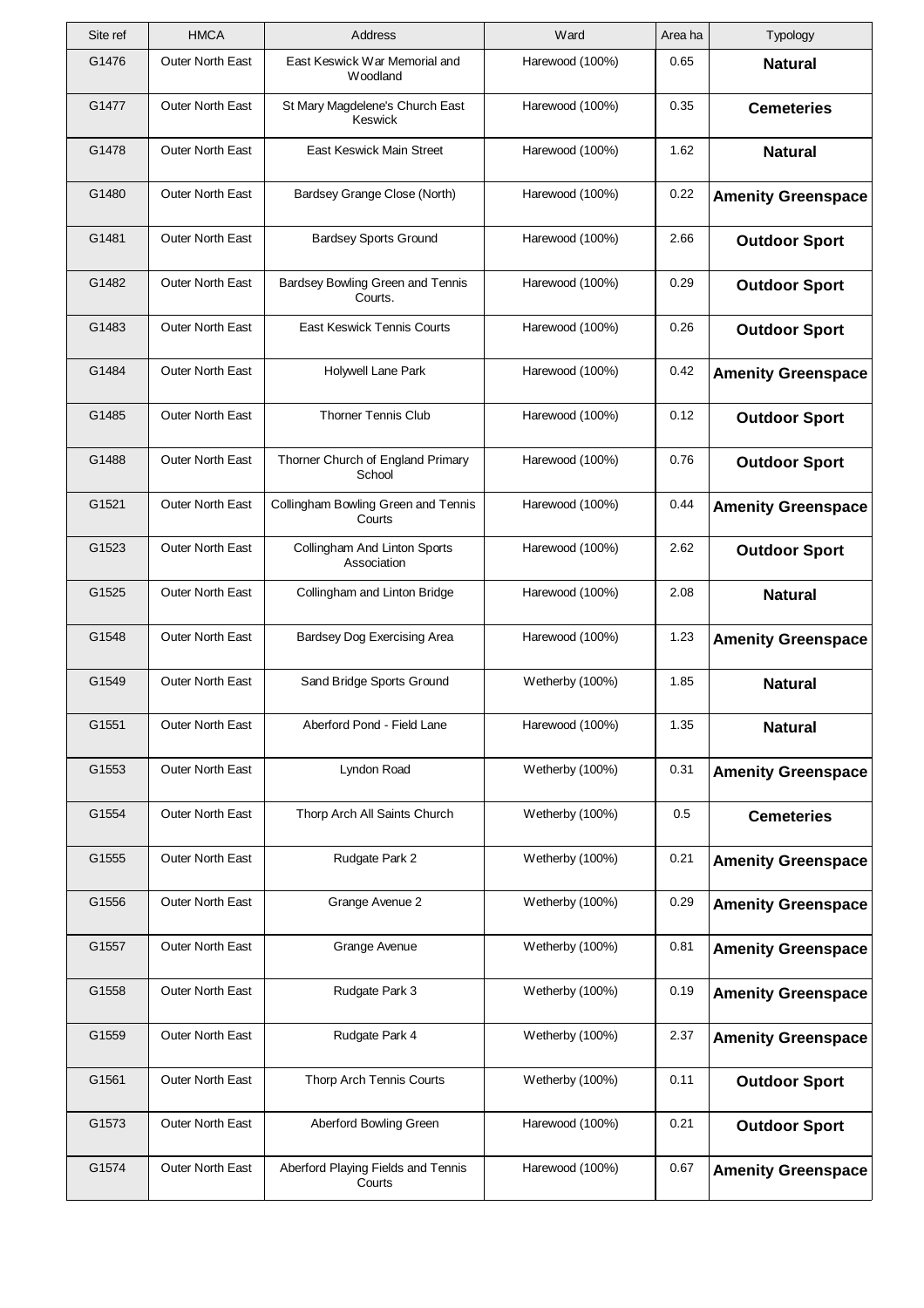| Site ref | <b>HMCA</b>             | <b>Address</b>                                                          | Ward             | Area ha | Typology                  |
|----------|-------------------------|-------------------------------------------------------------------------|------------------|---------|---------------------------|
| G1576    | <b>Outer North East</b> | Thorner FC and Thorner Mexborough<br>CС                                 | Harewood (100%)  | 2.27    | <b>Outdoor Sport</b>      |
| G1587    | <b>Outer North East</b> | <b>Shadwell Primary School</b>                                          | Harewood (100%)  | 0.86    | <b>Outdoor Sport</b>      |
| G1588    | <b>Outer North East</b> | Bardsey Junior & Infant School                                          | Harewood (100%)  | 1.71    | <b>Outdoor Sport</b>      |
| G1591    | <b>Outer North East</b> | Lady Elizabeth Hasting Church of<br><b>England Aided Primary School</b> | Harewood (100%)  | 0.75    | <b>Outdoor Sport</b>      |
| G1608    | <b>Outer North East</b> | Barwick in Elmet Church of England<br>Junior and Infant School          | Harewood (100%)  | 0.49    | <b>Childrens Play</b>     |
| G1609    | <b>Outer North East</b> | Mill Lane Collingham                                                    | Harewood (100%)  | 0.93    | <b>Natural</b>            |
| G1610    | <b>Outer North East</b> | <b>Scholes Elmet Primary School</b>                                     | Harewood (100%)  | 1.09    | <b>Outdoor Sport</b>      |
| G1612    | <b>Outer North East</b> | Aberford Church of England Primary<br>School                            | Harewood (100%)  | 0.3     | <b>Outdoor Sport</b>      |
| G1622    | <b>Outer North East</b> | St Mary's Church of England Primary<br>School                           | Wetherby (100%)  | 1.1     | <b>Childrens Play</b>     |
| G1627    | Outer North East        | <b>Linton Tennis Courts</b>                                             | Harewood (100%)  | 0.63    | <b>Outdoor Sport</b>      |
| G1628    | <b>Outer North East</b> | Lady Elizabeth Hastings Church of<br><b>England Primary School</b>      | Wetherby (100%)  | 0.35    | <b>Childrens Play</b>     |
| G1629    | <b>Outer North East</b> | Boston Spa Comprehensive School                                         | Wetherby (100%)  | 6.58    | <b>Outdoor Sport</b>      |
| G1630    | <b>Outer North East</b> | <b>Collingham Community Hall</b>                                        | Harewood (100%)  | 0.2     | <b>Amenity Greenspace</b> |
| G1631    | <b>Outer North East</b> | Boston Spa Primrose Lane Primary<br>School                              | Wetherby (100%)  | 2.1     | <b>Childrens Play</b>     |
| G1632    | Outer North East        | St Edward's RC Primary School                                           | Wetherby (100%)  | 1.04    | <b>Childrens Play</b>     |
| G1633    | Outer North East        | <b>Bishopdale Drive</b>                                                 | Harewood (100%)  | 0.41    | <b>Natural</b>            |
| G1634    | Outer North East        | West Oaks SILC                                                          | Wetherby (100%)  | 1.13    | <b>Childrens Play</b>     |
| G1635    | Outer North East        | <b>Bramham Primary School</b>                                           | Wetherby (100%)  | 0.84    | <b>Childrens Play</b>     |
| G1636    | <b>Outer North East</b> | Bramham Cricket Pitch                                                   | Wetherby (100%)  | 2.6     | <b>Outdoor Sport</b>      |
| G1645    | <b>Outer North East</b> | Shadwell Lane                                                           | Alwoodley (100%) | 0.35    | <b>Natural</b>            |
| G1670    | Outer North East        | <b>Thorner Road Allotments</b>                                          | Wetherby (100%)  | 1.37    | <b>Allotments</b>         |
| G1686    | <b>Outer North East</b> | Collingham St Oswald's Church                                           | Harewood (100%)  | 0.5     | <b>Cemeteries</b>         |
| G1687    | Outer North East        | Church Lane Collingham                                                  | Harewood (100%)  | 0.39    | <b>Amenity Greenspace</b> |
| G1688    | Outer North East        | <b>Collingham Allotments</b>                                            | Harewood (100%)  | 0.21    | <b>Allotments</b>         |
| G1689    | Outer North East        | <b>Aberford Road Allotments</b>                                         | Wetherby (100%)  | 0.65    | <b>Allotments</b>         |
| G1738    | Outer North East        | <b>Thorner Bowling Club</b>                                             | Harewood (100%)  | 0.3     | <b>Outdoor Sport</b>      |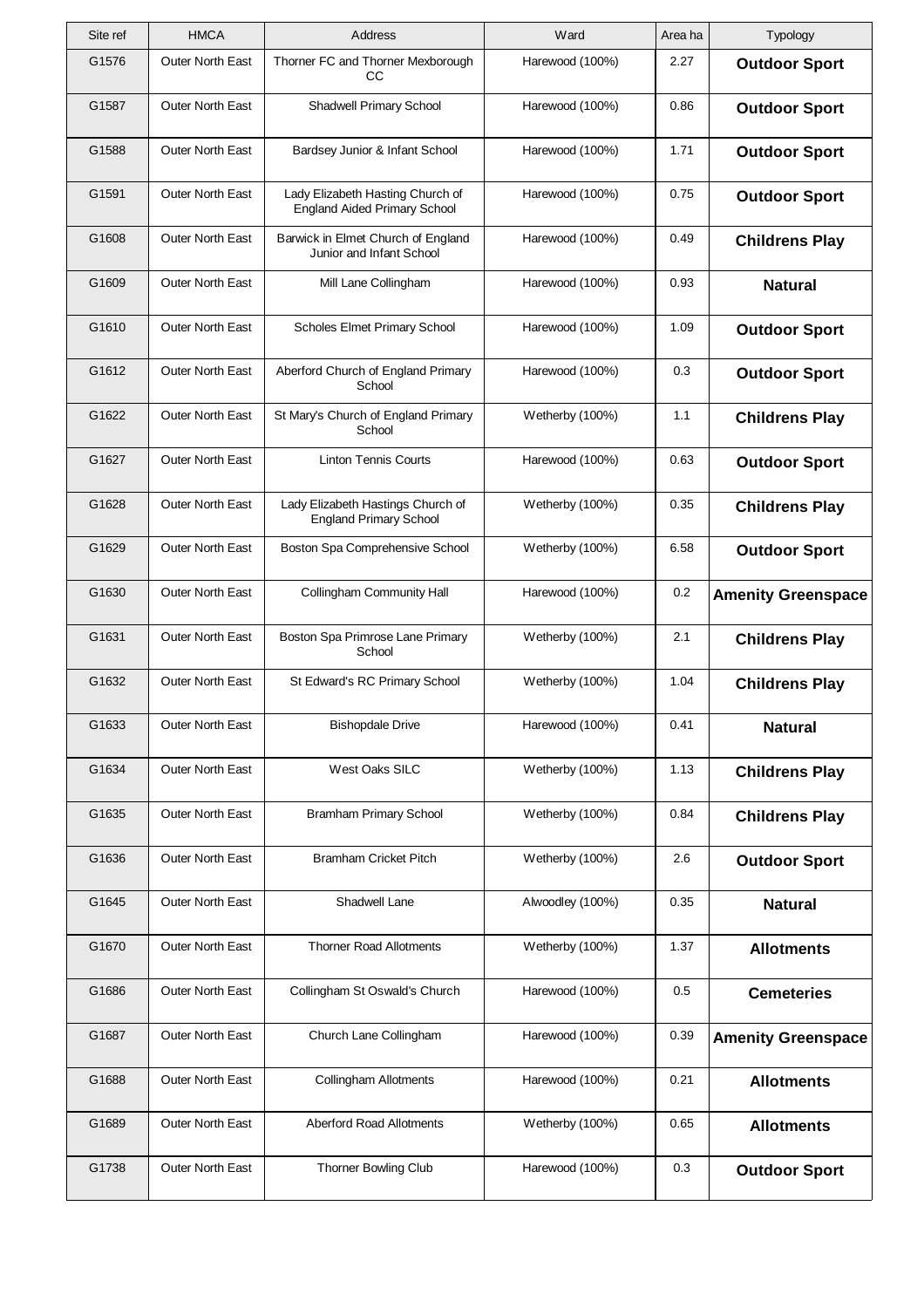| Site ref | <b>HMCA</b>             | Address                            | Ward                       | Area ha | Typology                        |
|----------|-------------------------|------------------------------------|----------------------------|---------|---------------------------------|
| G1747    | Outer North East        | <b>Bowcliffe Beck</b>              | Wetherby (100%)            | 1.91    | <b>Natural</b>                  |
| G1748    | <b>Outer North East</b> | Bowcliffe Wood                     | Wetherby (100%)            | 1.46    | <b>Natural</b>                  |
| G1749    | <b>Outer North East</b> | Bramham Lodge                      | Wetherby (100%)            | 1.21    | <b>Natural</b>                  |
| G1758    | Outer North East        | Scarcroft Disused Railway          | Harewood (100%)            | 7.18    | <b>Natural</b>                  |
| G1759    | Outer North East        | <b>Hetchell Woods</b>              | Harewood (100%)            | 14.08   | <b>Natural</b>                  |
| G1760    | <b>Outer North East</b> | Hell Pot Woods / Dam Wood          | Harewood (100%)            | 4.19    | <b>Natural</b>                  |
| G1763    | <b>Outer North East</b> | <b>Shadwell Cricket Ground</b>     | Harewood (100%)            | 1.74    | <b>Outdoor Sport</b>            |
| G1764    | Outer North East        | All Hallows Church, Badsey         | Harewood (100%)            | 0.62    | <b>Cemeteries</b>               |
| G1766    | Outer North East        | <b>Scarcroft Cricket Pitch</b>     | Harewood (100%)            | 0.87    | <b>Outdoor Sport</b>            |
| G1769    | Outer North East        | <b>Scarcroft Plantation</b>        | Harewood (100%)            | 3.26    | <b>Natural</b>                  |
| G1795    | <b>Outer North East</b> | <b>Berwick in Elmet Allotments</b> | Harewood (100%)            | 1.41    | <b>Allotments</b>               |
| G1796    | Outer North East        | Welfare Avenue OS                  | Harewood (100%)            | 0.84    | <b>Local Recreation</b><br>Area |
| G1797    | Outer North East        | <b>Barwick Sports Ground</b>       | Harewood (100%)            | 2.42    | <b>Outdoor Sport</b>            |
| G1798    | <b>Outer North East</b> | Leeds Road POS                     | Harewood (100%)            | 3.13    | <b>Amenity Greenspace</b>       |
| G1801    | Outer North East        | St Philips Church                  | Harewood (100%)            | 0.94    | <b>Cemeteries</b>               |
| G1866    | Outer North East        | Beckside Play Area                 | Harewood (100%)            | 0.02    | <b>Childrens Play</b>           |
| G1880    | <b>Outer North East</b> | Woodhouse Farm/Oakhill Woods       | Harewood (100%)            | 3.24    | <b>Natural</b>                  |
| G1881    | <b>Outer North East</b> | <b>High Trees Nursery School</b>   | Wetherby (100%)            | 0.69    | <b>Childrens Play</b>           |
| G1906    | <b>Outer North East</b> | Whinmoor Grange Cemetery           | Harewood (100%)            | 20.61   | <b>Cemeteries</b>               |
| G31      | <b>Outer North West</b> | <b>Breary Marsh</b>                | Adel and Wharfedale (100%) | 14.91   | <b>Natural</b>                  |
| G53      | Outer North West        | Golden Acre Park                   | Adel and Wharfedale (100%) | 42      | <b>City Park</b>                |
| G82      | Outer North West        | <b>Otley Cemetery</b>              | Otley and Yeadon (100%)    | 4.3     | <b>Cemeteries</b>               |
| G104     | Outer North West        | Wellcroft                          | Otley and Yeadon (100%)    | 0.89    | <b>Childrens Play</b>           |
| G109     | Outer North West        | <b>Wharfemeadows Park</b>          | Otley and Yeadon (99%)     | 5.8     | <b>Neighbourhood Park</b>       |
| G123     | <b>Outer North West</b> | Grove Hill Park, Otley             | Otley and Yeadon (100%)    | 2.27    | <b>Neighbourhood Park</b>       |
| G424     | Outer North West        | Birdcage Walk Allotments East      | Otley and Yeadon (100%)    | 0.37    | <b>Allotments</b>               |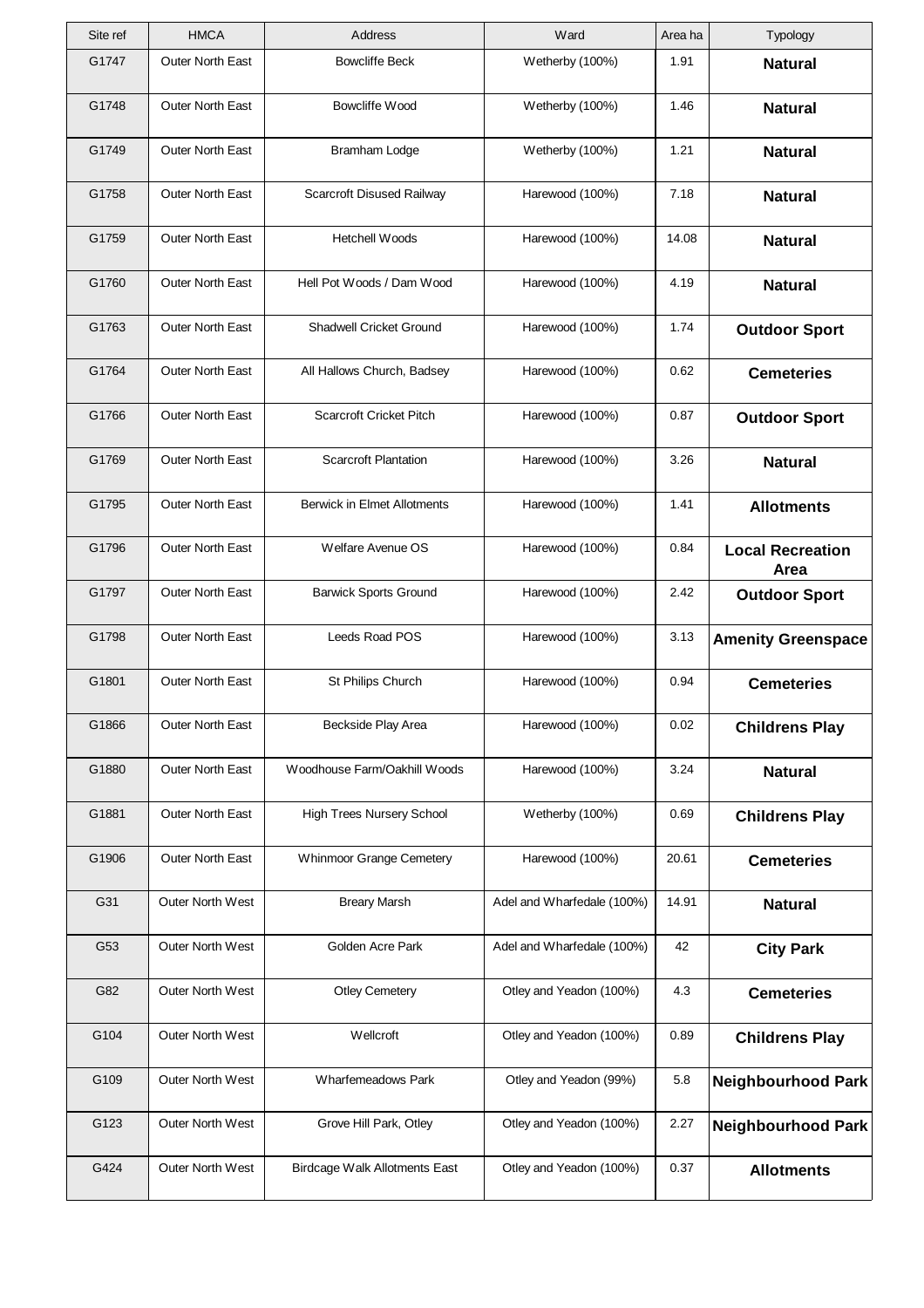| Typology                        | Area ha | Ward                       | Address                                                         | <b>HMCA</b>             | Site ref |
|---------------------------------|---------|----------------------------|-----------------------------------------------------------------|-------------------------|----------|
| <b>Amenity Greenspace</b>       | 0.77    | Otley and Yeadon (100%)    | Manor Garth                                                     | Outer North West        | G677     |
| <b>Allotments</b>               | 1.79    | Otley and Yeadon (100%)    | Tempest Allotments (Livestock and<br>Growing)                   | <b>Outer North West</b> | G683     |
| <b>Amenity Greenspace</b>       | 0.31    | Otley and Yeadon (100%)    | Farnley Lane                                                    | <b>Outer North West</b> | G706     |
| <b>Childrens Play</b>           | 1.03    | Adel and Wharfedale (100%) | Pool in Wharfedale - Church of<br><b>England Primary School</b> | <b>Outer North West</b> | G711     |
| <b>Local Recreation</b><br>Area | 3.23    | Adel and Wharfedale (100%) | Pool Recreation Ground                                          | <b>Outer North West</b> | G712     |
| <b>Natural</b>                  | 1.67    | Adel and Wharfedale (100%) | Pool Road Greenspace                                            | <b>Outer North West</b> | G713     |
| <b>Cemeteries</b>               | 0.37    | Adel and Wharfedale (100%) | St Wilfrids Church                                              | <b>Outer North West</b> | G714     |
| <b>Outdoor Sport</b>            | 3.96    | Adel and Wharfedale (100%) | Pool Cricket Club                                               | <b>Outer North West</b> | G734     |
| <b>Amenity Greenspace</b>       | 0.35    | Adel and Wharfedale (100%) | <b>Swallow Drive Greenspace</b>                                 | <b>Outer North West</b> | G735     |
| <b>Outdoor Sport</b>            | 0.85    | Adel and Wharfedale (100%) | Arthington Cricket ground                                       | <b>Outer North West</b> | G736     |
| <b>Cemeteries</b>               | 0.45    | Adel and Wharfedale (100%) | St Peters Arthington Churchyard                                 | <b>Outer North West</b> | G737     |
| <b>Childrens Play</b>           | 3.13    | Adel and Wharfedale (100%) | <b>Bramhope Primary School</b>                                  | Outer North West        | G738     |
| <b>Cemeteries</b>               | 0.41    | Adel and Wharfedale (100%) | <b>Bramhope Cemetery</b>                                        | <b>Outer North West</b> | G739     |
| <b>Childrens Play</b>           | 0.34    | Adel and Wharfedale (100%) | Bramhope Playground ("The Knoll")                               | <b>Outer North West</b> | G740     |
| <b>Outdoor Sport</b>            | 1.92    | Adel and Wharfedale (100%) | <b>Bramhope Recreation Ground</b>                               | Outer North West        | G741     |
| <b>Outdoor Sport</b>            | 0.13    | Adel and Wharfedale (100%) | <b>Bramhope Bowls Club</b>                                      | Outer North West        | G743     |
| <b>Amenity Greenspace</b>       | 0.74    | Adel and Wharfedale (100%) | Leeds Road Greenspace (1)                                       | <b>Outer North West</b> | G744     |
| <b>Amenity Greenspace</b>       | 0.34    | Adel and Wharfedale (100%) | Leeds Road Greenspace (2)                                       | Outer North West        | G745     |
| <b>Outdoor Sport</b>            | 8.01    | Adel and Wharfedale (100%) | West Park Leeds RUFC Ground                                     | <b>Outer North West</b> | G746     |
| <b>Natural</b>                  | 2.04    | Adel and Wharfedale (100%) | Well Head Wood                                                  | <b>Outer North West</b> | G747     |
| <b>Natural</b>                  | 3.16    | Adel and Wharfedale (100%) | Spring Wood                                                     | <b>Outer North West</b> | G748     |
| <b>Local Recreation</b><br>Area | 1.29    | Otley and Yeadon (100%)    | Weston Drive Sports Field                                       | <b>Outer North West</b> | G770     |
| <b>Natural</b>                  | 0.34    | Otley and Yeadon (100%)    | Newall Carr Road                                                | Outer North West        | G771     |
| <b>Neighbourhood Park</b>       | 0.84    | Otley and Yeadon (100%)    | Newall Carr Road                                                | Outer North West        | G772     |
| <b>Outdoor Sport</b>            | 1.96    | Otley and Yeadon (100%)    | <b>Garnetts Field</b>                                           | <b>Outer North West</b> | G773     |
| <b>Amenity Greenspace</b>       | 0.22    | Otley and Yeadon (100%)    | <b>Burras Lane</b>                                              | Outer North West        | G774     |
|                                 |         |                            |                                                                 |                         |          |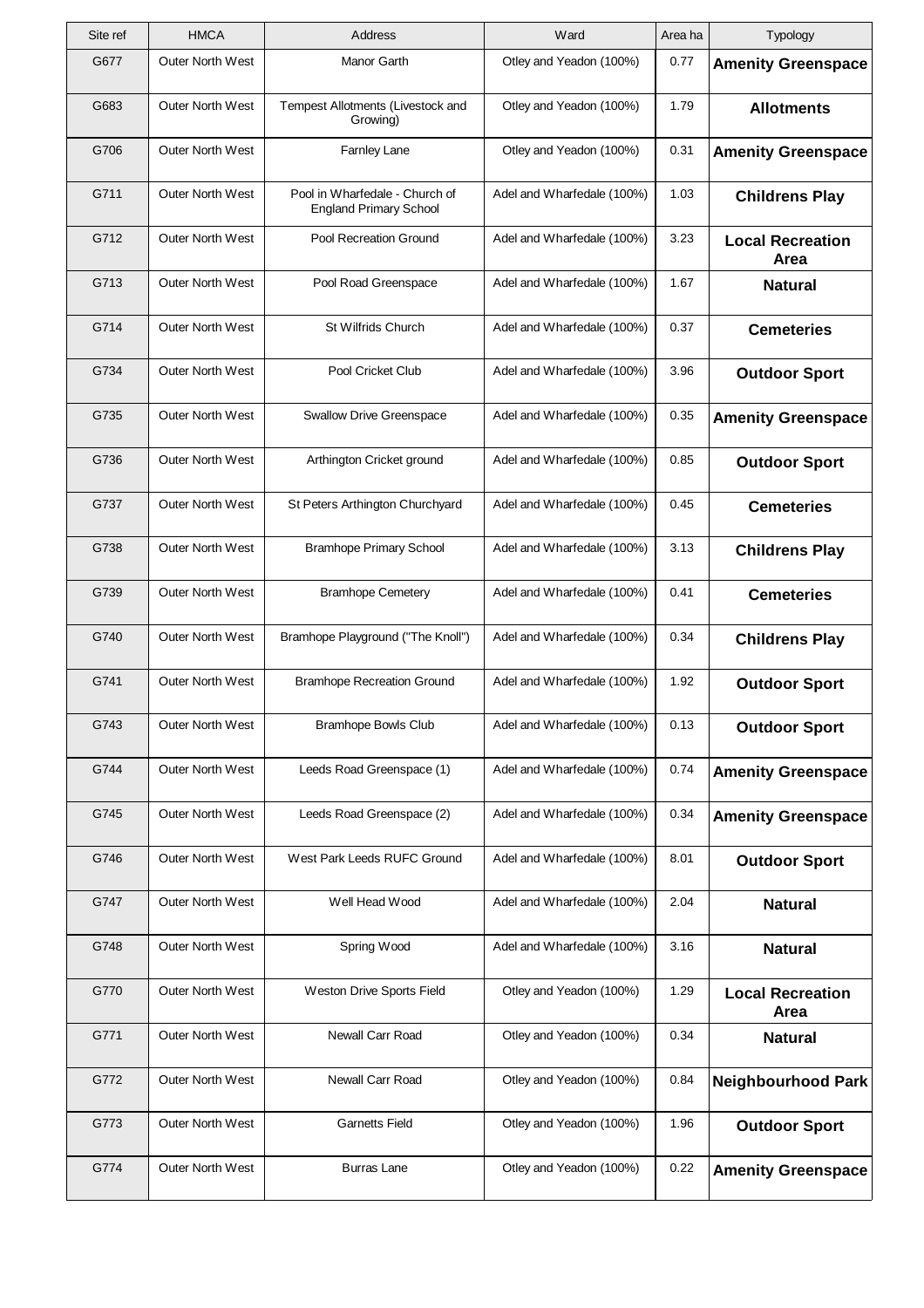| Site ref | <b>HMCA</b>             | Address                                                | Ward                    | Area ha | <b>Typology</b>                 |
|----------|-------------------------|--------------------------------------------------------|-------------------------|---------|---------------------------------|
| G775     | Outer North West        | Pegholme Drive POS                                     | Otley and Yeadon (100%) | 0.32    | <b>Amenity Greenspace</b>       |
| G776     | <b>Outer North West</b> | Cayton Road Playing Field                              | Otley and Yeadon (100%) | 0.33    | <b>Neighbourhood Park</b>       |
| G777     | <b>Outer North West</b> | Grove Hill Cricket Ground                              | Otley and Yeadon (100%) | 1.69    | <b>Outdoor Sport</b>            |
| G814     | <b>Outer North West</b> | <b>Burras Lane Allotments</b>                          | Otley and Yeadon (100%) | 0.65    | <b>Allotments</b>               |
| G824     | <b>Outer North West</b> | <b>Myers Croft Allotments</b>                          | Otley and Yeadon (100%) | 0.25    | <b>Allotments</b>               |
| G826     | <b>Outer North West</b> | Station Road (Station Top) (Myers<br>Croft) Allotments | Otley and Yeadon (100%) | 0.54    | <b>Allotments</b>               |
| G849     | <b>Outer North West</b> | <b>Ilkley Road Verge</b>                               | Otley and Yeadon (100%) | 0.9     | <b>Natural</b>                  |
| G850     | <b>Outer North West</b> | Weston Ridge                                           | Otley and Yeadon (100%) | 0.42    | <b>Amenity Greenspace</b>       |
| G851     | Outer North West        | <b>Gallows Hill Nature Reserve</b>                     | Otley and Yeadon (100%) | 5.48    | <b>Natural</b>                  |
| G1027    | <b>Outer North West</b> | Old Railway Line Off Bradford Road                     | Otley and Yeadon (61%)  | 4.96    | <b>Natural</b>                  |
| G1028    | <b>Outer North West</b> | Old Railway Off Otley Road                             | Otley and Yeadon (100%) | 3.28    | <b>Natural</b>                  |
| G1031    | Outer North West        | All Saints Church, Otley                               | Otley and Yeadon (100%) | 0.49    | <b>Cemeteries</b>               |
| G1088    | <b>Outer North West</b> | Ings Lane Allotment                                    | Otley and Yeadon (100%) | 0.33    | <b>Allotments</b>               |
| G1089    | <b>Outer North West</b> | Cambridge Drive POS                                    | Otley and Yeadon (100%) | 5.2     | <b>Amenity Greenspace</b>       |
| G1091    | <b>Outer North West</b> | Otley Town Football Club                               | Otley and Yeadon (100%) | 4.09    | <b>Outdoor Sport</b>            |
| G1092    | Outer North West        | Old Etonian Rugby Pitches                              | Otley and Yeadon (100%) | 4.04    | <b>Outdoor Sport</b>            |
| G1093    | Outer North West        | Stephencroft Park                                      | Otley and Yeadon (100%) | 0.32    | <b>Amenity Greenspace</b>       |
| G1094    | Outer North West        | <b>Todds Allotments</b>                                | Otley and Yeadon (100%) | 0.76    | <b>Allotments</b>               |
| G1105    | <b>Outer North West</b> | Bird Cage Walk Allotments East                         | Otley and Yeadon (100%) | 0.31    | <b>Allotments</b>               |
| G1510    | Outer North West        | Cragg Lane Rec                                         | Alwoodley (100%)        | 2.89    | <b>Local Recreation</b><br>Area |
| G1512    | Outer North West        | White Bridge Allotments                                | Otley and Yeadon (100%) | 0.75    | <b>Allotments</b>               |
| G1516    | Outer North West        | <b>Gallows Hill Allotments</b>                         | Otley and Yeadon (100%) | 0.22    | <b>Allotments</b>               |
| G1602    | <b>Outer North West</b> | Otley Ashfield First School                            | Otley and Yeadon (100%) | 0.75    | <b>Outdoor Sport</b>            |
| G1604    | Outer North West        | Otley All Saints Primary School                        | Otley and Yeadon (100%) | 0.57    | <b>Outdoor Sport</b>            |
| G1606    | <b>Outer North West</b> | Prince Henry's Grammar School                          | Otley and Yeadon (100%) | 4.4     | <b>Outdoor Sport</b>            |
| G1607    | Outer North West        | St James Primary School Otley                          | Otley and Yeadon (100%) | 0.76    | <b>Outdoor Sport</b>            |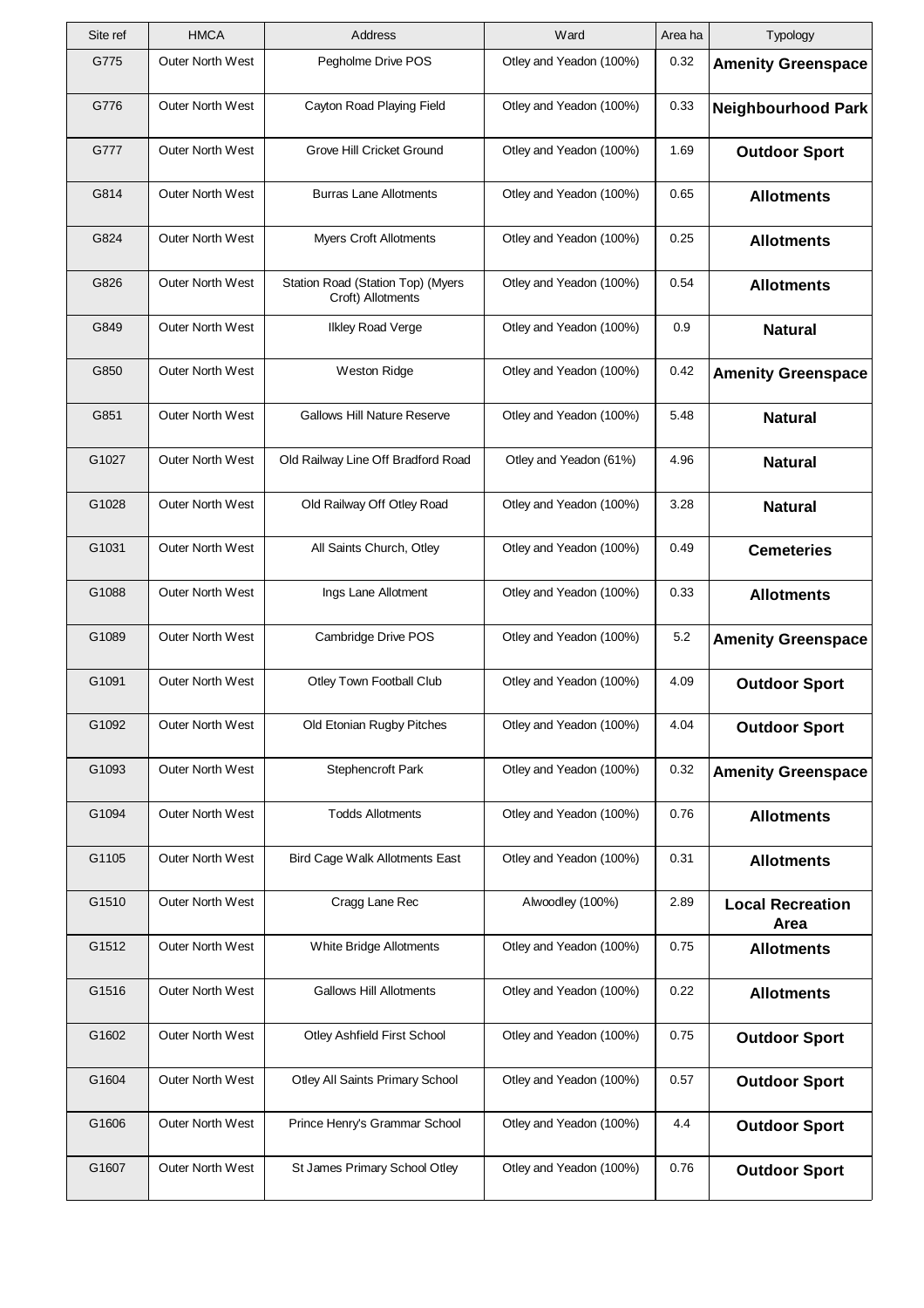| Site ref | <b>HMCA</b>             | <b>Address</b>                                                      | Ward                                | Area ha | Typology                        |
|----------|-------------------------|---------------------------------------------------------------------|-------------------------------------|---------|---------------------------------|
| G1648    | <b>Outer North West</b> | <b>Myers Croft Allotments</b>                                       | Otley and Yeadon (100%)             | 0.33    | <b>Allotments</b>               |
| G1652    | <b>Outer North West</b> | Old Cricket Ground Pool Road Mills                                  | Adel and Wharfedale (100%)          | 1.89    | <b>Outdoor Sport</b>            |
| G1653    | <b>Outer North West</b> | Knotford Nook                                                       | Otley and Yeadon (100%)             | 25.17   | <b>Outdoor Sport</b>            |
| G1654    | <b>Outer North West</b> | <b>Hillcrest</b>                                                    | Adel and Wharfedale (100%)          | 1.43    | <b>Natural</b>                  |
| G1655    | <b>Outer North West</b> | <b>Hilton Grange</b>                                                | Adel and Wharfedale (100%)          | 0.88    | <b>Amenity Greenspace</b>       |
| G1721    | <b>Outer North West</b> | <b>Hall Drive</b>                                                   | Adel and Wharfedale (100%)          | 3.6     | <b>Natural</b>                  |
| G1756    | <b>Outer North West</b> | Arthington Allotments                                               | Adel and Wharfedale (100%)          | 0.38    | <b>Allotments</b>               |
| G1767    | <b>Outer North West</b> | Otley RUFC                                                          | Otley and Yeadon (100%)             | 2.94    | <b>Outdoor Sport</b>            |
| G1770    | <b>Outer North West</b> | Former Thomas Chippendale School<br><b>Pitches</b>                  | Otley and Yeadon (100%)             | 1.09    | <b>Outdoor Sport</b>            |
| G1776    | <b>Outer North West</b> | <b>Union Court</b>                                                  | Otley and Yeadon (100%)             | 0.28    | <b>Amenity Greenspace</b>       |
| G1777    | <b>Outer North West</b> | Burras Drive (adjacent to allotments)                               | Otley and Yeadon (100%)             | 0.19    | <b>Natural</b>                  |
| G1778    | Outer North West        | Otley Bypass (Adjacent to)                                          | Otley and Yeadon (100%)             | 0.21    | <b>Natural</b>                  |
| G1779    | <b>Outer North West</b> | Westbourne House Woodland                                           | Otley and Yeadon (100%)             | 0.41    | <b>Natural</b>                  |
| G1781    | <b>Outer North West</b> | Westbourne Close woodland.                                          | Otley and Yeadon (100%)             | 0.22    | <b>Natural</b>                  |
| G1782    | Outer North West        | Otley sand and Gravel Pits - Otley North                            | Otley and Yeadon (100%)             | 42.39   | <b>Natural</b>                  |
| G1851    | Outer North West        | <b>Bramhope Tennis Club</b>                                         | Adel and Wharfedale (100%)          | 0.12    | <b>Outdoor Sport</b>            |
| G1897    | <b>Outer North West</b> | Weston Drive - Playground                                           | Otley and Yeadon (100%)             | 0.14    | <b>Childrens Play</b>           |
| G66      | Outer South             | John O'Gaunts Recreation Ground                                     | Rothwell (100%)                     | 3.7     | <b>Local Recreation</b><br>Area |
| G92      | <b>Outer South</b>      | Springhead Park                                                     | Rothwell (100%)                     | 22.19   | <b>Neighbourhood Park</b>       |
| G148     | Outer South             | <b>Rothwell Country Park</b>                                        | Rothwell (100%)                     | 52.51   | <b>Natural</b>                  |
| G149     | <b>Outer South</b>      | Rothwell Haigh Cemetery                                             | Rothwell (100%)                     | 1.89    | <b>Cemeteries</b>               |
| G151     | Outer South             | Saville Road Recreation Ground                                      | Kippax and Methley (100%)           | 1.38    | <b>Local Recreation</b><br>Area |
| G664     | <b>Outer South</b>      | Ramsgate Recreation Ground                                          | Ardsley and Robin Hood<br>$(100\%)$ | 0.29    | <b>Amenity Greenspace</b>       |
| G667     | Outer South             | Westgate Lane Allotments (Lofthouse<br><b>Recreation Allotment)</b> | Ardsley and Robin Hood<br>$(100\%)$ | 0.32    | <b>Allotments</b>               |
| G668     | <b>Outer South</b>      | Westgate Lane Recreation Ground                                     | Ardsley and Robin Hood<br>$(100\%)$ | 0.99    | <b>Amenity Greenspace</b>       |
| G669     | Outer South             | Lofthouse Recreation Ground                                         | Ardsley and Robin Hood<br>$(100\%)$ | 0.32    | <b>Local Recreation</b><br>Area |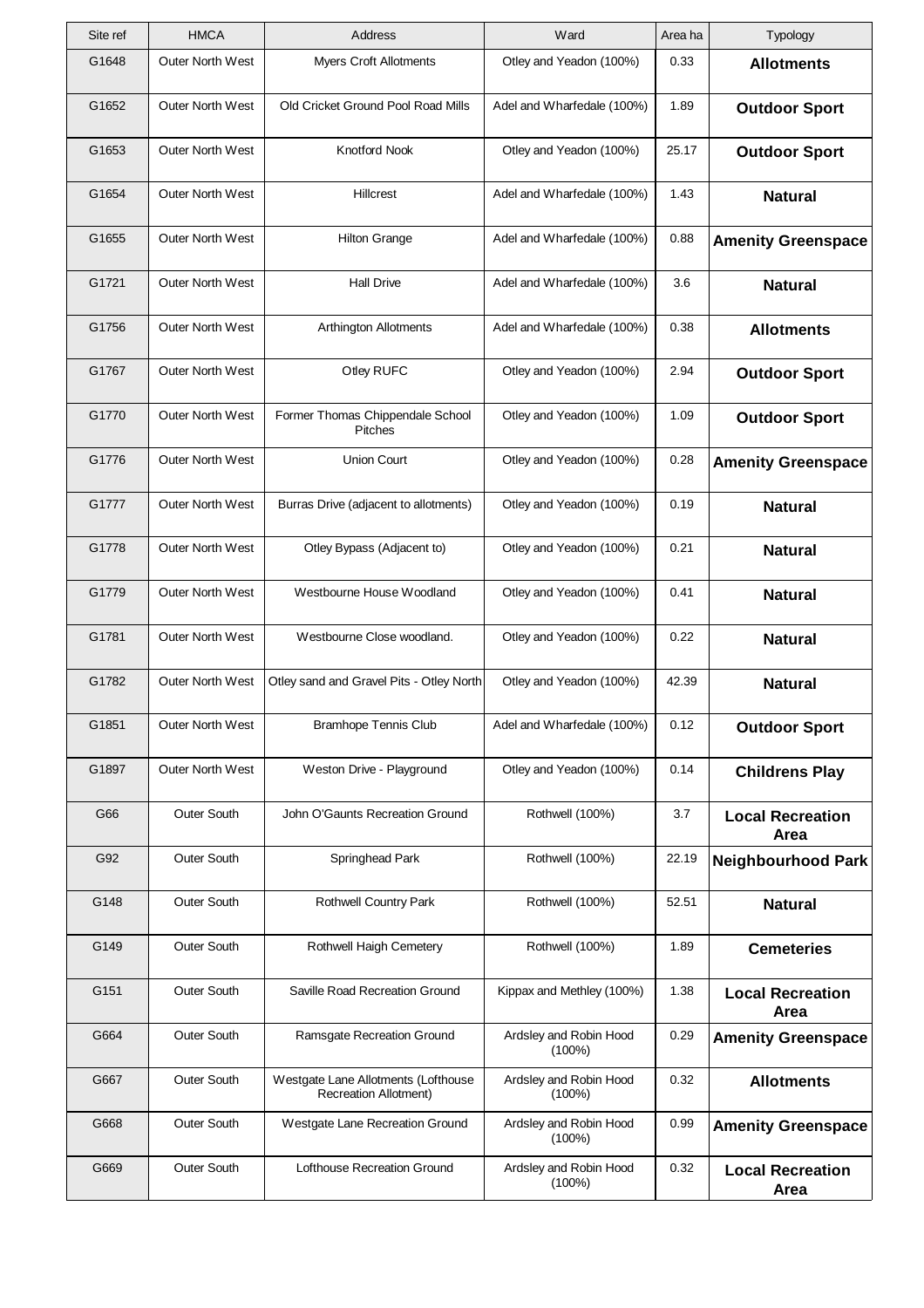| Site ref | <b>HMCA</b>                      | Address                                               | Ward                                | Area ha | Typology                               |
|----------|----------------------------------|-------------------------------------------------------|-------------------------------------|---------|----------------------------------------|
| G670     | <b>Outer South</b>               | Lofthouse Cemetery                                    | Ardsley and Robin Hood<br>(100%)    | 1.15    | <b>Cemeteries</b>                      |
| G779     | Outer South, Outer<br>South West | Rodillian School                                      | Ardsley and Robin Hood<br>$(100\%)$ | 5.4     | <b>Outdoor Sport</b>                   |
| G817     | Outer South                      | <b>Carlton Recreation Ground</b>                      | Rothwell (100%)                     | 1.05    | <b>Local Recreation</b><br>Area        |
| G818     | <b>Outer South</b>               | <b>Carlton Cricket Club</b>                           | Rothwell (100%)                     | 1.21    | <b>Outdoor Sport</b>                   |
| G819     | Outer South                      | Carlton AFC                                           | Rothwell (100%)                     | 0.78    | <b>Outdoor Sport</b>                   |
| G820     | Outer South                      | Ouzlewell Green (New Woodland -<br>BTCV - Forestry)   | Rothwell (100%)                     | 2.96    | <b>Natural</b>                         |
| G821     | <b>Outer South</b>               | <b>Ouzelwell Green POS</b>                            | Ardsley and Robin Hood (98%)        | 0.44    | <b>Local Recreation</b><br>Area        |
| G822     | Outer South                      | Lee Moor Beck Woods                                   | Rothwell (100%)                     | 3.66    | <b>Natural</b>                         |
| G864     | <b>Outer South</b>               | Middleton Lane Football Ground (Robin<br>Hood Athleti | Ardsley and Robin Hood<br>(100%)    | 2.21    | <b>Outdoor Sport</b>                   |
| G865     | Outer South                      | Northfield Avenue Recreation Ground                   | Ardsley and Robin Hood<br>$(100\%)$ | 1.05    | <b>Outdoor Sport</b>                   |
| G866     | <b>Outer South</b>               | <b>Carlton Primary School</b>                         | Rothwell (100%)                     | 0.29    | <b>Childrens Play</b>                  |
| G867     | Outer South                      | Copley Lane Allotments                                | Ardsley and Robin Hood<br>(100%)    | 1.22    | <b>Allotments</b>                      |
| G868     | Outer South                      | Copley Lane Community Orchard                         | Ardsley and Robin Hood<br>$(100\%)$ | 0.8     | <b>Allotments</b>                      |
| G869     | Outer South, Outer<br>South West | Rothwell Pastures Part 1                              | Ardsley and Robin Hood (99%)        | 4.67    | <b>Natural</b>                         |
| G870     | <b>Outer South</b>               | Rothwell Pastures Part 2                              | Rothwell (100%)                     | 0.55    | <b>Natural</b>                         |
| G871     | Outer South                      | Rothwell Pastures Part 3                              | Rothwell (100%)                     | 0.34    | <b>Natural</b>                         |
| G872     | Outer South                      | <b>Carlton Green</b>                                  | Rothwell (100%)                     | 0.33    | <b>Amenity Greenspace</b>              |
| G873     | Outer South                      | <b>Unicorn Allotments</b>                             | Rothwell (100%)                     | 0.85    | <b>Allotments</b>                      |
| G874     | <b>Outer South</b>               | Spring Well Cottages Allotments                       | Rothwell (100%)                     | 0.4     | <b>Allotments</b>                      |
| G875     | Outer South                      | <b>Bains Terrace POS</b>                              | Rothwell (100%)                     | 0.11    | <b>Childrens Play</b>                  |
| G878     | Outer South                      | Rothwell Pastures (4) The Pastures                    | Rothwell (100%)                     | 14.53   | <b>Natural</b>                         |
| G879     | Outer South                      | Hopefield POS (2)                                     | Ardsley and Robin Hood<br>$(100\%)$ | 0.61    | <b>Local Recreation</b><br>Area        |
| G880     | Outer South                      | Manor Crescent                                        | Ardsley and Robin Hood (74%)        | 4.09    | <b>Natural</b>                         |
| G881     | Outer South                      | Woodlane Recreation Ground                            | Rothwell (100%)                     | 3.72    | <b>Local Recreation</b><br><b>Area</b> |
| G902     | Outer South                      | Rothwell Victoria Junior School                       | Rothwell (100%)                     | 1.31    | <b>Outdoor Sport</b>                   |
| G903     | Outer South                      | Victoria Pit Allotments                               | Rothwell (100%)                     | 1.43    | <b>Allotments</b>                      |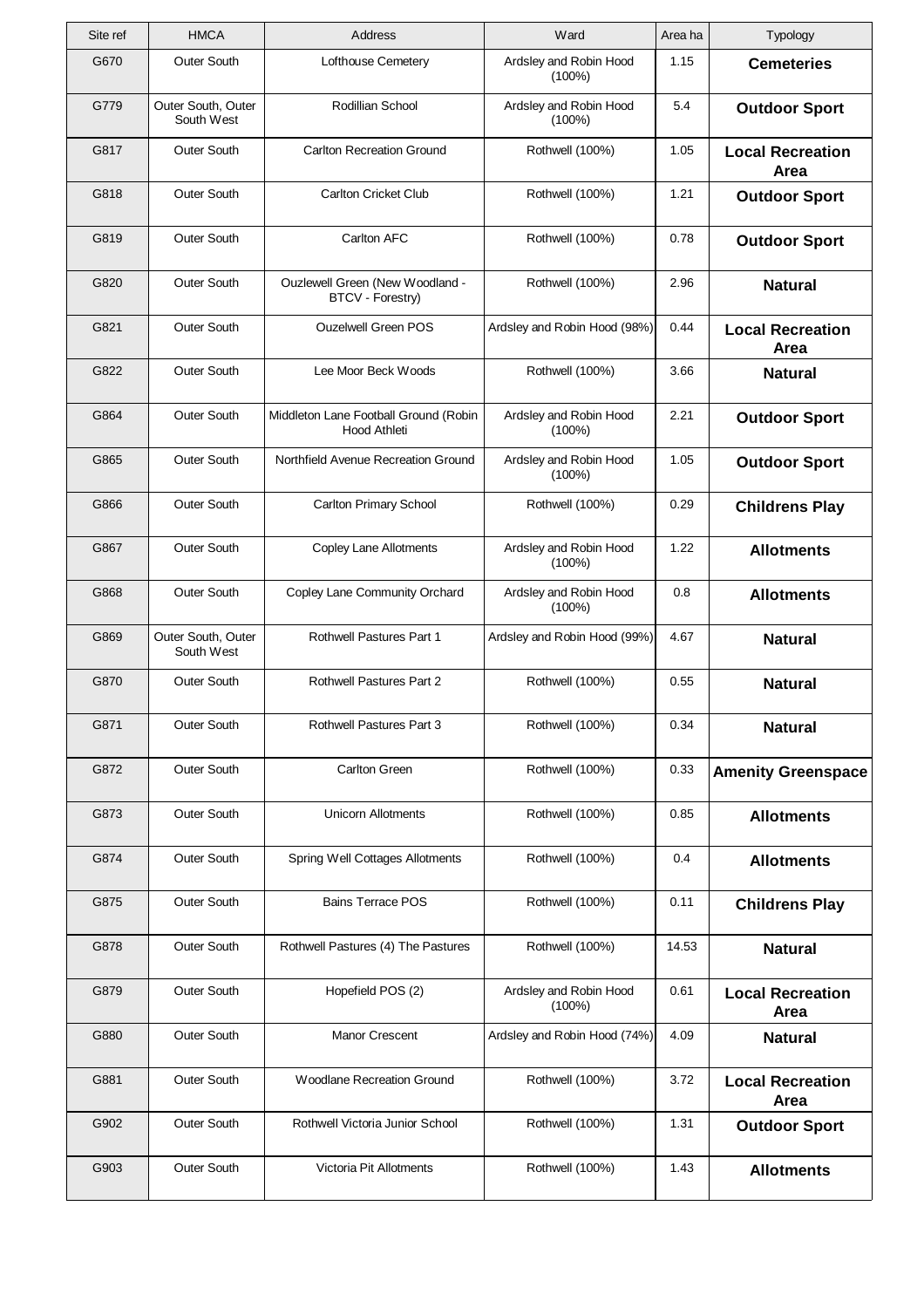| Site ref | <b>HMCA</b>        | Address                                         | Ward                                | Area ha | Typology                        |
|----------|--------------------|-------------------------------------------------|-------------------------------------|---------|---------------------------------|
| G916     | Outer South        | Wood Lane - Reservoir Allotments                | Rothwell (100%)                     | 0.49    | <b>Allotments</b>               |
| G1008    | <b>Outer South</b> | Holmsley Field Lane Allotments                  | Rothwell (100%)                     | 0.46    | <b>Allotments</b>               |
| G1009    | Outer South        | Fleet Lane Rec                                  | Rothwell (100%)                     | 8.19    | <b>Local Recreation</b><br>Area |
| G1010    | Outer South        | Fleet Bridge Wood                               | Rothwell (100%)                     | 4.3     | <b>Natural</b>                  |
| G1096    | Outer South        | Rothwell Pastures (part of)                     | Ardsley and Robin Hood<br>$(100\%)$ | 0.86    | <b>Natural</b>                  |
| G1097    | Outer South        | Royds High School                               | Rothwell (100%)                     | 11.67   | <b>Outdoor Sport</b>            |
| G1098    | <b>Outer South</b> | Sugar Hill                                      | Rothwell (100%)                     | 8.69    | <b>Natural</b>                  |
| G1099    | Outer South        | Wordsworth Drive POS                            | Rothwell (100%)                     | 1.1     | <b>Local Recreation</b><br>Area |
| G1100    | Outer South        | <b>Rothwell Sports Centre</b>                   | Rothwell (100%)                     | 3.97    | <b>Outdoor Sport</b>            |
| G1101    | <b>Outer South</b> | Hugh Calverley Playing Fields                   | Rothwell (100%)                     | 7.99    | <b>Outdoor Sport</b>            |
| G1102    | Outer South        | Moss Carr Woods                                 | Rothwell (100%)                     | 21.92   | <b>Natural</b>                  |
| G1112    | Outer South        | Springfield Allotments                          | Rothwell (100%)                     | 0.67    | <b>Allotments</b>               |
| G1113    | Outer South        | Royds Lane - Rothwell sports Club               | Rothwell (100%)                     | 2.45    | <b>Outdoor Sport</b>            |
| G1114    | Outer South        | Rothwell St Marys RC Primary School             | Rothwell (100%)                     | 1.14    | <b>Outdoor Sport</b>            |
| G1115    | Outer South        | <b>Woodlesford Park</b>                         | Rothwell (100%)                     | 3.91    | <b>Local Recreation</b><br>Area |
| G1116    | Outer South        | Haigh Road Allotments                           | Rothwell (100%)                     | 0.86    | <b>Allotments</b>               |
| G1117    | Outer South        | <b>Carlton Lane Allotments</b>                  | Rothwell (100%)                     | 0.33    | <b>Allotments</b>               |
| G1118    | Outer South        | <b>Windmill Allotments</b>                      | Rothwell (100%)                     | 0.63    | <b>Allotments</b>               |
| G1119    | Outer South        | Water Haigh                                     | Rothwell (100%)                     | 7.16    | <b>Natural</b>                  |
| G1120    | Outer South        | Pit Head Wood                                   | Rothwell (100%)                     | 14.23   | <b>Natural</b>                  |
| G1121    | Outer South        | Eshald Wood                                     | Rothwell (100%)                     | 6.57    | <b>Natural</b>                  |
| G1122    | Outer South        | Rothwell West Junior School                     | Rothwell (100%)                     | 1.91    | <b>Outdoor Sport</b>            |
| G1123    | Outer South        | Fleet Wood                                      | Rothwell (100%)                     | 4       | <b>Natural</b>                  |
| G1126    | Outer South        | Mowbray Chase (1)                               | Rothwell (100%)                     | 0.27    | <b>Amenity Greenspace</b>       |
| G1127    | Outer South        | Mowbray Chase (3)                               | Rothwell (100%)                     | 0.22    | <b>Amenity Greenspace</b>       |
| G1128    | Outer South        | Rookely Woods - (Part of the Methley<br>Estate) | Rothwell (100%)                     | 11.09   | <b>Natural</b>                  |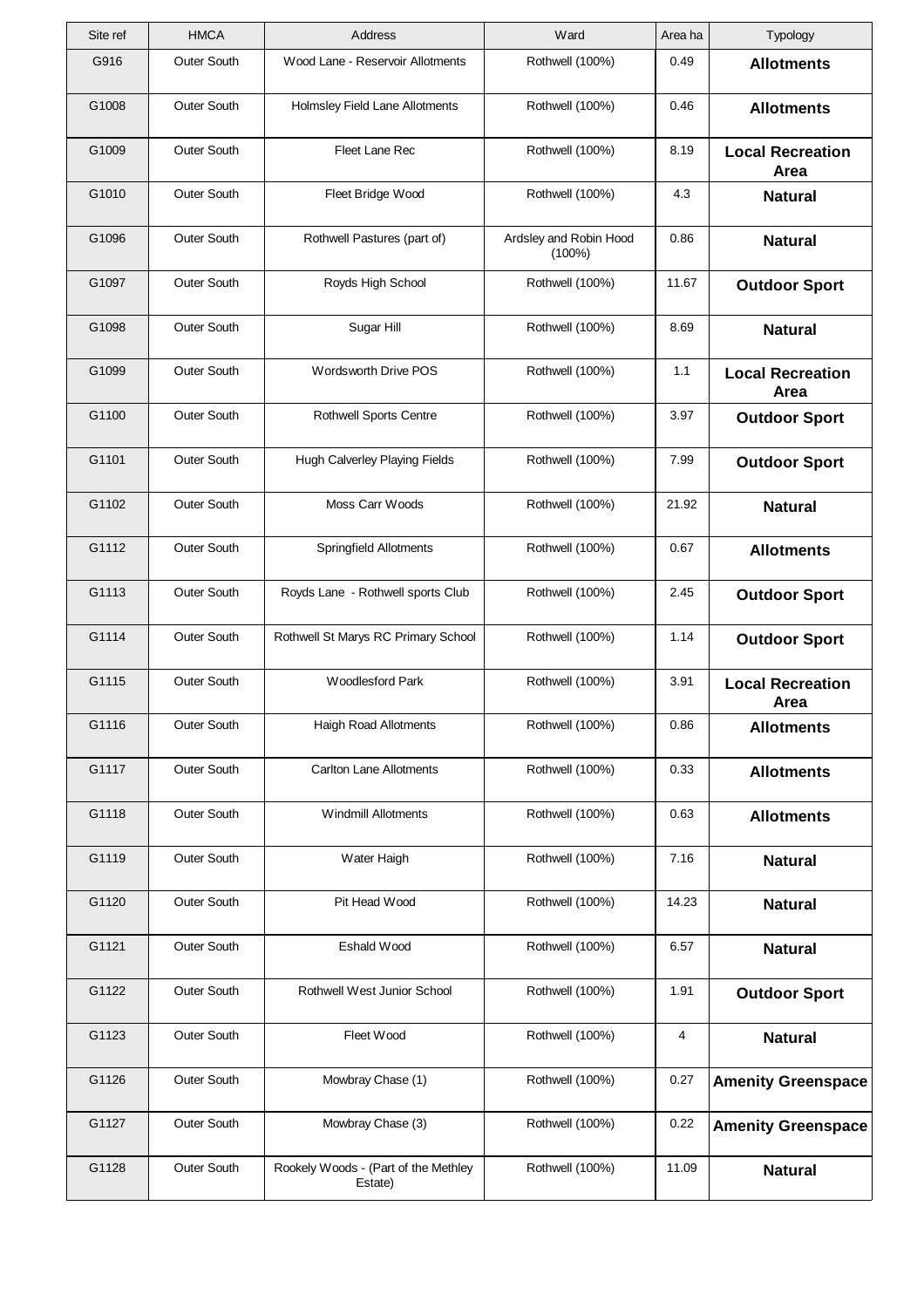| Site ref | <b>HMCA</b>                      | Address                                            | Ward                      | Area ha | Typology                  |
|----------|----------------------------------|----------------------------------------------------|---------------------------|---------|---------------------------|
| G1130    | Outer South                      | Winter Woods /Clumpcliffe Wood                     | Rothwell (100%)           | 4.16    | <b>Natural</b>            |
| G1131    | Outer South                      | West Riding County Football<br>Association         | Rothwell (100%)           | 2.14    | <b>Outdoor Sport</b>      |
| G1132    | Outer South                      | Almhouse Wood - Rear Methley Lane                  | Rothwell (100%)           | 13.63   | <b>Natural</b>            |
| G1134    | <b>Outer South</b>               | Juniper Avenue POS                                 | Rothwell (100%)           | 0.81    | <b>Amenity Greenspace</b> |
| G1135    | Outer South                      | Fleet Lane Woods                                   | Rothwell (100%)           | 23.37   | <b>Natural</b>            |
| G1136    | Outer South                      | Rothwell Community Park (Rear of)                  | Rothwell (100%)           | 8.24    | <b>Natural</b>            |
| G1138    | Outer South, Outer<br>South East | Canal Side Ponds - Woodlesford Lock                | Rothwell (75%)            | 4.45    | <b>Natural</b>            |
| G1146    | Outer South                      | Haigh Road/ Abraham Hill                           | Rothwell (100%)           | 0.76    | <b>Natural</b>            |
| G1164    | Outer South                      | Holy Trinity Church, Church Street                 | Rothwell (100%)           | 1.7     | <b>Natural</b>            |
| G1176    | Outer South                      | <b>Hazel House Rec</b>                             | Kippax and Methley (100%) | 0.26    | <b>Amenity Greenspace</b> |
| G1181    | Outer South                      | Coney Moor Rec ground                              | Kippax and Methley (100%) | 0.28    | <b>Childrens Play</b>     |
| G1182    | Outer South                      | Methley - Disused Railway / Trans<br>Pennine Trail | Kippax and Methley (100%) | 8.15    | <b>Natural</b>            |
| G1185    | Outer South                      | Longbow Avenue Playgroup                           | Kippax and Methley (100%) | 0.48    | <b>Childrens Play</b>     |
| G1186    | Outer South                      | <b>Barnsdale Road POS</b>                          | Kippax and Methley (100%) | 0.6     | <b>Amenity Greenspace</b> |
| G1187    | Outer South                      | St Oswalds Churchyard                              | Kippax and Methley (100%) | 1.44    | <b>Cemeteries</b>         |
| G1188    | Outer South                      | Methley Warriors Rugby Ground                      | Kippax and Methley (100%) | 2.06    | <b>Outdoor Sport</b>      |
| G1202    | Outer South                      | Methley Cricket Ground                             | Kippax and Methley (100%) | 2.49    | <b>Outdoor Sport</b>      |
| G1203    | Outer South                      | <b>Wood Row Allotments</b>                         | Kippax and Methley (100%) | 0.77    | <b>Allotments</b>         |
| G1204    | Outer South                      | Wood Row Rec Ground                                | Kippax and Methley (100%) | 0.5     | <b>Amenity Greenspace</b> |
| G1205    | Outer South                      | Mickletown Ings SSSI                               | Kippax and Methley (100%) | 34.09   | <b>Natural</b>            |
| G1222    | Outer South                      | Rothwell Bowling Club                              | Rothwell (100%)           | 0.21    | <b>Outdoor Sport</b>      |
| G1223    | Outer South                      | <b>Bullough Lane Dismantled Railway</b>            | Rothwell (100%)           | 1.1     | <b>Natural</b>            |
| G1239    | Outer South                      | <b>Billys Field</b>                                | Kippax and Methley (100%) | 0.82    | <b>Amenity Greenspace</b> |
| G1258    | Outer South                      | Woodlesford Primary School                         | Rothwell (100%)           | 1.21    | <b>Outdoor Sport</b>      |
| G1259    | Outer South                      | Oulton Primary School                              | Rothwell (100%)           | 1.64    | <b>Outdoor Sport</b>      |
| G1260    | Outer South                      | Rothwell Church of England primary<br>School       | Rothwell (100%)           | 1.17    | <b>Outdoor Sport</b>      |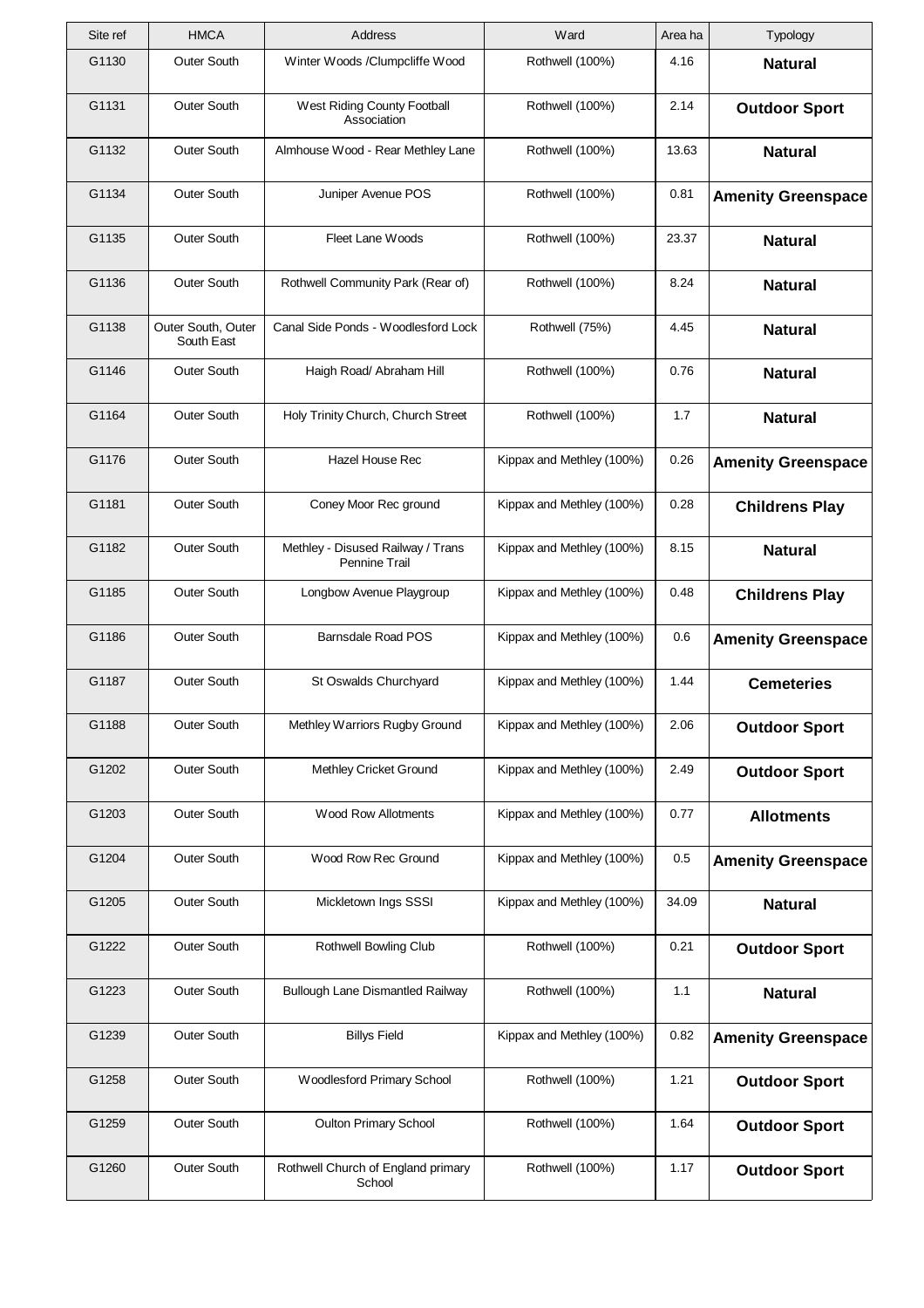| Site ref        | <b>HMCA</b>                      | Address                                   | Ward                                  | Area ha | Typology                        |
|-----------------|----------------------------------|-------------------------------------------|---------------------------------------|---------|---------------------------------|
| G1261           | <b>Outer South</b>               | Methley Primary School                    | Kippax and Methley (100%)             | 0.94    | <b>Outdoor Sport</b>            |
| G1262           | <b>Outer South</b>               | Haigh Road Primary School                 | Rothwell (100%)                       | 0.2     | <b>Outdoor Sport</b>            |
| G1303           | Outer South                      | Wood Lane                                 | Rothwell (100%)                       | 0.21    | <b>Amenity Greenspace</b>       |
| G1378           | Outer South, Outer<br>South East | Lower North (Lake)                        | Garforth and Swillington (88%)        | 8.09    | <b>Green Corridor</b>           |
| G1541           | <b>Outer South</b>               | All Saints POS                            | Rothwell (100%)                       | 0.24    | <b>Amenity Greenspace</b>       |
| G1831           | <b>Outer South</b>               | Summer Hill Allotments Methley            | Kippax and Methley (100%)             | 0.96    | <b>Allotments</b>               |
| G1882           | Outer South                      | St Johns Chuch Yard and Cemetry           | Rothwell (100%)                       | 1.65    | <b>Cemeteries</b>               |
| G1884           | Outer South                      | Sherwood Way, Playing Pitch               | Rothwell (100%)                       | 0.73    | <b>Outdoor Sport</b>            |
| G1896           | <b>Outer South</b>               | Wood Lane                                 | Rothwell (100%)                       | 0.17    | <b>Amenity Greenspace</b>       |
| G <sub>20</sub> | Outer South East                 | Allerton Bywater Sports Ground            | Kippax and Methley (100%)             | 5.45    | <b>Local Recreation</b><br>Area |
| G23             | Outer South East                 | <b>Barley Hill Park</b>                   | Garforth and Swillington<br>$(100\%)$ | 3.16    | <b>Neighbourhood Park</b>       |
| G42             | Outer South East                 | Fairburn Ings Nature Reserve              | Kippax and Methley (100%)             | 102.13  | <b>Natural</b>                  |
| G48             | Outer South East                 | Garforth Cemetery and St Mary's<br>Church | Garforth and Swillington<br>$(100\%)$ | 2.79    | <b>Cemeteries</b>               |
| G51             | Outer South East                 | Glebelands Recreation Ground              | Garforth and Swillington<br>$(100\%)$ | 4.25    | <b>Local Recreation</b><br>Area |
| G57             | Outer South East                 | Hollinhurst Wood                          | Garforth and Swillington<br>$(100\%)$ | 13.16   | <b>Natural</b>                  |
| G68             | Outer South East                 | Kippax Meadows                            | Kippax and Methley (100%)             | 9.32    | <b>Natural</b>                  |
| G72             | Outer South East                 | Letchmire Pastures                        | Kippax and Methley (100%)             | 11.28   | <b>Natural</b>                  |
| G93             | Outer South East                 | St Mary's Cemetery Park (Kippax)          | Kippax and Methley (100%)             | 1.07    | <b>Cemeteries</b>               |
| G101            | Outer South East                 | Town Close Hills                          | Kippax and Methley (99%)              | 25.17   | <b>Natural</b>                  |
| G114            | Outer South East                 | Castlehill Woods                          | Kippax and Methley (100%)             | 23.13   | <b>Natural</b>                  |
| G464            | Outer South East                 | <b>Primrose Allotments</b>                | Garforth and Swillington<br>$(100\%)$ | 0.21    | <b>Allotments</b>               |
| G1012           | Outer South East                 | <b>Bank Row Allotments</b>                | Garforth and Swillington<br>$(100\%)$ | 0.4     | <b>Allotments</b>               |
| G1013           | Outer South East                 | Ash Lane Pitch                            | Garforth and Swillington<br>$(100\%)$ | 1.77    | <b>Outdoor Sport</b>            |
| G1014           | Outer South East                 | Hawkes Nest Wood Garforth                 | Garforth and Swillington<br>$(100\%)$ | 5.63    | <b>Natural</b>                  |
| G1015           | Outer South East                 | <b>Firthfields POS</b>                    | Garforth and Swillington<br>$(100\%)$ | 1.13    | <b>Outdoor Sport</b>            |
| G1016           | Outer South East                 | <b>Firthfields Allotments</b>             | Garforth and Swillington<br>$(100\%)$ | 0.56    | <b>Allotments</b>               |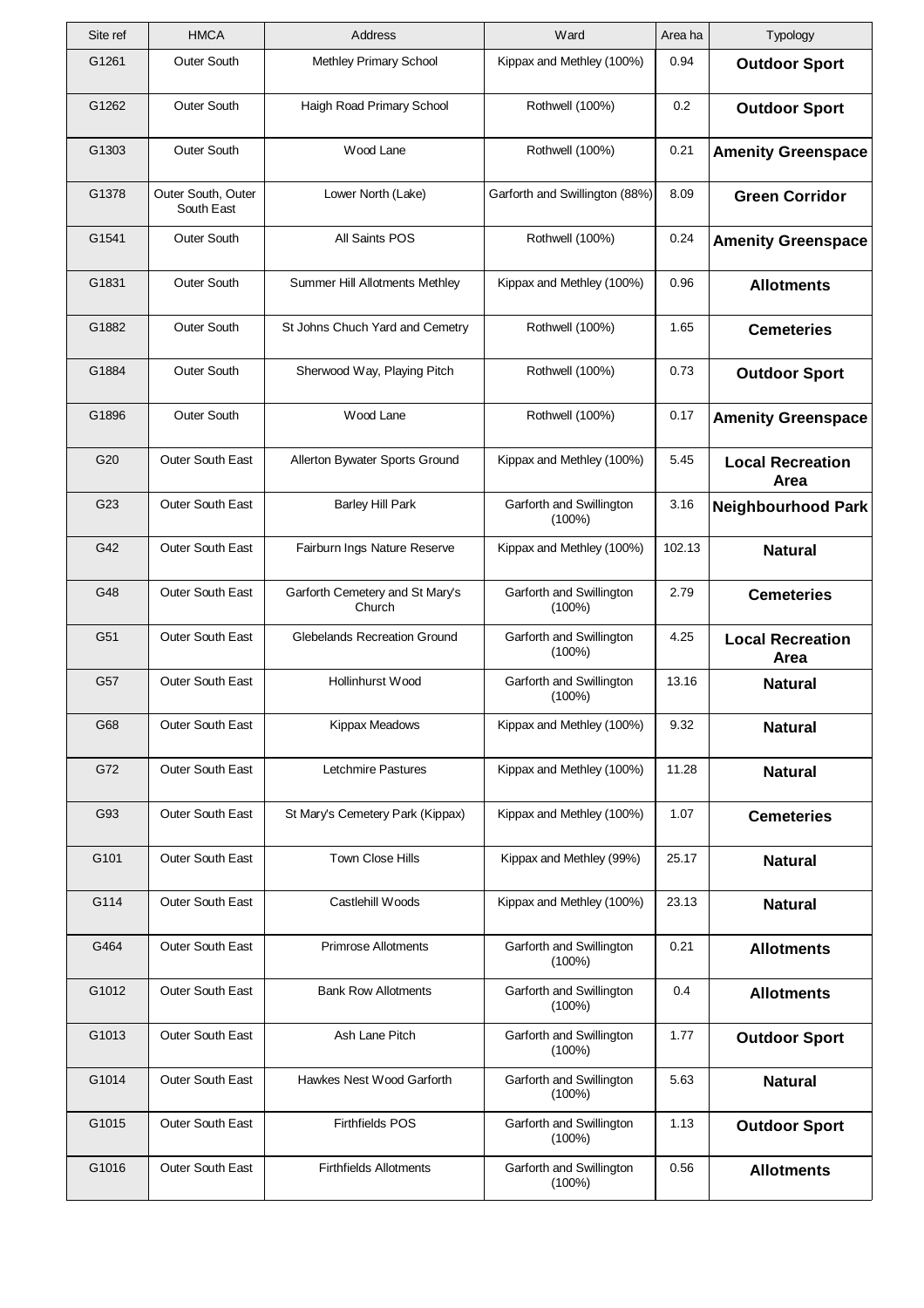| Site ref | <b>HMCA</b>             | Address                                                | Ward                                  | Area ha      | Typology                        |
|----------|-------------------------|--------------------------------------------------------|---------------------------------------|--------------|---------------------------------|
| G1017    | Outer South East        | <b>Inverness Road POS</b>                              | Garforth and Swillington<br>$(100\%)$ | 0.35         | <b>Amenity Greenspace</b>       |
| G1018    | Outer South East        | New Sturton Bus Turnaround POS                         | Garforth and Swillington<br>$(100\%)$ | 0.25         | <b>Amenity Greenspace</b>       |
| G1124    | <b>Outer South East</b> | Wheatley Park Football Ground                          | Garforth and Swillington<br>$(100\%)$ | $\mathbf{1}$ | <b>Outdoor Sport</b>            |
| G1125    | Outer South East        | <b>Brierlands Lane Pitches</b>                         | Garforth and Swillington<br>$(100\%)$ | 2.83         | <b>Outdoor Sport</b>            |
| G1209    | Outer South East        | Sheldon Hill Wood                                      | Kippax and Methley (100%)             | 4.74         | <b>Natural</b>                  |
| G1210    | Outer South East        | Back Newton Lane Wood                                  | Kippax and Methley (100%)             | 2.04         | <b>Natural</b>                  |
| G1211    | Outer South East        | Ledsham Cricket Ground                                 | Kippax and Methley (100%)             | 0.88         | <b>Outdoor Sport</b>            |
| G1212    | Outer South East        | St Marys Church Yard                                   | Kippax and Methley (100%)             | 0.74         | <b>Cemeteries</b>               |
| G1213    | Outer South East        | Micklefield Miners Welfare Rec Ground                  | Kippax and Methley (100%)             | 4.59         | <b>Outdoor Sport</b>            |
| G1215    | Outer South East        | Owl Wood                                               | Kippax and Methley (100%)             | 4.33         | <b>Natural</b>                  |
| G1216    | Outer South East        | <b>Brigshaw Lane POS</b>                               | Kippax and Methley (100%)             | 1.44         | <b>Natural</b>                  |
| G1226    | Outer South East        | Garforth Cricket Club                                  | Garforth and Swillington<br>$(100\%)$ | 1.71         | <b>Outdoor Sport</b>            |
| G1227    | Outer South East        | <b>Church Lane Allotments</b>                          | Garforth and Swillington<br>$(100\%)$ | 1.43         | <b>Allotments</b>               |
| G1228    | Outer South East        | Green Lane Cricket Club                                | Garforth and Swillington<br>$(100\%)$ | 1.21         | <b>Outdoor Sport</b>            |
| G1229    | Outer South East        | Kennet Lane Meadows                                    | Garforth and Swillington<br>$(100\%)$ | 4.09         | <b>Natural</b>                  |
| G1231    | Outer South East        | Long Meadows                                           | Garforth and Swillington<br>$(100\%)$ | 1.2          | <b>Amenity Greenspace</b>       |
| G1232    | Outer South East        | Goose Fields                                           | Garforth and Swillington<br>$(100\%)$ | 1.06         | <b>Local Recreation</b><br>Area |
| G1234    | Outer South East        | Kippax Common                                          | Kippax and Methley (100%)             | 5.11         | <b>Local Recreation</b><br>Area |
| G1235    | Outer South East        | <b>Valley Road</b>                                     | Kippax and Methley (100%)             | 0.71         | <b>Amenity Greenspace</b>       |
| G1236    | Outer South East        | Shuttocks Wood                                         | Kippax and Methley (100%)             | 0.58         | <b>Natural</b>                  |
| G1237    | Outer South East        | Berryleighs Wood                                       | Kippax and Methley (100%)             | 0.47         | <b>Natural</b>                  |
| G1238    | Outer South East        | Cheeney Basin                                          | Kippax and Methley (100%)             | 0.39         | <b>Amenity Greenspace</b>       |
| G1240    | Outer South East        | St Marys Church Graveyard                              | Kippax and Methley (100%)             | 0.41         | <b>Cemeteries</b>               |
| G1241    | Outer South East        | Kippax Ash Tree Primary School<br><b>Playing Field</b> | Kippax and Methley (100%)             | 0.72         | <b>Outdoor Sport</b>            |
| G1242    | Outer South East        | <b>Carters Field Allotments</b>                        | Kippax and Methley (100%)             | 1.35         | <b>Allotments</b>               |
| G1243    | Outer South East        | Gibson Lane allotments                                 | Kippax and Methley (100%)             | 2.78         | <b>Allotments</b>               |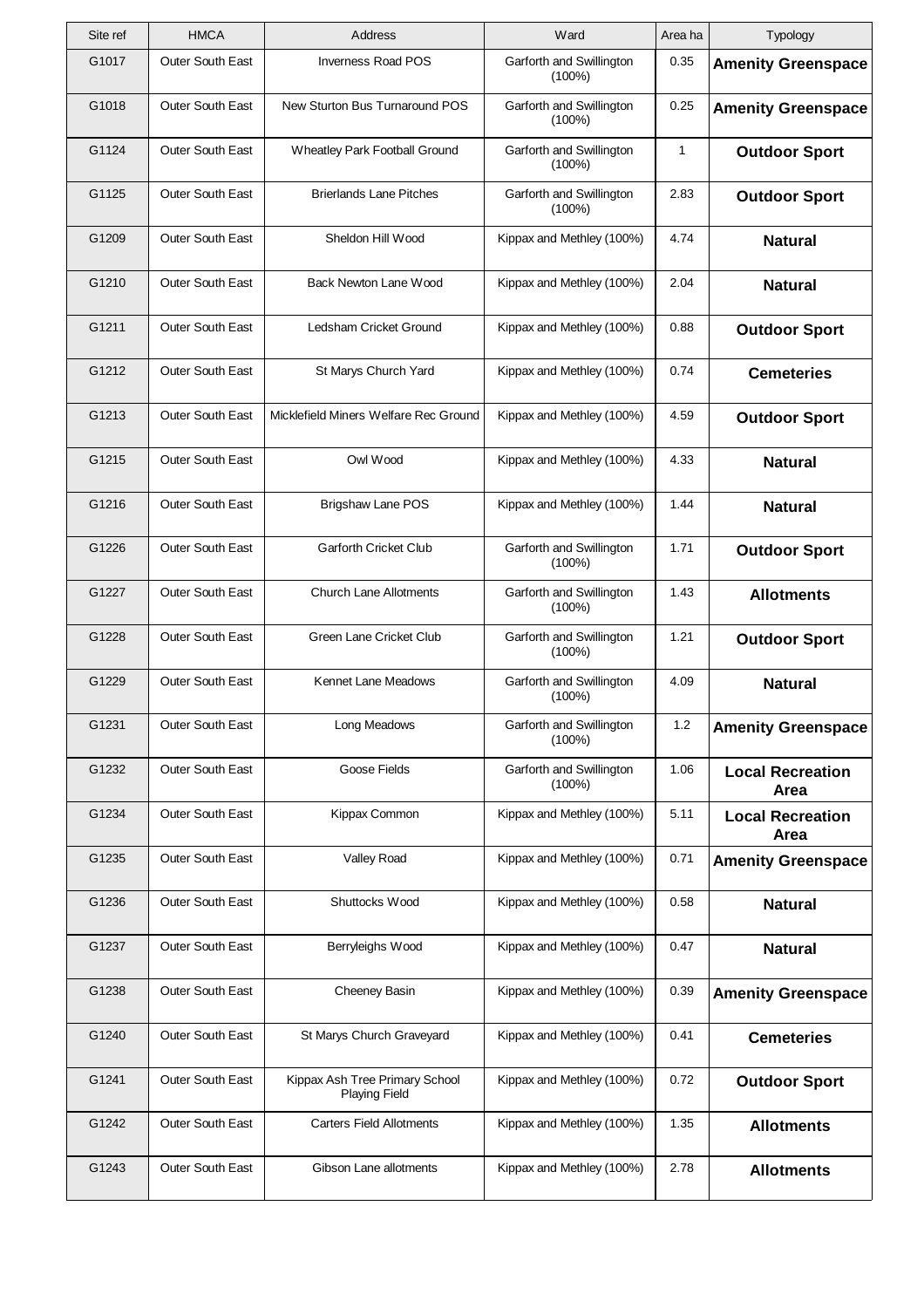| Site ref | <b>HMCA</b>             | Address                                  | Ward                                  | Area ha | Typology                        |
|----------|-------------------------|------------------------------------------|---------------------------------------|---------|---------------------------------|
| G1244    | Outer South East        | Kippax Welfare Rugby Club                | Kippax and Methley (100%)             | 4.57    | <b>Outdoor Sport</b>            |
| G1246    | Outer South East        | Hall Park Orchard                        | Kippax and Methley (100%)             | 0.58    | <b>Amenity Greenspace</b>       |
| G1247    | Outer South East        | Kippax Sports Centre                     | Kippax and Methley (100%)             | 1.51    | <b>Local Recreation</b><br>Area |
| G1248    | <b>Outer South East</b> | Kippax Allotments                        | Kippax and Methley (100%)             | 1.41    | <b>Allotments</b>               |
| G1255    | <b>Outer South East</b> | Allerton Bywater Primary School (adj to) | Kippax and Methley (100%)             | 0.32    | <b>Natural</b>                  |
| G1257    | Outer South East        | Roach Lane Hills                         | Kippax and Methley (100%)             | 4.71    | <b>Natural</b>                  |
| G1276    | Outer South East        | Allerton Bywater Playground              | Kippax and Methley (100%)             | 0.36    | <b>Local Recreation</b><br>Area |
| G1307    | <b>Outer South East</b> | <b>Ledston Luck</b>                      | Kippax and Methley (100%)             | 17.61   | <b>Natural</b>                  |
| G1308    | Outer South East        | Ling Close Wood                          | Kippax and Methley (100%)             | 4.04    | <b>Natural</b>                  |
| G1309    | <b>Outer South East</b> | Roman Road Recreation Ground             | Kippax and Methley (100%)             | 0.58    | <b>Natural</b>                  |
| G1311    | Outer South East        | The Square                               | Kippax and Methley (100%)             | 0.42    | <b>Amenity Greenspace</b>       |
| G1312    | Outer South East        | <b>Oxford Drive</b>                      | Kippax and Methley (100%)             | 0.23    | <b>Amenity Greenspace</b>       |
| G1317    | Outer South East        | The Lines Cycle Way                      | Kippax and Methley (100%)             | 4.48    | <b>Amenity Greenspace</b>       |
| G1319    | Outer South East        | Valley Drive Playground                  | Garforth and Swillington<br>(100%)    | 0.37    | <b>Local Recreation</b><br>Area |
| G1320    | Outer South East        | Glencoe Estate                           | Garforth and Swillington (87%)        | 1.49    | <b>Amenity Greenspace</b>       |
| G1321    | Outer South East        | Garforth Disused Railway Line            | Kippax and Methley (54%)              | 7.16    | <b>Amenity Greenspace</b>       |
| G1333    | Outer South East        | Berry Road Playing Field                 | Garforth and Swillington<br>$(100\%)$ | 0.8     | <b>Outdoor Sport</b>            |
| G1334    | Outer South East        | Berry Lane Cricket Pitch                 | Garforth and Swillington<br>$(100\%)$ | 1.42    | <b>Outdoor Sport</b>            |
| G1343    | Outer South East        | <b>The Staithes</b>                      | Kippax and Methley (100%)             | 0.8     | <b>Amenity Greenspace</b>       |
| G1344    | <b>Outer South East</b> | Allerton Bywater Primary School          | Kippax and Methley (100%)             | 1.01    | <b>Outdoor Sport</b>            |
| G1346    | Outer South East        | The Staithes                             | Kippax and Methley (100%)             | 0.9     | <b>Amenity Greenspace</b>       |
| G1347    | Outer South East        | Parklane Allotments                      | Kippax and Methley (100%)             | 2.16    | <b>Allotments</b>               |
| G1350    | Outer South East        | Allerton Bywater Youth and Adult Centre  | Kippax and Methley (100%)             | 0.37    | <b>Childrens Play</b>           |
| G1351    | Outer South East        | <b>Station Road</b>                      | Kippax and Methley (100%)             | 0.62    | <b>Natural</b>                  |
| G1376    | Outer South East        | <b>Whitehouse Ave Allotments</b>         | Garforth and Swillington<br>$(100\%)$ | 1.72    | <b>Allotments</b>               |
| G1377    | Outer South East        | <b>Hollinhurst Allotments</b>            | Garforth and Swillington (55%)        | 0.62    | <b>Allotments</b>               |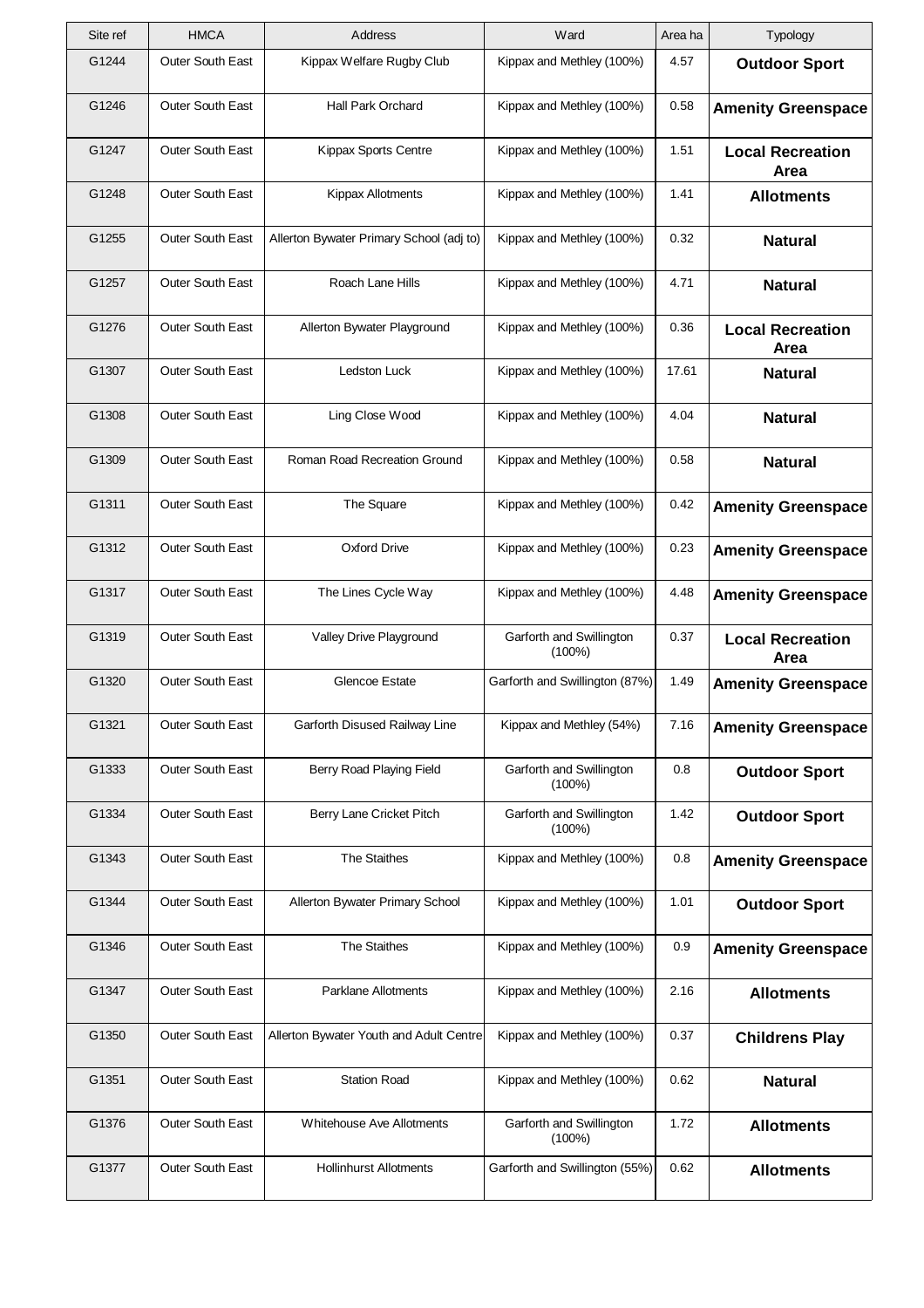| Site ref | <b>HMCA</b>             | Address                                                            | Ward                                  | Area ha | Typology                        |
|----------|-------------------------|--------------------------------------------------------------------|---------------------------------------|---------|---------------------------------|
| G1379    | Outer South East        | Preston Hill                                                       | Garforth and Swillington<br>$(100\%)$ | 9.09    | <b>Natural</b>                  |
| G1383    | Outer South East        | Peascroft Wood                                                     | Garforth and Swillington<br>$(100\%)$ | 3.27    | <b>Natural</b>                  |
| G1384    | Outer South East        | Peascroft Wood (Adjacent to)                                       | Garforth and Swillington<br>$(100\%)$ | 1.16    | <b>Natural</b>                  |
| G1385    | Outer South East        | Ninevah Playing Fields                                             | Kippax and Methley (100%)             | 3.69    | <b>Outdoor Sport</b>            |
| G1386    | Outer South East        | Ninevah Playing Fields (Rear of)                                   | Kippax and Methley (100%)             | 25.99   | <b>Natural</b>                  |
| G1389    | Outer South East        | <b>Station Allotments</b>                                          | Kippax and Methley (100%)             | 2.22    | <b>Allotments</b>               |
| G1392    | Outer South East        | <b>Vandicourt Recreation Ground</b>                                | Kippax and Methley (100%)             | 0.49    | <b>Local Recreation</b><br>Area |
| G1432    | Outer South East        | Swillington Common Allotments.                                     | Garforth and Swillington<br>$(100\%)$ | 2.21    | <b>Allotments</b>               |
| G1487    | Outer South East        | East Garforth Field                                                | Garforth and Swillington<br>$(100\%)$ | 0.74    | <b>Amenity Greenspace</b>       |
| G1520    | Outer South East        | <b>Butt Hill Allotments</b>                                        | Kippax and Methley (100%)             | 0.87    | <b>Allotments</b>               |
| G1534    | Outer South East        | Swillington Primary School                                         | Garforth and Swillington<br>$(100\%)$ | 1.42    | <b>Outdoor Sport</b>            |
| G1535    | Outer South East        | Great Preston Church of England<br><b>Primary School</b>           | Garforth and Swillington<br>$(100\%)$ | 0.9     | <b>Outdoor Sport</b>            |
| G1536    | Outer South East        | <b>Brigshaw High School</b>                                        | Kippax and Methley (100%)             | 8.59    | <b>Outdoor Sport</b>            |
| G1537    | Outer South East        | Lady Elizabeth Hastings Church of<br><b>England Primary School</b> | Kippax and Methley (100%)             | 0.5     | <b>Outdoor Sport</b>            |
| G1538    | <b>Outer South East</b> | Micklefield Church of England Primary<br>School                    | Kippax and Methley (100%)             | 0.81    | <b>Outdoor Sport</b>            |
| G1568    | Outer South East        | Strawberry Fields Primary School                                   | Garforth and Swillington<br>$(100\%)$ | 1.21    | <b>Childrens Play</b>           |
| G1569    | Outer South East        | <b>Garforth Community College</b>                                  | Garforth and Swillington<br>$(100\%)$ | 8.65    | <b>Outdoor Sport</b>            |
| G1570    | Outer South East        | Garforth Ninelands Infant & Junior<br>School                       | Garforth and Swillington<br>$(100\%)$ | 1.56    | <b>Outdoor Sport</b>            |
| G1571    | Outer South East        | Garforth Green Lane Primary School                                 | Garforth and Swillington<br>$(100\%)$ | 1.41    | <b>Outdoor Sport</b>            |
| G1572    | Outer South East        | East Garforth Primary School                                       | Garforth and Swillington<br>$(100\%)$ | 1.94    | <b>Outdoor Sport</b>            |
| G1579    | Outer South East        | St Benedict Roman Catholic Primary<br>School                       | Garforth and Swillington<br>$(100\%)$ | 0.72    | <b>Outdoor Sport</b>            |
| G1592    | Outer South East        | Kippax Greenfield Primary School                                   | Kippax and Methley (100%)             | 1.58    | <b>Outdoor Sport</b>            |
| G1593    | Outer South East        | Kippax Ash Tree Primary School                                     | Kippax and Methley (100%)             | 1.11    | <b>Childrens Play</b>           |
| G1594    | Outer South East        | Kippax North Infant and Nursery School                             | Kippax and Methley (100%)             | 1.65    | <b>Outdoor Sport</b>            |
| G1701    | Outer South East        | <b>Pondfields Drive Allotments</b>                                 | Kippax and Methley (100%)             | 0.95    | <b>Allotments</b>               |
| G1702    | Outer South East        | Pondfields Drive (East View)<br>Allotments                         | Kippax and Methley (100%)             | 0.93    | <b>Allotments</b>               |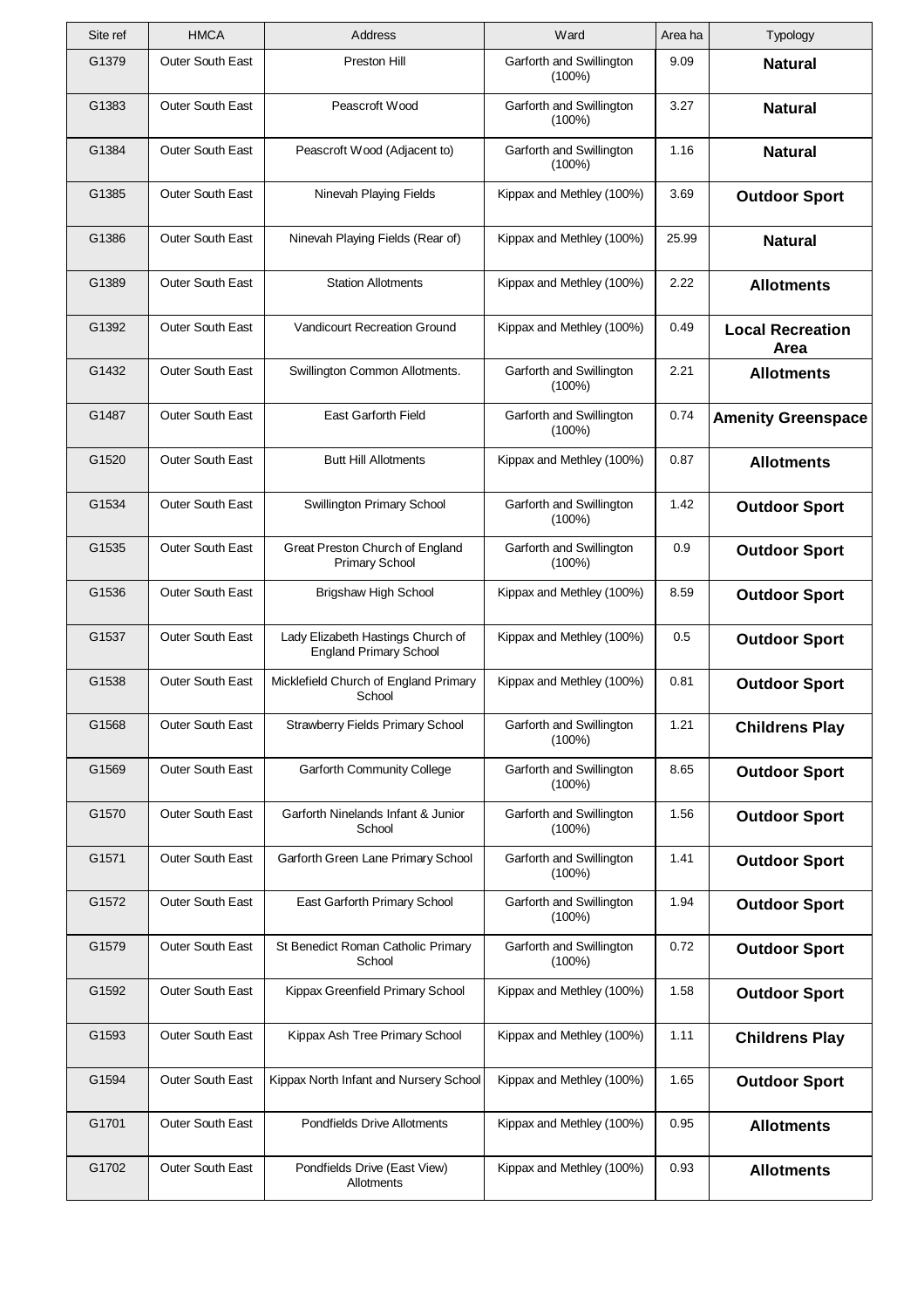| Site ref       | <b>HMCA</b>             | Address                               | Ward                                  | Area ha | Typology                               |
|----------------|-------------------------|---------------------------------------|---------------------------------------|---------|----------------------------------------|
| G1722          | Outer South East        | St Marys Parish Churchyard            | Garforth and Swillington<br>$(100\%)$ | 0.91    | <b>Cemeteries</b>                      |
| G1723          | Outer South East        | <b>Preston View Allotments</b>        | Garforth and Swillington<br>$(100\%)$ | 0.3     | <b>Allotments</b>                      |
| G1724          | Outer South East        | Primrose Hill Drive                   | Garforth and Swillington<br>$(100\%)$ | 0.99    | <b>Natural</b>                         |
| G1725          | Outer South East        | Swillington Minors Welfare Club       | Garforth and Swillington<br>$(100\%)$ | 6.03    | <b>Outdoor Sport</b>                   |
| G1726          | Outer South East        | Swillington Recreation Ground         | Garforth and Swillington<br>$(100\%)$ | 0.67    | <b>Amenity Greenspace</b>              |
| G1727          | Outer South East        | Wakefield Road                        | Garforth and Swillington<br>$(100\%)$ | 3.69    | <b>Natural</b>                         |
| G1788          | Outer South East        | Woodside Playground                   | Kippax and Methley (100%)             | 0.34    | <b>Childrens Play</b>                  |
| G1794          | Outer South East        | St Mary's Churchyard                  | Kippax and Methley (100%)             | 1.04    | <b>Cemeteries</b>                      |
| G1854          | Outer South East        | Garforth and Swillington Bowling Club | Garforth and Swillington<br>$(100\%)$ | 0.11    | <b>Outdoor Sport</b>                   |
| G1885          | Outer South East        | Land off Preston Lane                 | Garforth and Swillington<br>$(100\%)$ | 0.4     | <b>Natural</b>                         |
| G1901          | Outer South East        | St Aidan's Country Park               | Garforth and Swillington (99%)        | 334.29  | <b>Natural</b>                         |
| G1907          | Outer South East        | Swillington Road Allotments           | Garforth and Swillington<br>$(100\%)$ | 0.74    | <b>Allotments</b>                      |
| G <sub>4</sub> | <b>Outer South West</b> | <b>Clarkes Field Allotments</b>       | Beeston and Holbeck (100%)            | 3.7     | <b>Allotments</b>                      |
| G <sub>6</sub> | <b>Outer South West</b> | Parkside Allotments                   | Beeston and Holbeck (100%)            | 1.67    | <b>Allotments</b>                      |
| G <sub>8</sub> | Outer South West        | Waddington's Wildlife Run             | Beeston and Holbeck (100%)            | 1.71    | <b>Amenity Greenspace</b>              |
| G19            | Outer South West        | <b>Adwalton Moor</b>                  | Morley North (100%)                   | 16.98   | <b>Local Recreation</b><br>Area        |
| G27            | <b>Outer South West</b> | <b>Beeston Cemetery</b>               | Beeston and Holbeck (100%)            | 1.57    | <b>Cemeteries</b>                      |
| G33            | <b>Outer South West</b> | <b>Morley Cemetery</b>                | Morley South (100%)                   | 4.22    | <b>Cemeteries</b>                      |
| G37            | <b>Outer South West</b> | Dartmouth Park                        | Morley South (100%)                   | 6.05    | <b>Natural</b>                         |
| G38            | <b>Outer South West</b> | Drighlington Park                     | Morley North (100%)                   | 0.74    | <b>Neighbourhood Park</b>              |
| G39            | <b>Outer South West</b> | East Ardsley Recreation Ground        | Ardsley and Robin Hood<br>$(100\%)$   | 3.56    | <b>Local Recreation</b><br>Area        |
| G49            | Outer South West        | Gildersome Cemetery                   | Morley North (100%)                   | 0.91    | <b>Cemeteries</b>                      |
| G54            | <b>Outer South West</b> | <b>Hesketh Recreation Ground</b>      | Morley South (100%)                   | 2.37    | <b>Local Recreation</b><br>Area        |
| G118           | Outer South West        | <b>Churwell Park</b>                  | Morley North (100%)                   | 1.93    | <b>Neighbourhood Park</b>              |
| G121           | <b>Outer South West</b> | <b>Cottingley Crematorium</b>         | Beeston and Holbeck (100%)            | 5.13    | <b>Cemeteries</b>                      |
| G134           | Outer South West        | Hembrigg Recreation                   | Morley South (100%)                   | 3.91    | <b>Local Recreation</b><br><b>Area</b> |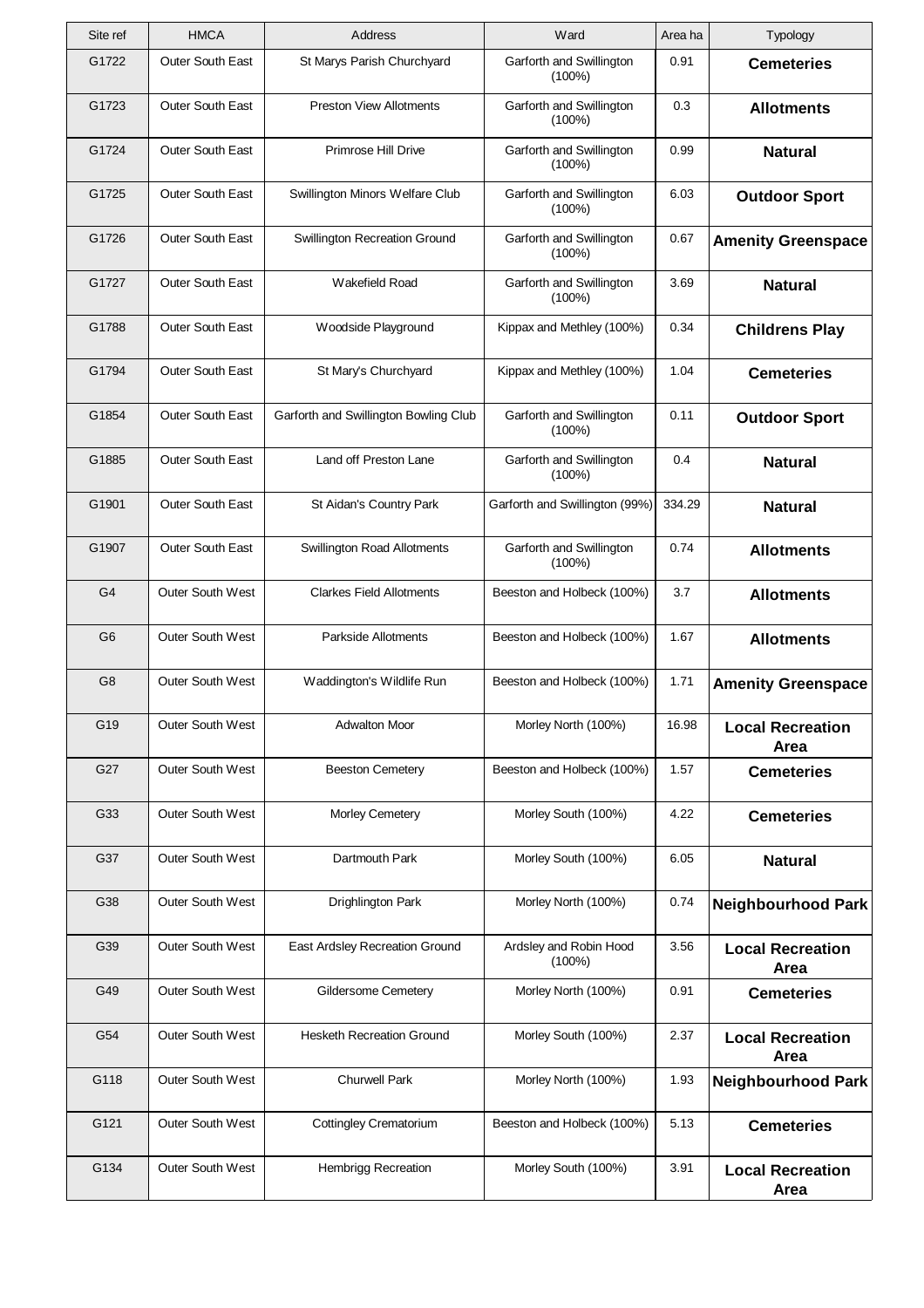| Site ref | <b>HMCA</b>             | Address                               | Ward                                | Area ha | Typology                        |
|----------|-------------------------|---------------------------------------|-------------------------------------|---------|---------------------------------|
| G135     | <b>Outer South West</b> | Lewisham Park                         | Morley South (100%)                 | 2.02    | <b>Neighbourhood Park</b>       |
| G153     | <b>Outer South West</b> | <b>Scatcherd Park</b>                 | Morley South (100%)                 | 4.33    | <b>Neighbourhood Park</b>       |
| G155     | <b>Outer South West</b> | Sissons Wood                          | Middleton Park (100%)               | 3.07    | <b>Natural</b>                  |
| G381     | Outer South West        | Woodkirk Cricket Ground               | Morley South (100%)                 | 1.42    | <b>Outdoor Sport</b>            |
| G394     | <b>Outer South West</b> | East Ardsley Reservoir                | Ardsley and Robin Hood<br>$(100\%)$ | 32.36   | <b>Natural</b>                  |
| G395     | <b>Outer South West</b> | Haigh Hall Spring Wood Part 1         | Ardsley and Robin Hood<br>$(100\%)$ | 2.15    | <b>Natural</b>                  |
| G396     | <b>Outer South West</b> | Haigh Hall Spring Wood Part 2         | Ardsley and Robin Hood<br>$(100\%)$ | 1.99    | <b>Natural</b>                  |
| G397     | Outer South West        | Haigh Hall Spring Wood Part 3         | Ardsley and Robin Hood<br>$(100\%)$ | 1.08    | <b>Natural</b>                  |
| G398     | <b>Outer South West</b> | Hill Top Primary School Playing Field | Ardsley and Robin Hood<br>$(100\%)$ | 0.27    | <b>Outdoor Sport</b>            |
| G399     | Outer South West        | Ardsley Mill Allotments               | Ardsley and Robin Hood<br>$(100\%)$ | 0.22    | <b>Allotments</b>               |
| G400     | <b>Outer South West</b> | Smithy Lane Recreation Ground         | Ardsley and Robin Hood<br>$(100\%)$ | 2.09    | <b>Local Recreation</b><br>Area |
| G401     | Outer South West        | Lowry Road POS Part 1                 | Ardsley and Robin Hood<br>(100%)    | 0.52    | <b>Local Recreation</b><br>Area |
| G402     | <b>Outer South West</b> | Lowry Road POS Part 2                 | Ardsley and Robin Hood<br>$(100\%)$ | 3.23    | <b>Local Recreation</b><br>Area |
| G403     | <b>Outer South West</b> | <b>Western Road Allotments</b>        | Ardsley and Robin Hood<br>$(100\%)$ | 0.45    | <b>Allotments</b>               |
| G404     | Outer South West        | <b>Cross Hall Allotments</b>          | Morley South (100%)                 | 1.73    | <b>Allotments</b>               |
| G405     | Outer South West        | Birkby Brow Wood                      | Morley South (99%)                  | 16.7    | <b>Natural</b>                  |
| G406     | Outer South West        | Spinkwell Lane Rec Ground             | Ardsley and Robin Hood<br>$(100\%)$ | 1.56    | <b>Outdoor Sport</b>            |
| G407     | Outer South West        | Shire Road                            | Morley South (100%)                 | 0.8     | <b>Amenity Greenspace</b>       |
| G416     | Outer South West        | Church of St Mary                     | Morley South (100%)                 | 2.32    | <b>Cemeteries</b>               |
| G417     | Outer South West        | Lee Grange Hostel                     | Morley South (100%)                 | 0.4     | <b>Amenity Greenspace</b>       |
| G418     | Outer South West        | Lowry Road POS Part 3                 | Ardsley and Robin Hood<br>$(100\%)$ | 4.39    | <b>Local Recreation</b><br>Area |
| G452     | Outer South West        | Morley Cricket and Sports Club        | Morley South (100%)                 | 6.9     | <b>Outdoor Sport</b>            |
| G453     | Outer South West        | Hawley Way/ Elvaston Road             | Morley South (100%)                 | 1.29    | <b>Amenity Greenspace</b>       |
| G455     | Outer South West        | <b>Topcliffe Hill</b>                 | Morley South (100%)                 | 4.99    | <b>Natural</b>                  |
| G457     | Outer South West        | Scarth Gardens                        | Morley South (100%)                 | 0.51    | <b>Amenity Greenspace</b>       |
| G458     | Outer South West        | Phoenix Campsite (Cubs)               | Morley North (100%)                 | 0.59    | <b>Amenity Greenspace</b>       |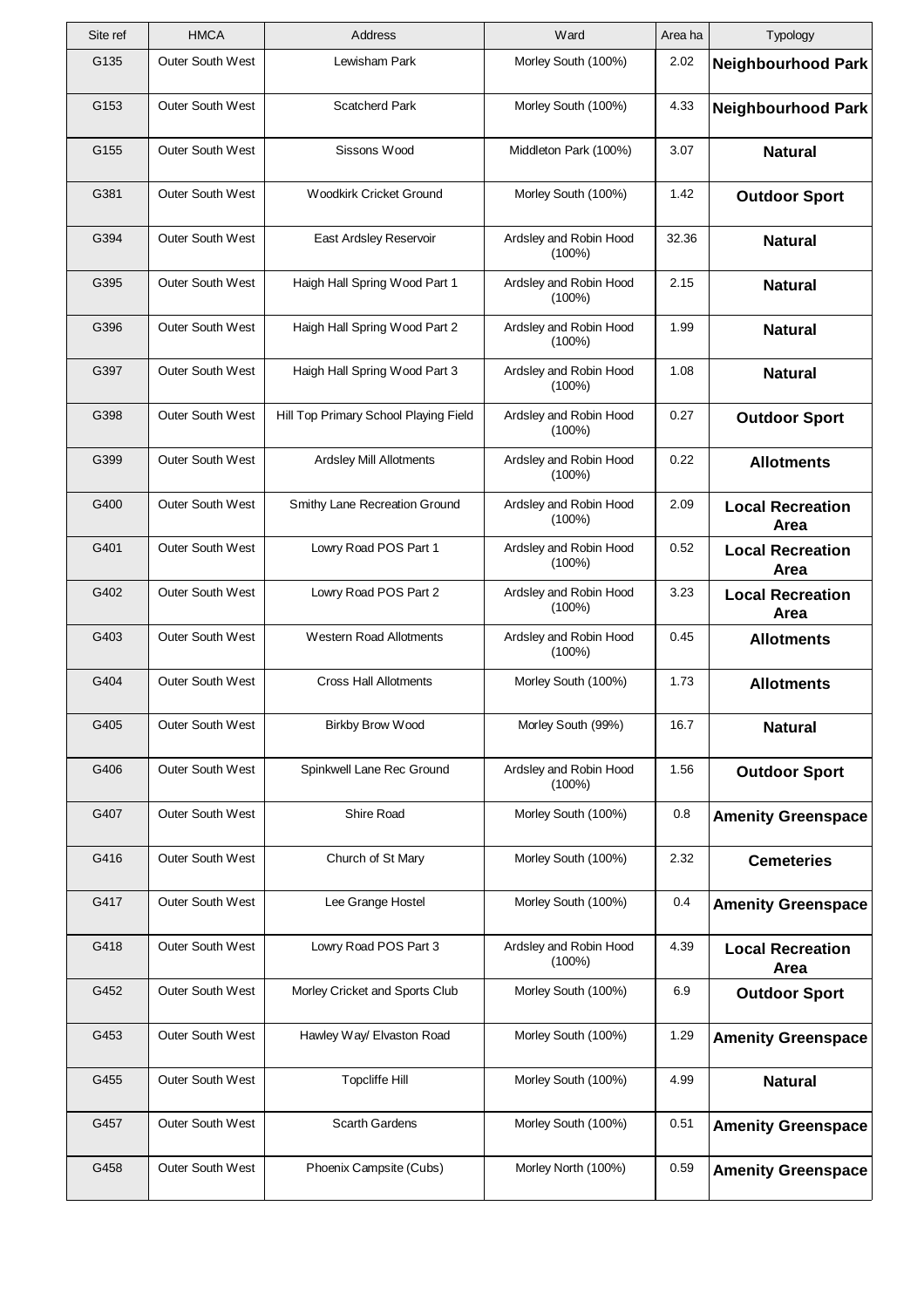| Site ref | <b>HMCA</b>             | Address                               | Ward                                | Area ha | Typology                        |
|----------|-------------------------|---------------------------------------|-------------------------------------|---------|---------------------------------|
| G459     | <b>Outer South West</b> | Morley Victoria Primary Playing Field | Morley North (100%)                 | 1.61    | <b>Outdoor Sport</b>            |
| G460     | Outer South West        | Nepshaw Lane                          | Morley North (100%)                 | 2.24    | <b>Amenity Greenspace</b>       |
| G461     | <b>Outer South West</b> | <b>Bruntcliffe Road Green</b>         | Morley South (100%)                 | 0.46    | <b>Amenity Greenspace</b>       |
| G480     | <b>Outer South West</b> | Glen Road (1)                         | Morley South (100%)                 | 0.67    | <b>Amenity Greenspace</b>       |
| G481     | Outer South West        | Glen Road - Morley Site 1             | Morley South (100%)                 | 1.4     | <b>Amenity Greenspace</b>       |
| G482     | Outer South West        | Glen Road - Morley Site 2             | Morley South (100%)                 | 0.83    | <b>Amenity Greenspace</b>       |
| G483     | <b>Outer South West</b> | Glen Road (2)                         | Morley South (100%)                 | 1.37    | <b>Amenity Greenspace</b>       |
| G484     | Outer South West        | Glen Road Playing Fields              | Morley South (100%)                 | 9.13    | <b>Local Recreation</b><br>Area |
| G485     | <b>Outer South West</b> | Well Hill                             | Morley South (100%)                 | 1.18    | <b>Local Recreation</b><br>Area |
| G486     | Outer South West        | Magpie Lane 1                         | Morley South (100%)                 | 1.14    | <b>Amenity Greenspace</b>       |
| G487     | <b>Outer South West</b> | Magpie Lane 2                         | Morley South (100%)                 | 1.6     | <b>Local Recreation</b><br>Area |
| G488     | Outer South West        | <b>Bantom Grove</b>                   | Morley South (100%)                 | 1.88    | <b>Amenity Greenspace</b>       |
| G489     | Outer South West        | Peacock Green (Off)                   | Morley South (100%)                 | 3.63    | <b>Amenity Greenspace</b>       |
| G490     | Outer South West        | Valley Road                           | Morley South (93%)                  | 2.76    | <b>Natural</b>                  |
| G491     | Outer South West        | Daisy Hill                            | Morley North (100%)                 | 1.11    | <b>Amenity Greenspace</b>       |
| G492     | Outer South West        | Station Road Recreation Ground        | Morley North (100%)                 | 0.59    | <b>Amenity Greenspace</b>       |
| G493     | Outer South West        | <b>Marshall Street Allotments</b>     | Morley South (100%)                 | 0.66    | <b>Allotments</b>               |
| G524     | Outer South West        | Dean Wood                             | Morley North (100%)                 | 4.31    | <b>Natural</b>                  |
| G525     | <b>Outer South West</b> | Clark Spring Wood                     | Morley North (100%)                 | 1.96    | <b>Natural</b>                  |
| G526     | Outer South West        | Clubbed Oaks Wood                     | Morley North (100%)                 | 9.06    | <b>Natural</b>                  |
| G527     | Outer South West        | Horsfall Street (Rear of)             | Morley North (100%)                 | 1.04    | <b>Natural</b>                  |
| G528     | Outer South West        | <b>Harwill Playing Fields</b>         | Morley North (100%)                 | 1.38    | <b>Local Recreation</b><br>Area |
| G529     | Outer South West        | Woodcross                             | Morley North (100%)                 | 0.46    | <b>Natural</b>                  |
| G530     | Outer South West        | Daffil Wood                           | Morley North (100%)                 | 1.81    | <b>Natural</b>                  |
| G531     | Outer South West        | Springfield Hill Park                 | Morley North (100%)                 | 2       | <b>Neighbourhood Park</b>       |
| G547     | Outer South West        | Wide Lane - (Opposite)                | Ardsley and Robin Hood<br>$(100\%)$ | 2.02    | <b>Natural</b>                  |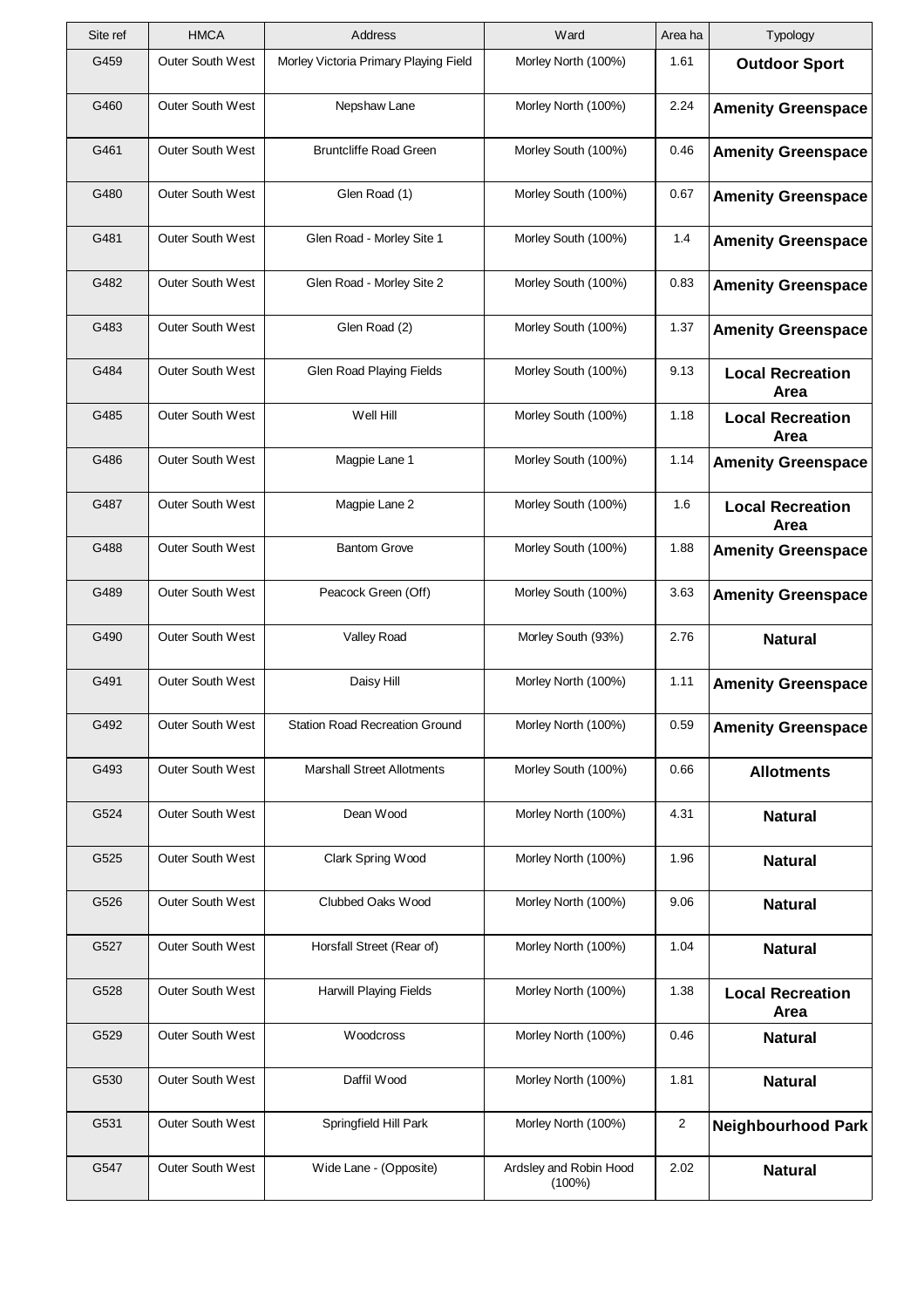| Site ref | <b>HMCA</b>             | Address                                                 | Ward                                | Area ha | Typology                        |
|----------|-------------------------|---------------------------------------------------------|-------------------------------------|---------|---------------------------------|
| G548     | <b>Outer South West</b> | Gelderd Road - Dismantled Railway (2)                   | Morley North (77%)                  | 5.38    | <b>Natural</b>                  |
| G549     | <b>Outer South West</b> | <b>Granny Place</b>                                     | Morley North (100%)                 | 0.4     | <b>Amenity Greenspace</b>       |
| G550     | Outer South West        | White Rose Woodland Walk                                | Morley North (100%)                 | 3.28    | <b>Natural</b>                  |
| G551     | <b>Outer South West</b> | Sissons Wood / Westwood -<br>Dismantled railway next to | Middleton Park (100%)               | 6.76    | <b>Natural</b>                  |
| G561     | <b>Outer South West</b> | West Wood                                               | Middleton Park (100%)               | 21.51   | <b>Natural</b>                  |
| G562     | <b>Outer South West</b> | St David's Field                                        | Beeston and Holbeck (100%)          | 0.6     | <b>Amenity Greenspace</b>       |
| G563     | <b>Outer South West</b> | Beeston Park Ring Road                                  | Beeston and Holbeck (100%)          | 2.62    | <b>Amenity Greenspace</b>       |
| G564     | <b>Outer South West</b> | Hunslet Nelson Cricket Club                             | Beeston and Holbeck (100%)          | 2.31    | <b>Outdoor Sport</b>            |
| G565     | <b>Outer South West</b> | West Wood Side                                          | Morley North (100%)                 | 0.94    | <b>Natural</b>                  |
| G569     | <b>Outer South West</b> | Hepworth Avenue (1)                                     | Morley North (100%)                 | 9.35    | <b>Natural</b>                  |
| G570     | <b>Outer South West</b> | <b>Hepworth Avenue Allotments</b>                       | Morley North (100%)                 | 0.93    | <b>Allotments</b>               |
| G577     | Outer South West        | Elland Road Playing Field                               | Morley North (100%)                 | 2.88    | <b>Outdoor Sport</b>            |
| G578     | Outer South West        | Beechcroft View (Rear of)                               | Beeston and Holbeck (100%)          | 0.82    | <b>Amenity Greenspace</b>       |
| G579     | <b>Outer South West</b> | <b>Cottingley Drive</b>                                 | Beeston and Holbeck (100%)          | 9.6     | <b>Local Recreation</b><br>Area |
| G580     | Outer South West        | Elland Road/Beeston Ring Road (1)                       | Beeston and Holbeck (100%)          | 0.23    | <b>Amenity Greenspace</b>       |
| G581     | Outer South West        | Cardinal Square Recreation Ground<br>(Beeston Juniors)  | Beeston and Holbeck (100%)          | 1.48    | <b>Local Recreation</b><br>Area |
| G582     | Outer South West        | Old Lane Allotments                                     | Beeston and Holbeck (100%)          | 1.8     | <b>Allotments</b>               |
| G583     | Outer South West        | Old Lane POS / Playing Field                            | Beeston and Holbeck (100%)          | 0.99    | <b>Local Recreation</b><br>Area |
| G587     | Outer South West        | <b>St Peters Church</b>                                 | Morley North (100%)                 | 0.87    | <b>Cemeteries</b>               |
| G588     | Outer South West        | Morley and Victoria Reservoir                           | Morley South (100%)                 | 1.61    | <b>Amenity Greenspace</b>       |
| G590     | Outer South West        | Morley - Central Methodist Church<br>Grounds            | Morley South (100%)                 | 0.27    | <b>Cemeteries</b>               |
| G592     | Outer South West        | Clough Street (Rear of)                                 | Morley South (100%)                 | 0.21    | <b>Amenity Greenspace</b>       |
| G593     | Outer South West        | Dunningley Hill Plantation                              | Ardsley and Robin Hood<br>$(100\%)$ | 4.22    | <b>Natural</b>                  |
| G619     | Outer South West        | Rooms Fold Allotments                                   | Morley North (100%)                 | 0.64    | <b>Allotments</b>               |
| G623     | Outer South West        | Elland Road/Beeston Ring Road (2)                       | Beeston and Holbeck (100%)          | 0.91    | <b>Amenity Greenspace</b>       |
| G624     | Outer South West        | White Rose Lakeside Walk                                | Morley North (100%)                 | 2.62    | <b>Natural</b>                  |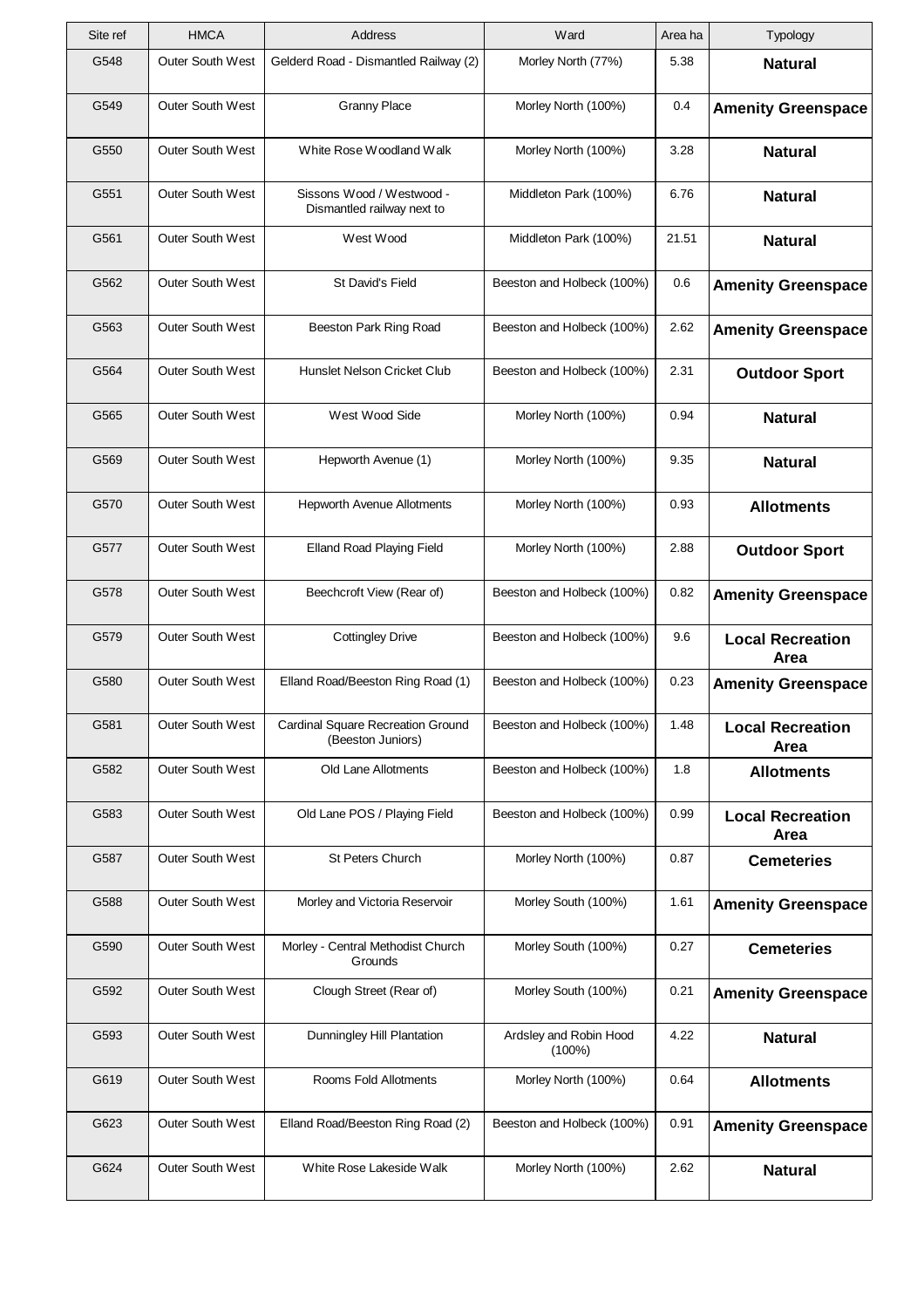| Site ref | <b>HMCA</b>             | Address                                 | Ward                                | Area ha | Typology                        |
|----------|-------------------------|-----------------------------------------|-------------------------------------|---------|---------------------------------|
| G625     | Outer South West        | Cottingley Road / Drive (Rear of)       | Beeston and Holbeck (100%)          | 2.36    | <b>Amenity Greenspace</b>       |
| G626     | Outer South West        | Howden Clough Beck                      | Morley South (57%)                  | 19.88   | <b>Natural</b>                  |
| G627     | <b>Outer South West</b> | Ardsley Common Farm                     | Ardsley and Robin Hood<br>$(100\%)$ | 1.63    | <b>Allotments</b>               |
| G628     | Outer South West        | <b>Common Lane Allotments</b>           | Ardsley and Robin Hood<br>(100%)    | 1.01    | <b>Allotments</b>               |
| G629     | <b>Outer South West</b> | <b>Turnberry Gardens</b>                | Morley South (100%)                 | 0.34    | <b>Amenity Greenspace</b>       |
| G630     | <b>Outer South West</b> | The Crescent                            | Ardsley and Robin Hood<br>$(100\%)$ | 0.46    | <b>Amenity Greenspace</b>       |
| G631     | <b>Outer South West</b> | <b>Tingley Athletic</b>                 | Ardsley and Robin Hood<br>$(100\%)$ | 5.04    | <b>Outdoor Sport</b>            |
| G632     | <b>Outer South West</b> | Old Library and Hall on Eastleigh Drive | Ardsley and Robin Hood<br>$(100\%)$ | 1.2     | <b>Amenity Greenspace</b>       |
| G633     | <b>Outer South West</b> | Leigh Road (rear of)                    | Ardsley and Robin Hood<br>$(100\%)$ | 0.25    | <b>Amenity Greenspace</b>       |
| G635     | Outer South West        | <b>Parker Street</b>                    | Ardsley and Robin Hood<br>$(100\%)$ | 0.65    | <b>Allotments</b>               |
| G636     | <b>Outer South West</b> | East Ardsley Cricket Club               | Ardsley and Robin Hood<br>$(100\%)$ | 1.67    | <b>Outdoor Sport</b>            |
| G637     | Outer South West        | Kirkham Cricket Club                    | Ardsley and Robin Hood<br>(100%)    | 3.98    | <b>Outdoor Sport</b>            |
| G641     | <b>Outer South West</b> | Hill Top Cemetery - behind              | Farnley and Wortley (100%)          | 2.46    | <b>Natural</b>                  |
| G642     | Outer South West        | <b>Beeston Royds</b>                    | Farnley and Wortley (100%)          | 5.68    | <b>Natural</b>                  |
| G643     | Outer South West        | <b>Cottingley Springs Wood</b>          | Farnley and Wortley (100%)          | 3.38    | <b>Natural</b>                  |
| G644     | Outer South West        | Arlington Business Centre               | Morley North (100%)                 | 2.55    | <b>Amenity Greenspace</b>       |
| G645     | <b>Outer South West</b> | Dolphin Beck Marsh                      | Ardsley and Robin Hood<br>$(100\%)$ | 2.05    | <b>Natural</b>                  |
| G646     | Outer South West        | Dolphin Beck (1) - Adjacent to          | Ardsley and Robin Hood<br>$(100\%)$ | 3.6     | <b>Amenity Greenspace</b>       |
| G648     | <b>Outer South West</b> | Moor Lane Plantation                    | Ardsley and Robin Hood<br>$(100\%)$ | 10.89   | <b>Natural</b>                  |
| G649     | Outer South West        | <b>Simpson Street</b>                   | Ardsley and Robin Hood<br>$(100\%)$ | 11.96   | <b>Natural</b>                  |
| G650     | Outer South West        | Dolphine Lane Allotments                | Ardsley and Robin Hood<br>$(100\%)$ | 0.43    | <b>Allotments</b>               |
| G651     | Outer South West        | <b>Station Lane Recreation Ground</b>   | Ardsley and Robin Hood<br>$(100\%)$ | 5.55    | <b>Local Recreation</b><br>Area |
| G652     | Outer South West        | Mill Lane POS                           | Ardsley and Robin Hood<br>$(100\%)$ | 0.54    | <b>Amenity Greenspace</b>       |
| G653     | Outer South West        | Gordon Street/Brought Street POS        | Ardsley and Robin Hood<br>(100%)    | 0.27    | <b>Amenity Greenspace</b>       |
| G655     | Outer South West        | Main Street (Site of old pub)           | Ardsley and Robin Hood<br>$(100\%)$ | 0.38    | <b>Natural</b>                  |
| G657     | Outer South West        | <b>Station Lane Allotments</b>          | Ardsley and Robin Hood<br>$(100\%)$ | 0.31    | <b>Allotments</b>               |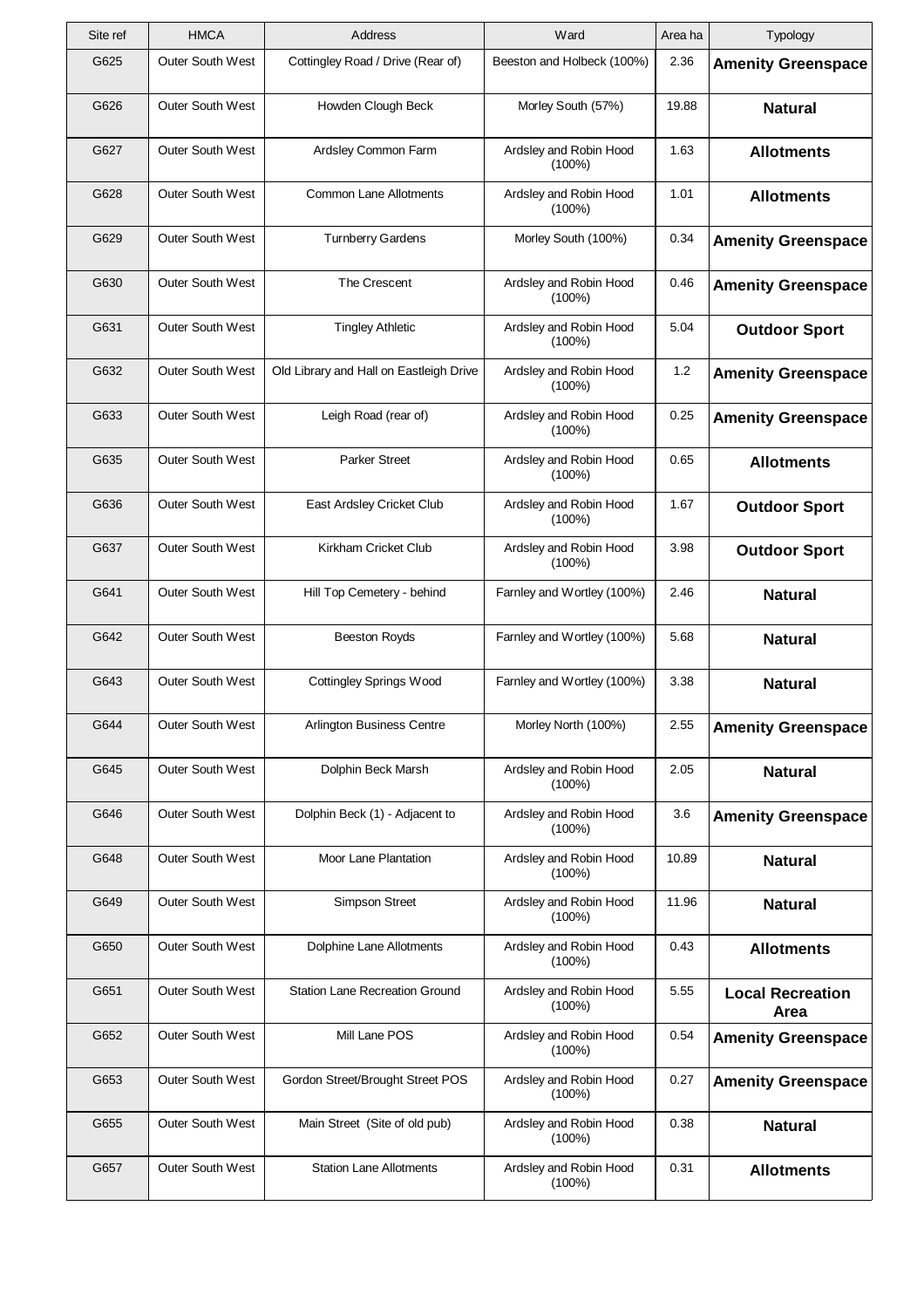| Site ref | <b>HMCA</b>             | Address                                                   | Ward                                | Area ha | Typology                        |
|----------|-------------------------|-----------------------------------------------------------|-------------------------------------|---------|---------------------------------|
| G658     | <b>Outer South West</b> | Fall Lane                                                 | Ardsley and Robin Hood<br>$(100\%)$ | 0.3     | <b>Amenity Greenspace</b>       |
| G659     | <b>Outer South West</b> | Cave Lane Allotments                                      | Ardsley and Robin Hood<br>$(100\%)$ | 1.23    | <b>Allotments</b>               |
| G660     | <b>Outer South West</b> | <b>Bright Street (Behind)</b>                             | Ardsley and Robin Hood<br>$(100\%)$ | 0.84    | <b>Allotments</b>               |
| G661     | <b>Outer South West</b> | <b>Fall Lane Nurseries</b>                                | Ardsley and Robin Hood<br>$(100\%)$ | 0.25    | <b>Natural</b>                  |
| G662     | <b>Outer South West</b> | Thorpe Wood                                               | Ardsley and Robin Hood<br>$(100\%)$ | 14.19   | <b>Natural</b>                  |
| G663     | <b>Outer South West</b> | Meadowgate Croft (1)                                      | Ardsley and Robin Hood<br>$(100\%)$ | 0.89    | <b>Amenity Greenspace</b>       |
| G665     | <b>Outer South West</b> | Meadowgate Croft (2)                                      | Ardsley and Robin Hood<br>$(100\%)$ | 0.42    | <b>Amenity Greenspace</b>       |
| G666     | <b>Outer South West</b> | Milner Lane Playing Field (Robin Hood<br>Primary)         | Ardsley and Robin Hood<br>$(100\%)$ | 0.62    | <b>Childrens Play</b>           |
| G671     | <b>Outer South West</b> | Long Thorpe Lane Playing Field                            | Ardsley and Robin Hood<br>$(100\%)$ | 2.03    | <b>Outdoor Sport</b>            |
| G720     | <b>Outer South West</b> | Two Willows Nursery Centre                                | Beeston and Holbeck (100%)          | 0.5     | <b>Childrens Play</b>           |
| G721     | <b>Outer South West</b> | Newlands Junior and Infants School                        | Morley South (100%)                 | 1.36    | <b>Outdoor Sport</b>            |
| G722     | <b>Outer South West</b> | Seven Hills Primary School                                | Morley South (100%)                 | 1.23    | <b>Childrens Play</b>           |
| G723     | <b>Outer South West</b> | Asquith Primary School                                    | Morley North (100%)                 | 0.65    | <b>Childrens Play</b>           |
| G724     | <b>Outer South West</b> | Morley Victoria Primary School                            | Morley North (100%)                 | 0.76    | <b>Childrens Play</b>           |
| G725     | Outer South West        | Morley St Francis Roman Catholic<br><b>Primary School</b> | Morley South (100%)                 | 1.59    | <b>Outdoor Sport</b>            |
| G726     | Outer South West        | <b>Bruntcliffe High School</b>                            | Morley South (100%)                 | 10.28   | <b>Outdoor Sport</b>            |
| G727     | Outer South West        | Morley High School                                        | Morley South (100%)                 | 3.59    | <b>Outdoor Sport</b>            |
| G728     | <b>Outer South West</b> | Fountain Primary School                                   | Morley South (100%)                 | 2.53    | <b>Outdoor Sport</b>            |
| G729     | Outer South West        | Woodkirk High School                                      | Morley South (100%)                 | 9.65    | <b>Outdoor Sport</b>            |
| G730     | Outer South West        | <b>Blackgates Junior School</b>                           | Ardsley and Robin Hood<br>$(100\%)$ | 2.67    | <b>Outdoor Sport</b>            |
| G731     | Outer South West        | <b>Westerton Primary School</b>                           | Morley South (100%)                 | 1.25    | <b>Outdoor Sport</b>            |
| G778     | Outer South West        | <b>Goldsmith Drive</b>                                    | Ardsley and Robin Hood<br>$(100\%)$ | 0.39    | <b>Local Recreation</b><br>Area |
| G781     | Outer South West        | <b>Thorpe Primary School</b>                              | Ardsley and Robin Hood<br>$(100\%)$ | 0.62    | <b>Outdoor Sport</b>            |
| G782     | Outer South West        | Robin Hood Junior and Infant School                       | Ardsley and Robin Hood<br>$(100\%)$ | 0.41    | <b>Childrens Play</b>           |
| G793     | Outer South West        | Sissons Road                                              | Middleton Park (100%)               | 0.21    | <b>Amenity Greenspace</b>       |
| G794     | Outer South West        | <b>Throstle Recreation Ground</b>                         | Middleton Park (100%)               | 2.27    | <b>Local Recreation</b><br>Area |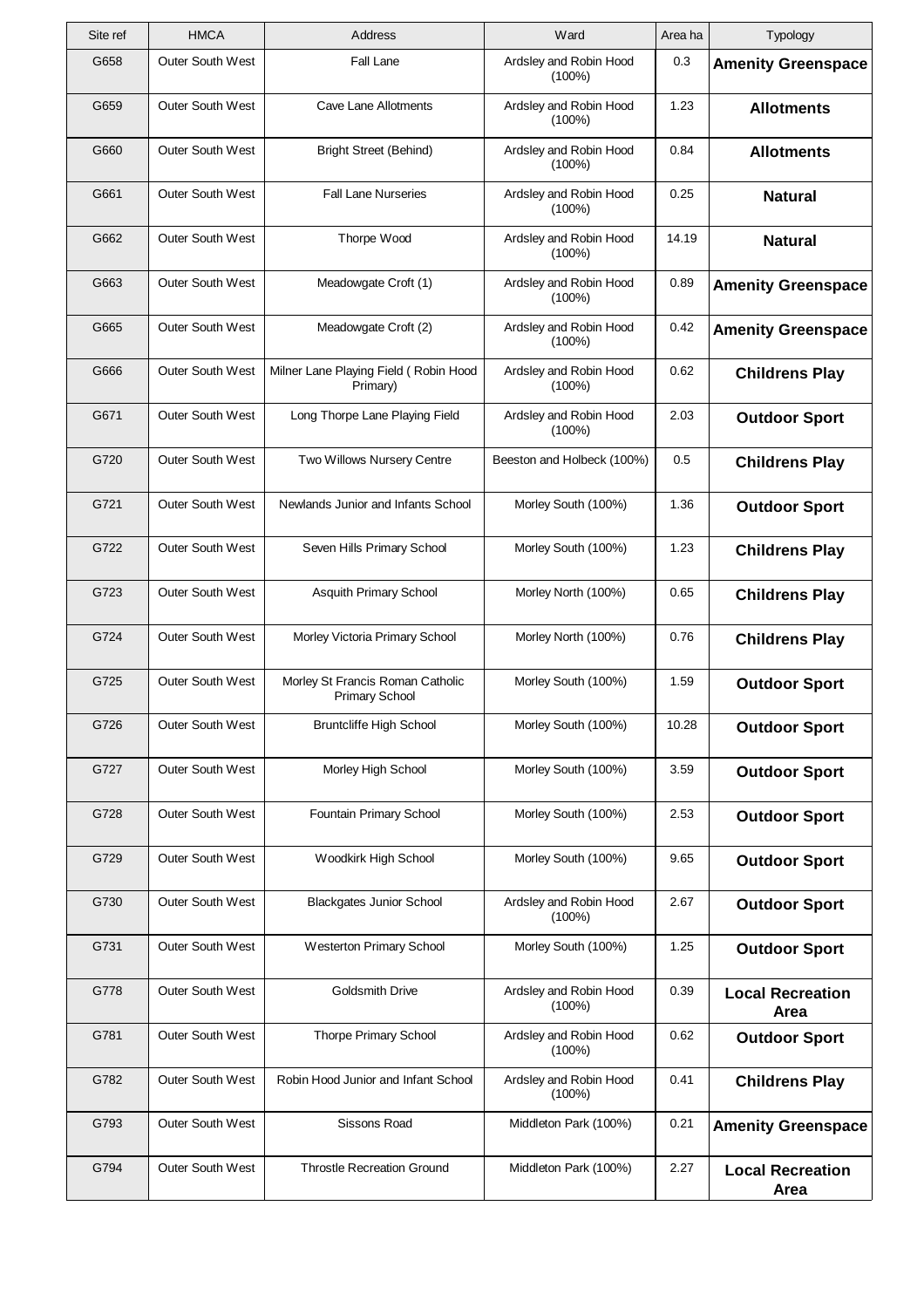| Site ref | <b>HMCA</b>             | <b>Address</b>                       | Ward                                | Area ha | Typology                        |
|----------|-------------------------|--------------------------------------|-------------------------------------|---------|---------------------------------|
| G795     | <b>Outer South West</b> | Middleton Children' Centre Under 3's | Middleton Park (100%)               | 0.38    | <b>Childrens Play</b>           |
| G796     | Outer South West        | Middleton Primary School             | Middleton Park (100%)               | 1.57    | <b>Outdoor Sport</b>            |
| G797     | Outer South West        | <b>Blenkinsop Field</b>              | Middleton Park (100%)               | 2.27    | <b>Outdoor Sport</b>            |
| G799     | <b>Outer South West</b> | Middleton Park Green                 | Middleton Park (100%)               | 0.44    | <b>Amenity Greenspace</b>       |
| G800     | Outer South West        | Middleton Park Road (1)              | Middleton Park (100%)               | 0.89    | <b>Amenity Greenspace</b>       |
| G801     | <b>Outer South West</b> | Middleton Park Road (2)              | Middleton Park (100%)               | 0.52    | <b>Amenity Greenspace</b>       |
| G802     | <b>Outer South West</b> | Middleton Park Circus (1)            | Middleton Park (100%)               | 0.33    | <b>Amenity Greenspace</b>       |
| G803     | Outer South West        | Middleton Park Circus (2)            | Middleton Park (100%)               | 0.36    | <b>Natural</b>                  |
| G804     | <b>Outer South West</b> | Middleton Park Road (3)              | Middleton Park (100%)               | 0.6     | <b>Amenity Greenspace</b>       |
| G813     | Outer South West        | Intake Square                        | Middleton Park (100%)               | 0.6     | <b>Amenity Greenspace</b>       |
| G828     | <b>Outer South West</b> | Throstle Terrace (2)                 | Middleton Park (100%)               | 0.23    | <b>Amenity Greenspace</b>       |
| G829     | Outer South West        | Heritage Village POS                 | Ardsley and Robin Hood<br>(100%)    | 0.72    | <b>Local Recreation</b><br>Area |
| G830     | <b>Outer South West</b> | Middleton Park Crescent (rear of)    | Middleton Park (100%)               | 0.25    | <b>Amenity Greenspace</b>       |
| G831     | Outer South West        | Morley Hole                          | Morley South (100%)                 | 0.33    | <b>Amenity Greenspace</b>       |
| G832     | Outer South West        | Haigh Wood                           | Ardsley and Robin Hood<br>$(100\%)$ | 1.65    | <b>Natural</b>                  |
| G841     | Outer South West        | Middleton Leisure Centre Pitch 2     | Middleton Park (100%)               | 5.58    | <b>Outdoor Sport</b>            |
| G847     | <b>Outer South West</b> | <b>Leeds Corinthians RUFC</b>        | Middleton Park (100%)               | 2.66    | <b>Outdoor Sport</b>            |
| G848     | Outer South West        | Middleton Leisure Centre Pitch 1     | Middleton Park (100%)               | 1.63    | <b>Outdoor Sport</b>            |
| G876     | Outer South West        | Robin Hood POS                       | Ardsley and Robin Hood<br>$(100\%)$ | 0.64    | <b>Amenity Greenspace</b>       |
| G877     | Outer South West        | Heritage Village POS (2)             | Ardsley and Robin Hood<br>$(100\%)$ | 1.73    | <b>Amenity Greenspace</b>       |
| G882     | Outer South West        | Sharp Lane/ Lower Thorp Lane         | Ardsley and Robin Hood<br>$(100\%)$ | 2.65    | <b>Natural</b>                  |
| G883     | Outer South West        | Sharp Lane Recreation Ground         | Ardsley and Robin Hood<br>$(100\%)$ | 1.24    | <b>Local Recreation</b><br>Area |
| G885     | Outer South West        | <b>Rothwell Pastures</b>             | Ardsley and Robin Hood<br>$(100\%)$ | 0.76    | <b>Natural</b>                  |
| G997     | Outer South West        | Middleton Park Road (1)              | Middleton Park (100%)               | 0.43    | <b>Amenity Greenspace</b>       |
| G998     | Outer South West        | Middleton Park Road (2)              | Middleton Park (100%)               | 1.24    | <b>Amenity Greenspace</b>       |
| G1000    | Outer South West        | <b>Bridge Street Allotments</b>      | Morley South (100%)                 | 1.75    | <b>Allotments</b>               |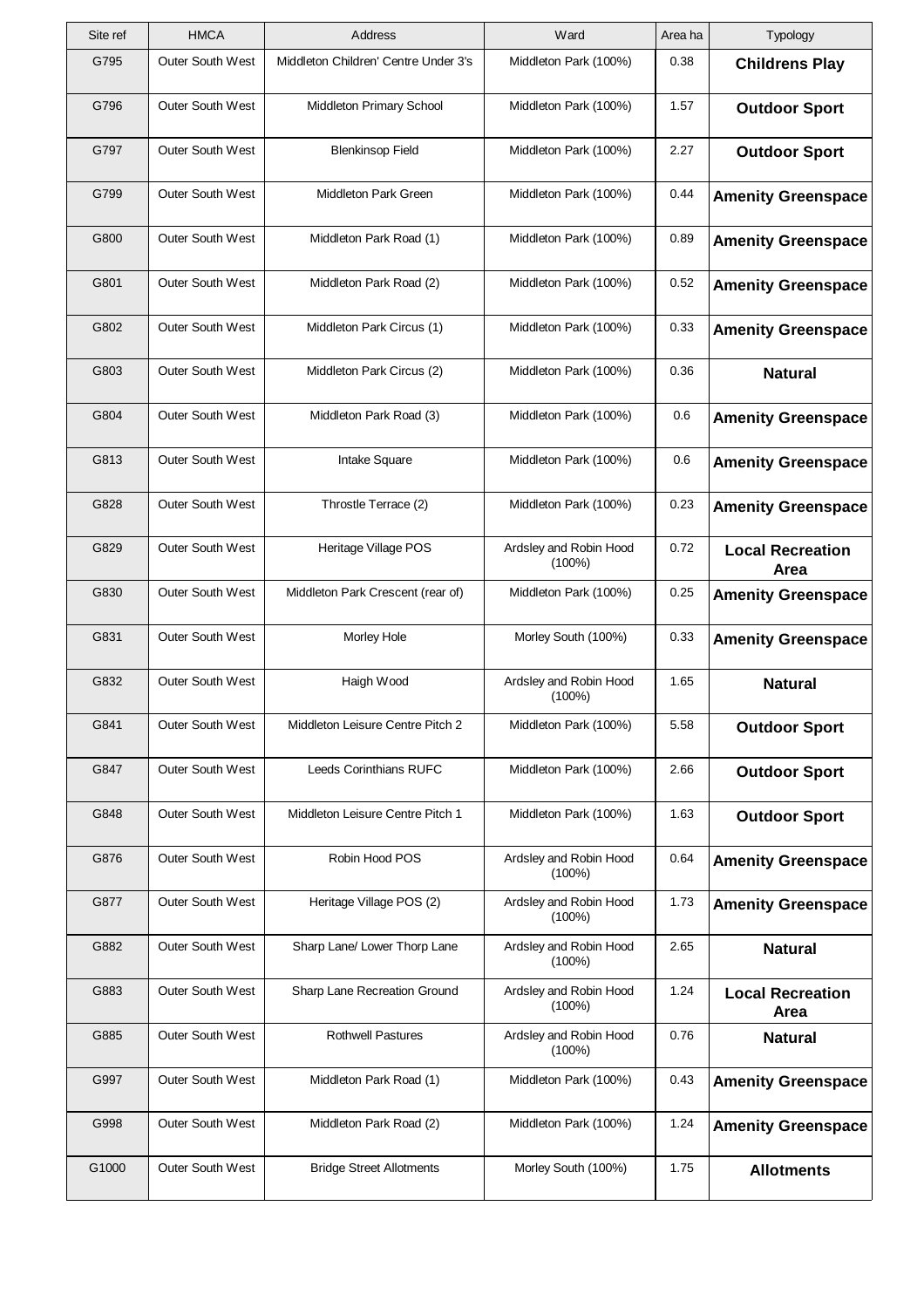| Site ref | <b>HMCA</b>                     | Address                              | Ward                                | Area ha | Typology                        |
|----------|---------------------------------|--------------------------------------|-------------------------------------|---------|---------------------------------|
| G1003    | <b>Outer South West</b>         | Westwood Primary                     | Middleton Park (100%)               | 0.94    | <b>Outdoor Sport</b>            |
| G1004    | <b>Outer South West</b>         | <b>Bodmin Crescent</b>               | Middleton Park (100%)               | 0.43    | <b>Amenity Greenspace</b>       |
| G1056    | <b>Outer South West</b>         | South Leeds Stadium                  | Middleton Park (100%)               | 8.12    | <b>Outdoor Sport</b>            |
| G1073    | <b>Outer South West</b>         | <b>Cottingley Primary School</b>     | Beeston and Holbeck (100%)          | 1.42    | <b>Outdoor Sport</b>            |
| G1083    | <b>Outer South West</b>         | Nottingham Close POS                 | Ardsley and Robin Hood<br>$(100\%)$ | 0.28    | <b>Childrens Play</b>           |
| G1084    | <b>Outer South West</b>         | <b>Churwell Primary School</b>       | Morley North (100%)                 | 1.23    | <b>Childrens Play</b>           |
| G1085    | <b>Outer South West</b>         | St Anthonys RC Primary School        | Beeston and Holbeck (100%)          | 0.55    | <b>Childrens Play</b>           |
| G1139    | <b>Outer South West</b>         | <b>Town End</b>                      | Morley North (100%)                 | 0.4     | <b>Amenity Greenspace</b>       |
| G1245    | <b>Outer South West</b>         | West of Lowry Road                   | Ardsley and Robin Hood (95%)        | 0.39    | <b>Natural</b>                  |
| G1265    | <b>Outer South West</b>         | Daisyvale Terrace                    | Ardsley and Robin Hood<br>$(100\%)$ | 0.31    | <b>Allotments</b>               |
| G1339    | <b>Outer South West</b>         | Gildersome Park                      | Morley North (100%)                 | 0.33    | <b>Neighbourhood Park</b>       |
| G1422    | <b>Outer South West</b>         | Quarry Lane Dismantled Railway       | Morley South (100%)                 | 4.66    | <b>Natural</b>                  |
| G1423    | Outer South West                | Moor Knoll Recreation Ground         | Ardsley and Robin Hood<br>$(100\%)$ | 0.64    | <b>Local Recreation</b><br>Area |
| G1542    | <b>Outer South West</b>         | Common Lane Allotments (South)       | Ardsley and Robin Hood<br>$(100\%)$ | 0.48    | <b>Allotments</b>               |
| G1613    | Outer South West                | Hugh Gatiskell Primary School        | Beeston and Holbeck (100%)          | 2.34    | <b>Outdoor Sport</b>            |
| G1639    | Outer South West                | Gildersome Primary                   | Morley North (100%)                 | 1.81    | <b>Outdoor Sport</b>            |
| G1640    | <b>Outer South West</b>         | Gildersome Birchfield County Primary | Morley North (100%)                 | 1.51    | <b>Outdoor Sport</b>            |
| G1641    | <b>Outer South West</b>         | Drighlington Primary                 | Morley North (100%)                 | 1.23    | <b>Outdoor Sport</b>            |
| G1642    | <b>Outer South West</b>         | Cockburn College of Art              | Beeston and Holbeck (100%)          | 3.44    | <b>Outdoor Sport</b>            |
| G1673    | <b>Outer South West</b>         | <b>Street Lane Recreation Ground</b> | Morley North (100%)                 | 2.87    | <b>Outdoor Sport</b>            |
| G1697    | <b>Outer South West</b>         | Morley Spring Wood.                  | Morley South (100%)                 | 6.19    | <b>Natural</b>                  |
| G1713    | <b>Outer South West</b>         | East Ardsley Primary School          | Ardsley and Robin Hood<br>$(100\%)$ | 1.26    | <b>Outdoor Sport</b>            |
| G1739    | Outer South West                | Springbank Doorstep Green            | Morley North (100%)                 | 0.37    | <b>Amenity Greenspace</b>       |
| G1741    | <b>Outer South West</b>         | Springbank Road                      | Morley North (100%)                 | 0.2     | <b>Amenity Greenspace</b>       |
| G1743    | Outer South West,<br>Outer West | Moor Head                            | Morley North (100%)                 | 1.7     | <b>Amenity Greenspace</b>       |
| G1744    | Outer South West,<br>Outer West | Springbank Road POS                  | Morley North (100%)                 | 2.18    | <b>Outdoor Sport</b>            |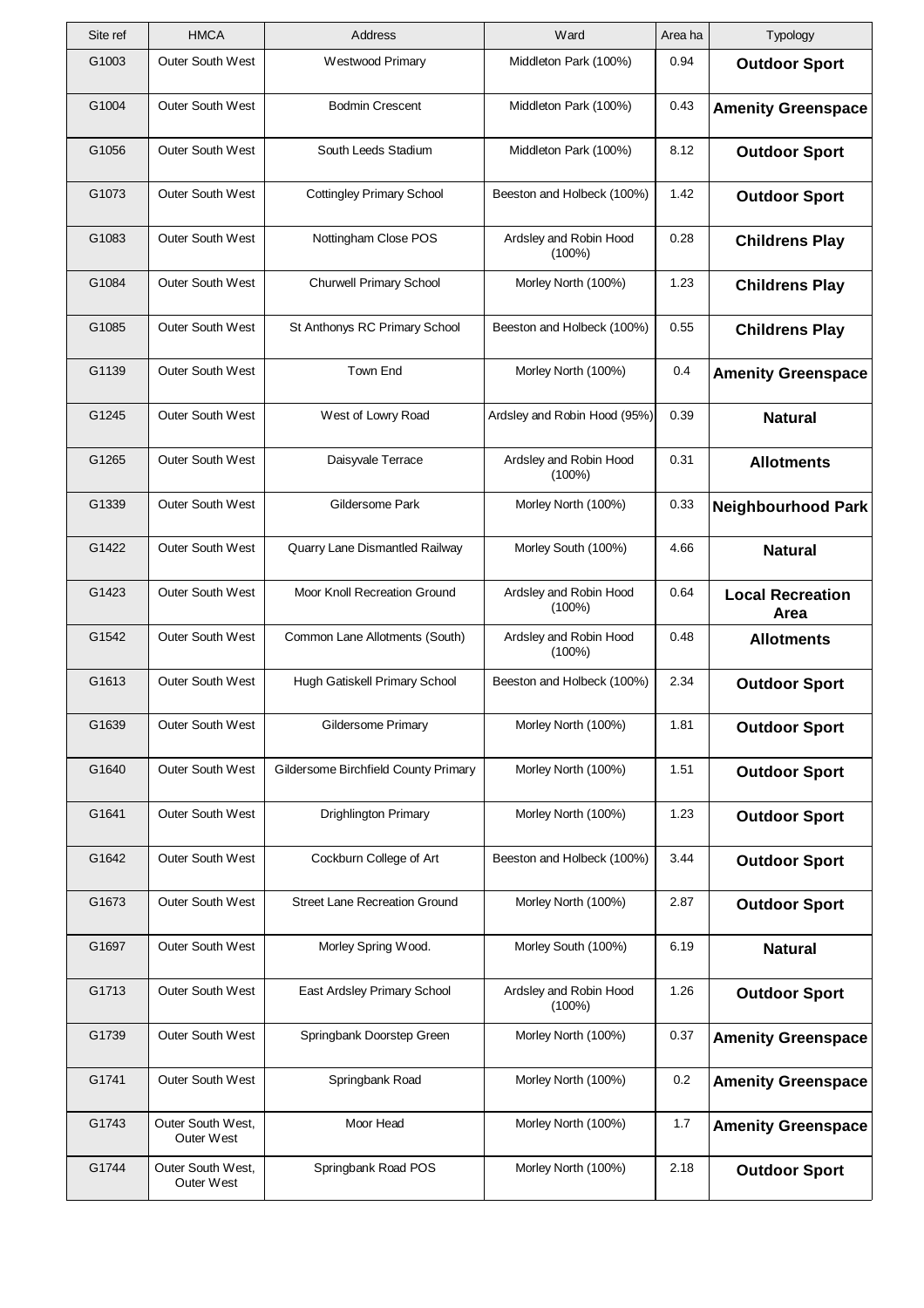| Site ref | <b>HMCA</b>             | Address                                       | Ward                                        | Area ha | Typology                        |
|----------|-------------------------|-----------------------------------------------|---------------------------------------------|---------|---------------------------------|
| G1745    | <b>Outer South West</b> | Gildersome Cricket Club                       | Morley North (100%)                         | 1.61    | <b>Outdoor Sport</b>            |
| G1746    | <b>Outer South West</b> | Flossmore Way                                 | Morley North (100%)                         | 0.37    | <b>Amenity Greenspace</b>       |
| G1751    | <b>Outer South West</b> | <b>Gelderd Road Allotments</b>                | Morley North (100%)                         | 0.56    | <b>Allotments</b>               |
| G1753    | <b>Outer South West</b> | <b>Adwalton Cricket Ground</b>                | Morley North (100%)                         | 0.8     | <b>Outdoor Sport</b>            |
| G1754    | <b>Outer South West</b> | Drighlington Cricket Ground                   | Morley North (100%)                         | 0.89    | <b>Outdoor Sport</b>            |
| G1757    | <b>Outer South West</b> | <b>Wasps Nest</b>                             | Morley North (100%)                         | 0.25    | <b>Local Recreation</b><br>Area |
| G1827    | <b>Outer South West</b> | St Phillips Primary School                    | Middleton Park (100%)                       | 0.56    | <b>Outdoor Sport</b>            |
| G1828    | <b>Outer South West</b> | Middleton Church Of England Primary<br>School | Middleton Park (100%)                       | 1.18    | <b>Outdoor Sport</b>            |
| G1839    | <b>Outer South West</b> | Middleton Golf Course                         | Middleton Park (100%)                       | 49.8    | <b>Outdoor Sport</b>            |
| G1841    | <b>Outer South West</b> | Forest Ridge Play Area, West Ardsley          | Ardsley and Robin Hood<br>$(100\%)$         | 0.36    | <b>Childrens Play</b>           |
| G1853    | <b>Outer South West</b> | Acre Close, Bowling Green                     | Middleton Park (100%)                       | 0.16    | <b>Outdoor Sport</b>            |
| G1861    | Outer South West        | South Leeds Conservative Club                 | Beeston and Holbeck (100%)                  | 0.23    | <b>Outdoor Sport</b>            |
| G1862    | <b>Outer South West</b> | <b>Holbeck Bowling Club</b>                   | Beeston and Holbeck (100%)                  | 0.16    | <b>Outdoor Sport</b>            |
| G1883    | <b>Outer South West</b> | Land opposite Railway Terrace                 | Ardsley and Robin Hood<br>$(100\%)$         | 0.25    | <b>Childrens Play</b>           |
| G1888    | Outer South West        | Noster Row, Beeston                           | Beeston and Holbeck (100%)                  | 0.22    | <b>Amenity Greenspace</b>       |
| G1893    | Outer South West        | Land Rear of Southleigh Road                  | Middleton Park (72%)                        | 1.16    | <b>Amenity Greenspace</b>       |
| G1908    | <b>Outer South West</b> | Tingley Common/Crescent - Playground          | Morley South (100%)                         | 0.15    | <b>Childrens Play</b>           |
| G29      | <b>Outer West</b>       | <b>Bramley Falls Wood Park</b>                | <b>Bramley and Stanningley</b><br>$(100\%)$ | 34.55   | <b>Neighbourhood Park</b>       |
| G30      | <b>Outer West</b>       | <b>Bramley Park</b>                           | <b>Bramley and Stanningley</b><br>(100%)    | 14.69   | <b>Neighbourhood Park</b>       |
| G32      | Outer West              | <b>Brookfield Recreation Ground</b>           | Calverley and Farsley (100%)                | 3.42    | <b>Local Recreation</b><br>Area |
| G43      | <b>Outer West</b>       | <b>Farfield Recreation Ground</b>             | Calverley and Farsley (100%)                | 3.69    | <b>Local Recreation</b><br>Area |
| G44      | <b>Outer West</b>       | <b>Farnley Cemetery</b>                       | Farnley and Wortley (100%)                  | 0.77    | <b>Cemeteries</b>               |
| G45      | Outer West              | Farnley Hall Park                             | Farnley and Wortley (100%)                  | 16.17   | <b>Neighbourhood Park</b>       |
| G46      | <b>Outer West</b>       | Farnley Reservoir                             | Farnley and Wortley (100%)                  | 3.44    | <b>Amenity Greenspace</b>       |
| G47      | <b>Outer West</b>       | <b>Farsley Recreation Ground</b>              | Calverley and Farsley (100%)                | 2.02    | <b>Amenity Greenspace</b>       |
| G76      | Outer West              | Nan Whins Wood                                | Farnley and Wortley (100%)                  | 11.84   | <b>Natural</b>                  |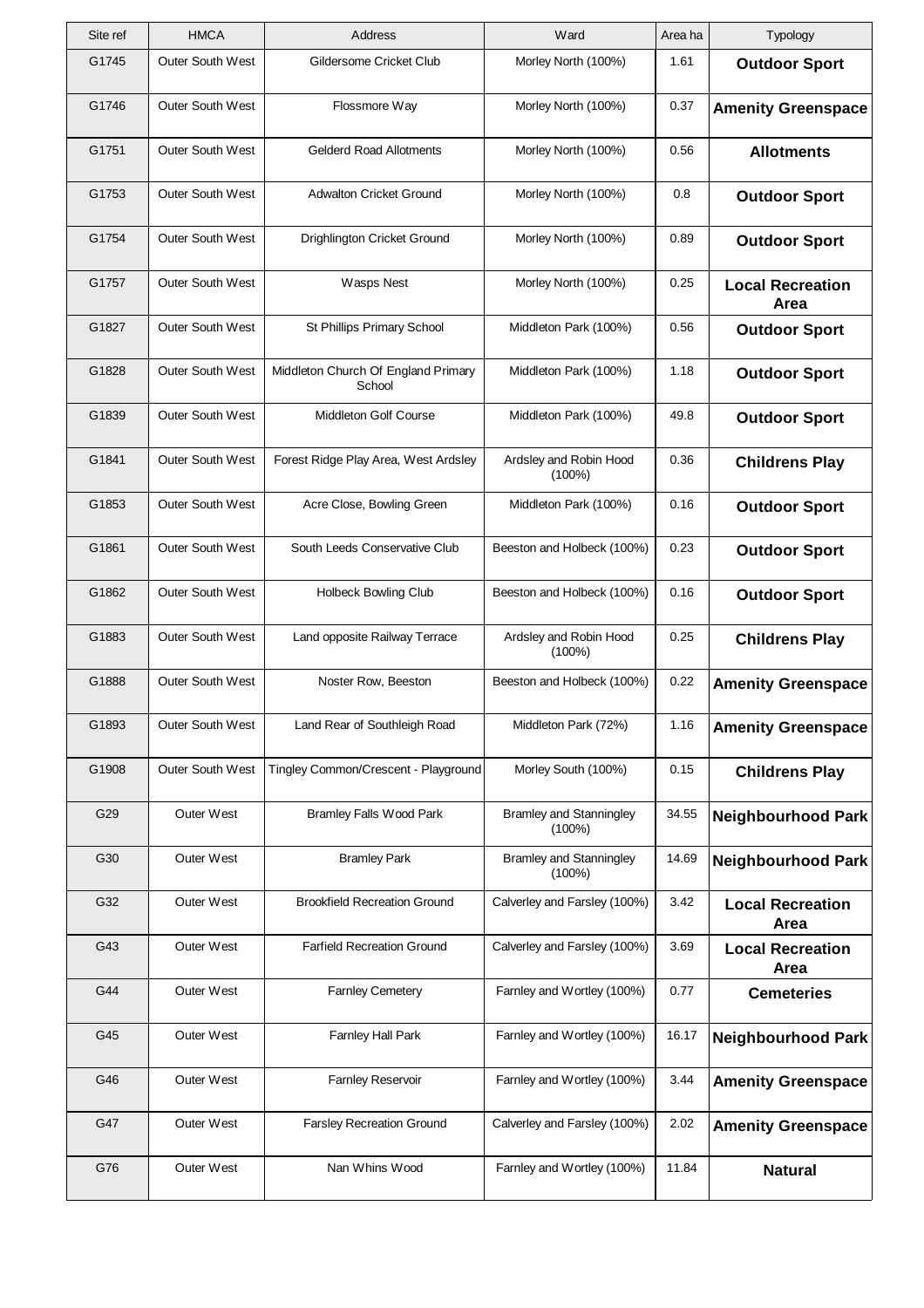| Site ref | <b>HMCA</b>       | Address                                | Ward                                        | Area ha | Typology                        |
|----------|-------------------|----------------------------------------|---------------------------------------------|---------|---------------------------------|
| G78      | Outer West        | New Farnley Park                       | Farnley and Wortley (100%)                  | 1.06    | <b>Neighbourhood Park</b>       |
| G86      | <b>Outer West</b> | Post Hill POS                          | Farnley and Wortley (74%)                   | 35.65   | <b>Natural</b>                  |
| G88      | Outer West        | <b>Pudsey Cemetery</b>                 | Pudsey (100%)                               | 4.97    | <b>Cemeteries</b>               |
| G89      | Outer West        | <b>Pudsey Park</b>                     | Pudsey (100%)                               | 3.28    | <b>Neighbourhood Park</b>       |
| G90      | <b>Outer West</b> | Queens Park, Pudsey                    | Pudsey (100%)                               | 7.57    | <b>Local Recreation</b><br>Area |
| G95      | Outer West        | Stanningley Park                       | <b>Bramley and Stanningley</b><br>$(100\%)$ | 10.54   | <b>Neighbourhood Park</b>       |
| G102     | <b>Outer West</b> | <b>Tyersal Park</b>                    | Pudsey (100%)                               | 2.57    | <b>Neighbourhood Park</b>       |
| G103     | Outer West        | Upper & Lower Wortley Cemetery         | Farnley and Wortley (100%)                  | 3.36    | <b>Cemeteries</b>               |
| G106     | <b>Outer West</b> | <b>Western Flatts Cliff Park</b>       | Farnley and Wortley (100%)                  | 12.93   | <b>Neighbourhood Park</b>       |
| G107     | Outer West        | <b>Westroyd Park</b>                   | Calverley and Farsley (100%)                | 3.09    | <b>Neighbourhood Park</b>       |
| G112     | Outer West        | Calverley Park (Victoria Park)         | Calverley and Farsley (100%)                | 3.84    | <b>Neighbourhood Park</b>       |
| G116     | Outer West        | <b>Chatsworth Recreational Ground</b>  | Calverley and Farsley (100%)                | 1.19    | <b>Amenity Greenspace</b>       |
| G126     | Outer West        | Hainsworth Park                        | Calverley and Farsley (100%)                | 1.88    | <b>Neighbourhood Park</b>       |
| G137     | <b>Outer West</b> | Armley Lazer Centre                    | Armley (100%)                               | 4.76    | <b>Outdoor Sport</b>            |
| G146     | <b>Outer West</b> | Rodley Park Recreation Ground          | <b>Bramley and Stanningley</b><br>$(100\%)$ | 3.99    | <b>Local Recreation</b><br>Area |
| G147     | Outer West        | Roker Recreation Ground                | Pudsey (100%)                               | 1.26    | <b>Local Recreation</b><br>Area |
| G158     | Outer West        | Woodhall Lake                          | Calverley and Farsley (100%)                | 4.63    | <b>Natural</b>                  |
| G479     | <b>Outer West</b> | Kirkstall Valley Nature Reserve Site 2 | Armley (100%)                               | 3.06    | <b>Natural</b>                  |
| G552     | <b>Outer West</b> | <b>Farsley Farfield Primary School</b> | Calverley and Farsley (100%)                | 3.36    | <b>Childrens Play</b>           |
| G555     | Outer West        | Newlay Quarry                          | <b>Bramley and Stanningley</b><br>$(100\%)$ | 4.9     | <b>Natural</b>                  |
| G556     | Outer West        | Rodley Nature Reserve                  | <b>Bramley and Stanningley</b><br>$(100\%)$ | 26.94   | <b>Natural</b>                  |
| G557     | <b>Outer West</b> | Farfield Playing Fields                | Calverley and Farsley (100%)                | 0.14    | <b>Neighbourhood Park</b>       |
| G558     | <b>Outer West</b> | Red Lane Cricket Ground                | Calverley and Farsley (100%)                | 1.54    | <b>Outdoor Sport</b>            |
| G559     | Outer West        | Rodley Cricket Ground                  | Calverley and Farsley (100%)                | 6.18    | <b>Outdoor Sport</b>            |
| G560     | Outer West        | Farsley Beck (Behind Farsley Celtic)   | Calverley and Farsley (85%)                 | 3.72    | <b>Natural</b>                  |
| G584     | Outer West        | St Marys Park Crescent                 | Armley (100%)                               | 0.21    | <b>Amenity Greenspace</b>       |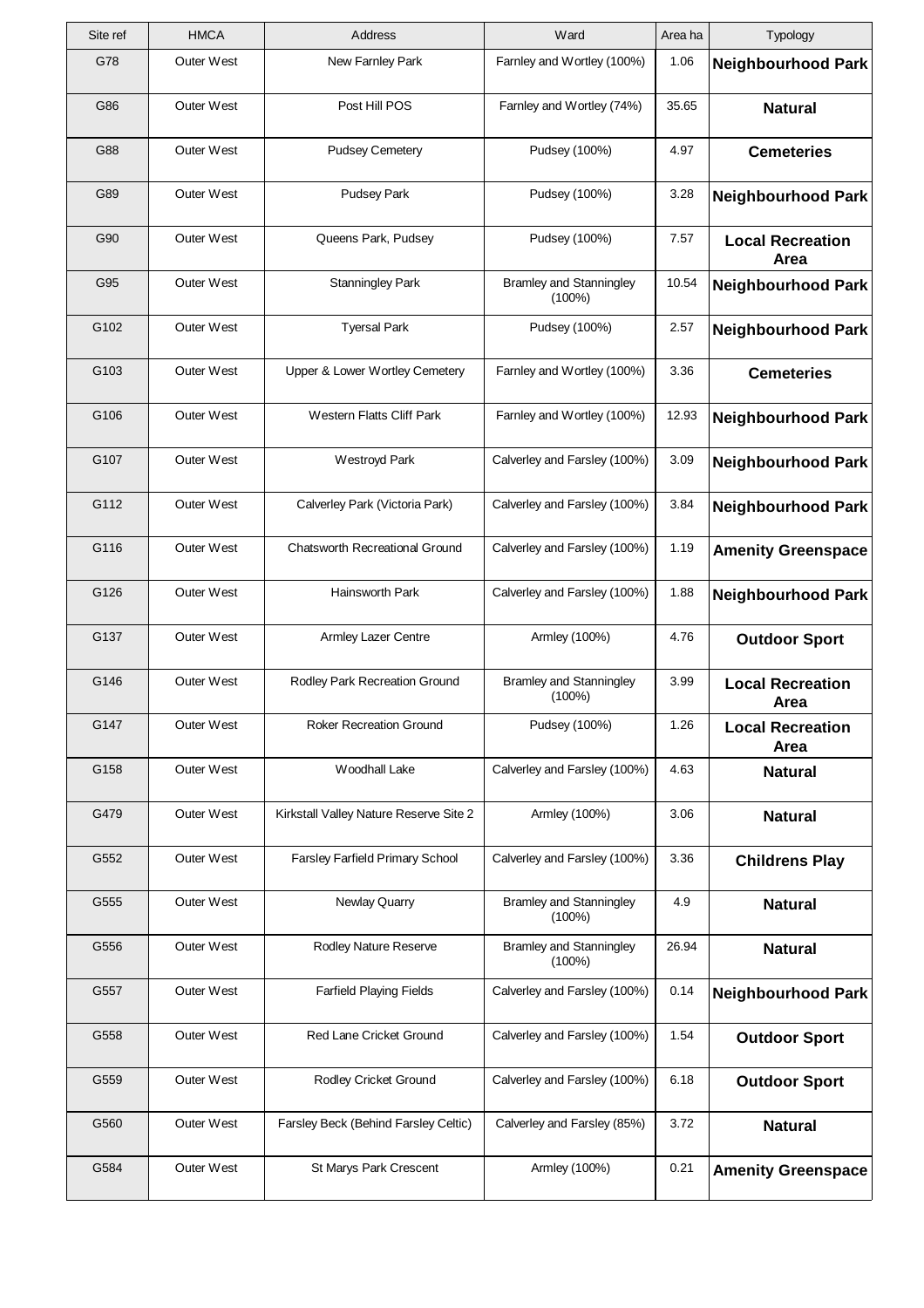| Site ref | <b>HMCA</b>       | Address                                     | Ward                                        | Area ha | Typology                        |
|----------|-------------------|---------------------------------------------|---------------------------------------------|---------|---------------------------------|
| G594     | Outer West        | Poplar POS                                  | Armley (100%)                               | 1.13    | <b>Amenity Greenspace</b>       |
| G595     | <b>Outer West</b> | Greenthorpe Allotments (1)                  | Armley (100%)                               | 1.22    | <b>Allotments</b>               |
| G596     | Outer West        | Poplar Court POS (2)                        | Armley (100%)                               | 1.6     | <b>Amenity Greenspace</b>       |
| G597     | Outer West        | Moorfield Road Pitch                        | Armley (100%)                               | 1.21    | <b>Outdoor Sport</b>            |
| G598     | <b>Outer West</b> | Farrow Vale POS                             | Farnley and Wortley (100%)                  | 0.64    | <b>Amenity Greenspace</b>       |
| G599     | Outer West        | <b>Armley Cemetery</b>                      | Armley (100%)                               | 4.55    | <b>Cemeteries</b>               |
| G600     | <b>Outer West</b> | Green Hill Close POS                        | Armley (100%)                               | 0.43    | <b>Amenity Greenspace</b>       |
| G601     | Outer West        | Hill Top Moor                               | Armley (100%)                               | 0.78    | <b>Amenity Greenspace</b>       |
| G602     | <b>Outer West</b> | The Height POS                              | Farnley and Wortley (100%)                  | 0.6     | <b>Amenity Greenspace</b>       |
| G603     | <b>Outer West</b> | Leeds Liverpool Canal (3)                   | Calverley and Farsley (100%)                | 4.06    | <b>Green Corridor</b>           |
| G604     | Outer West        | Far Fold Moor (2)                           | Armley (100%)                               | 0.77    | <b>Amenity Greenspace</b>       |
| G605     | Outer West        | Moor Top Armley Common                      | Armley (100%)                               | 2.24    | <b>Amenity Greenspace</b>       |
| G606     | <b>Outer West</b> | Little Moor (4)                             | Armley (100%)                               | 0.2     | <b>Amenity Greenspace</b>       |
| G607     | <b>Outer West</b> | Armley - Conservative Club Bowling<br>Green | Armley (100%)                               | 0.46    | <b>Outdoor Sport</b>            |
| G616     | Outer West        | Armley - Charlie Cake Park                  | Armley (100%)                               | 0.35    | <b>Amenity Greenspace</b>       |
| G621     | Outer West        | Leeds Liverpool Canal (1)                   | <b>Bramley and Stanningley</b><br>(55%)     | 11.69   | <b>Green Corridor</b>           |
| G684     | <b>Outer West</b> | Calverley Lane Picnic Area                  | <b>Bramley and Stanningley</b><br>$(100\%)$ | 2.72    | <b>Natural</b>                  |
| G697     | Outer West        | <b>Railsfield Rise</b>                      | <b>Bramley and Stanningley</b><br>$(100\%)$ | 0.6     | <b>Amenity Greenspace</b>       |
| G703     | <b>Outer West</b> | Calverley (Gatescroft) Allotments           | Calverley and Farsley (100%)                | 1.01    | <b>Allotments</b>               |
| G704     | Outer West        | <b>Calverley Dog Training Centre</b>        | Calverley and Farsley (100%)                | 0.25    | <b>Amenity Greenspace</b>       |
| G705     | Outer West        | Calverley Woods                             | Calverley and Farsley (100%)                | 51.16   | <b>Natural</b>                  |
| G707     | <b>Outer West</b> | St Johns Church Cemetery                    | Farnley and Wortley (100%)                  | 0.78    | <b>Cemeteries</b>               |
| G708     | Outer West        | Langley Cresent                             | <b>Bramley and Stanningley</b><br>$(100\%)$ | 0.48    | <b>Amenity Greenspace</b>       |
| G709     | Outer West        | Elder Road - Field Opposite                 | Armley (100%)                               | 0.28    | <b>Local Recreation</b><br>Area |
| G710     | <b>Outer West</b> | Elder Street - Field On                     | Armley (100%)                               | 0.47    | <b>Local Recreation</b><br>Area |
| G718     | Outer West        | Thornbury Playing Field / Sports Ground     | Calverley and Farsley (100%)                | 2.11    | <b>Outdoor Sport</b>            |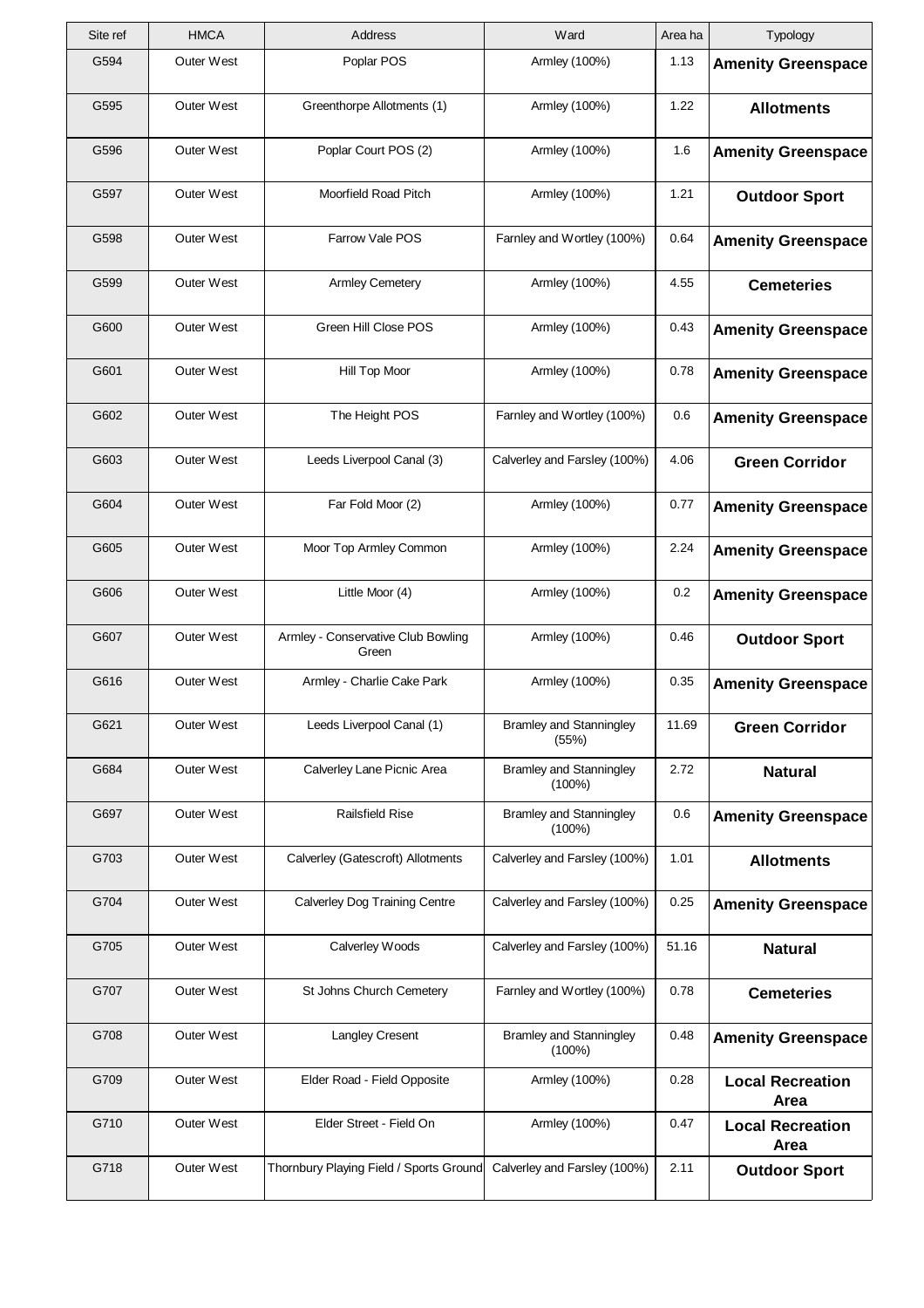| Site ref | <b>HMCA</b>       | Address                                   | Ward                                        | Area ha | Typology                        |
|----------|-------------------|-------------------------------------------|---------------------------------------------|---------|---------------------------------|
| G732     | <b>Outer West</b> | <b>Bradford University Playing Fields</b> | Calverley and Farsley (100%)                | 8.49    | <b>Outdoor Sport</b>            |
| G733     | <b>Outer West</b> | Sunnybank Lane Playing Field              | Calverley and Farsley (100%)                | 4.49    | <b>Natural</b>                  |
| G750     | <b>Outer West</b> | <b>Heights East</b>                       | Farnley and Wortley (100%)                  | 0.42    | <b>Amenity Greenspace</b>       |
| G751     | <b>Outer West</b> | Heights (West)                            | Farnley and Wortley (100%)                  | 0.34    | <b>Amenity Greenspace</b>       |
| G753     | <b>Outer West</b> | Cockshott Drive - Land Off                | Armley (100%)                               | 0.3     | <b>Amenity Greenspace</b>       |
| G754     | <b>Outer West</b> | <b>Butterbowl Drive POS</b>               | Farnley and Wortley (100%)                  | 1.05    | <b>Amenity Greenspace</b>       |
| G755     | <b>Outer West</b> | Bawn Avenue POS                           | Farnley and Wortley (100%)                  | 1       | <b>Amenity Greenspace</b>       |
| G756     | Outer West        | Nutting Grove Terrace POS                 | Farnley and Wortley (100%)                  | 2.25    | <b>Amenity Greenspace</b>       |
| G758     | <b>Outer West</b> | <b>Whincover Gardens POS</b>              | Farnley and Wortley (100%)                  | 1.44    | <b>Amenity Greenspace</b>       |
| G759     | <b>Outer West</b> | Upper Armley Tennis Club                  | Armley (100%)                               | 0.53    | <b>Outdoor Sport</b>            |
| G760     | <b>Outer West</b> | Whingate Primary School                   | Farnley and Wortley (100%)                  | 0.9     | <b>Outdoor Sport</b>            |
| G761     | Outer West        | Stonecliffe POS                           | Farnley and Wortley (100%)                  | 1.84    | <b>Natural</b>                  |
| G762     | <b>Outer West</b> | Ryecroft primary School Playing Field     | Farnley and Wortley (100%)                  | 1.29    | <b>Outdoor Sport</b>            |
| G763     | <b>Outer West</b> | Bramley Park (Bottom of)                  | <b>Bramley and Stanningley</b><br>$(100\%)$ | 1.78    | <b>Natural</b>                  |
| G767     | Outer West        | <b>Barras Garth Road Allotments</b>       | Farnley and Wortley (100%)                  | 6.07    | <b>Amenity Greenspace</b>       |
| G769     | Outer West        | Fawcett Way POS                           | Farnley and Wortley (100%)                  | 2.22    | <b>Amenity Greenspace</b>       |
| G786     | Outer West        | <b>Farnley Beck</b>                       | Farnley and Wortley (100%)                  | 1.07    | <b>Natural</b>                  |
| G787     | Outer West        | Ring Road Lower Wortley Allotments        | Farnley and Wortley (100%)                  | 0.94    | <b>Allotments</b>               |
| G788     | <b>Outer West</b> | <b>Wortley Beck</b>                       | Farnley and Wortley (100%)                  | 10.29   | <b>Natural</b>                  |
| G789     | Outer West        | West Leeds RUFC Pitch                     | Farnley and Wortley (100%)                  | 1.46    | <b>Outdoor Sport</b>            |
| G815     | <b>Outer West</b> | <b>Stanningley Road Allotments</b>        | Armley (100%)                               | 1.5     | <b>Allotments</b>               |
| G825     | Outer West        | Armley Ridge Road Allotment Society       | Armley (100%)                               | 1.03    | <b>Allotments</b>               |
| G833     | Outer West        | <b>Woodhall Park</b>                      | Calverley and Farsley (100%)                | 2.77    | <b>Local Recreation</b><br>Area |
| G834     | Outer West        | New Pudsey Railway                        | Pudsey (100%)                               | 0.85    | <b>Natural</b>                  |
| G835     | <b>Outer West</b> | Woodhall Lane Playing Field               | Calverley and Farsley (100%)                | 2.58    | <b>Outdoor Sport</b>            |
| G836     | Outer West        | Bill Wood/Round Wood - Calverley          | Calverley and Farsley (100%)                | 12.38   | <b>Natural</b>                  |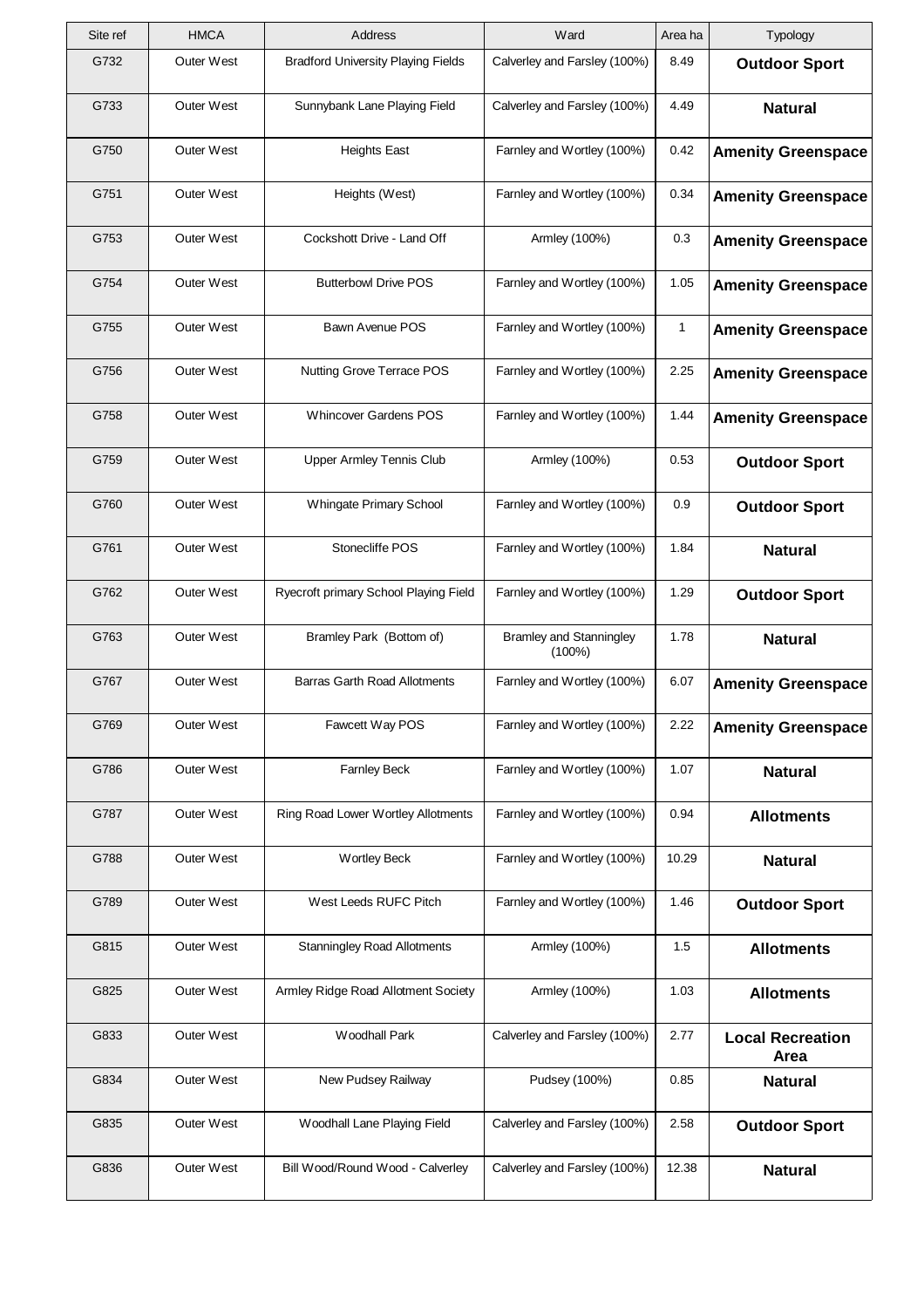| Site ref | <b>HMCA</b>       | <b>Address</b>                                               | Ward                                        | Area ha | Typology                        |
|----------|-------------------|--------------------------------------------------------------|---------------------------------------------|---------|---------------------------------|
| G837     | <b>Outer West</b> | <b>Clover Court Field</b>                                    | Calverley and Farsley (100%)                | 0.31    | <b>Natural</b>                  |
| G838     | <b>Outer West</b> | <b>Brookleigh Park</b>                                       | Calverley and Farsley (100%)                | 0.51    | <b>Amenity Greenspace</b>       |
| G845     | <b>Outer West</b> | Sycamore Chase Greenspace                                    | Pudsey (100%)                               | 0.7     | <b>Amenity Greenspace</b>       |
| G855     | <b>Outer West</b> | Hayleys Field Allotment - Westover<br>Road                   | <b>Bramley and Stanningley</b><br>$(100\%)$ | 0.89    | <b>Allotments</b>               |
| G861     | <b>Outer West</b> | <b>Fawcett Place</b>                                         | Farnley and Wortley (100%)                  | 0.34    | <b>Amenity Greenspace</b>       |
| G862     | Outer West        | Cobden Primary School                                        | Farnley and Wortley (100%)                  | 2.32    | <b>Outdoor Sport</b>            |
| G863     | <b>Outer West</b> | <b>Cobden Road Allotments</b>                                | Farnley and Wortley (100%)                  | 1.41    | <b>Allotments</b>               |
| G904     | Outer West        | Bawn Lane                                                    | Farnley and Wortley (100%)                  | 0.23    | <b>Amenity Greenspace</b>       |
| G905     | <b>Outer West</b> | Hall Lane Pitch                                              | Farnley and Wortley (100%)                  | 0.91    | <b>Outdoor Sport</b>            |
| G906     | Outer West        | <b>Whincover Bank POS</b>                                    | Farnley and Wortley (100%)                  | 0.21    | <b>Amenity Greenspace</b>       |
| G907     | <b>Outer West</b> | Farnley Community Centre POS                                 | Farnley and Wortley (100%)                  | 0.3     | <b>Amenity Greenspace</b>       |
| G908     | Outer West        | Lawns Park Primary School                                    | Farnley and Wortley (100%)                  | 0.38    | <b>Outdoor Sport</b>            |
| G909     | <b>Outer West</b> | Farnley Park High School                                     | Farnley and Wortley (100%)                  | 6       | <b>Outdoor Sport</b>            |
| G910     | Outer West        | Chapel Lane Woodland                                         | Farnley and Wortley (100%)                  | 1.38    | <b>Natural</b>                  |
| G920     | Outer West        | West Leeds High School (PFI)                                 | Armley (100%)                               | 5.97    | <b>Outdoor Sport</b>            |
| G948     | Outer West        | Malmesbury Place                                             | Farnley and Wortley (100%)                  | 0.94    | <b>Amenity Greenspace</b>       |
| G950     | Outer West        | <b>Billey Lane POS</b>                                       | Farnley and Wortley (100%)                  | 1.81    | <b>Natural</b>                  |
| G952     | Outer West        | <b>Highfield Avenue Allotments</b>                           | Farnley and Wortley (100%)                  | 0.69    | <b>Allotments</b>               |
| G953     | <b>Outer West</b> | Oldfield Lane / Highfield Garden (New<br>Wortley) Allotments | Farnley and Wortley (100%)                  | 0.84    | <b>Allotments</b>               |
| G958     | Outer West        | Adjacent to Southroyd Primary School                         | Pudsey (100%)                               | 2.12    | <b>Local Recreation</b><br>Area |
| G962     | <b>Outer West</b> | Ravenscliffe Wood                                            | Calverley and Farsley (89%)                 | 16.62   | <b>Natural</b>                  |
| G963     | Outer West        | Coal Hill Recreation Area                                    | <b>Bramley and Stanningley</b><br>$(100\%)$ | 6.61    | <b>Local Recreation</b><br>Area |
| G964     | Outer West        | Valley View Primary School                                   | <b>Bramley and Stanningley</b><br>$(100\%)$ | 1.53    | <b>Outdoor Sport</b>            |
| G965     | Outer West        | Coal Hill Lane Recreation Area                               | <b>Bramley and Stanningley</b><br>$(100\%)$ | 2.61    | <b>Natural</b>                  |
| G966     | <b>Outer West</b> | Intake High School                                           | <b>Bramley and Stanningley</b><br>$(100\%)$ | 5.62    | <b>Outdoor Sport</b>            |
| G969     | Outer West        | <b>Stanningley Rugby Club</b>                                | <b>Bramley and Stanningley</b><br>$(100\%)$ | 2.06    | <b>Outdoor Sport</b>            |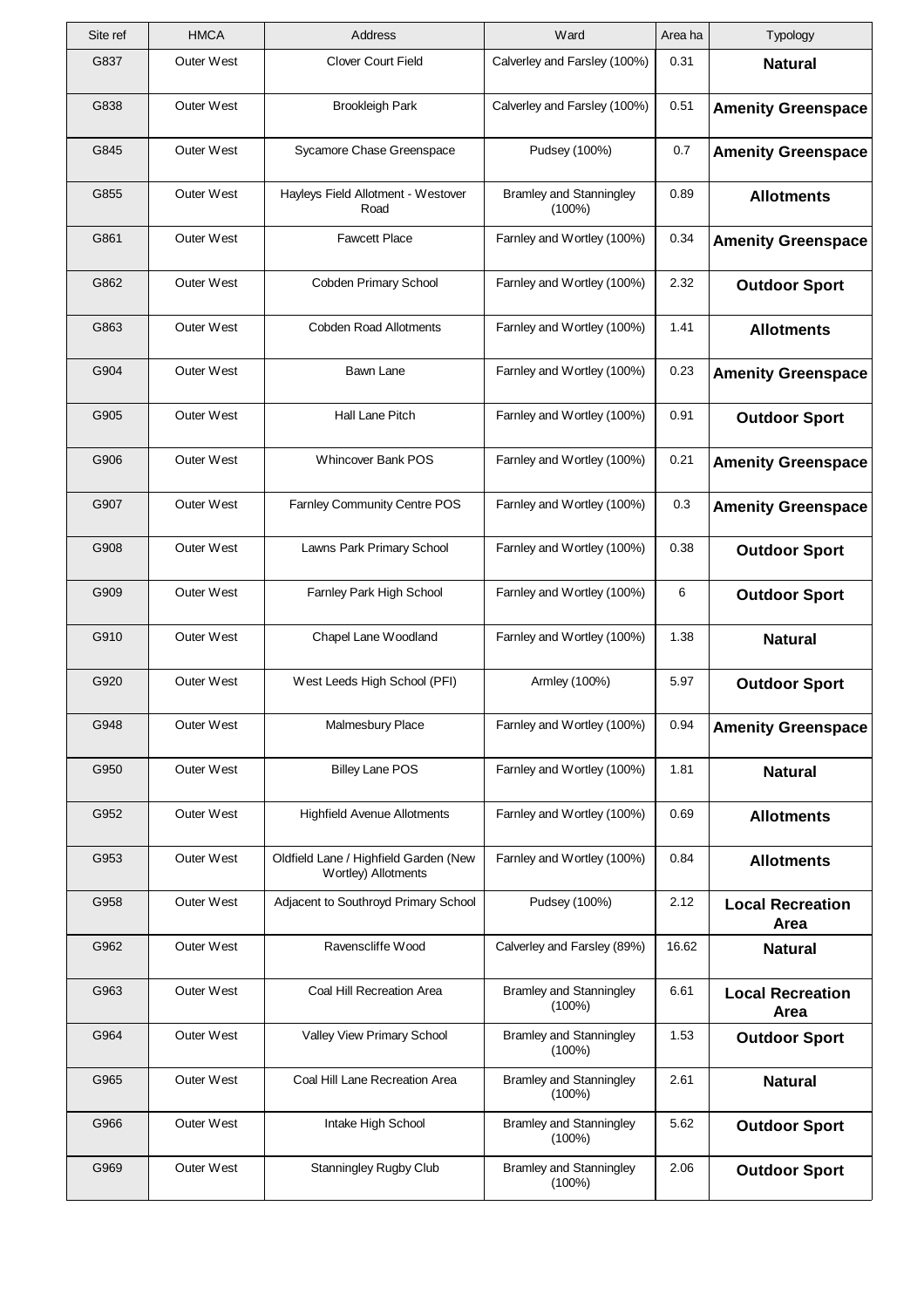| Site ref | <b>HMCA</b>       | Address                                 | Ward                                        | Area ha | Typology                        |
|----------|-------------------|-----------------------------------------|---------------------------------------------|---------|---------------------------------|
| G986     | Outer West        | <b>Bramley Park</b>                     | <b>Bramley and Stanningley</b><br>$(100\%)$ | 2.69    | <b>Amenity Greenspace</b>       |
| G1048    | <b>Outer West</b> | Rodley Lane                             | <b>Bramley and Stanningley</b><br>(100%)    | 0.29    | <b>Amenity Greenspace</b>       |
| G1080    | Outer West        | Kilburn Road (AAP)                      | Farnley and Wortley (100%)                  | 0.32    | <b>Amenity Greenspace</b>       |
| G1095    | Outer West        | Opposite Fulneck School                 | Pudsey (100%)                               | 4.64    | <b>Outdoor Sport</b>            |
| G1190    | <b>Outer West</b> | Outgang Lane POS                        | Armley (100%)                               | 0.29    | <b>Amenity Greenspace</b>       |
| G1191    | <b>Outer West</b> | Raynville Crescent POS                  | Armley (100%)                               | 3.15    | <b>Amenity Greenspace</b>       |
| G1192    | <b>Outer West</b> | <b>Houghley Gill</b>                    | Armley (100%)                               | 1.76    | <b>Amenity Greenspace</b>       |
| G1193    | <b>Outer West</b> | Wyther Park Hill                        | Armley (100%)                               | 1.1     | <b>Amenity Greenspace</b>       |
| G1194    | <b>Outer West</b> | <b>Aston Grove</b>                      | Armley (100%)                               | 1.32    | <b>Natural</b>                  |
| G1195    | <b>Outer West</b> | Leeds Liverpool Canal (SSSI ID 295)     | Kirkstall (100%)                            | 0.38    | <b>Green Corridor</b>           |
| G1197    | Outer West        | Monks Wood                              | Kirkstall (100%)                            | 1.05    | <b>Natural</b>                  |
| G1198    | <b>Outer West</b> | Hollybush Wild Flower (BTCV)            | Kirkstall (100%)                            | 0.4     | <b>Natural</b>                  |
| G1199    | <b>Outer West</b> | <b>Broad Lane Rec Ground</b>            | <b>Bramley and Stanningley</b><br>$(100\%)$ | 2.35    | <b>Local Recreation</b><br>Area |
| G1200    | Outer West        | <b>Broadlea Mount</b>                   | <b>Bramley and Stanningley</b><br>(100%)    | 0.34    | <b>Natural</b>                  |
| G1201    | Outer West        | <b>Broadlea Place POS</b>               | <b>Bramley and Stanningley</b><br>$(100\%)$ | 0.35    | <b>Amenity Greenspace</b>       |
| G1207    | Outer West        | Bramley Fall and Newley Quarry (3 of 3) | <b>Bramley and Stanningley</b><br>$(100\%)$ | 4.21    | <b>Natural</b>                  |
| G1233    | <b>Outer West</b> | Priesthorpe Lane Allotments             | Calverley and Farsley (100%)                | 0.59    | <b>Allotments</b>               |
| G1267    | Outer West        | Wyther Lane                             | Armley (100%)                               | 0.31    | <b>Amenity Greenspace</b>       |
| G1288    | <b>Outer West</b> | Spring Valley Crescent                  | Armley (100%)                               | 0.6     | <b>Natural</b>                  |
| G1289    | Outer West        | Hough End                               | Pudsey (100%)                               | 8.48    | <b>Natural</b>                  |
| G1290    | Outer West        | Gamble Hill Vale                        | Farnley and Wortley (100%)                  | 2.86    | <b>Amenity Greenspace</b>       |
| G1291    | <b>Outer West</b> | Gamble Hill Drive (Rear of)             | Farnley and Wortley (100%)                  | 0.65    | <b>Natural</b>                  |
| G1292    | Outer West        | St Peters Church                        | <b>Bramley and Stanningley</b><br>$(100\%)$ | 1.77    | <b>Cemeteries</b>               |
| G1294    | Outer West        | <b>Tofts Road POS</b>                   | Pudsey (100%)                               | 0.35    | <b>Amenity Greenspace</b>       |
| G1295    | <b>Outer West</b> | <b>Tofts Road Allotments</b>            | Pudsey (100%)                               | 0.31    | <b>Allotments</b>               |
| G1296    | Outer West        | <b>Highfield Green</b>                  | Calverley and Farsley (100%)                | 0.29    | <b>Amenity Greenspace</b>       |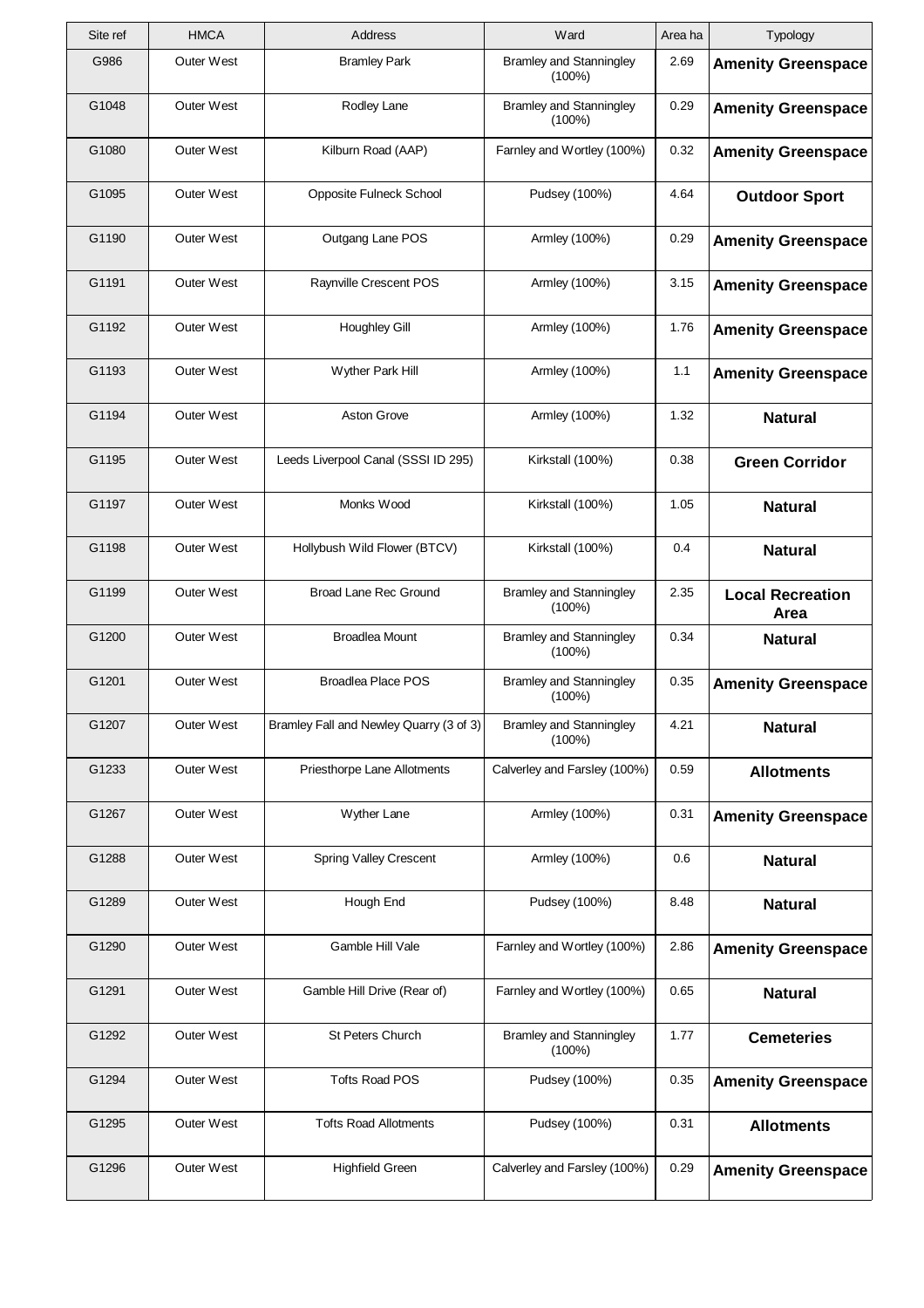| Site ref | <b>HMCA</b>       | Address                              | Ward                                        | Area ha | Typology                        |
|----------|-------------------|--------------------------------------|---------------------------------------------|---------|---------------------------------|
| G1297    | Outer West        | <b>Weavers Croft</b>                 | Pudsey (100%)                               | 0.35    | <b>Amenity Greenspace</b>       |
| G1299    | <b>Outer West</b> | <b>Harlow Close</b>                  | Pudsey (100%)                               | 0.26    | <b>Amenity Greenspace</b>       |
| G1300    | Outer West        | Kent Road - Dismantled Railway       | Pudsey (100%)                               | 0.5     | <b>Natural</b>                  |
| G1301    | Outer West        | <b>Claremont Grove</b>               | Pudsey (100%)                               | 1.35    | <b>Amenity Greenspace</b>       |
| G1304    | <b>Outer West</b> | Sandford Woods                       | <b>Bramley and Stanningley</b><br>$(100\%)$ | 2.93    | <b>Natural</b>                  |
| G1305    | <b>Outer West</b> | Wood Nook - New Pudsey Train Station | Calverley and Farsley (100%)                | 5.33    | <b>Natural</b>                  |
| G1306    | <b>Outer West</b> | <b>Owlcotes Rec Ground</b>           | Pudsey (100%)                               | 1.34    | <b>Local Recreation</b><br>Area |
| G1310    | <b>Outer West</b> | <b>Westdale Grove</b>                | Calverley and Farsley (100%)                | 0.98    | <b>Amenity Greenspace</b>       |
| G1313    | <b>Outer West</b> | Westdale Allotments                  | Calverley and Farsley (100%)                | 0.72    | <b>Allotments</b>               |
| G1324    | <b>Outer West</b> | Pog Farm POS                         | <b>Bramley and Stanningley</b><br>$(100\%)$ | 0.29    | <b>Amenity Greenspace</b>       |
| G1332    | Outer West        | Cross Bath Road                      | <b>Bramley and Stanningley</b><br>$(100\%)$ | 0.62    | <b>Amenity Greenspace</b>       |
| G1335    | <b>Outer West</b> | Stanningley Road                     | Armley (100%)                               | 0.28    | <b>Amenity Greenspace</b>       |
| G1336    | <b>Outer West</b> | Lower Town Street                    | <b>Bramley and Stanningley</b><br>$(100\%)$ | 0.35    | <b>Amenity Greenspace</b>       |
| G1337    | Outer West        | Houghside                            | Pudsey (100%)                               | 4.49    | <b>Local Recreation</b><br>Area |
| G1340    | Outer West        | Hough Side Allotments                | Pudsey (100%)                               | 0.36    | <b>Allotments</b>               |
| G1349    | Outer West        | <b>Calverley Allotments</b>          | Calverley and Farsley (100%)                | 0.5     | <b>Allotments</b>               |
| G1353    | Outer West        | Swinnow Lane                         | Pudsey (100%)                               | 0.61    | <b>Amenity Greenspace</b>       |
| G1358    | Outer West        | Swinnow Moor                         | Pudsey (100%)                               | 2.11    | <b>Local Recreation</b><br>Area |
| G1361    | Outer West        | <b>Crimbles Allotments</b>           | Pudsey (100%)                               | 0.58    | <b>Allotments</b>               |
| G1372    | Outer West        | Intake Road Cricket Ground           | Pudsey (100%)                               | 1.75    | <b>Outdoor Sport</b>            |
| G1382    | Outer West        | Abbey Gardens Rugby Pitches          | Kirkstall (100%)                            | 9.99    | <b>Outdoor Sport</b>            |
| G1387    | <b>Outer West</b> | Pudsey St Lawrence Cricket Ground    | Pudsey (100%)                               | 1.34    | <b>Outdoor Sport</b>            |
| G1388    | Outer West        | Littlemoor Gardens                   | Pudsey (100%)                               | 0.34    | <b>Amenity Greenspace</b>       |
| G1390    | Outer West        | Acres Hall field                     | Pudsey (100%)                               | 0.32    | <b>Amenity Greenspace</b>       |
| G1391    | <b>Outer West</b> | Valley Road Playground               | Pudsey (100%)                               | 0.29    | <b>Amenity Greenspace</b>       |
| G1399    | Outer West        | <b>Bramley Phoenix RFC</b>           | <b>Bramley and Stanningley</b><br>$(100\%)$ | 1.09    | <b>Outdoor Sport</b>            |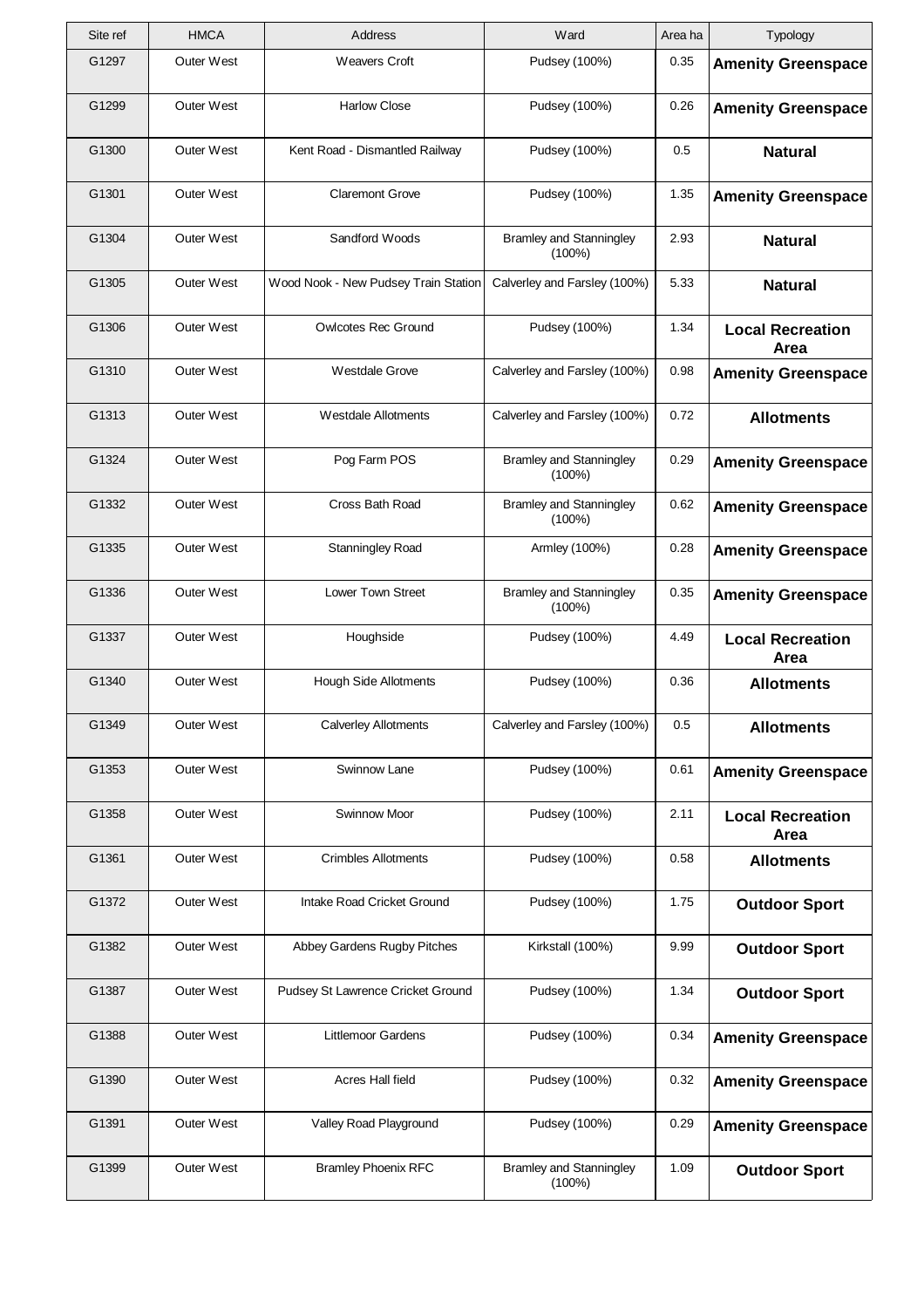| Site ref | <b>HMCA</b>       | Address                                                               | Ward                                        | Area ha | Typology                        |
|----------|-------------------|-----------------------------------------------------------------------|---------------------------------------------|---------|---------------------------------|
| G1416    | <b>Outer West</b> | Priestthorpe Lane / Road Woodland                                     | Calverley and Farsley (100%)                | 0.65    | <b>Natural</b>                  |
| G1417    | Outer West        | Lodge Wood                                                            | Calverley and Farsley (100%)                | 8.27    | <b>Natural</b>                  |
| G1418    | <b>Outer West</b> | Priestthorpe Lane/ Ring Road Farsley                                  | Calverley and Farsley (100%)                | 8.46    | <b>Natural</b>                  |
| G1419    | <b>Outer West</b> | <b>Club Lane Allotments</b>                                           | <b>Bramley and Stanningley</b><br>(100%)    | 0.34    | <b>Allotments</b>               |
| G1424    | Outer West        | <b>Woodhall Plantation</b>                                            | Calverley and Farsley (100%)                | 3.16    | <b>Natural</b>                  |
| G1426    | <b>Outer West</b> | Fraser Allotments (Old site of)                                       | Calverley and Farsley (100%)                | 0.4     | <b>Amenity Greenspace</b>       |
| G1428    | <b>Outer West</b> | Hough Top Court                                                       | Pudsey (100%)                               | 1.62    | <b>Amenity Greenspace</b>       |
| G1429    | Outer West        | <b>Butt Lane Recreation Ground</b>                                    | Farnley and Wortley (100%)                  | 5.85    | <b>Local Recreation</b><br>Area |
| G1430    | <b>Outer West</b> | Chaucer Avenue (Rear of)                                              | Pudsey (100%)                               | 0.61    | <b>Allotments</b>               |
| G1431    | Outer West        | St Lawrences Church                                                   | Pudsey (100%)                               | 0.68    | <b>Cemeteries</b>               |
| G1489    | <b>Outer West</b> | <b>Bramley Fall and Newlay Quarry</b>                                 | <b>Bramley and Stanningley</b><br>$(100\%)$ | 1.97    | <b>Natural</b>                  |
| G1494    | Outer West        | Newlay Meadows / Picnic Area                                          | <b>Bramley and Stanningley</b><br>(100%)    | 1.02    | <b>Natural</b>                  |
| G1495    | Outer West        | Grangefield School (Part of)                                          | Pudsey (100%)                               | 3.1     | <b>Outdoor Sport</b>            |
| G1496    | <b>Outer West</b> | St Josephs RC Primary School                                          | Pudsey (100%)                               | 0.43    | <b>Outdoor Sport</b>            |
| G1497    | Outer West        | Grangefield School                                                    | Pudsey (100%)                               | 2.76    | <b>Outdoor Sport</b>            |
| G1498    | Outer West        | Swinnow Primary School                                                | Pudsey (100%)                               | 1.12    | <b>Outdoor Sport</b>            |
| G1499    | <b>Outer West</b> | Park Spring Primary School                                            | Pudsey (100%)                               | 1.59    | <b>Outdoor Sport</b>            |
| G1502    | Outer West        | Hollybush School                                                      | <b>Bramley and Stanningley</b><br>$(100\%)$ | 1.54    | <b>Outdoor Sport</b>            |
| G1503    | <b>Outer West</b> | Outgang Lane                                                          | Armley (100%)                               | 1.54    | <b>Outdoor Sport</b>            |
| G1504    | Outer West        | <b>Bramley Primary School</b>                                         | <b>Bramley and Stanningley</b><br>$(100\%)$ | 0.67    | <b>Outdoor Sport</b>            |
| G1505    | Outer West        | <b>Bramley St Peters Primary School</b>                               | <b>Bramley and Stanningley</b><br>(100%)    | 1.08    | <b>Outdoor Sport</b>            |
| G1506    | <b>Outer West</b> | Christ the King Roman Catholic<br><b>Primary School</b>               | Armley (100%)                               | 0.97    | <b>Outdoor Sport</b>            |
| G1507    | Outer West        | Milestone School                                                      | <b>Bramley and Stanningley</b><br>$(100\%)$ | 0.55    | <b>Childrens Play</b>           |
| G1508    | Outer West        | Stanningley Primary School                                            | <b>Bramley and Stanningley</b><br>(100%)    | 0.26    | <b>Childrens Play</b>           |
| G1509    | <b>Outer West</b> | Christ Church Upper Armley Church of<br><b>England Primary School</b> | Armley (100%)                               | 0.23    | <b>Childrens Play</b>           |
| G1518    | Outer West        | Greenhill Primary School                                              | Farnley and Wortley (100%)                  | 1.27    | <b>Childrens Play</b>           |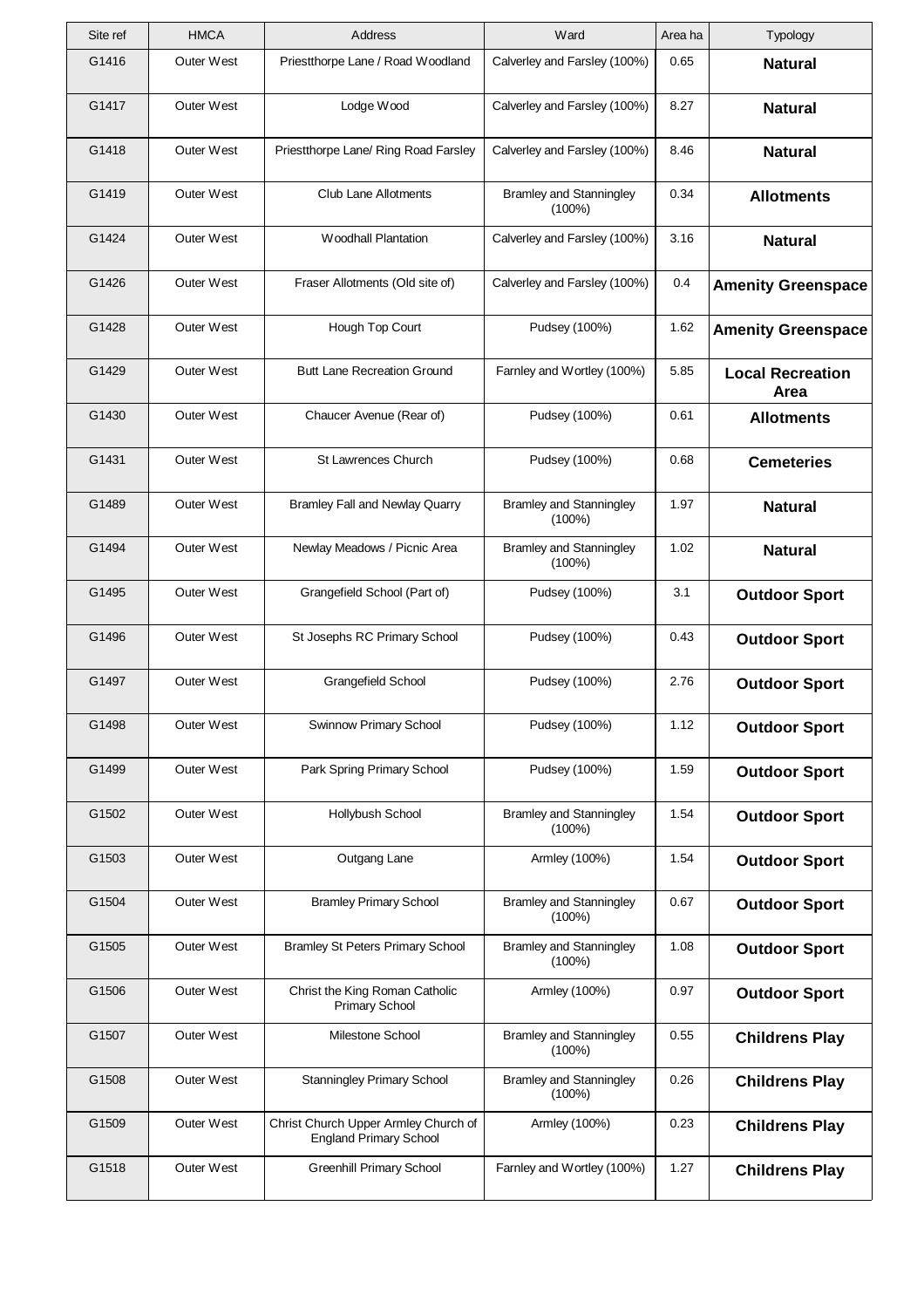| Site ref | <b>HMCA</b>       | Address                                       | Ward                                        | Area ha | Typology                  |
|----------|-------------------|-----------------------------------------------|---------------------------------------------|---------|---------------------------|
| G1519    | <b>Outer West</b> | Raynville Primary School                      | Armley (100%)                               | 1.15    | <b>Childrens Play</b>     |
| G1531    | <b>Outer West</b> | Leeds And Bradford Road                       | <b>Bramley and Stanningley</b><br>$(100\%)$ | 14.12   | <b>Natural</b>            |
| G1562    | <b>Outer West</b> | Pudsey Lowtown Primary School                 | Pudsey (100%)                               | 0.61    | <b>Outdoor Sport</b>      |
| G1563    | <b>Outer West</b> | Crawshaw School                               | Pudsey (100%)                               | 6.89    | <b>Outdoor Sport</b>      |
| G1564    | Outer West        | South Royd Primary                            | Pudsey (100%)                               | 0.81    | <b>Outdoor Sport</b>      |
| G1565    | Outer West        | Greenside School                              | Pudsey (100%)                               | 0.49    | <b>Outdoor Sport</b>      |
| G1566    | <b>Outer West</b> | Bolton Royd Primary School                    | Calverley and Farsley (100%)                | 1.38    | <b>Outdoor Sport</b>      |
| G1567    | Outer West        | <b>Pudsey Tyersal Primary</b>                 | Pudsey (100%)                               | 0.41    | <b>Outdoor Sport</b>      |
| G1582    | <b>Outer West</b> | <b>Upper Moor Quarries</b>                    | Pudsey (100%)                               | 9.05    | <b>Natural</b>            |
| G1583    | <b>Outer West</b> | Sunnyside Road (Rear of)                      | Pudsey (100%)                               | 2.33    | <b>Natural</b>            |
| G1584    | <b>Outer West</b> | <b>Bramley Baptist Churchyard</b>             | <b>Bramley and Stanningley</b><br>$(100\%)$ | 1.72    | <b>Cemeteries</b>         |
| G1586    | Outer West        | Ganners Lane (Rear of)                        | <b>Bramley and Stanningley</b><br>(100%)    | 0.31    | <b>Amenity Greenspace</b> |
| G1619    | <b>Outer West</b> | Fallwood Marina (Adjacent to)                 | <b>Bramley and Stanningley</b><br>$(100\%)$ | 4.03    | <b>Natural</b>            |
| G1638    | Outer West        | Farsley Baptist Burial Ground                 | <b>Bramley and Stanningley</b><br>$(100\%)$ | 0.81    | <b>Cemeteries</b>         |
| G1644    | Outer West        | Lower Wortley Primary School                  | Farnley and Wortley (100%)                  | 1.03    | <b>Childrens Play</b>     |
| G1656    | Outer West        | Midge Bank Wood                               | Calverley and Farsley (100%)                | 0.99    | <b>Natural</b>            |
| G1668    | <b>Outer West</b> | The Banks woodland /Dismantled<br>Railway     | Pudsey (97%)                                | 14      | <b>Natural</b>            |
| G1675    | Outer West        | Pheonix Golf Club                             | Calverley and Farsley (100%)                | 8.46    | <b>Amenity Greenspace</b> |
| G1678    | <b>Outer West</b> | Summerfield Primary School                    | <b>Bramley and Stanningley</b><br>(100%)    | 0.69    | <b>Outdoor Sport</b>      |
| G1680    | Outer West        | Priesthorpe School                            | Calverley and Farsley (100%)                | 5.28    | <b>Outdoor Sport</b>      |
| G1681    | <b>Outer West</b> | Pudsey Primrose Hill Primary School           | Calverley and Farsley (100%)                | 1       | <b>Outdoor Sport</b>      |
| G1682    | <b>Outer West</b> | Calverley Church of England Primary<br>School | Calverley and Farsley (100%)                | 0.89    | <b>Outdoor Sport</b>      |
| G1690    | <b>Outer West</b> | Farsley Springbank Junior School              | Calverley and Farsley (100%)                | 2.16    | <b>Outdoor Sport</b>      |
| G1691    | Outer West        | Dick Lane - La Liga Soccer Centre.            | Calverley and Farsley (100%)                | 1       | <b>Outdoor Sport</b>      |
| G1728    | <b>Outer West</b> | <b>Broadlea Gardens</b>                       | <b>Bramley and Stanningley</b><br>$(100\%)$ | 0.35    | <b>Natural</b>            |
| G1729    | Outer West        | <b>Ganners Road</b>                           | <b>Bramley and Stanningley</b><br>$(100\%)$ | 0.28    | <b>Amenity Greenspace</b> |